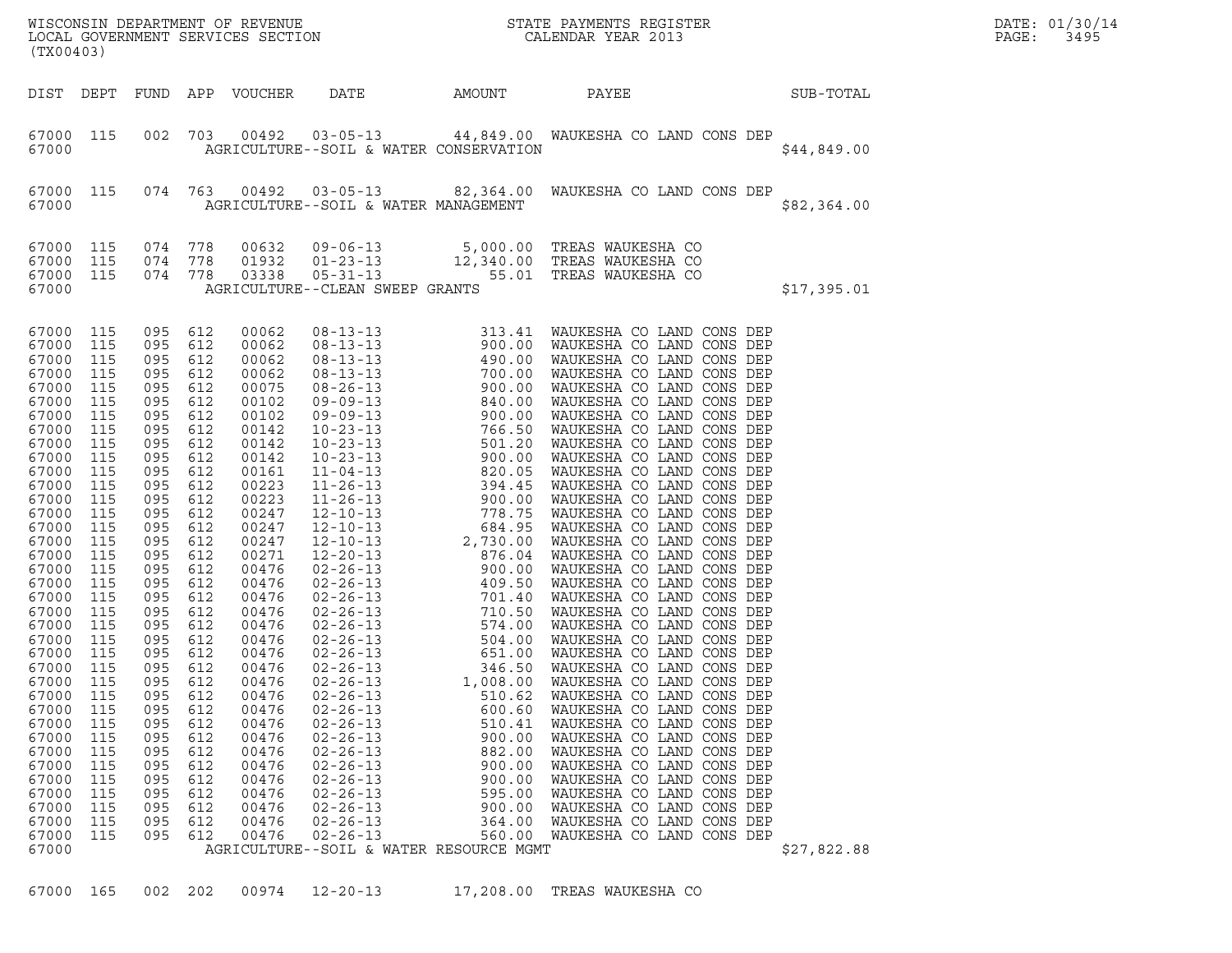| WISCONSIN DEPARTMENT OF REVENUE<br>LOCAL GOVERNMENT SERVICES SECTION<br>(TX00403) | STATE PAYMENTS REGISTER<br>CALENDAR YEAR 2013 | DATE: 01/30/14<br>PAGE:<br>3496 |
|-----------------------------------------------------------------------------------|-----------------------------------------------|---------------------------------|

| (TX00403)                                                                                                                                                                                                                                                                                                                                 |                                                                                                                                                                                                                                                                                                                                                                                                                                                                                          |                                                                                                                                                                                                                                                                          |                                                                                                                                                                                                                                                                                                                                  |                |                                          |                                                                                                                                                                                                                                                                                                                                                              |              |
|-------------------------------------------------------------------------------------------------------------------------------------------------------------------------------------------------------------------------------------------------------------------------------------------------------------------------------------------|------------------------------------------------------------------------------------------------------------------------------------------------------------------------------------------------------------------------------------------------------------------------------------------------------------------------------------------------------------------------------------------------------------------------------------------------------------------------------------------|--------------------------------------------------------------------------------------------------------------------------------------------------------------------------------------------------------------------------------------------------------------------------|----------------------------------------------------------------------------------------------------------------------------------------------------------------------------------------------------------------------------------------------------------------------------------------------------------------------------------|----------------|------------------------------------------|--------------------------------------------------------------------------------------------------------------------------------------------------------------------------------------------------------------------------------------------------------------------------------------------------------------------------------------------------------------|--------------|
| DEPT<br>DIST                                                                                                                                                                                                                                                                                                                              | FUND                                                                                                                                                                                                                                                                                                                                                                                                                                                                                     | APP                                                                                                                                                                                                                                                                      | VOUCHER                                                                                                                                                                                                                                                                                                                          | DATE           | AMOUNT                                   | <b>PAYEE</b>                                                                                                                                                                                                                                                                                                                                                 | SUB-TOTAL    |
| 67000<br>67000                                                                                                                                                                                                                                                                                                                            | 165                                                                                                                                                                                                                                                                                                                                                                                                                                                                                      | 002 202                                                                                                                                                                                                                                                                  |                                                                                                                                                                                                                                                                                                                                  |                | SAFETY/PROF SERV-PRIVATE SEWAGESYS AIDS  | 02014  04-29-13  16,796.00 TREAS WAUKESHA CO                                                                                                                                                                                                                                                                                                                 | \$34,004.00  |
| 67000<br>67000<br>67000<br>67000<br>67000<br>67000<br>67000<br>67000<br>67000<br>67000<br>67000<br>67000<br>67000<br>67000<br>67000<br>67000<br>67000<br>67000<br>67000<br>67000<br>67000<br>67000<br>67000<br>67000<br>67000<br>67000<br>67000<br>67000<br>67000<br>67000<br>67000<br>67000<br>67000<br>67000<br>67000<br>67000<br>67000 | 255<br>255<br>002<br>255<br>002<br>255<br>002<br>255<br>002<br>255<br>002<br>255<br>002<br>255<br>002<br>255<br>002<br>255<br>002<br>255<br>002<br>255<br>002<br>255<br>002<br>255<br>002<br>255<br>002<br>255<br>002<br>255<br>002<br>255<br>002<br>255<br>002<br>255<br>002<br>255<br>002<br>255<br>002<br>255<br>002<br>255<br>002<br>255<br>002<br>255<br>002<br>255<br>002<br>255<br>002<br>255<br>002<br>255<br>002<br>255<br>002<br>255<br>002<br>255<br>002<br>255<br>255<br>255 | 002 241<br>241<br>241<br>241<br>241<br>241<br>241<br>241<br>241<br>241<br>241<br>241<br>241<br>241<br>241<br>241<br>241<br>241<br>241<br>241<br>241<br>241<br>241<br>241<br>241<br>241<br>241<br>241<br>241<br>241<br>241<br>241<br>241<br>002 241<br>002 241<br>002 241 | 00036<br>00036<br>00038<br>00038<br>00072<br>00072<br>00072<br>00073<br>00073<br>00097<br>00149<br>00149<br>00149<br>00155<br>00155<br>00155<br>00172<br>00172<br>00172<br>00205<br>00205<br>00205<br>00212<br>00212<br>00212<br>00212<br>00212<br>00212<br>00223<br>00223<br>00223<br>00270<br>00270<br>00270<br>00283<br>00284 |                | PUBLIC INSTRUCT--LOCAL PROGRAMS--FED FDS | $\begin{tabular}{l c c c} \multicolumn{1}{c}{\textbf{0.8-3.1}} \multicolumn{1}{c}{\textbf{0.8-2.6-13}} & 921.06 & \text{TREAs WAUKESHA CO}\\ 0.9-23-13 & 612.36 & \text{TREAS WAUKESHA CO}\\ 0.9-23-13 & 376.11 & \text{TREAS WAUKESHA CO}\\ 0.9-23-13 & 376.11 & \text{TREAS WAUKESHA CO}\\ 0.4-08-13 & 506.90 & \text{TREAS WAUKESHA CO}\\ 0.4-08-13 & 57$ | \$17,127.56  |
|                                                                                                                                                                                                                                                                                                                                           |                                                                                                                                                                                                                                                                                                                                                                                                                                                                                          |                                                                                                                                                                                                                                                                          |                                                                                                                                                                                                                                                                                                                                  |                |                                          |                                                                                                                                                                                                                                                                                                                                                              |              |
| 67000<br>67000<br>67000                                                                                                                                                                                                                                                                                                                   | 255<br>002<br>255<br>002                                                                                                                                                                                                                                                                                                                                                                                                                                                                 | 343<br>343                                                                                                                                                                                                                                                               | 00237<br>00276                                                                                                                                                                                                                                                                                                                   | $12 - 16 - 13$ | PUBLIC INSTRUCT-LIBRARY CONSTRUCTION AID | 16,439.00 TREAS WAUKESHA CO<br>12-23-13 3,696.33 TREAS WAUKESHA CO                                                                                                                                                                                                                                                                                           | \$20,135.33  |
| 67000<br>67000<br>67000                                                                                                                                                                                                                                                                                                                   | 255<br>085<br>255<br>085                                                                                                                                                                                                                                                                                                                                                                                                                                                                 | 361<br>361                                                                                                                                                                                                                                                               |                                                                                                                                                                                                                                                                                                                                  |                | PUBLIC INSTRUCT--AID TO PUBLIC LIBRARIES | 00255   11-25-13   718,977.00   TREAS   WAUKESHA   CO   00294   04-29-13   239,659.00   TREAS   WAUKESHA   CO                                                                                                                                                                                                                                                | \$958,636.00 |

67000 370 012 381 00006 07-26-13 1.42 TREAS WAUKESHA CO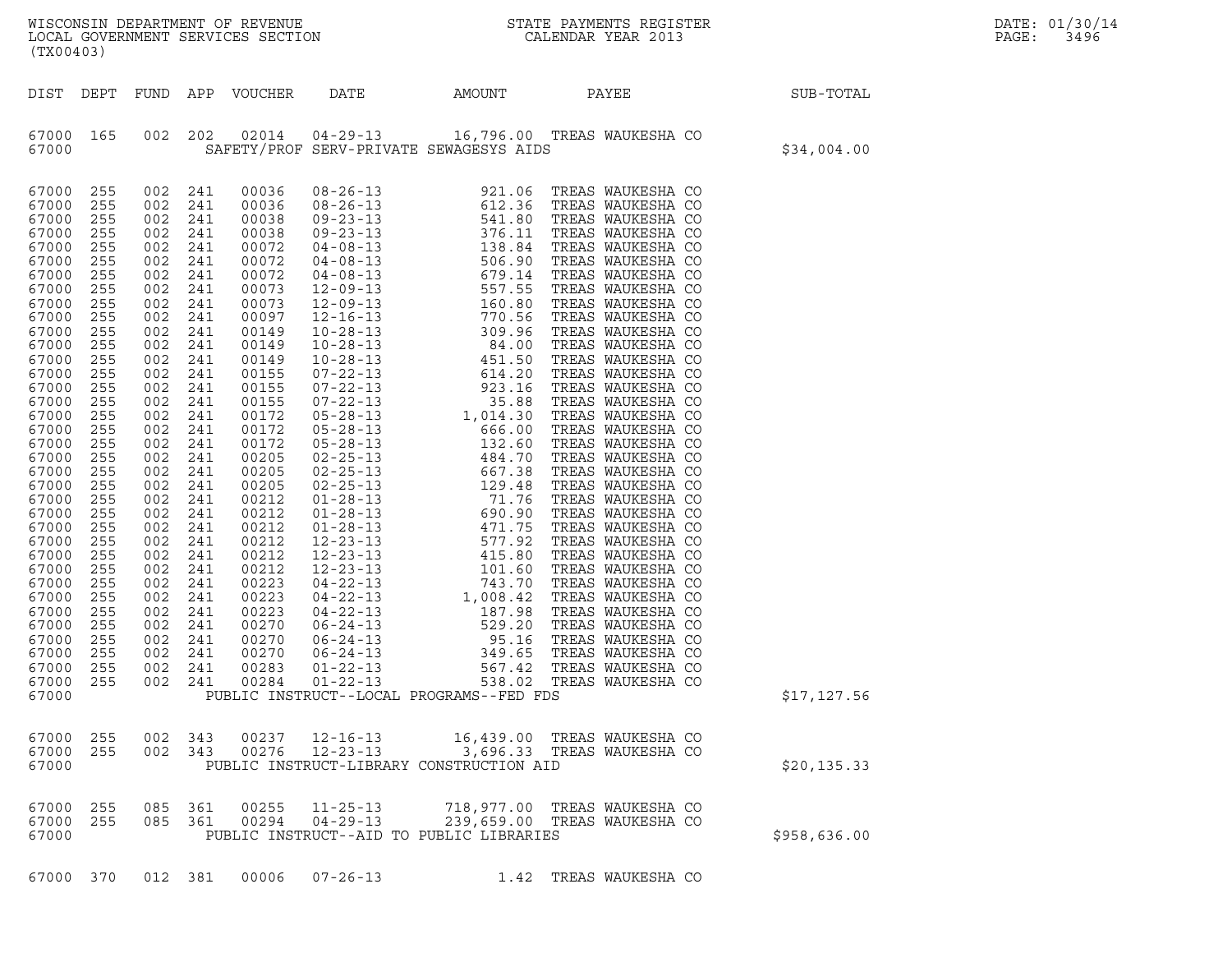| (TX00403)                                                      |            |  |                                      |                                                                                                                                                                                                                                                                                                                                                                         |  |              | DATE: 01/30/14<br>PAGE:<br>3497 |
|----------------------------------------------------------------|------------|--|--------------------------------------|-------------------------------------------------------------------------------------------------------------------------------------------------------------------------------------------------------------------------------------------------------------------------------------------------------------------------------------------------------------------------|--|--------------|---------------------------------|
|                                                                |            |  |                                      |                                                                                                                                                                                                                                                                                                                                                                         |  |              |                                 |
|                                                                |            |  |                                      | $\begin{array}{cccc} 67000& 370& 012& 381& 00602& 03-26-13& 2,766.57 & \text{TREAS WAUKESHA CO} \\ 67000 & & \text{NAT RESOURCES--BOAT PATROL} & & \end{array}$                                                                                                                                                                                                         |  | \$2,767.99   |                                 |
| 67000 370<br>67000 370<br>67000                                |            |  |                                      | 012 550 00006 07-26-13 4.94 TREAS WAUKESHA CO<br>012 550 00602 03-26-13 9,586.16 TREAS WAUKESHA CO<br>NAT RESOURCES--BOATING ENFORCEMENT AIDS                                                                                                                                                                                                                           |  | \$9,591.10   |                                 |
| 67000 370<br>67000                                             |            |  |                                      | 012 552 00162 09-24-13 5,102.68 TREAS WAUKESHA CO<br>NAT RESOURCES--SNOWMOBILE ENFORCEMENT                                                                                                                                                                                                                                                                              |  | \$5,102.68   |                                 |
| 67000 370<br>67000<br>67000<br>67000 370<br>67000 370<br>67000 | 370<br>370 |  |                                      | $\begin{tabular}{cccccc} 012 & 553 & 00041 & 10-04-13 & & 3,975.52 & TREAS WAUKESHA CO \\ 012 & 553 & 00041 & 10-04-13 & & 373.84 & TREAS WAUKESHA CO \\ 012 & 553 & 00140 & 03-18-13 & & 59.83 & TREAS WAUKESHA CO \\ 012 & 553 & 00140 & 03-18-13 & & 2,426.58 & TREAS WAUKESHA CO \\ 012 & 553 & 00236 & 06-14-13 & & & 2,$<br>NAT RESOURCES--WILDLIFE DAMAGE CLAIMS |  | \$9,328.57   |                                 |
| 67000                                                          | 67000 370  |  |                                      | 012 563 00405 08-29-13 2,200.00 TREAS WAUKESHA CO<br>NAT RESOURCES--COUNTY CONSERVATION AIDS                                                                                                                                                                                                                                                                            |  | \$2,200.00   |                                 |
| 67000                                                          | 67000 370  |  | NAT RESOURCES--SNOWMOBILE TRAIL AIDS | 012 574 00381 08-23-13 13,737.50 TREAS WAUKESHA CO                                                                                                                                                                                                                                                                                                                      |  | \$13,737.50  |                                 |
| 67000 370<br>67000 370<br>67000                                |            |  | NAT RESOURCES--SNOWMOBILE TRAIL AIDS | 012 575 00177 08-07-13 27,475.00 TREASWAUKESHACO<br>012 575 00540 09-16-13 4,130.10 TREASWAUKESHACO                                                                                                                                                                                                                                                                     |  | \$31,605.10  |                                 |
| 67000                                                          |            |  |                                      | 67000 370 012 663 01243 12-18-13 5,000.00 TREAS WAUKESHA CNTY<br>NAT RESOURCES--LAKES MANAGEMENT GRANTS                                                                                                                                                                                                                                                                 |  | \$5,000.00   |                                 |
| 67000                                                          |            |  | NAT RESOURCES--RU RECYCLING GRANT    | 67000 370 074 670 41126 05-20-13 876,133.89 TREAS WAUKESHA CO                                                                                                                                                                                                                                                                                                           |  | \$876,133.89 |                                 |
| 67000 370<br>67000                                             |            |  | NAT RESOURCES--RU CONSOLIDATED GRANT | 074 673 41126 05-20-13 72,828.91 TREAS WAUKESHA CO                                                                                                                                                                                                                                                                                                                      |  | \$72,828.91  |                                 |
| 67000 370<br>67000 370<br>67000                                |            |  | NAT RESOURCES--STEWARDSHIP 2000      | 095 512 01938 01-28-13 1,993.00 TREAS WAUKESHA CNTY LAND<br>095 512 02077 02-11-13 2,820.00 TREAS WAUKESHA CNTY LAND                                                                                                                                                                                                                                                    |  | \$4,813.00   |                                 |
| 67000 395<br>67000                                             |            |  | TRANSPORTATION--ELDERLY & DISABLED   | 011  168  79007  06-28-13  832,567.00  TREAS WAUKESHA CO                                                                                                                                                                                                                                                                                                                |  | \$832,567.00 |                                 |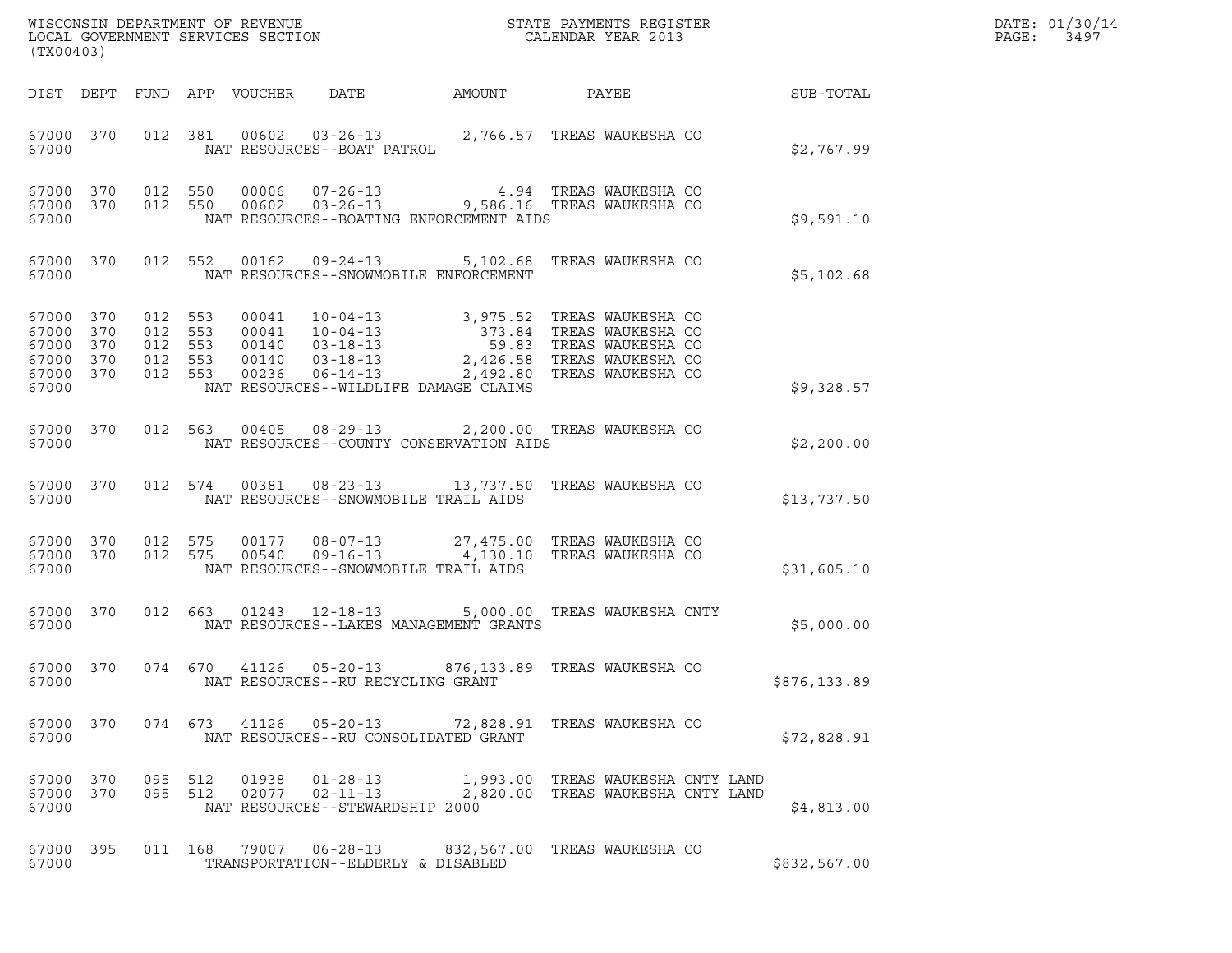| (TX00403)      |            |            |            |                       |                |                                         |                                                                                                                                                                                                                                                                                                                                           |                |
|----------------|------------|------------|------------|-----------------------|----------------|-----------------------------------------|-------------------------------------------------------------------------------------------------------------------------------------------------------------------------------------------------------------------------------------------------------------------------------------------------------------------------------------------|----------------|
| DIST           | DEPT       |            |            | FUND APP VOUCHER DATE |                | AMOUNT                                  | PAYEE                                                                                                                                                                                                                                                                                                                                     | SUB-TOTAL      |
| 67000          | 395        | 011        | 185        |                       |                |                                         | $\begin{tabular}{@{}c cccc} \multicolumn{1}{c}{\textbf{5.6 3079} } & 01-28-13 & 40-0.041 & 71-129\\ \hline 1 & 0.21 & 28-13 & 756.12 & \textbf{TREAS WALWESHA CO} \\ 2 & 0.3079 & 01-28-13 & 756.12 & \textbf{TRAS WALWESHA CO} \\ 2 & 0.3079 & 01-28-13 & 1,004.44 & \textbf{TRAS WALWESHA CO} \\ 2 & 0.41 & 104.76 & \textbf{TRAS WALW$ |                |
| 67000          | 395        | 011        | 185        |                       |                |                                         |                                                                                                                                                                                                                                                                                                                                           |                |
| 67000          | 395        | 011        | 185        |                       |                |                                         |                                                                                                                                                                                                                                                                                                                                           |                |
| 67000          | 395        | 011        | 185        |                       |                |                                         |                                                                                                                                                                                                                                                                                                                                           |                |
| 67000          | 395        | 011        | 185        |                       |                |                                         |                                                                                                                                                                                                                                                                                                                                           |                |
| 67000          | 395        | 011        | 185        |                       |                |                                         |                                                                                                                                                                                                                                                                                                                                           |                |
| 67000          | 395        | 011        | 185        |                       |                |                                         |                                                                                                                                                                                                                                                                                                                                           |                |
| 67000          | 395        | 011        | 185        |                       |                |                                         |                                                                                                                                                                                                                                                                                                                                           |                |
| 67000          | 395        | 011        | 185        |                       |                |                                         |                                                                                                                                                                                                                                                                                                                                           |                |
| 67000          | 395        | 011        | 185        |                       |                |                                         |                                                                                                                                                                                                                                                                                                                                           |                |
| 67000<br>67000 | 395<br>395 | 011<br>011 | 185<br>185 |                       |                |                                         |                                                                                                                                                                                                                                                                                                                                           |                |
| 67000          | 395        | 011        | 185        |                       |                |                                         |                                                                                                                                                                                                                                                                                                                                           |                |
| 67000          | 395        | 011        | 185        |                       |                |                                         |                                                                                                                                                                                                                                                                                                                                           |                |
| 67000          | 395        | 011        | 185        |                       |                |                                         |                                                                                                                                                                                                                                                                                                                                           |                |
| 67000          | 395        | 011        | 185        |                       |                |                                         |                                                                                                                                                                                                                                                                                                                                           |                |
| 67000          | 395        | 011        | 185        |                       |                |                                         |                                                                                                                                                                                                                                                                                                                                           |                |
| 67000          | 395        | 011        | 185        |                       |                |                                         |                                                                                                                                                                                                                                                                                                                                           |                |
| 67000          | 395        | 011        | 185        |                       |                |                                         |                                                                                                                                                                                                                                                                                                                                           |                |
| 67000          | 395        | 011        | 185        |                       |                |                                         |                                                                                                                                                                                                                                                                                                                                           |                |
| 67000          | 395        | 011        | 185        |                       |                |                                         |                                                                                                                                                                                                                                                                                                                                           |                |
| 67000          | 395        | 011        | 185        |                       |                |                                         |                                                                                                                                                                                                                                                                                                                                           |                |
| 67000          | 395        | 011        | 185        |                       |                |                                         |                                                                                                                                                                                                                                                                                                                                           |                |
| 67000          | 395        | 011        | 185        |                       |                |                                         |                                                                                                                                                                                                                                                                                                                                           |                |
| 67000          | 395        | 011        | 185        |                       |                |                                         |                                                                                                                                                                                                                                                                                                                                           |                |
| 67000          | 395        | 011        | 185        |                       |                |                                         |                                                                                                                                                                                                                                                                                                                                           |                |
| 67000          | 395        | 011        | 185        |                       |                |                                         |                                                                                                                                                                                                                                                                                                                                           |                |
| 67000          | 395        | 011<br>011 | 185<br>185 |                       |                |                                         |                                                                                                                                                                                                                                                                                                                                           |                |
| 67000<br>67000 | 395<br>395 | 011        | 185        |                       |                |                                         |                                                                                                                                                                                                                                                                                                                                           |                |
| 67000          | 395        | 011        | 185        |                       |                |                                         |                                                                                                                                                                                                                                                                                                                                           |                |
| 67000          | 395        | 011        | 185        |                       |                |                                         |                                                                                                                                                                                                                                                                                                                                           |                |
| 67000          | 395        | 011        | 185        |                       |                |                                         |                                                                                                                                                                                                                                                                                                                                           |                |
| 67000          | 395        | 011        | 185        |                       |                |                                         |                                                                                                                                                                                                                                                                                                                                           |                |
| 67000          | 395        | 011        | 185        |                       |                |                                         |                                                                                                                                                                                                                                                                                                                                           |                |
| 67000          | 395        | 011        | 185        |                       |                |                                         |                                                                                                                                                                                                                                                                                                                                           |                |
| 67000          | 395        | 011        | 185        |                       |                |                                         |                                                                                                                                                                                                                                                                                                                                           |                |
| 67000          | 395        | 011        | 185        |                       |                |                                         |                                                                                                                                                                                                                                                                                                                                           |                |
| 67000          | 395        | 011        | 185        |                       |                |                                         |                                                                                                                                                                                                                                                                                                                                           |                |
| 67000          | 395        | 011        | 185        |                       |                |                                         |                                                                                                                                                                                                                                                                                                                                           |                |
| 67000          | 395        | 011        | 185        |                       |                |                                         |                                                                                                                                                                                                                                                                                                                                           |                |
| 67000          | 395        | 011        |            | 185 95223             |                |                                         |                                                                                                                                                                                                                                                                                                                                           |                |
| 67000          |            |            |            |                       |                | TRANSPORTATION--HIGHWAY SAFETY-FEDERAL  |                                                                                                                                                                                                                                                                                                                                           | \$58,299.76    |
| 67000          | 395        | 011        | 190        | 68067                 | $01 - 07 - 13$ | 1, 112, 335.96                          | COUNTY OF WAUKESHA                                                                                                                                                                                                                                                                                                                        |                |
| 67000          | 395        | 011        | 190        | 82067                 | $07 - 01 - 13$ | 2, 224, 671.92                          | COUNTY OF WAUKESHA                                                                                                                                                                                                                                                                                                                        |                |
| 67000          | 395        | 011        | 190        | 94067                 | $10 - 07 - 13$ | 1, 112, 335.97                          | COUNTY OF WAUKESHA                                                                                                                                                                                                                                                                                                                        |                |
| 67000          |            |            |            |                       |                | TRANSPORTATION--GENERAL TRANSP AIDS-GTA |                                                                                                                                                                                                                                                                                                                                           | \$4,449,343.85 |
| 67000          | 395        | 011        | 278        | 68173                 | $03 - 12 - 13$ | 537,873.21                              | TREAS WAUKESHA CO                                                                                                                                                                                                                                                                                                                         |                |
| 67000          | 395        | 011        | 278        | 70379                 | $03 - 29 - 13$ | 329.041.48                              | TREAS WAUKESHA CO                                                                                                                                                                                                                                                                                                                         |                |

|  | 77, II <i>I, J</i> |  |  |
|--|--------------------|--|--|
|  |                    |  |  |
|  |                    |  |  |
|  |                    |  |  |

| 537,873.21 TREAS WAUKESHA CO<br>67000 395 011 278 68173 03-12-13<br>329,041.48 TREAS WAUKESHA CO<br>67000 395 011 278 70379 03-29-13 |  |  |  |  |
|--------------------------------------------------------------------------------------------------------------------------------------|--|--|--|--|
|                                                                                                                                      |  |  |  |  |
|                                                                                                                                      |  |  |  |  |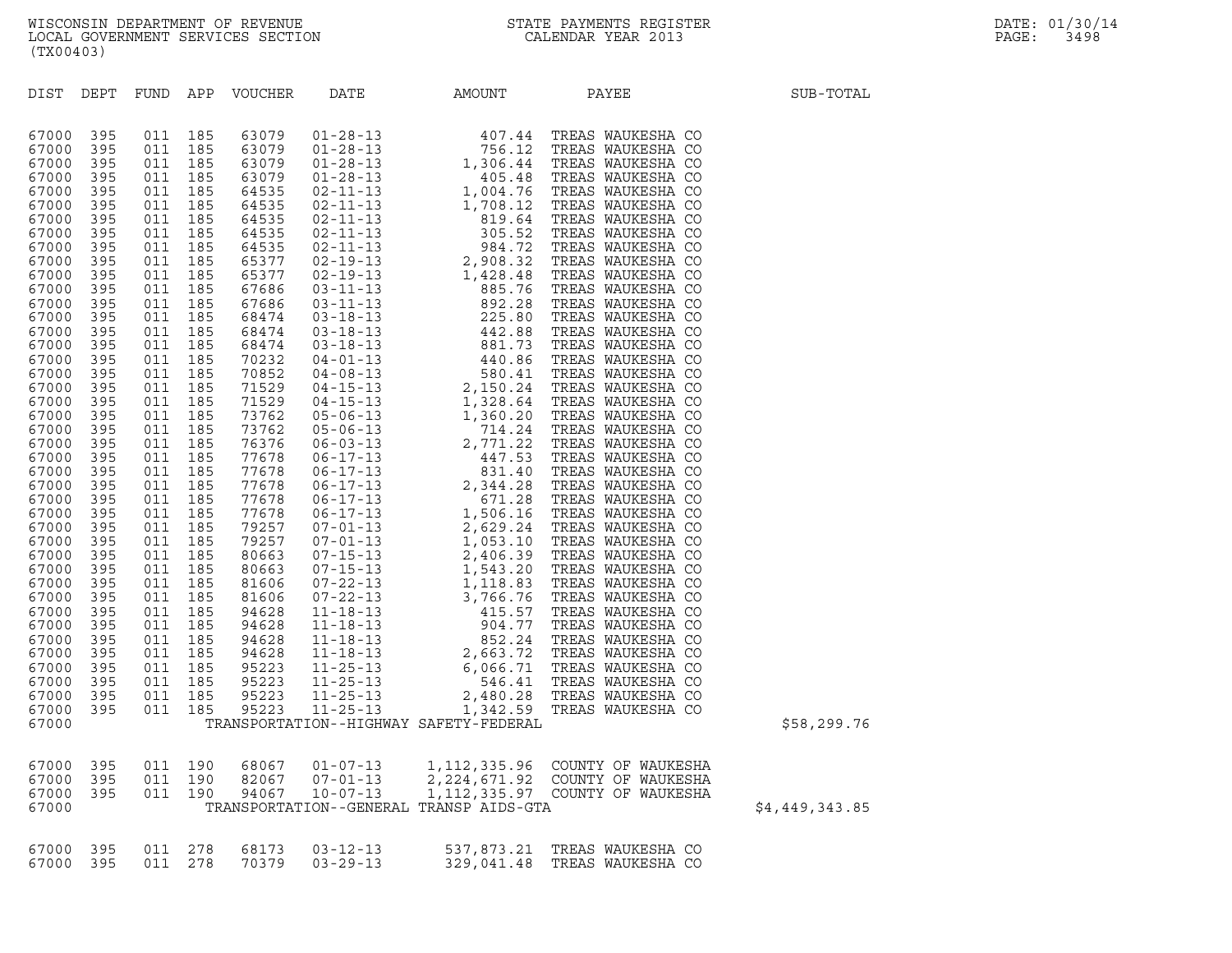| (TX00403)                                                                                                                                                                                          |                                                                                                                                                 |                                                                                                                                                     |                                                                                                                                          | WISCONSIN DEPARTMENT OF REVENUE<br>LOCAL GOVERNMENT SERVICES SECTION                                                                                                                      |                                                                                                                                                                                                                                                                                                                                                                                        |                                                                                                                                                                                                                                                                                                                    | STATE PAYMENTS REGISTER<br>CALENDAR YEAR 2013                                                                                                                                                                                                                                                                                                                          |                 | DATE: 01/30/14<br>PAGE:<br>3499 |
|----------------------------------------------------------------------------------------------------------------------------------------------------------------------------------------------------|-------------------------------------------------------------------------------------------------------------------------------------------------|-----------------------------------------------------------------------------------------------------------------------------------------------------|------------------------------------------------------------------------------------------------------------------------------------------|-------------------------------------------------------------------------------------------------------------------------------------------------------------------------------------------|----------------------------------------------------------------------------------------------------------------------------------------------------------------------------------------------------------------------------------------------------------------------------------------------------------------------------------------------------------------------------------------|--------------------------------------------------------------------------------------------------------------------------------------------------------------------------------------------------------------------------------------------------------------------------------------------------------------------|------------------------------------------------------------------------------------------------------------------------------------------------------------------------------------------------------------------------------------------------------------------------------------------------------------------------------------------------------------------------|-----------------|---------------------------------|
| DIST DEPT                                                                                                                                                                                          |                                                                                                                                                 | FUND                                                                                                                                                |                                                                                                                                          | APP VOUCHER                                                                                                                                                                               | DATE                                                                                                                                                                                                                                                                                                                                                                                   | AMOUNT                                                                                                                                                                                                                                                                                                             | PAYEE                                                                                                                                                                                                                                                                                                                                                                  | SUB-TOTAL       |                                 |
| 67000 395<br>67000                                                                                                                                                                                 |                                                                                                                                                 | 011                                                                                                                                                 | 278                                                                                                                                      | 70379                                                                                                                                                                                     | $03 - 29 - 13$                                                                                                                                                                                                                                                                                                                                                                         | TRANSPORTATION--LRIP/TRIP/MSIP GRANTS                                                                                                                                                                                                                                                                              | 331,300.54 TREAS WAUKESHA CO                                                                                                                                                                                                                                                                                                                                           | \$1,198,215.23  |                                 |
| 67000 410<br>67000                                                                                                                                                                                 |                                                                                                                                                 | 002                                                                                                                                                 | 116                                                                                                                                      | 11357                                                                                                                                                                                     | $11 - 05 - 13$<br>CORRECTIONS--LOCAL AID                                                                                                                                                                                                                                                                                                                                               |                                                                                                                                                                                                                                                                                                                    | 184,493.40 TREAS WAUKESHA CNTY                                                                                                                                                                                                                                                                                                                                         | \$184,493.40    |                                 |
| 67000<br>67000<br>67000<br>67000<br>67000<br>67000<br>67000<br>67000<br>67000<br>67000<br>67000<br>67000<br>67000                                                                                  | 435<br>435<br>435<br>435<br>435<br>435<br>435<br>435<br>435<br>435<br>435<br>435                                                                | 005<br>005<br>005<br>005<br>005<br>005<br>005<br>005<br>005<br>005<br>005<br>005                                                                    | 000<br>000<br>000<br>000<br>000<br>000<br>000<br>000<br>000<br>000<br>000<br>000                                                         | 90310<br>90314<br>90318<br>90321<br>90323<br>90325<br>90400<br>90402<br>90403<br>90406<br>90408<br>90411                                                                                  | $01 - 01 - 13$<br>$02 - 01 - 13$<br>$03 - 01 - 13$<br>$04 - 01 - 13$<br>$05 - 01 - 13$<br>$06 - 01 - 13$<br>$07 - 01 - 13$<br>$08 - 01 - 13$<br>$09 - 01 - 13$<br>$10 - 01 - 13$<br>$11 - 01 - 13$<br>$12 - 01 - 13$<br>HEALTH SERVICES--STATE/FED AIDS                                                                                                                                | 661,487.00<br>514,847.00<br>675,046.00<br>152,186.00<br>2,325,258.00<br>20,990.00<br>5,734,463.00<br>1, 145, 115.00<br>1,132,001.00<br>613,351.00<br>488,477.00<br>385,766.00                                                                                                                                      | WAUKESHA CO<br>WAUKESHA CO<br>WAUKESHA CO<br>WAUKESHA CO<br>WAUKESHA CO<br>WAUKESHA CO<br>WAUKESHA CO<br>WAUKESHA CO<br>WAUKESHA CO<br>WAUKESHA CO<br>WAUKESHA CO<br>WAUKESHA CO                                                                                                                                                                                       | \$13,848,987.00 |                                 |
| 67000<br>67000<br>67000<br>67000<br>67000<br>67000<br>67000<br>67000<br>67000<br>67000<br>67000<br>67000<br>67000<br>67000<br>67000<br>67000<br>67000<br>67000<br>67000<br>67000<br>67000<br>67000 | 437<br>437<br>437<br>437<br>437<br>437<br>437<br>437<br>437<br>437<br>437<br>437<br>437<br>437<br>437<br>437<br>437<br>437<br>437<br>437<br>437 | 005<br>005<br>005<br>005<br>005<br>005<br>005<br>005<br>005<br>005<br>005<br>005<br>005<br>005<br>005<br>005<br>005<br>005<br>005<br>005<br>005 000 | 000<br>000<br>000<br>000<br>000<br>000<br>000<br>000<br>000<br>000<br>000<br>000<br>000<br>000<br>000<br>000<br>000<br>000<br>000<br>000 | 00000<br>00000<br>00000<br>00000<br>00000<br>00000<br>00000<br>00000<br>00000<br>00000<br>00000<br>00000<br>00000<br>00000<br>00000<br>00000<br>00000<br>00000<br>00000<br>00000<br>00000 | $01 - 30 - 13$<br>$01 - 31 - 13$<br>$01 - 05 - 13$<br>$02 - 25 - 13$<br>$03 - 05 - 13$<br>$03 - 07 - 13$<br>$04 - 30 - 13$<br>$04 - 05 - 13$<br>$05 - 05 - 13$<br>$06 - 22 - 13$<br>$06 - 26 - 13$<br>$07 - 05 - 13$<br>$07 - 30 - 13$<br>$08 - 06 - 13$<br>$09 - 20 - 13$<br>$09 - 05 - 13$<br>$10 - 10 - 13$<br>$10 - 28 - 13$<br>$10 - 05 - 13$<br>$11 - 19 - 13$<br>$12 - 30 - 13$ | 18,647.00 WAUKESHA<br>626.00<br>90,219.69<br>250,082.53<br>879,027.40<br>671,937.22<br>321,049.24<br>99,204.00<br>84,544.00<br>7,503.00<br>591,139.40<br>29,524.96<br>2,368,280.20<br>11,318.48<br>82,865.29<br>595,902.75<br>63,214.56 WAUKESHA<br>104,400.62 WAUKESHA<br>CHILDREN & FAMILIES--STATE/FEDERAL AIDS | 600,352.13 WAUKESHA CHILD SUPPORT<br>WAUKESHA DEPT OF HEALTH A<br>78.00 WAUKESHA DEPT OF HEALTH A<br>WAUKESHA<br>WAUKESHA<br>WAUKESHA<br>WAUKESHA CHILD SUPPORT<br>WAUKESHA<br>WAUKESHA<br>WAUKESHA<br>WAUKESHA CHILD SUPPORT<br>WAUKESHA CHILD SUPPORT<br>WAUKESHA<br>WAUKESHA<br>WAUKESHA<br>WAUKESHA<br>WAUKESHA CHILD SUPPORT<br>119,395.42 WAUKESHA CHILD SUPPORT | \$6,989,311.89  |                                 |
| 67000 455<br>67000                                                                                                                                                                                 |                                                                                                                                                 |                                                                                                                                                     | 002 221                                                                                                                                  | 04875                                                                                                                                                                                     | $07 - 30 - 13$                                                                                                                                                                                                                                                                                                                                                                         | 7,120.00<br>JUSTICE--LAW ENFORCEMENT SERVICES AID                                                                                                                                                                                                                                                                  | TREAS WAUKESHA CNTY                                                                                                                                                                                                                                                                                                                                                    | \$7,120.00      |                                 |
| 67000 455<br>67000                                                                                                                                                                                 |                                                                                                                                                 | 002 225                                                                                                                                             |                                                                                                                                          | 02535                                                                                                                                                                                     | $02 - 15 - 13$                                                                                                                                                                                                                                                                                                                                                                         | 36,584.00<br>JUSTICE--LAW ENFORCEMENT--DRUG CRIMES                                                                                                                                                                                                                                                                 | TREAS WAUKESHA CO                                                                                                                                                                                                                                                                                                                                                      | \$36,584.00     |                                 |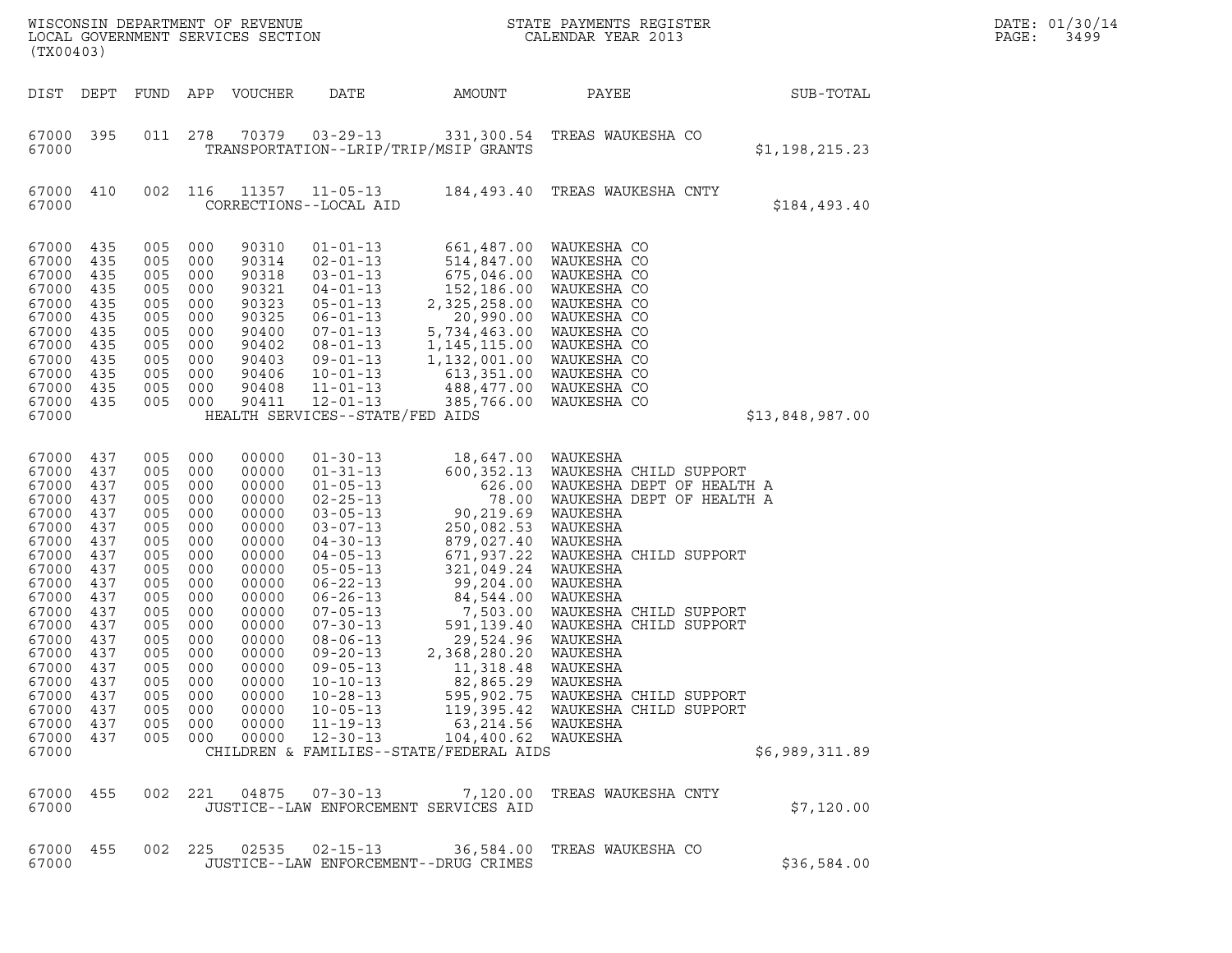| (TX00403)                                          |                                 |                                 |                                 |                                           |                                                                                                           |                                                                                                |                                                                                                         |              |
|----------------------------------------------------|---------------------------------|---------------------------------|---------------------------------|-------------------------------------------|-----------------------------------------------------------------------------------------------------------|------------------------------------------------------------------------------------------------|---------------------------------------------------------------------------------------------------------|--------------|
| DIST                                               | DEPT                            | FUND                            | APP                             | <b>VOUCHER</b>                            | DATE                                                                                                      | AMOUNT                                                                                         | PAYEE                                                                                                   | SUB-TOTAL    |
| 67000<br>67000<br>67000<br>67000<br>67000          | 455<br>455<br>455<br>455        | 002<br>002<br>002<br>002        | 231<br>231<br>231<br>231        | 00103<br>00136<br>00626<br>00698          | $11 - 01 - 13$<br>$12 - 06 - 13$<br>$02 - 19 - 13$<br>$03 - 07 - 13$<br>JUSTICE--LAW ENFORCEMENT TRAINING | 160.00<br>2,080.00<br>3,360.00<br>42,560.00                                                    | TREAS WAUKESHA CO<br>TREAS WAUKESHA CNTY<br>TREAS WAUKESHA CO<br>TREAS WAUKESHA CNTY                    | \$48,160.00  |
| 67000<br>67000<br>67000<br>67000<br>67000<br>67000 | 455<br>455<br>455<br>455<br>455 | 002<br>002<br>002<br>002<br>002 | 251<br>251<br>251<br>251<br>251 | 00134<br>00159<br>00329<br>00553<br>00592 | $09 - 30 - 13$<br>$10 - 01 - 13$<br>$11 - 20 - 13$<br>$12 - 06 - 13$<br>$12 - 17 - 13$                    | 3,569.50<br>775.00<br>2,808.00<br>6,296.77<br>1,186.25<br>JUSTICE--TRUANCY PROGRAM-GRANT FUNDS | TREAS WAUKESHA CO<br>TREAS WAUKESHA CO<br>TREAS WAUKESHA CO<br>TREAS WAUKESHA CNTY<br>TREAS WAUKESHA CO | \$14,635.52  |
| 67000<br>67000<br>67000                            | 455<br>455                      | 002<br>002                      | 532<br>532                      | 00068<br>04801                            | $03 - 12 - 13$<br>$07 - 30 - 13$                                                                          | JUSTICE--VICTIM/WITNESS ASSISTANCE SERV                                                        | 119,432.74 TREAS WAUKESHA CO<br>110,188.58 TREAS WAUKESHA CO                                            | \$229,621.32 |
| 67000<br>67000<br>67000<br>67000<br>67000          | 455<br>455<br>455<br>455        | 002<br>002<br>002<br>002        | 542<br>542<br>542<br>542        | 00078<br>00207<br>00345<br>00529          | $08 - 20 - 13$<br>$11 - 08 - 13$<br>$02 - 06 - 13$<br>$05 - 17 - 13$<br>JUSTICE--VICTIM ASSISTANCE        | 25,418.00<br>25,070.00<br>23,227.00                                                            | TREAS WAUKESHA CO<br>TREAS WAUKESHA CO<br>27,108.00 TREAS WAUKESHA CO<br>TREAS WAUKESHA CO              | \$100,823.00 |
| 67000<br>67000<br>67000                            | 465<br>465                      | 002<br>002                      | 308<br>308                      | 00618<br>00880                            | $03 - 19 - 13$<br>$12 - 03 - 13$                                                                          | 8,605.00<br>9,525.00<br>MILITARY AFFAIRS-EMER MGMT-RESPONSE EQMT                               | TREAS WAUKESHA CO<br>TREAS WAUKESHA CO                                                                  | \$18,130.00  |
| 67000<br>67000<br>67000                            | 465<br>465                      | 002<br>002                      | 337<br>337                      | 00439<br>00714                            | $02 - 01 - 13$<br>$06 - 28 - 13$                                                                          | 37,288.00<br>36,999.00<br>MILITARY AFFAIRS-EMERGENCY MGMT PLANNING                             | TREAS WAUKESHA CO<br>TREAS WAUKESHA CO                                                                  | \$74, 287.00 |
| 67000<br>67000<br>67000                            | 465<br>465                      | 002<br>002                      | 342<br>342                      | 00394<br>00786                            | $01 - 30 - 13$<br>$08 - 14 - 13$                                                                          | 128,098.66<br>89,217.47<br>MILITARY AFFAIRS-EMERGENCY MGMT-FED FUND                            | TREAS WAUKESHA CO<br>TREAS WAUKESHA CO                                                                  | \$217,316.13 |
| 67000<br>67000<br>67000                            | 465<br>465                      | 002<br>002                      | 350<br>350                      | 00091<br>00092                            | $08 - 28 - 13$<br>$08 - 29 - 13$                                                                          | 22,919.00<br>5,000.00<br>MILITARY AFFAIRS--HOMELAND SEC GRANT                                  | TREAS WAUKESHA CO<br>TREAS WAUKESHA CO                                                                  | \$27,919.00  |
| 67000<br>67000                                     | 485                             | 002                             | 127                             |                                           | 05230 06-06-13<br>VETERANS AFFAIRS GRANTS                                                                 |                                                                                                | 1,300.00 TREAS WAUKESHA CNTY                                                                            | \$1,300.00   |
| 67000<br>67000                                     | 485                             | 082                             | 267                             | 05230                                     |                                                                                                           | VETERANS AFFAIRS--GRANTS TO COUNTIES                                                           | 06-06-13 5,850.00 TREAS WAUKESHA CNTY                                                                   | \$5,850.00   |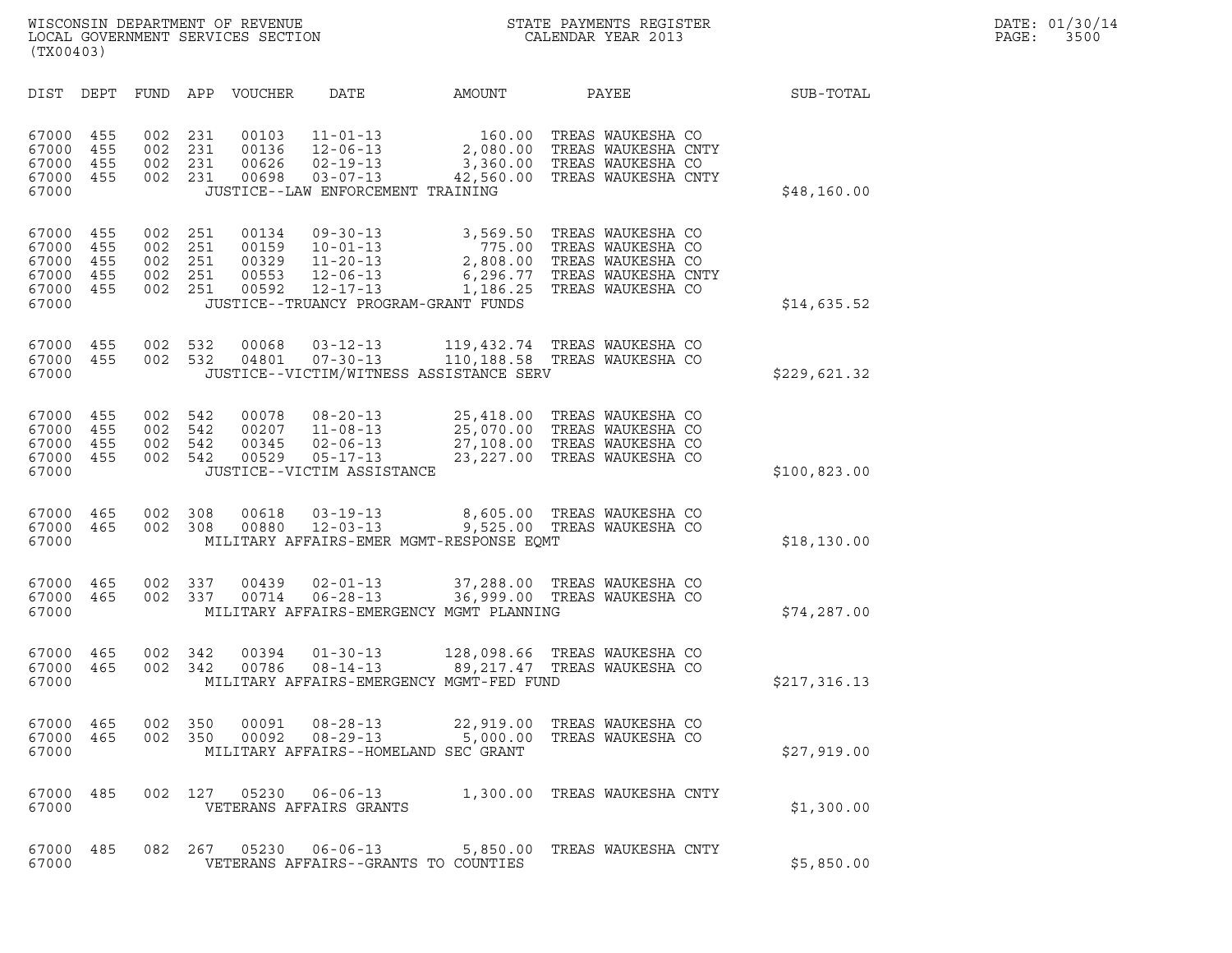| (TX00403)                                                                                                                           |                                                                                                |                                                                                          |                                                                                          |                                                                                                                            |                                                                                                                                                                                                                                                |                                                                                                                              | $\tt WISCONSIM DEPARTMENT OF REVENUE$ $\tt WISCONSIM EN THE BAYMENTS REGISTERLOCAL GOVERNMENT SERVICES SECTION CALENDAR YEAR 2013$                                                                                                                                                                     |               | DATE: 01/30/14<br>PAGE:<br>3501 |
|-------------------------------------------------------------------------------------------------------------------------------------|------------------------------------------------------------------------------------------------|------------------------------------------------------------------------------------------|------------------------------------------------------------------------------------------|----------------------------------------------------------------------------------------------------------------------------|------------------------------------------------------------------------------------------------------------------------------------------------------------------------------------------------------------------------------------------------|------------------------------------------------------------------------------------------------------------------------------|--------------------------------------------------------------------------------------------------------------------------------------------------------------------------------------------------------------------------------------------------------------------------------------------------------|---------------|---------------------------------|
|                                                                                                                                     | DIST DEPT                                                                                      |                                                                                          |                                                                                          | FUND APP VOUCHER                                                                                                           | DATE<br>AMOUNT                                                                                                                                                                                                                                 |                                                                                                                              | PAYEE                                                                                                                                                                                                                                                                                                  | SUB-TOTAL     |                                 |
| 67000                                                                                                                               | 67000 485                                                                                      |                                                                                          | 083 370                                                                                  |                                                                                                                            | VETERANS AFFAIRS--GRANTS TO COUNTIES                                                                                                                                                                                                           |                                                                                                                              | 05230  06-06-13  5,850.00  TREAS WAUKESHA CNTY                                                                                                                                                                                                                                                         | \$5,850.00    |                                 |
| 67000<br>67000                                                                                                                      | 505                                                                                            |                                                                                          | 002 116                                                                                  | 01380                                                                                                                      | DOA--LAND INFORMATION BOARD GRANTS                                                                                                                                                                                                             |                                                                                                                              | 09-10-13 300.00 TREAS WAUKESHA CO                                                                                                                                                                                                                                                                      | \$300.00      |                                 |
| 67000<br>67000                                                                                                                      | 505                                                                                            |                                                                                          | 002 142                                                                                  |                                                                                                                            | DOA--FEDERAL ENERGY GRANTS                                                                                                                                                                                                                     |                                                                                                                              | 08100  03-14-13  10,000.00  TREAS WAUKESHA CO                                                                                                                                                                                                                                                          | \$10,000.00   |                                 |
| 67000<br>67000<br>67000<br>67000<br>67000<br>67000<br>67000<br>67000<br>67000<br>67000<br>67000<br>67000<br>67000<br>67000<br>67000 | 505<br>505<br>505<br>505<br>505<br>505<br>505<br>505<br>505<br>505<br>505<br>505<br>505<br>505 | 002<br>002<br>002<br>002<br>002<br>002<br>002<br>002<br>002<br>002<br>002 155<br>002 155 | 002 155<br>155<br>002 155<br>155<br>155<br>155<br>155<br>155<br>155<br>155<br>155<br>155 | 60083<br>60083<br>60145<br>60145<br>60311<br>60311<br>60498<br>60498<br>60617<br>60617<br>60695<br>60695<br>60792<br>60792 | $08 - 26 - 13$<br>DOA-HOUSING ASSISTANCE-FEDERAL FUNDS                                                                                                                                                                                         |                                                                                                                              | 13,767.33 TREAS WAUKESHA CO                                                                                                                                                                                                                                                                            | \$166, 511.67 |                                 |
| 67000<br>67000<br>67000<br>67000<br>67000<br>67000<br>67000<br>67000                                                                | 505<br>505<br>505<br>505<br>505<br>505<br>505                                                  | 002<br>002<br>002<br>002<br>002<br>002                                                   | 643<br>643<br>643<br>643<br>643<br>643<br>002 643                                        | 05271<br>07014<br>07019<br>09761<br>10501<br>11323<br>12038                                                                | DOA--JUSTICE ASSISTANCE FEDERAL FUNDS                                                                                                                                                                                                          |                                                                                                                              | 01-16-13<br>02-22-13<br>02-27-13<br>324.72 TREAS WAUKESHA CO<br>02-27-13<br>3,569.50 TREAS WAUKESHA CO<br>06-06-13<br>3,569.50 TREAS WAUKESHA CO<br>07-05-13<br>24,002.92 TREAS WAUKESHA CNT<br>07-16-13<br>22,571.21 TREAS WAUKESHA CNT<br>07-16-13<br><br>TREAS WAUKESHA CNTY<br>TREAS WAUKESHA CNTY | \$96,217.24   |                                 |
| 67000<br>67000<br>67000<br>67000<br>67000<br>67000<br>67000<br>67000<br>67000<br>67000<br>67000<br>67000                            | 505<br>505<br>505<br>505<br>505<br>505<br>505<br>505<br>505<br>505<br>505                      | 002<br>002<br>002<br>002<br>002<br>002<br>002<br>002<br>002<br>002<br>002                | 645<br>645<br>645<br>645<br>645<br>645<br>645<br>645<br>645<br>645<br>645                | 06357<br>06357<br>06357<br>06357<br>06357<br>06757<br>08153<br>08834<br>10167<br>11151<br>11218                            | $01 - 24 - 13$<br>$01 - 24 - 13$<br>$01 - 24 - 13$<br>$01 - 24 - 13$<br>$01 - 24 - 13$<br>$02 - 20 - 13$<br>$03 - 27 - 13$<br>$04 - 22 - 13$<br>$05 - 23 - 13$<br>$07 - 05 - 13$<br>$07 - 05 - 13$<br>DOA-JUSTICE ASSISTANCE-AID TO NON-PROFIT | 19,159.84<br>17,549.25<br>11,572.52<br>17,282.64<br>32,433.27<br>22,437.61<br>25,954.78<br>47,236.90<br>9,018.98<br>9,969.39 | TREAS WAUKESHA CO<br>TREAS WAUKESHA CO<br>TREAS WAUKESHA CO<br>TREAS WAUKESHA CO<br>TREAS WAUKESHA CO<br>TREAS WAUKESHA CO<br>TREAS WAUKESHA CO<br>TREAS WAUKESHA CO<br>TREAS WAUKESHA CO<br>TREAS WAUKESHA CO<br>7,992.39 TREAS WAUKESHA CO                                                           | \$220,607.57  |                                 |
|                                                                                                                                     | 67000 505                                                                                      |                                                                                          | 002 650                                                                                  | 06485                                                                                                                      | $01 - 29 - 13$                                                                                                                                                                                                                                 |                                                                                                                              | 17,606.12 TREAS WAUKESHA CNTY                                                                                                                                                                                                                                                                          |               |                                 |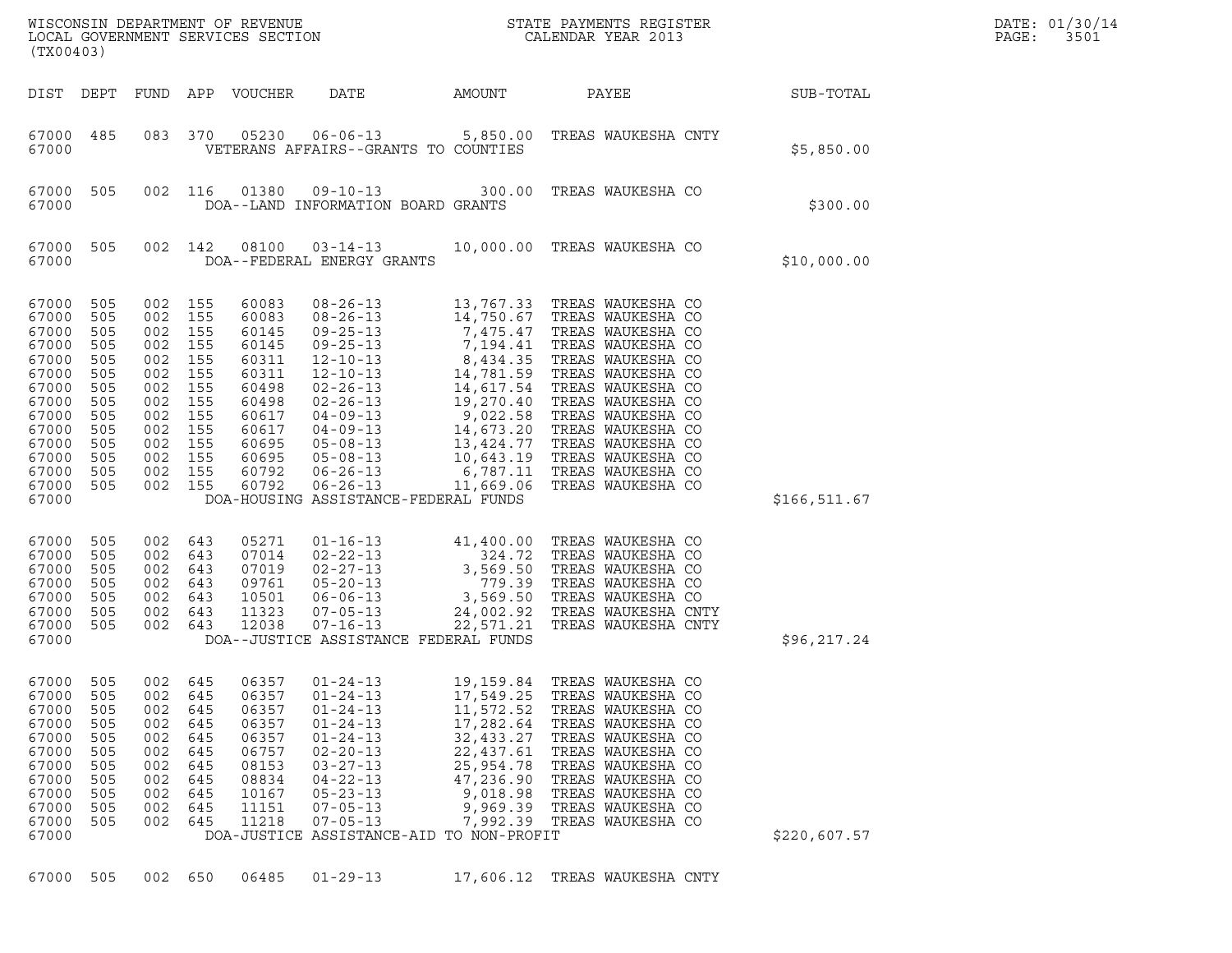| (TX00403)                                                                                                                                                                                                                                                                                                                                             |                                                                                                                                                 |                                                                                                                                                 |                                                                                                                                                                                           |                                                                                                                                                                                                                                                                                                                                                                                                                     |                                                                                              |                                                                                                                                                                                                                                                                                                                                                                                                                                                                                                                                                                            |                 |
|-------------------------------------------------------------------------------------------------------------------------------------------------------------------------------------------------------------------------------------------------------------------------------------------------------------------------------------------------------|-------------------------------------------------------------------------------------------------------------------------------------------------|-------------------------------------------------------------------------------------------------------------------------------------------------|-------------------------------------------------------------------------------------------------------------------------------------------------------------------------------------------|---------------------------------------------------------------------------------------------------------------------------------------------------------------------------------------------------------------------------------------------------------------------------------------------------------------------------------------------------------------------------------------------------------------------|----------------------------------------------------------------------------------------------|----------------------------------------------------------------------------------------------------------------------------------------------------------------------------------------------------------------------------------------------------------------------------------------------------------------------------------------------------------------------------------------------------------------------------------------------------------------------------------------------------------------------------------------------------------------------------|-----------------|
| DIST<br>DEPT                                                                                                                                                                                                                                                                                                                                          | FUND                                                                                                                                            | APP                                                                                                                                             | VOUCHER                                                                                                                                                                                   | DATE                                                                                                                                                                                                                                                                                                                                                                                                                | AMOUNT                                                                                       | PAYEE                                                                                                                                                                                                                                                                                                                                                                                                                                                                                                                                                                      | SUB-TOTAL       |
| 67000                                                                                                                                                                                                                                                                                                                                                 |                                                                                                                                                 |                                                                                                                                                 |                                                                                                                                                                                           |                                                                                                                                                                                                                                                                                                                                                                                                                     | DOA--JUSTICE-ASSISTANCE-FEDERAL ARRA FDS                                                     |                                                                                                                                                                                                                                                                                                                                                                                                                                                                                                                                                                            | \$17,606.12     |
| 505<br>67000<br>505<br>67000<br>67000<br>505<br>67000<br>505<br>67000<br>505<br>67000<br>505<br>67000<br>505<br>67000<br>505<br>505<br>67000<br>67000<br>505<br>67000                                                                                                                                                                                 | 002<br>002<br>002<br>002<br>002<br>002<br>002<br>002<br>002<br>002                                                                              | 745<br>745<br>745<br>745<br>745<br>745<br>745<br>745<br>745<br>745                                                                              | 01407<br>01407<br>10719<br>10719<br>10719<br>10719<br>10719<br>10719<br>10719<br>11564                                                                                                    | $09 - 05 - 13$<br>$09 - 05 - 13$<br>$06 - 06 - 13$<br>$06 - 06 - 13$<br>$06 - 06 - 13$<br>$06 - 06 - 13$<br>$06 - 06 - 13$<br>$06 - 06 - 13$<br>$06 - 06 - 13$<br>$07 - 05 - 13$                                                                                                                                                                                                                                    | 39,955.00<br>125,887.00<br>12,000.00<br>196,190.00<br>DOA--HOUSING ASSISTANCE GRANTS         | TREAS WAUKESHA CO<br>TREAS WAUKESHA CO<br>TREAS WAUKESHA CO<br>TREAS WAUKESHA CO                                                                                                                                                                                                                                                                                                                                                                                                                                                                                           | \$3,762,916.00  |
| 505<br>67000<br>505<br>67000<br>67000<br>505<br>505<br>67000<br>67000<br>505<br>67000<br>505<br>67000<br>505<br>67000<br>505<br>67000<br>505<br>67000<br>505<br>67000<br>505<br>67000<br>505<br>67000<br>505<br>67000<br>505<br>67000<br>505<br>67000<br>505<br>67000<br>505<br>67000<br>505<br>67000<br>505<br>505<br>67000<br>67000<br>505<br>67000 | 035<br>035<br>035<br>035<br>035<br>035<br>035<br>035<br>035<br>035<br>035<br>035<br>035<br>035<br>035<br>035<br>035<br>035<br>035<br>035<br>035 | 371<br>371<br>371<br>371<br>371<br>371<br>371<br>371<br>371<br>371<br>371<br>371<br>371<br>371<br>371<br>371<br>371<br>371<br>371<br>371<br>371 | 60083<br>60083<br>60083<br>60145<br>60145<br>60145<br>60311<br>60311<br>60311<br>60498<br>60498<br>60498<br>60617<br>60617<br>60617<br>60695<br>60695<br>60695<br>60792<br>60792<br>60792 | $08 - 26 - 13$<br>$08 - 26 - 13$<br>$08 - 26 - 13$<br>$09 - 25 - 13$<br>$09 - 25 - 13$<br>$09 - 25 - 13$<br>$12 - 10 - 13$<br>$12 - 10 - 13$<br>$12 - 10 - 13$<br>$02 - 26 - 13$<br>$02 - 26 - 13$<br>$02 - 26 - 13$<br>$04 - 09 - 13$<br>$04 - 09 - 13$<br>$04 - 09 - 13$<br>$05 - 08 - 13$<br>$05 - 08 - 13$<br>$05 - 08 - 13$<br>$06 - 26 - 13$<br>$06 - 26 - 13$<br>$06 - 26 - 13$<br>DOA--PUBLIC BENEFITS FUND | 8,809.50<br>8,271.35<br>4,404.75<br>3,073.42<br>4,284.76<br>6,146.83<br>3,409.50<br>5,316.42 | 5,420.82 TREAS WAUKESHA CO<br>TREAS WAUKESHA CO<br>TREAS WAUKESHA CO<br>TREAS WAUKESHA CO<br>TREAS WAUKESHA CO<br>TREAS WAUKESHA CO<br>TREAS WAUKESHA CO<br>TREAS WAUKESHA CO<br>8,809.50 TREAS WAUALSHA CO<br>6,308.84 TREAS WAUKESHA CO<br>8,762.30 TREAS WAUKESHA CO<br>6,252.64 TREAS WAUKESHA CO<br>5,098.68 TREAS WAUKESHA CO<br>4,041.44 TREAS WAUKESHA CO<br>3,868.67 TREAS WAUKESHA CO<br>7,788.11 TREAS WAUKESHA CO<br>9,101.90 TREAS WAUKESHA CO<br>TREAS WAUKESHA CO<br>3,553.74 TREAS WAUKESHA CO<br>1,028.12 TREAS WAUKESHA CO<br>3,465.62 TREAS WAUKESHA CO | \$117,216.91    |
| 67000<br>835<br>67000<br>835<br>67000                                                                                                                                                                                                                                                                                                                 | 002<br>002                                                                                                                                      | 105<br>105                                                                                                                                      | 44693<br>81797                                                                                                                                                                            | $07 - 22 - 13$<br>$11 - 18 - 13$                                                                                                                                                                                                                                                                                                                                                                                    | REVENUE--STATE SHARED REVENUES                                                               | 160,838.96 TREAS WAUKESHA CO<br>964,990.28 TREAS WAUKESHA CO                                                                                                                                                                                                                                                                                                                                                                                                                                                                                                               | \$1,125,829.24  |
| 67000<br>835<br>67000                                                                                                                                                                                                                                                                                                                                 | 002                                                                                                                                             | 109                                                                                                                                             | 01067                                                                                                                                                                                     | $07 - 22 - 13$<br>REVENUE--EXEMPT COMPUTER AID                                                                                                                                                                                                                                                                                                                                                                      |                                                                                              | 648,054.00 TREAS WAUKESHA CO                                                                                                                                                                                                                                                                                                                                                                                                                                                                                                                                               | \$648,054.00    |
| 835<br>67000<br>67000<br>835<br>67000                                                                                                                                                                                                                                                                                                                 | 002<br>002                                                                                                                                      | 302<br>302                                                                                                                                      | 10134<br>11133                                                                                                                                                                            | $07 - 22 - 13$<br>$07 - 22 - 13$                                                                                                                                                                                                                                                                                                                                                                                    | 35, 169, 326.51<br>3,724,749.35<br>REVENUE-FIRST DOLLAR/SCHOOL LEVY CREDITS                  | TREAS WAUKESHA CO<br>TREAS WAUKESHA CO                                                                                                                                                                                                                                                                                                                                                                                                                                                                                                                                     | \$38,894,075.86 |

67000 835 021 363 37271 03-25-13 4,309,927.32 TREAS WAUKESHA CO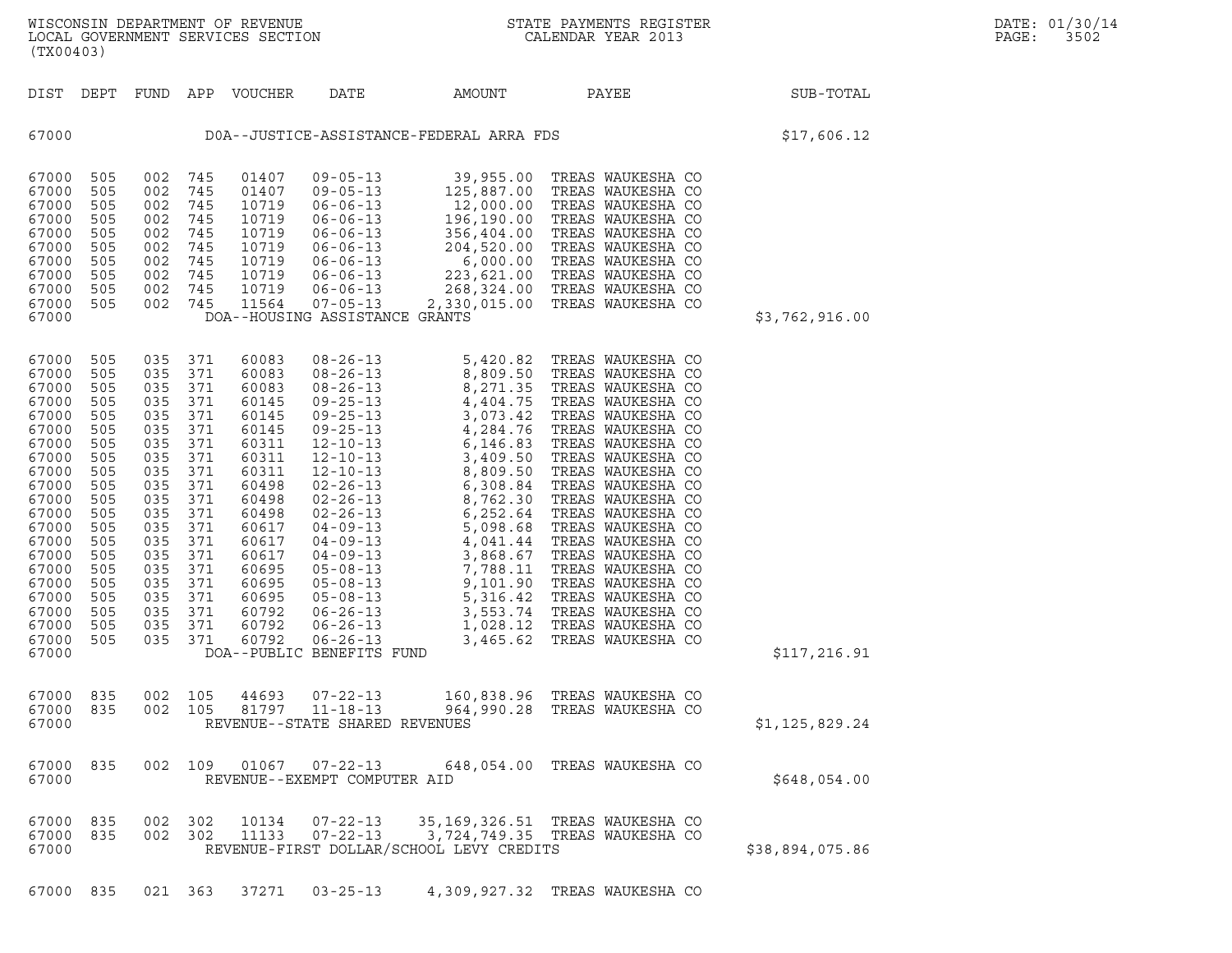| (TX00403) |                               |      |     | WISCONSIN DEPARTMENT OF REVENUE<br>LOCAL GOVERNMENT SERVICES SECTION |                           |                              | STATE PAYMENTS REGISTER<br>CALENDAR YEAR 2013 |                 | PAGE: | DATE: 01/30/14<br>3503 |
|-----------|-------------------------------|------|-----|----------------------------------------------------------------------|---------------------------|------------------------------|-----------------------------------------------|-----------------|-------|------------------------|
| DIST      | DEPT                          | FUND | APP | VOUCHER                                                              | DATE                      | SUB-TOTAL<br>AMOUNT<br>PAYEE |                                               |                 |       |                        |
| 67000     |                               |      |     |                                                                      | REVENUE--LOTTERY CREDIT - |                              |                                               | \$4,309,927.32  |       |                        |
| 67000     | DISTRICT TOTAL APPROPRIATIONS |      |     |                                                                      |                           |                              |                                               | \$79,953,518.55 |       |                        |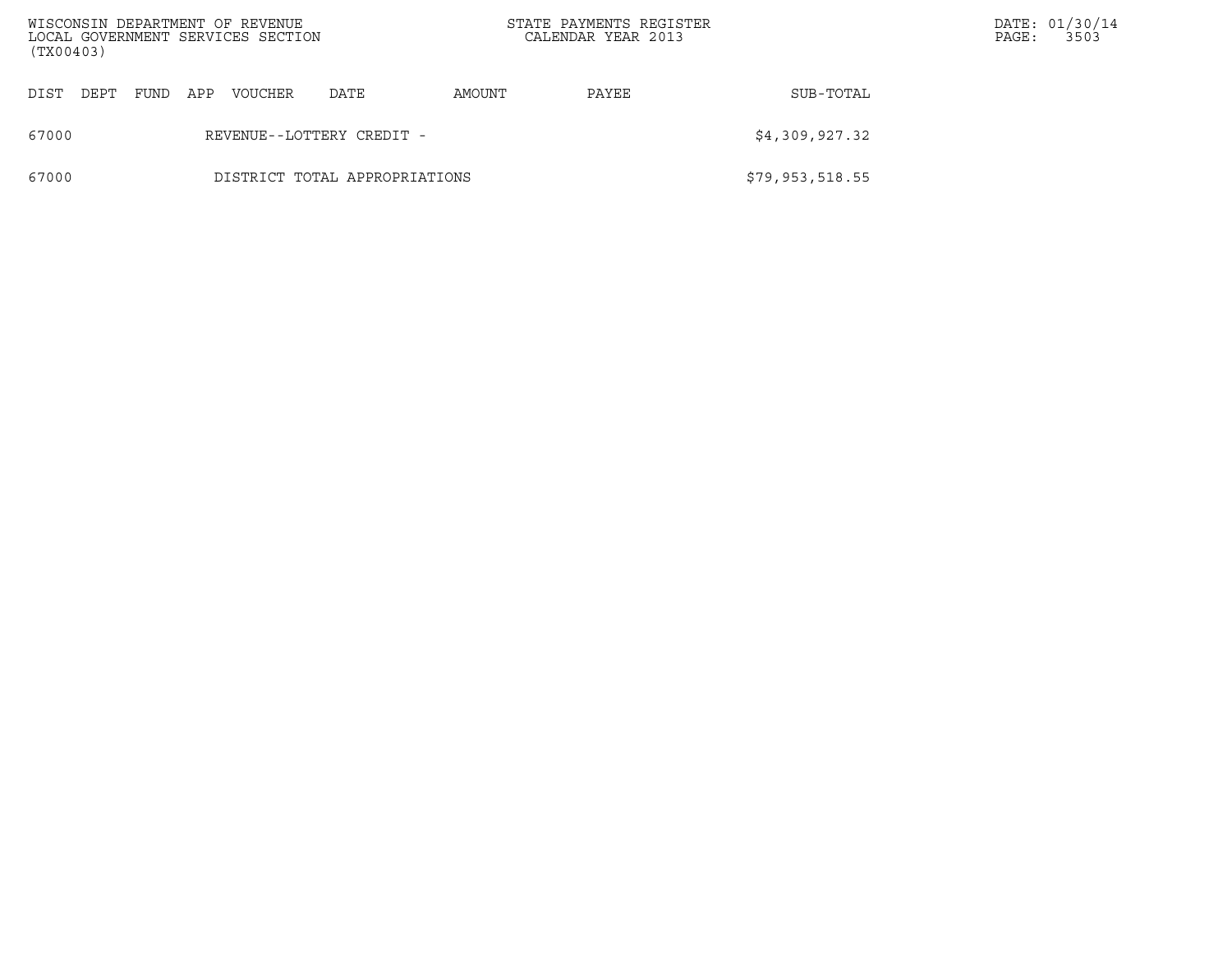| WISCONSIN DEPARTMENT OF REVENUE   | STATE PAYMENTS REGISTER | DATE: 01/30/14 |
|-----------------------------------|-------------------------|----------------|
| LOCAL GOVERNMENT SERVICES SECTION | CALENDAR YEAR 2013      | PAGE:<br>3504  |

| (TX00403)                                                                                                                                                                                                                         |                                                                                                                                                               |                                                                                                                                                                                                               |                                                     |                                                                                                                                                                                                                      |                                                                    |                                         | WISCONSIN DEPARTMENT OF REVENUE<br>LOCAL GOVERNMENT SERVICES SECTION<br>(TY00403)                                                                                | $\mathbb{R}^n$ | DATE: 01/30/14<br>PAGE:<br>3504 |
|-----------------------------------------------------------------------------------------------------------------------------------------------------------------------------------------------------------------------------------|---------------------------------------------------------------------------------------------------------------------------------------------------------------|---------------------------------------------------------------------------------------------------------------------------------------------------------------------------------------------------------------|-----------------------------------------------------|----------------------------------------------------------------------------------------------------------------------------------------------------------------------------------------------------------------------|--------------------------------------------------------------------|-----------------------------------------|------------------------------------------------------------------------------------------------------------------------------------------------------------------|----------------|---------------------------------|
| DIST                                                                                                                                                                                                                              | DEPT                                                                                                                                                          |                                                                                                                                                                                                               |                                                     | FUND APP VOUCHER                                                                                                                                                                                                     |                                                                    |                                         | DATE AMOUNT PAYEE SUB-TOTAL                                                                                                                                      |                |                                 |
| 67002 165<br>67002                                                                                                                                                                                                                |                                                                                                                                                               |                                                                                                                                                                                                               | 002 225                                             | 01698                                                                                                                                                                                                                |                                                                    | SAFETY/PROF SERV--FIRE INSURANCE DUES   | 07-03-13 34,191.45 TREAS TN BROOKFIELD                                                                                                                           | \$34,191.45    |                                 |
| 67002<br>67002<br>67002<br>67002<br>67002<br>67002<br>67002<br>67002<br>67002<br>67002<br>67002<br>67002<br>67002<br>67002<br>67002<br>67002<br>67002<br>67002<br>67002<br>67002<br>67002<br>67002<br>67002<br>67002 395<br>67002 | 395<br>395<br>395<br>395<br>395<br>395<br>395<br>395<br>395<br>395<br>395<br>395<br>395<br>395<br>395<br>395<br>395<br>395<br>395<br>395<br>395<br>395<br>395 | 011 185<br>011 185<br>011 185<br>011 185<br>011 185<br>011 185<br>011 185<br>011 185<br>011 185<br>011 185<br>011 185<br>011 185<br>011 185<br>011 185<br>011 185<br>011 185<br>011 185<br>011 185<br>011 185 | 011 185<br>011 185<br>011 185<br>011 185<br>011 185 | 63804<br>63804<br>63804<br>64536<br>66225<br>66225<br>67014<br>67687<br>68475<br>68475<br>70853<br>70853<br>70853<br>75105<br>76377<br>76377<br>80664<br>82988<br>84670<br>84670<br>90541<br>90541<br>91350<br>93741 |                                                                    | TRANSPORTATION--HIGHWAY SAFETY-FEDERAL  |                                                                                                                                                                  | \$26, 145.61   |                                 |
| 67002<br>67002<br>67002<br>67002<br>67002                                                                                                                                                                                         | 395<br>395<br>395<br>395                                                                                                                                      |                                                                                                                                                                                                               | 011 191<br>011 191<br>011 191<br>011 191            | 71699<br>77699<br>85699<br>97699                                                                                                                                                                                     |                                                                    | TRANSPORTATION--GENERAL TRANSP AIDS-GTA | 01-07-13 57,092.98 TOWN OF BROOKFIELD<br>04-01-13 57,092.98 TOWN OF BROOKFIELD<br>07-01-13 57,092.98 TOWN OF BROOKFIELD<br>10-07-13 57,092.99 TOWN OF BROOKFIELD | \$228,371.93   |                                 |
| 67002<br>67002                                                                                                                                                                                                                    | 435                                                                                                                                                           |                                                                                                                                                                                                               | 005 162                                             | 01HSD                                                                                                                                                                                                                |                                                                    | HS--AMBULANCE FUNDING ASSISTANCE GRANTS | 09-03-13 5,002.16 TOWN BROOKFIELD                                                                                                                                | \$5,002.16     |                                 |
| 67002 435<br>67002                                                                                                                                                                                                                |                                                                                                                                                               |                                                                                                                                                                                                               |                                                     |                                                                                                                                                                                                                      |                                                                    | HS--PREPAID MEDICAL TRANSPORT REIMBURSE | 005  163  01LGS  11-18-13  4,700.00  TOWN OF BROOKFIELD                                                                                                          | \$4,700.00     |                                 |
| 67002<br>67002                                                                                                                                                                                                                    | 455                                                                                                                                                           |                                                                                                                                                                                                               |                                                     |                                                                                                                                                                                                                      | 002 231 00180 02-06-13<br>JUSTICE--LAW ENFORCEMENT TRAINING        |                                         | 2,080.00 TREAS TN BROOKFIELD                                                                                                                                     | \$2,080.00     |                                 |
| 67002 835<br>67002 835<br>67002                                                                                                                                                                                                   |                                                                                                                                                               |                                                                                                                                                                                                               | 002 105<br>002 105                                  | 44657<br>81761                                                                                                                                                                                                       | $07 - 22 - 13$<br>$11 - 18 - 13$<br>REVENUE--STATE SHARED REVENUES |                                         | 12,224.21 TREAS TN BROOKFIELD<br>64,570.49 TREAS TN BROOKFIELD                                                                                                   | \$76, 794.70   |                                 |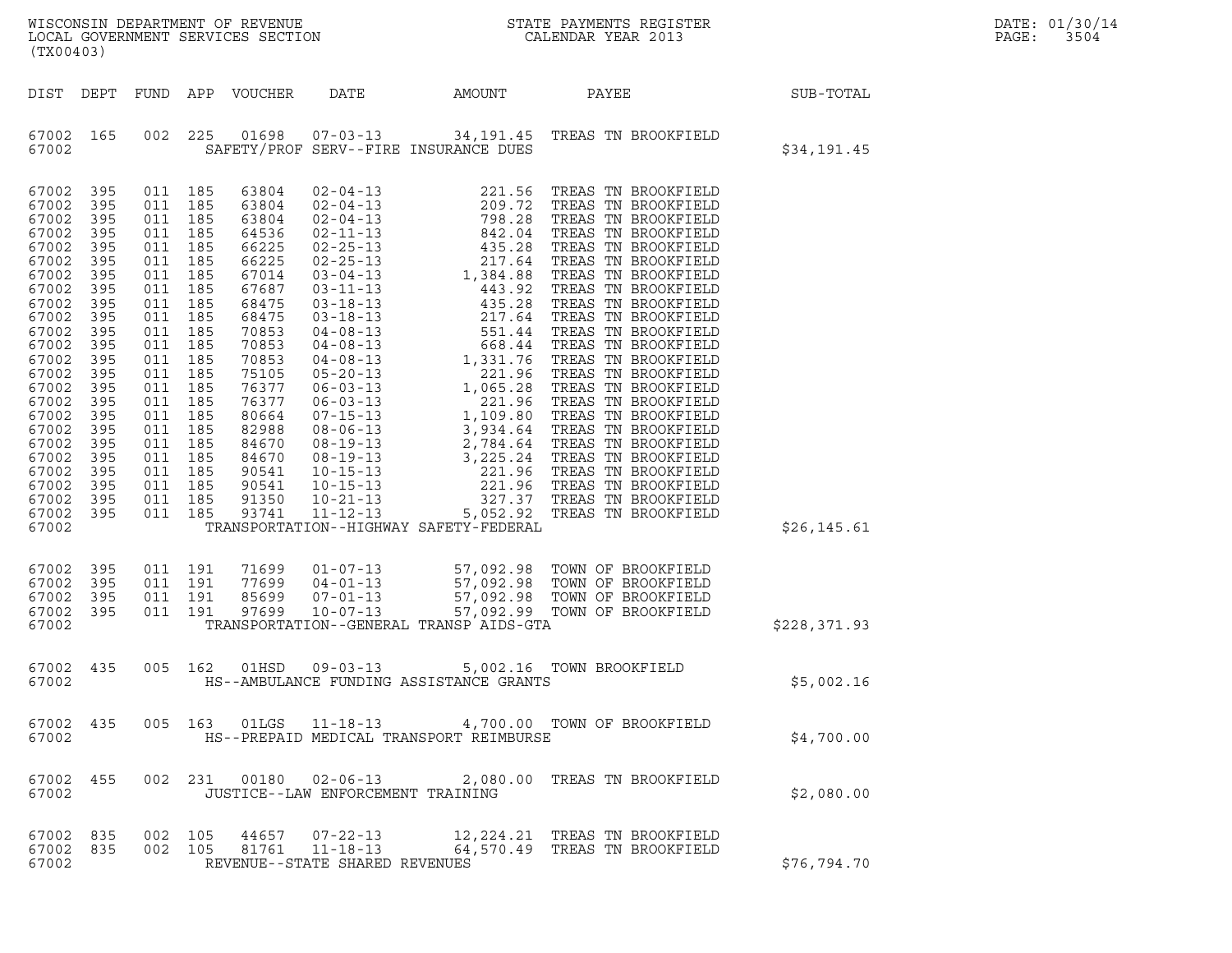| WISCONSIN DEPARTMENT OF REVENUE<br>LOCAL GOVERNMENT SERVICES SECTION<br>(TX00403) |      |     |                |                                                    |        | STATE PAYMENTS REGISTER<br>CALENDAR YEAR 2013 |              | DATE: 01/30/14<br>PAGE:<br>3505 |
|-----------------------------------------------------------------------------------|------|-----|----------------|----------------------------------------------------|--------|-----------------------------------------------|--------------|---------------------------------|
| DIST<br>DEPT                                                                      | FUND | APP | <b>VOUCHER</b> | DATE                                               | AMOUNT | PAYEE                                         | SUB-TOTAL    |                                 |
| 835<br>67002<br>67002                                                             | 002  | 109 | 03516          | $07 - 22 - 13$<br>REVENUE--EXEMPT COMPUTER AID     |        | 40,196.00 TREAS TN BROOKFIELD                 | \$40,196.00  |                                 |
| 835<br>67002<br>67002                                                             | 002  | 501 | 00004          | 02-01-13<br>DOA-PAYMENT FOR MUNICIPAL SERVICES AID |        | 4,966.32 TREAS TN BROOKFIELD                  | \$4,966.32   |                                 |
| 67002                                                                             |      |     |                | DISTRICT TOTAL APPROPRIATIONS                      |        |                                               | \$422,448.17 |                                 |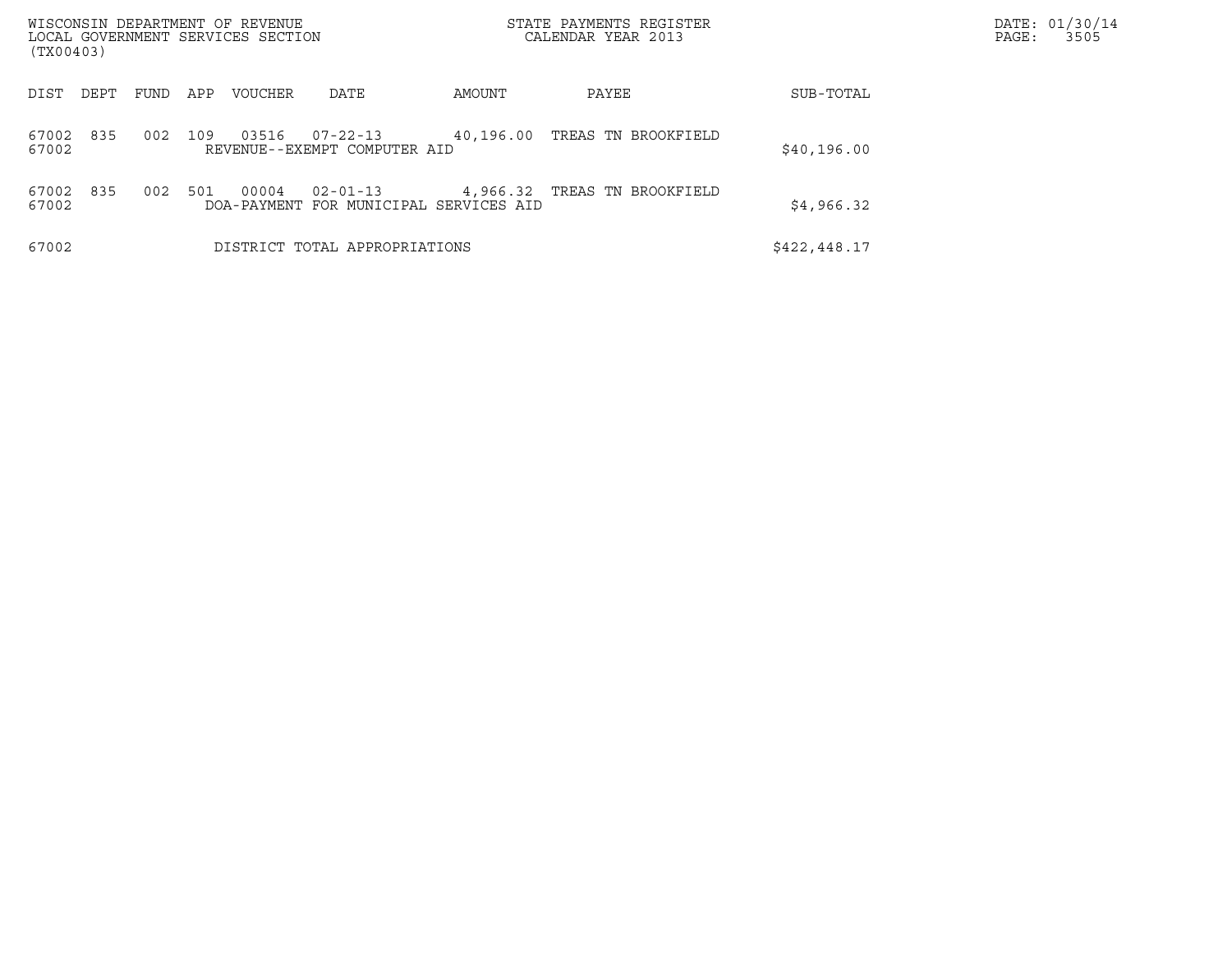| (TX00403) |           |  | WISCONSIN DEPARTMENT OF REVENUE<br>LOCAL GOVERNMENT SERVICES SECTION |                                                                                                     | STATE PAYMENTS REGISTER<br>CALENDAR YEAR 2013                                                                                                                                                                                           |              | DATE: 01/30/14<br>PAGE: 3506 |
|-----------|-----------|--|----------------------------------------------------------------------|-----------------------------------------------------------------------------------------------------|-----------------------------------------------------------------------------------------------------------------------------------------------------------------------------------------------------------------------------------------|--------------|------------------------------|
|           |           |  |                                                                      |                                                                                                     | DIST DEPT FUND APP VOUCHER DATE AMOUNT PAYEE                                                                                                                                                                                            | SUB-TOTAL    |                              |
| 67004     |           |  |                                                                      | SAFETY/PROF SERV--FIRE INSURANCE DUES                                                               | 67004 165 002 225 01699 07-03-13 42,697.59 TREAS TN DELAFIELD                                                                                                                                                                           | \$42,697.59  |                              |
|           |           |  |                                                                      |                                                                                                     | 67004 370 002 503 16142 02-06-13 39,861.44 TREAS TN DELAFIELD<br><b>TOWN SHARE 3171.90</b>                                                                                                                                              |              |                              |
| 67004     |           |  |                                                                      | NAT RESOURCES--AIDS IN LIEU OF TAXES                                                                |                                                                                                                                                                                                                                         | \$39,861.44  |                              |
| 67004     |           |  |                                                                      | NAT RESOURCES--FOREST CROP/MFL/CO FOREST                                                            | 67004 370 012 571 37016 06-10-13 9.00 TREAS TN DELAFIELD                                                                                                                                                                                | \$9.00       |                              |
| 67004     |           |  |                                                                      | NAT RESOURCES--AIDS IN LIEU OF TAXES                                                                | 67004 370 012 579 18969 04-15-13 2,269.24 TREAS TN DELAFIELD                                                                                                                                                                            | \$2,269.24   |                              |
| 67004     |           |  |                                                                      | TRANSPORTATION--GENERAL TRANSP AIDS-GTA                                                             | 67004 395 011 191 71700 01-07-13 39,656.51 TOWN OF DELAFIELD<br>67004 395 011 191 77700 04-01-13 39,656.51 TOWN OF DELAFIELD<br>67004 395 011 191 85700 07-01-13 39,656.51 TOWN OF DELAFIELD<br>67004 395 011 191 97700 10-07-13 39,656 | \$158,626.06 |                              |
| 67004     |           |  |                                                                      | 67004 435 005 162 01HSD 09-03-13 4,881.45 TOWN DELAFIELD<br>HS--AMBULANCE FUNDING ASSISTANCE GRANTS |                                                                                                                                                                                                                                         | \$4,881.45   |                              |
| 67004     |           |  |                                                                      | HS--PREPAID MEDICAL TRANSPORT REIMBURSE                                                             | 67004 435 005 163 01LGS 11-18-13 1,000.00 TOWN OF DELAFIELD                                                                                                                                                                             | \$1,000.00   |                              |
| 67004     |           |  |                                                                      | REVENUE--STATE SHARED REVENUES                                                                      | $67004$ 835 002 105 44658 07-22-13 14,765.95 TREAS TN DELAFIELD<br>67004 835 002 105 81762 11-18-13 83,828.33 TREAS TN DELAFIELD                                                                                                        | \$98,594.28  |                              |
| 67004     | 67004 835 |  |                                                                      | REVENUE--EXEMPT COMPUTER AID                                                                        | 002 109 03517 07-22-13 481.00 TREAS TN DELAFIELD                                                                                                                                                                                        | \$481.00     |                              |
| 67004     |           |  |                                                                      | DOA-PAYMENT FOR MUNICIPAL SERVICES AID                                                              | 67004 835 002 501 00004 02-01-13 6,788.17 TREAS TN DELAFIELD                                                                                                                                                                            | \$6,788.17   |                              |
| 67004     |           |  |                                                                      | DISTRICT TOTAL APPROPRIATIONS                                                                       |                                                                                                                                                                                                                                         | \$355,208.23 |                              |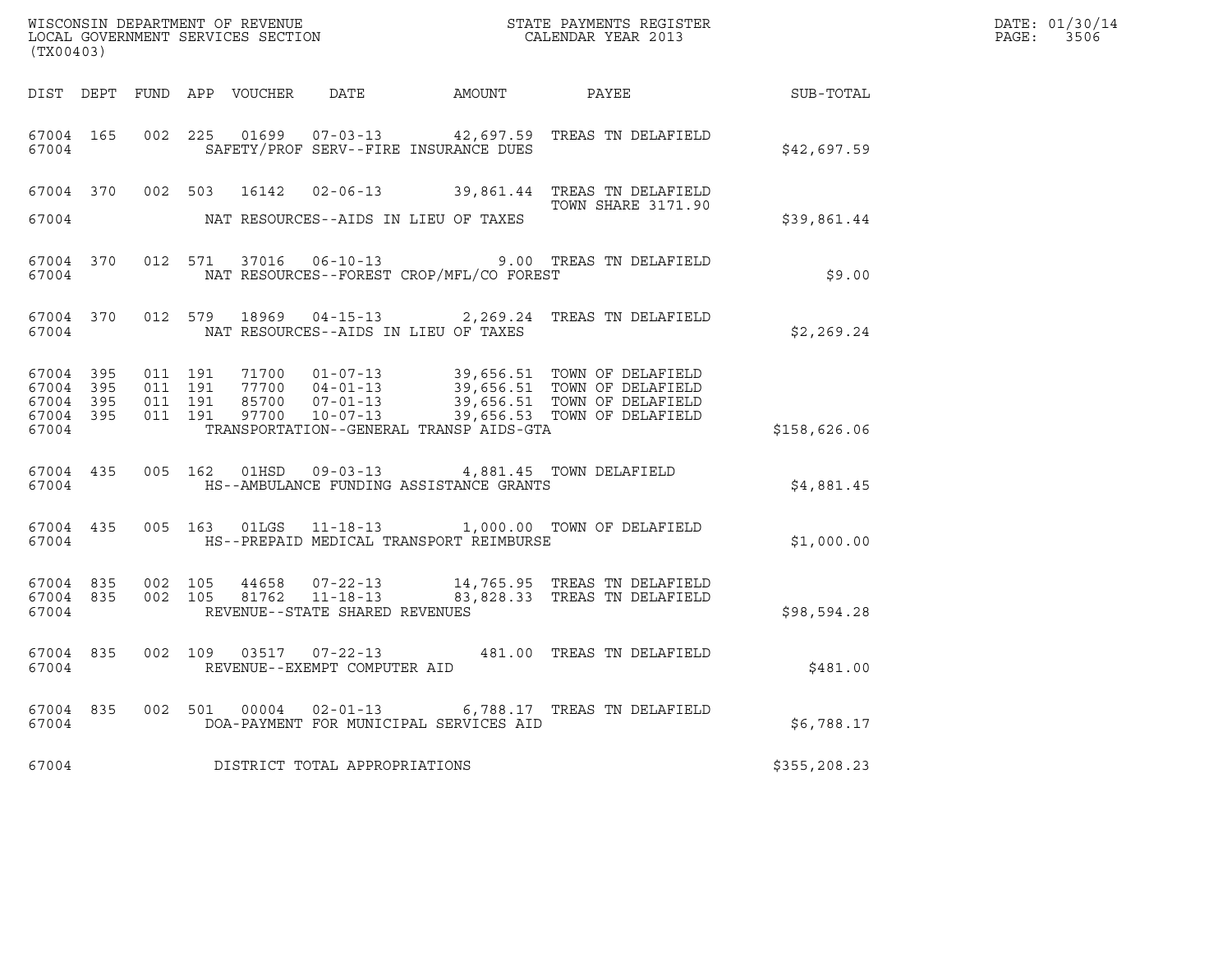|       | DATE: 01/30/14 |
|-------|----------------|
| PAGE: | 3507           |

| (TX00403)                                     |                          |     |                                                 |                         |                                                                                                                                                                                                             |               |                                                                                                                                                                             |              | DATE: 01/30/14<br>PAGE:<br>3507 |
|-----------------------------------------------|--------------------------|-----|-------------------------------------------------|-------------------------|-------------------------------------------------------------------------------------------------------------------------------------------------------------------------------------------------------------|---------------|-----------------------------------------------------------------------------------------------------------------------------------------------------------------------------|--------------|---------------------------------|
| DIST DEPT                                     |                          |     |                                                 | FUND APP VOUCHER        | DATE                                                                                                                                                                                                        | <b>AMOUNT</b> | PAYEE SUB-TOTAL                                                                                                                                                             |              |                                 |
| 67006 165<br>67006                            |                          |     | 002 225                                         |                         | 01700  07-03-13  14,570.85  TREAS TN EAGLE<br>SAFETY/PROF SERV--FIRE INSURANCE DUES                                                                                                                         |               |                                                                                                                                                                             | \$14,570.85  |                                 |
| 67006<br>67006<br>67006<br>67006<br>67006 370 | 370<br>370<br>370<br>370 | 002 | 002 503<br>002 503<br>002 503<br>503<br>002 503 | 16143<br>16143          | 02-06-13 12,203.44 TREAS TN EAGLE<br>16143 02-06-13 7,984.45 TREAS TN EAGLE<br>16143 02-06-13 36,686.26 TREAS TN EAGLE<br>16143 02-06-13 81,000.56 TREAS TN EAGLE<br>$02 - 06 - 13$ $416.52$ TREAS TN EAGLE |               | <b>TOWN SHARE 15015.36</b>                                                                                                                                                  |              |                                 |
| 67006                                         |                          |     |                                                 |                         | NAT RESOURCES--AIDS IN LIEU OF TAXES                                                                                                                                                                        |               |                                                                                                                                                                             | \$138,291.23 |                                 |
| 67006<br>67006 370<br>67006                   | 370                      |     | 012 381<br>012 381                              |                         |                                                                                                                                                                                                             |               |                                                                                                                                                                             | \$1,750.55   |                                 |
| 67006 370<br>67006                            | 67006 370                |     | 012 550<br>012 550                              | 00006<br>00566          | 07-26-13<br>03-26-13   6,062.54 TREAS TN EAGLE<br>NAT RESOURCES--BOATING ENFORCEMENT AIDS                                                                                                                   |               | 6,062.54 TREAS TN EAGLE                                                                                                                                                     | \$6,065.66   |                                 |
| 67006<br>67006                                | 370                      |     | 012 571                                         |                         | 37017 06-10-13<br>NAT RESOURCES--FOREST CROP/MFL/CO FOREST                                                                                                                                                  |               | 27.80 TREAS TN EAGLE                                                                                                                                                        | \$27.80      |                                 |
| 67006<br>67006<br>67006<br>67006 370<br>67006 | 370<br>370<br>370        |     | 012 579<br>012 579<br>012 579<br>012 579        |                         | NAT RESOURCES--AIDS IN LIEU OF TAXES                                                                                                                                                                        |               | 18970  04-15-13  7,953.41 TREAS TN EAGLE<br>18970  04-15-13  176.95 TREAS TOWN EAGLE<br>18970  04-15-13  63.75 TREAS TOWN EAGLE<br>18970  04-15-13   47.59 TREAS TOWN EAGLE | \$8,241.70   |                                 |
| 67006<br>67006                                | 370                      |     | 074 670                                         |                         | 41127  05-20-13  8,839.01 TREAS TN EAGLE<br>NAT RESOURCES--RU RECYCLING GRANT                                                                                                                               |               |                                                                                                                                                                             | \$8,839.01   |                                 |
| 67006 395<br>67006<br>67006<br>67006<br>67006 | 395<br>395<br>395        |     | 011 191<br>011 191<br>011 191<br>011 191        | 77701<br>85701<br>97701 | 71701 01-07-13<br>04-01-13<br>$07 - 01 - 13$<br>$10 - 07 - 13$<br>TRANSPORTATION--GENERAL TRANSP AIDS-GTA                                                                                                   | 21,958.58     | 21,958.58 TOWN OF EAGLE<br>TOWN OF EAGLE<br>21,958.58 TOWN OF EAGLE<br>21,958.59 TOWN OF EAGLE                                                                              | \$87,834.33  |                                 |
| 67006<br>67006                                | 435                      |     | 005 162                                         |                         | 01HSD 09-03-13<br>HS--AMBULANCE FUNDING ASSISTANCE GRANTS                                                                                                                                                   |               | 4,749.70 TOWN EAGLE                                                                                                                                                         | \$4,749.70   |                                 |
| 67006<br>67006 835<br>67006                   | 835                      |     | 002 105<br>002 105                              | 44659                   | $07 - 22 - 13$<br>81763 11-18-13<br>REVENUE--STATE SHARED REVENUES                                                                                                                                          |               | 5,240.29 TREAS TN EAGLE<br>29,731.99 TREAS TN EAGLE                                                                                                                         | \$34,972.28  |                                 |

67006 835 002 109 03518 07-22-13 236.00 TREAS TN EAGLE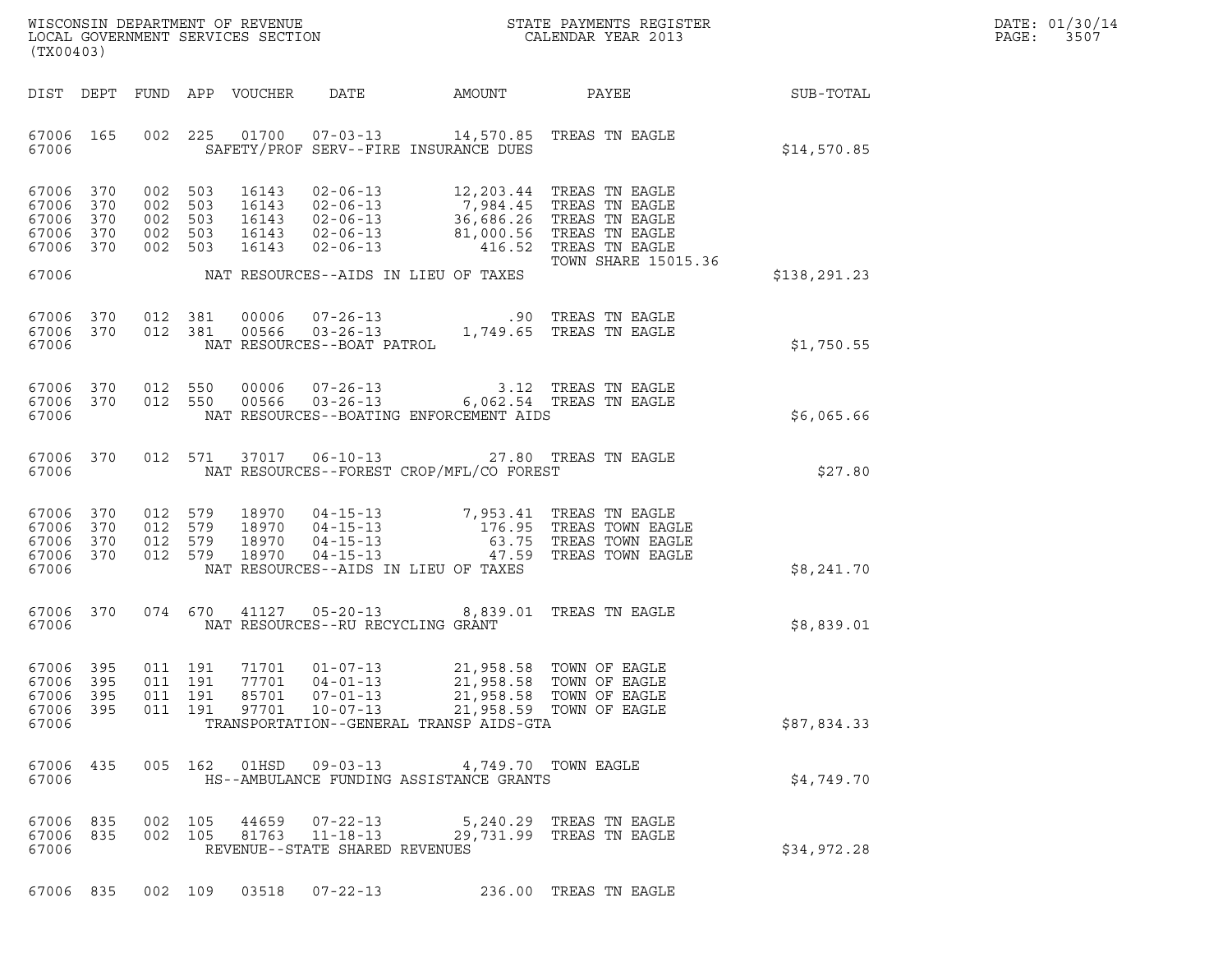| WISCONSIN DEPARTMENT OF REVENUE<br>LOCAL GOVERNMENT SERVICES SECTION<br>(TX00403) |             |         |                                                          |          | STATE PAYMENTS REGISTER<br>CALENDAR YEAR 2013 |              | PAGE: | DATE: 01/30/14<br>3508 |
|-----------------------------------------------------------------------------------|-------------|---------|----------------------------------------------------------|----------|-----------------------------------------------|--------------|-------|------------------------|
| DIST<br>DEPT                                                                      | FUND<br>APP | VOUCHER | DATE                                                     | AMOUNT   | PAYEE                                         | SUB-TOTAL    |       |                        |
| 67006                                                                             |             |         | REVENUE--EXEMPT COMPUTER AID                             |          |                                               | \$236.00     |       |                        |
| 67006<br>835<br>67006                                                             | 002<br>501  | 00004   | $02 - 01 - 13$<br>DOA-PAYMENT FOR MUNICIPAL SERVICES AID | 2,978.13 | TREAS TN EAGLE                                | \$2,978.13   |       |                        |
| 67006                                                                             |             |         | DISTRICT TOTAL APPROPRIATIONS                            |          |                                               | \$308,557.24 |       |                        |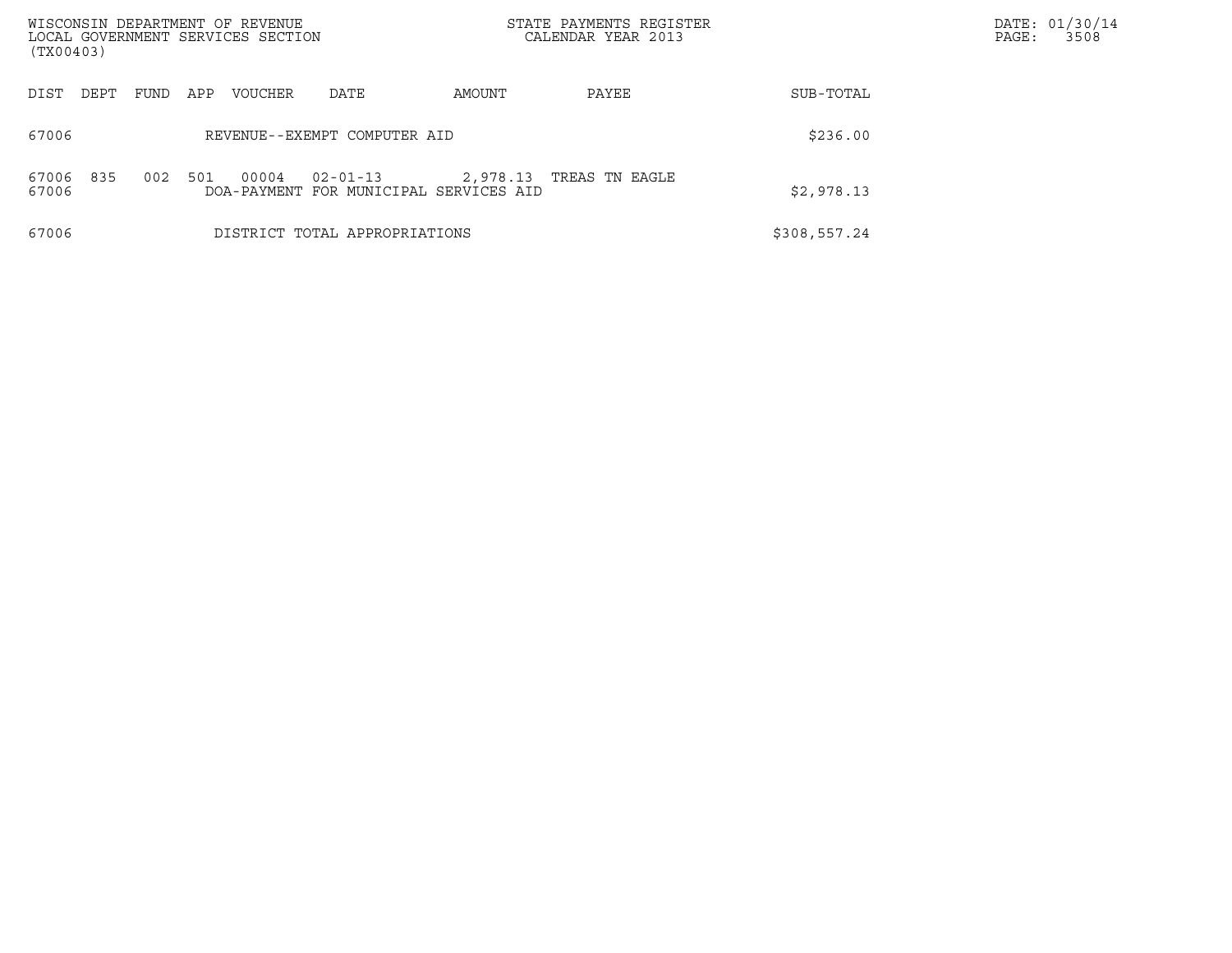| (TX00403)                                         | WISCONSIN DEPARTMENT OF REVENUE<br>LOCAL GOVERNMENT SERVICES SECTION |                                          |  |                                 |                                                  |                                          | STATE PAYMENTS REGISTER<br>CALENDAR YEAR 2013                                                                                                                                            |              | DATE: 01/30/14<br>PAGE: 3509 |
|---------------------------------------------------|----------------------------------------------------------------------|------------------------------------------|--|---------------------------------|--------------------------------------------------|------------------------------------------|------------------------------------------------------------------------------------------------------------------------------------------------------------------------------------------|--------------|------------------------------|
|                                                   |                                                                      |                                          |  | DIST DEPT FUND APP VOUCHER DATE |                                                  | AMOUNT                                   | PAYEE                                                                                                                                                                                    | SUB-TOTAL    |                              |
| 67008 165<br>67008                                |                                                                      |                                          |  |                                 | SAFETY/PROF SERV--FIRE INSURANCE DUES            |                                          | 002 225 01701 07-03-13 32,017.39 TREAS TN GENESEE                                                                                                                                        | \$32,017.39  |                              |
| 67008 370<br>67008                                |                                                                      |                                          |  |                                 | 012 571 37018 06-10-13                           | NAT RESOURCES--FOREST CROP/MFL/CO FOREST | 50.97 TREAS TN GENESEE                                                                                                                                                                   | \$50.97      |                              |
| 67008 370<br>67008                                |                                                                      |                                          |  |                                 | NAT RESOURCES--AIDS IN LIEU OF TAXES             |                                          | 012 579 18971 04-15-13 301.48 TREAS TOWN GENESEE                                                                                                                                         | \$301.48     |                              |
| 67008 370<br>67008                                |                                                                      |                                          |  |                                 | NAT RESOURCES--RU RECYCLING GRANT                |                                          | 074 670 41128 05-20-13 22,232.97 TREAS TN GENESEE                                                                                                                                        | \$22, 232.97 |                              |
| 67008 395<br>67008<br>67008<br>67008 395<br>67008 | 395<br>395                                                           | 011 191<br>011 191<br>011 191<br>011 191 |  |                                 |                                                  | TRANSPORTATION--GENERAL TRANSP AIDS-GTA  | 71702  01-07-13  42,461.72  TOWN OF GENESEE<br>77702  04-01-13  42,461.72  TOWN OF GENESEE<br>85702  07-01-13  42,461.72  TOWN OF GENESEE<br>97702  10-07-13  42,461.75  TOWN OF GENESEE | \$169,846.91 |                              |
| 67008 835<br>67008<br>67008                       | 835                                                                  | 002 105<br>002 105                       |  |                                 | 81764 11-18-13<br>REVENUE--STATE SHARED REVENUES |                                          | 87,126.86 TREAS TN GENESEE                                                                                                                                                               | \$101,585.83 |                              |
| 67008 835<br>67008                                |                                                                      |                                          |  |                                 | REVENUE--EXEMPT COMPUTER AID                     |                                          | 002 109 03519 07-22-13 4,123.00 TREAS TN GENESEE                                                                                                                                         | \$4,123.00   |                              |
| 67008                                             |                                                                      |                                          |  |                                 | DISTRICT TOTAL APPROPRIATIONS                    |                                          |                                                                                                                                                                                          | \$330,158.55 |                              |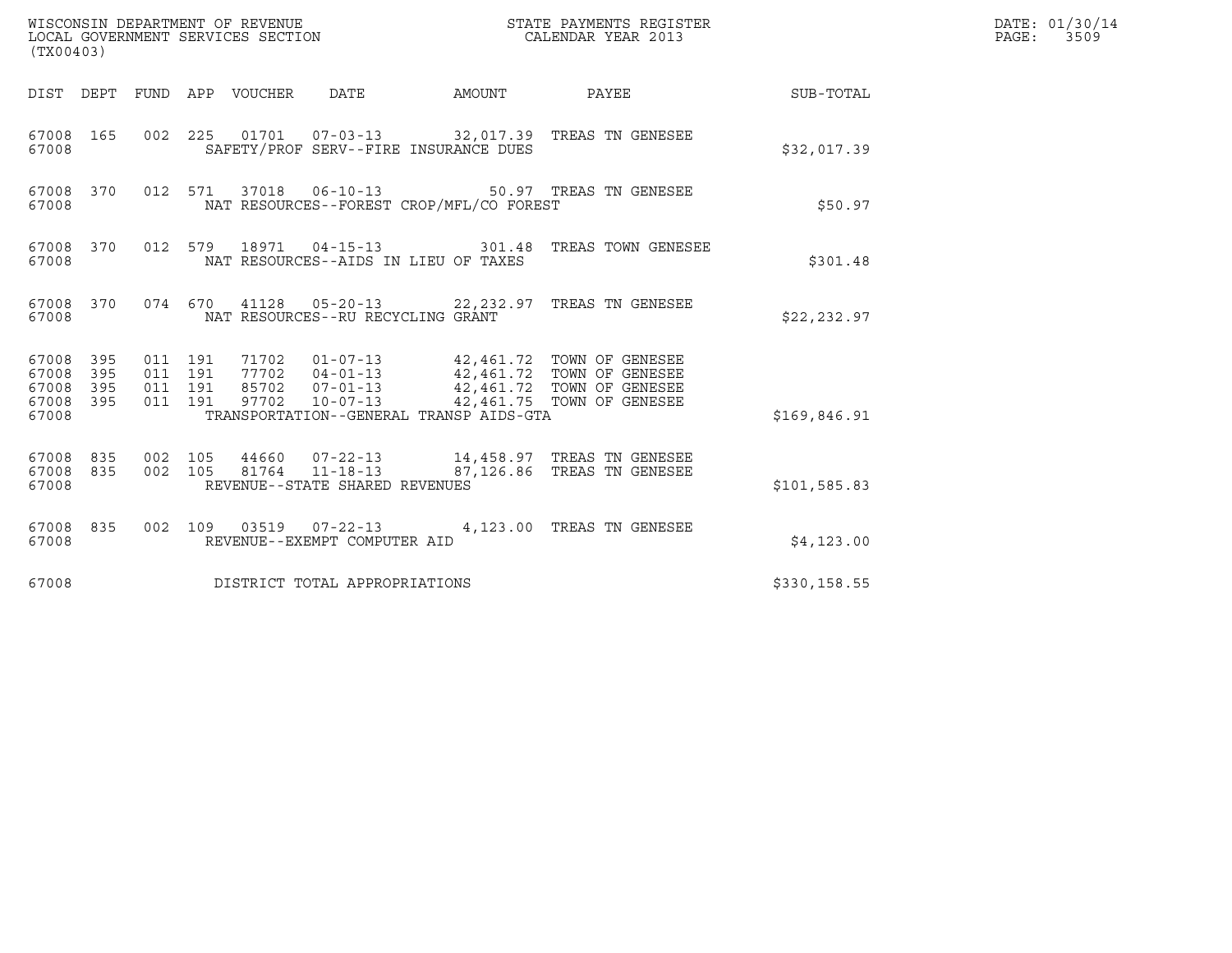| (TX00403)                                                 |           |                                          |         |               |                                                  |                                                                                        |                                                                                                                                                                    |                 | DATE: 01/30/14<br>$\mathtt{PAGE}$ :<br>3510 |
|-----------------------------------------------------------|-----------|------------------------------------------|---------|---------------|--------------------------------------------------|----------------------------------------------------------------------------------------|--------------------------------------------------------------------------------------------------------------------------------------------------------------------|-----------------|---------------------------------------------|
|                                                           |           |                                          |         |               |                                                  | DIST DEPT FUND APP VOUCHER DATE AMOUNT                                                 |                                                                                                                                                                    | PAYEE SUB-TOTAL |                                             |
| 67010 165<br>67010                                        |           |                                          |         |               |                                                  | SAFETY/PROF SERV--FIRE INSURANCE DUES                                                  | 002 225 01702 07-03-13 36,031.04 TREAS TN LISBON                                                                                                                   | \$36,031.04     |                                             |
| 67010                                                     | 67010 370 |                                          |         | 012 571 37019 |                                                  | NAT RESOURCES--FOREST CROP/MFL/CO FOREST                                               | 06-10-13 36.60 TREAS TN LISBON                                                                                                                                     | \$36.60         |                                             |
| 67010 370<br>67010                                        |           |                                          | 012 579 | 18972         |                                                  | NAT RESOURCES--AIDS IN LIEU OF TAXES                                                   | 04-15-13 15.40 TREAS TN LISBON                                                                                                                                     | \$15.40         |                                             |
| 67010 395<br>67010 395<br>67010 395<br>67010 395<br>67010 |           | 011 191<br>011 191<br>011 191<br>011 191 |         | 97703         | $10 - 07 - 13$                                   | TRANSPORTATION--GENERAL TRANSP AIDS-GTA                                                | 71703  01-07-13  66,415.83  TOWN OF LISBON<br>77703  04-01-13  66,415.83  TOWN OF LISBON<br>85703  07-01-13  66,415.83  TOWN OF LISBON<br>66,415.85 TOWN OF LISBON | \$265,663.34    |                                             |
| 67010 435<br>67010                                        |           |                                          |         |               |                                                  | 005 162 01HSD 09-03-13 5,141.05 TOWN LISBON<br>HS--AMBULANCE FUNDING ASSISTANCE GRANTS |                                                                                                                                                                    | \$5,141.05      |                                             |
| 67010                                                     | 67010 435 |                                          |         |               |                                                  | HS--PREPAID MEDICAL TRANSPORT REIMBURSE                                                | 005 163 01LGS 11-18-13 2,000.00 TOWN OF LISBON FIRE DEPT                                                                                                           | \$2,000.00      |                                             |
| 67010 835<br>67010                                        | 67010 835 | 002 105<br>002 105                       |         | 44661         | 81765 11-18-13<br>REVENUE--STATE SHARED REVENUES |                                                                                        | 07-22-13 17,575.72 TREAS TN LISBON<br>98,169.95 TREAS TN LISBON                                                                                                    | \$115,745.67    |                                             |
| 67010 835<br>67010                                        |           | 002 109                                  |         | 03520         | $07 - 22 - 13$<br>REVENUE--EXEMPT COMPUTER AID   |                                                                                        | 1,402.00 TREAS TN LISBON                                                                                                                                           | \$1,402.00      |                                             |
| 67010                                                     | 67010 835 |                                          |         |               | REVENUE--LOTTERY CREDIT -                        |                                                                                        | 021 363 35922 03-25-13 29,823.04 TREAS TN LISBON                                                                                                                   | \$29,823.04     |                                             |
| 67010                                                     |           |                                          |         |               | DISTRICT TOTAL APPROPRIATIONS                    |                                                                                        |                                                                                                                                                                    | \$455,858.14    |                                             |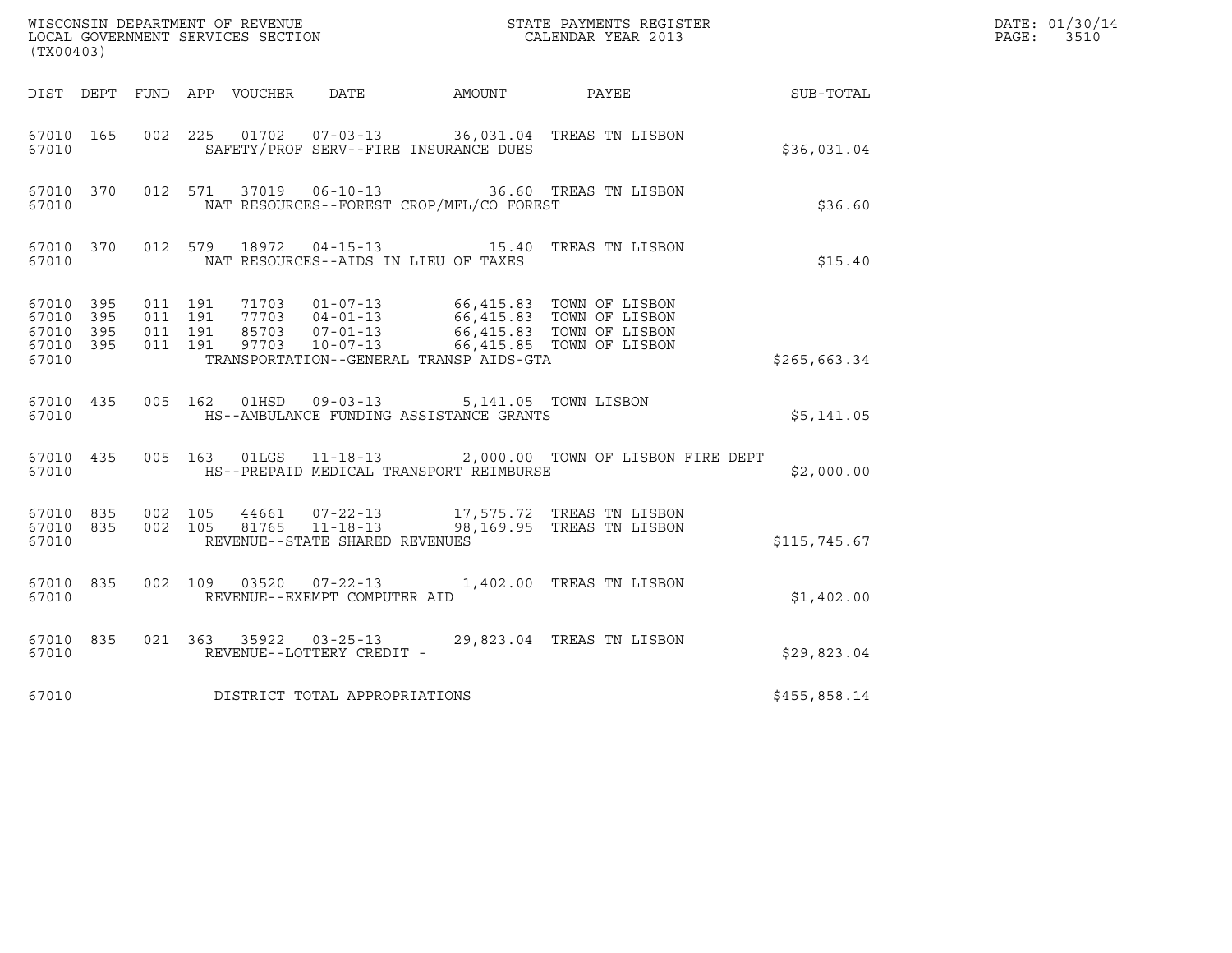| (TX00403)                                                 |                    |                    |                |                                                     |                                            |                                                                                                                                                                                                                                                                                                                  |              | DATE: 01/30/14<br>PAGE:<br>3511 |
|-----------------------------------------------------------|--------------------|--------------------|----------------|-----------------------------------------------------|--------------------------------------------|------------------------------------------------------------------------------------------------------------------------------------------------------------------------------------------------------------------------------------------------------------------------------------------------------------------|--------------|---------------------------------|
|                                                           |                    |                    |                |                                                     |                                            |                                                                                                                                                                                                                                                                                                                  |              |                                 |
| 67014 165<br>67014                                        |                    |                    |                |                                                     | SAFETY/PROF SERV--FIRE INSURANCE DUES      | 002 225 01703 07-03-13 41,153.45 TREAS TN MERTON                                                                                                                                                                                                                                                                 | \$41,153.45  |                                 |
| 67014                                                     | 67014 370          |                    |                |                                                     | NAT RESOURCES-SEVERANCE/YIELD/WITHDRAWAL   | 000 001 02DNR 07-03-13 57.15 TREAS TOWN MERTON                                                                                                                                                                                                                                                                   | \$57.15      |                                 |
|                                                           |                    |                    |                |                                                     |                                            | 67014 370 002 503 16144 02-06-13 24,445.31 TREAS TN MERTON<br>67014 370 002 503 16144 02-06-13 570.10 TREAS TN MERTON<br>TOWN SHARE 4042.68                                                                                                                                                                      |              |                                 |
|                                                           |                    |                    |                |                                                     | 67014 NAT RESOURCES--AIDS IN LIEU OF TAXES |                                                                                                                                                                                                                                                                                                                  | \$25,015.41  |                                 |
|                                                           | 67014              |                    |                | NAT RESOURCES--BOAT PATROL                          |                                            | $\begin{array}{cccccc} 67014 & 370 & 012 & 381 & 00006 & 07-26-13 & & & 1.34 & \text{TREAS TN MERTON} \\ 67014 & 370 & 012 & 381 & 00579 & 03-26-13 & & & 2,590.61 & \text{TREAS TN MERTON} \end{array}$                                                                                                         | \$2,591.95   |                                 |
| 67014                                                     |                    |                    |                |                                                     | NAT RESOURCES--BOATING ENFORCEMENT AIDS    | $\begin{array}{cccccc} 67014 & 370 & 012 & 550 & 00006 & 07-26-13 & & 4.62 & \text{TREAS TN MERTON} \\ 67014 & 370 & 012 & 550 & 00579 & 03-26-13 & & 8,976.47 & \text{TREAS TN MERTON} \end{array}$                                                                                                             | \$8,981.09   |                                 |
|                                                           | 67014 370<br>67014 |                    |                |                                                     | NAT RESOURCES--FOREST CROP/MFL/CO FOREST   | 012 571 37020 06-10-13 46.92 TREAS TN MERTON                                                                                                                                                                                                                                                                     | \$46.92      |                                 |
|                                                           |                    |                    |                |                                                     | 67014 NAT RESOURCES--AIDS IN LIEU OF TAXES | $\begin{array}{cccccc} 67014 & 370 & 012 & 579 & 18973 & 04-15-13 & & & & 2.39 & \text{TREAS TN MERTON} \\ 67014 & 370 & 012 & 579 & 18973 & 04-15-13 & & & 54.45 & \text{TREAS TOWN MERTON} \end{array}$                                                                                                        | \$56.84      |                                 |
| 67014 395<br>67014 395<br>67014 395<br>67014 395<br>67014 |                    |                    |                |                                                     | TRANSPORTATION--GENERAL TRANSP AIDS-GTA    | $\begin{array}{cccccc} 011 & 191 & 71704 & 01-07-13 & 57,042.05 & \text{TOWN OF MERTON} \\ 011 & 191 & 77704 & 04-01-13 & 57,042.05 & \text{TOWN OF MERTON} \\ 011 & 191 & 85704 & 07-01-13 & 57,042.05 & \text{TOWN OF MERTON} \\ 011 & 191 & 97704 & 10-07-13 & 57,042.06 & \text{TOWN OF MERTON} \end{array}$ | \$228,168.21 |                                 |
| 67014 455<br>67014 455<br>67014                           |                    | 002 231<br>002 231 | 00073<br>00409 | $11 - 01 - 13$<br>JUSTICE--LAW ENFORCEMENT TRAINING |                                            | 160.00 TREAS TN MERTON                                                                                                                                                                                                                                                                                           | \$800.00     |                                 |
| 67014 835<br>67014 835<br>67014                           |                    | 002 105<br>002 105 | 44662<br>81766 | REVENUE--STATE SHARED REVENUES                      |                                            | 07-22-13 15,839.47 TREAS TN MERTON<br>11-18-13 91,432.80 TREAS TN MERTON                                                                                                                                                                                                                                         | \$107,272.27 |                                 |
| 67014 835<br>67014                                        |                    |                    | 002 109 03521  | $07 - 22 - 13$<br>REVENUE--EXEMPT COMPUTER AID      |                                            | 347.00 TREAS TN MERTON                                                                                                                                                                                                                                                                                           | \$347.00     |                                 |
| 67014 835                                                 |                    | 021 363            | 35923          | $03 - 25 - 13$                                      |                                            | 2,367.55 TREAS TN MERTON                                                                                                                                                                                                                                                                                         |              |                                 |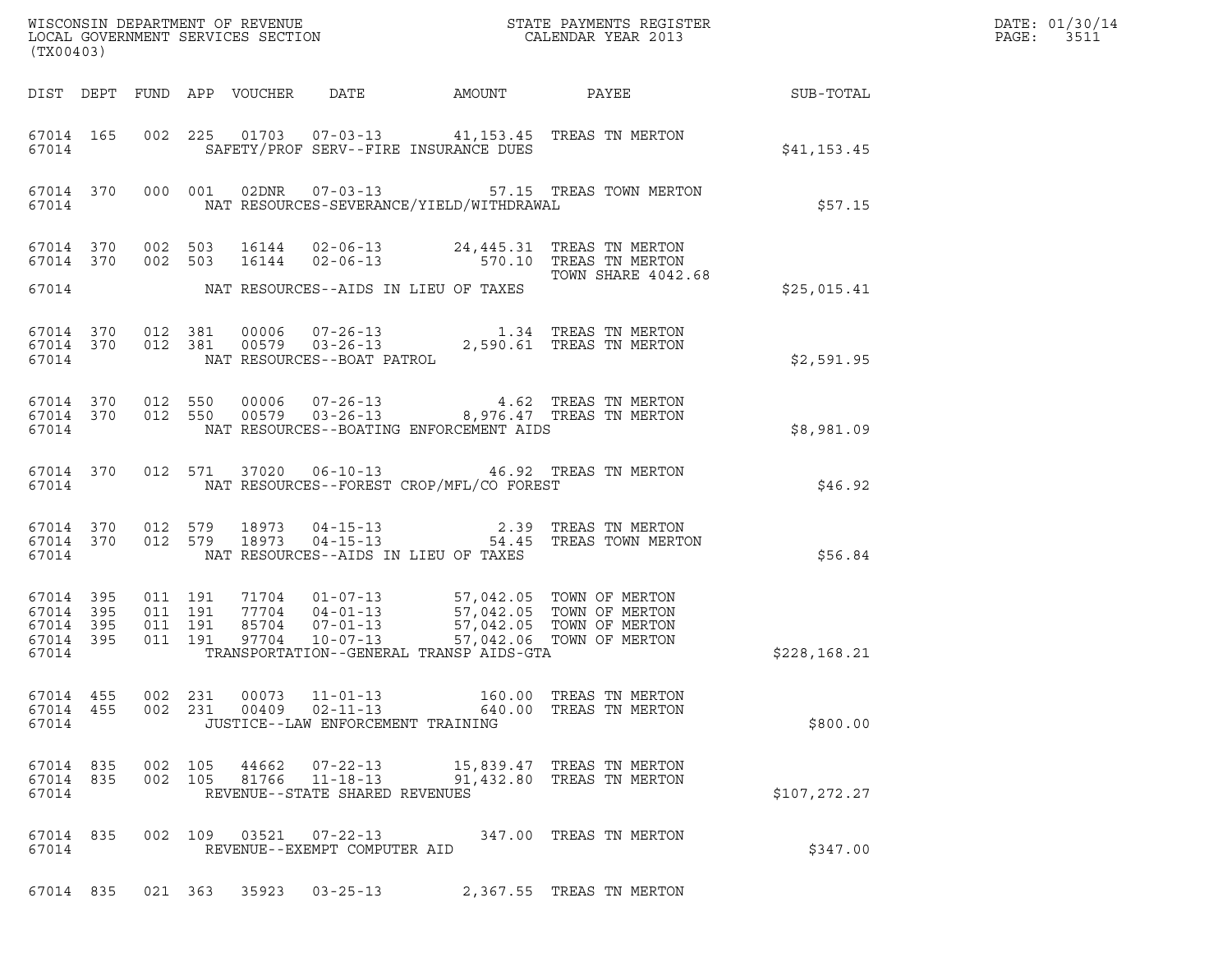| (TX00403) |      |      |     | WISCONSIN DEPARTMENT OF REVENUE<br>LOCAL GOVERNMENT SERVICES SECTION |                               |        | STATE PAYMENTS REGISTER<br>CALENDAR YEAR 2013 |              | PAGE: | DATE: 01/30/14<br>3512 |
|-----------|------|------|-----|----------------------------------------------------------------------|-------------------------------|--------|-----------------------------------------------|--------------|-------|------------------------|
| DIST      | DEPT | FUND | APP | <b>VOUCHER</b>                                                       | DATE                          | AMOUNT | PAYEE                                         | SUB-TOTAL    |       |                        |
| 67014     |      |      |     |                                                                      | REVENUE--LOTTERY CREDIT -     |        |                                               | \$2,367.55   |       |                        |
| 67014     |      |      |     |                                                                      | DISTRICT TOTAL APPROPRIATIONS |        |                                               | \$416,857.84 |       |                        |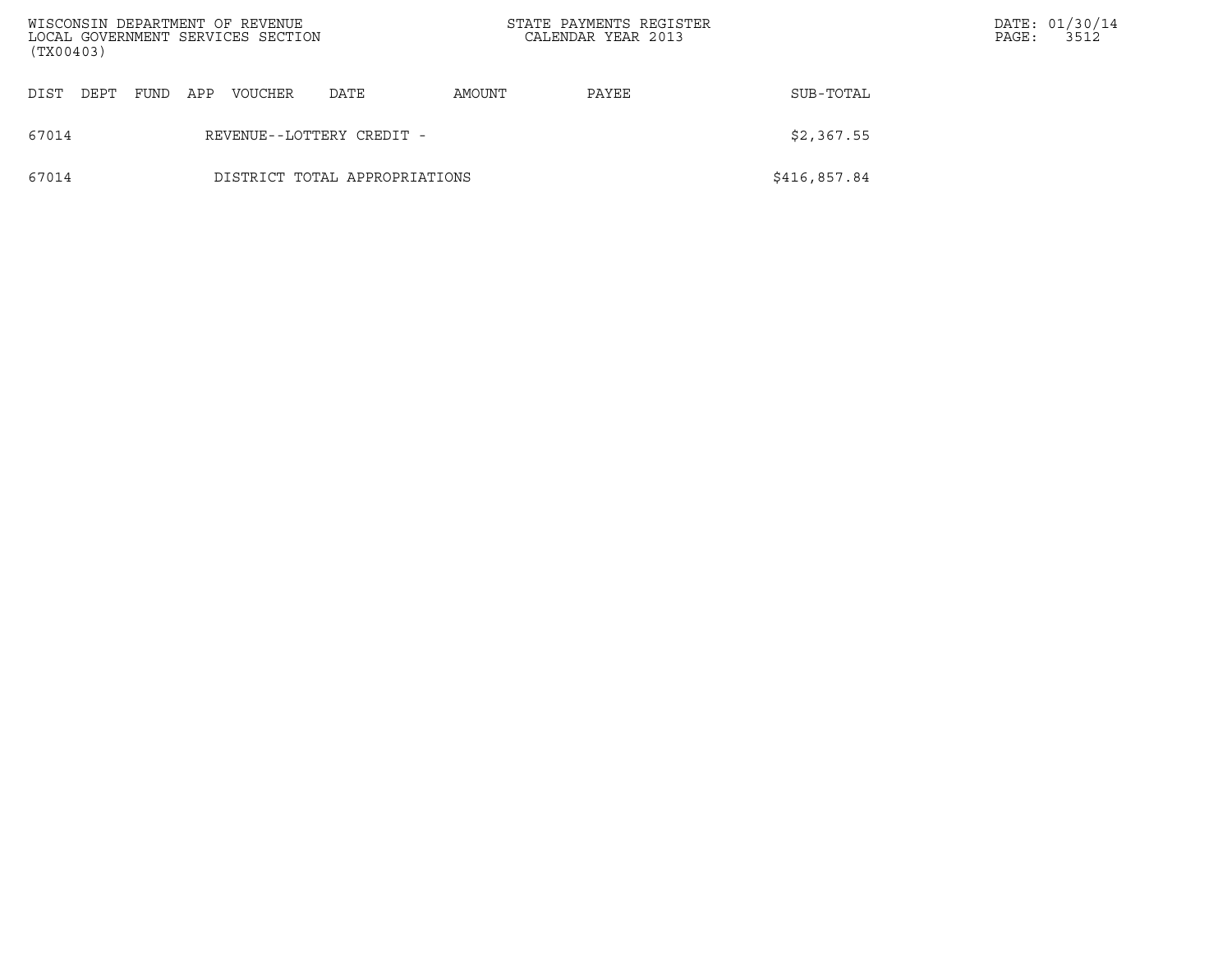| DATE: | 01/30/14 |
|-------|----------|
| PAGE: | 3513     |

| (TX00403)                                                                                                                                                                   |                                                                                                                     |                                                                                                                                                            |                                                                    |                                                                                                                                                                |                                                                                                                                                                                                                                        |                                                                                                                                                                                            | ${\tt WISCONSIM} \begin{tabular}{l} DEPARTMENT OF REVIEW \\ LOCAL BONERNMENT SERVICES SECTION \\ \end{tabular} \begin{tabular}{l} \multicolumn{2}{c}{\textbf{S}} \\ \multicolumn{2}{c}{\textbf{S}} \\ \multicolumn{2}{c}{\textbf{S}} \\ \multicolumn{2}{c}{\textbf{N}} \\ \multicolumn{2}{c}{\textbf{S}} \\ \multicolumn{2}{c}{\textbf{S}} \\ \multicolumn{2}{c}{\textbf{S}} \\ \multicolumn{2}{c}{\textbf{S}} \\ \multicolumn{2}{c}{\textbf{S}} \\ \multicolumn{2}{c}{\textbf{S}} \\ \multicolumn{2}{c}{\textbf{S$<br>STATE PAYMENTS REGISTER |                  | DATE: 01/30/14<br>PAGE:<br>3513 |
|-----------------------------------------------------------------------------------------------------------------------------------------------------------------------------|---------------------------------------------------------------------------------------------------------------------|------------------------------------------------------------------------------------------------------------------------------------------------------------|--------------------------------------------------------------------|----------------------------------------------------------------------------------------------------------------------------------------------------------------|----------------------------------------------------------------------------------------------------------------------------------------------------------------------------------------------------------------------------------------|--------------------------------------------------------------------------------------------------------------------------------------------------------------------------------------------|------------------------------------------------------------------------------------------------------------------------------------------------------------------------------------------------------------------------------------------------------------------------------------------------------------------------------------------------------------------------------------------------------------------------------------------------------------------------------------------------------------------------------------------------|------------------|---------------------------------|
|                                                                                                                                                                             |                                                                                                                     |                                                                                                                                                            |                                                                    | DIST DEPT FUND APP VOUCHER                                                                                                                                     | DATE                                                                                                                                                                                                                                   | AMOUNT PAYEE                                                                                                                                                                               |                                                                                                                                                                                                                                                                                                                                                                                                                                                                                                                                                | <b>SUB-TOTAL</b> |                                 |
| 67016 165<br>67016                                                                                                                                                          |                                                                                                                     |                                                                                                                                                            |                                                                    |                                                                                                                                                                |                                                                                                                                                                                                                                        | SAFETY/PROF SERV--FIRE INSURANCE DUES                                                                                                                                                      | 002 225 01704 07-03-13 27,541.61 TREAS TN MUKWONAGO                                                                                                                                                                                                                                                                                                                                                                                                                                                                                            | \$27,541.61      |                                 |
| 67016 370<br>67016<br>67016 370                                                                                                                                             | 370                                                                                                                 | 002 503<br>002 503<br>002 503                                                                                                                              |                                                                    | 16145<br>16145<br>16145                                                                                                                                        |                                                                                                                                                                                                                                        |                                                                                                                                                                                            | 02-06-13 5,646.71 TREAS TN MUKWONAGO<br>02-06-13 83,441.43 TREAS TN MUKWONAGO<br>02-06-13 33,793.13 TREAS TN MUKWONAGO<br>TOWN SHARE 21041.81                                                                                                                                                                                                                                                                                                                                                                                                  |                  |                                 |
| 67016                                                                                                                                                                       |                                                                                                                     |                                                                                                                                                            |                                                                    |                                                                                                                                                                |                                                                                                                                                                                                                                        | NAT RESOURCES--AIDS IN LIEU OF TAXES                                                                                                                                                       |                                                                                                                                                                                                                                                                                                                                                                                                                                                                                                                                                | \$122,881.27     |                                 |
| 67016 370<br>67016 370<br>67016                                                                                                                                             |                                                                                                                     | 012 381                                                                                                                                                    | 012 381                                                            | 00006<br>00582                                                                                                                                                 | NAT RESOURCES--BOAT PATROL                                                                                                                                                                                                             |                                                                                                                                                                                            | 07-26-13 .74 TREAS TN MUKWONAGO<br>03-26-13 1,444.39 TREAS TN MUKWONAGO<br>RCES--BOAT PATROL                                                                                                                                                                                                                                                                                                                                                                                                                                                   | \$1,445.13       |                                 |
| 67016 370 012 550<br>67016 370<br>67016                                                                                                                                     |                                                                                                                     |                                                                                                                                                            | 012 550                                                            |                                                                                                                                                                |                                                                                                                                                                                                                                        | NAT RESOURCES--BOATING ENFORCEMENT AIDS                                                                                                                                                    | 00006  07-26-13  2.58 TREAS TN MUKWONAGO<br>00582  03-26-13  5,004.80 TREAS TN MUKWONAGO                                                                                                                                                                                                                                                                                                                                                                                                                                                       | \$5,007.38       |                                 |
| 67016 370<br>67016                                                                                                                                                          |                                                                                                                     |                                                                                                                                                            |                                                                    |                                                                                                                                                                |                                                                                                                                                                                                                                        | NAT RESOURCES--FOREST CROP/MFL/CO FOREST                                                                                                                                                   | 012 571 37021 06-10-13 57.40 TREAS TN MUKWONAGO                                                                                                                                                                                                                                                                                                                                                                                                                                                                                                | \$57.40          |                                 |
| 67016<br>67016 370<br>67016                                                                                                                                                 | 370                                                                                                                 | 012 579                                                                                                                                                    |                                                                    | 012 579 18974                                                                                                                                                  |                                                                                                                                                                                                                                        | NAT RESOURCES--AIDS IN LIEU OF TAXES                                                                                                                                                       | 18974  04-15-13   617.83   TREAS TN MUKWONAGO<br>18974  04-15-13   998.56   TREAS TOWN MUKWONAGO                                                                                                                                                                                                                                                                                                                                                                                                                                               | \$1,616.39       |                                 |
| 67016 370<br>67016                                                                                                                                                          |                                                                                                                     |                                                                                                                                                            |                                                                    |                                                                                                                                                                | NAT RESOURCES--RU RECYCLING GRANT                                                                                                                                                                                                      |                                                                                                                                                                                            | 074 670 41129 05-20-13 23,079.64 TREAS TN MUKWONAGO                                                                                                                                                                                                                                                                                                                                                                                                                                                                                            | \$23,079.64      |                                 |
| 67016 395<br>67016<br>67016<br>67016<br>67016<br>67016<br>67016<br>67016<br>67016<br>67016<br>67016<br>67016<br>67016<br>67016<br>67016<br>67016<br>67016<br>67016<br>67016 | 395<br>395<br>395<br>395<br>395<br>395<br>395<br>395<br>395<br>395<br>395<br>395<br>395<br>395<br>395<br>395<br>395 | 011 185<br>011 185<br>011 185<br>011 185<br>011 185<br>011<br>011<br>011<br>011<br>011<br>011<br>011<br>011<br>011<br>011 185<br>011<br>011 185<br>011 185 | 185<br>185<br>185<br>185<br>185<br>185<br>185<br>185<br>185<br>185 | 61750<br>61750<br>61750<br>61750<br>67015<br>68476<br>68476<br>68476<br>69377<br>69377<br>73084<br>73084<br>79258<br>79258<br>86179<br>86179<br>93742<br>93742 | $03 - 18 - 13$<br>$03 - 18 - 13$<br>$03 - 18 - 13$<br>$03 - 25 - 13$<br>$03 - 25 - 13$<br>$04 - 29 - 13$<br>$04 - 29 - 13$<br>$07 - 01 - 13$<br>$07 - 01 - 13$<br>$09 - 03 - 13$<br>$09 - 03 - 13$<br>$11 - 12 - 13$<br>$11 - 12 - 13$ | 833.28<br>1,249.92<br>1,041.60<br>833.28<br>833.28<br>1,458.24<br>1,458.24<br>833.28<br>3,035.28<br>4,255.24<br>1,874.88<br>1,666.56<br>1,874.88<br>TRANSPORTATION--HIGHWAY SAFETY-FEDERAL | 01-14-13<br>01-14-13<br>01-14-13<br>01-14-13<br>03-04-13<br>03-04-13<br>03-04-13<br>03-04-13<br>03-04-13<br>03-02<br>03-09<br>03-09<br>03-04-13<br>TREAS TN MUKWONAGO<br>TREAS TN MUKWONAGO<br>TREAS TN MUKWONAGO<br>TREAS TN MUKWONAGO<br>TREAS TN MUKWONAGO<br>TREAS TN MUKWONAGO<br>TREAS TN MUKWONAGO<br>TREAS TN MUKWONAGO<br>TREAS TN MUKWONAGO<br>TREAS TN MUKWONAGO<br>TREAS TN MUKWONAGO<br>TREAS TN MUKWONAGO<br>TREAS TN MUKWONAGO                                                                                                  | \$26,039.32      |                                 |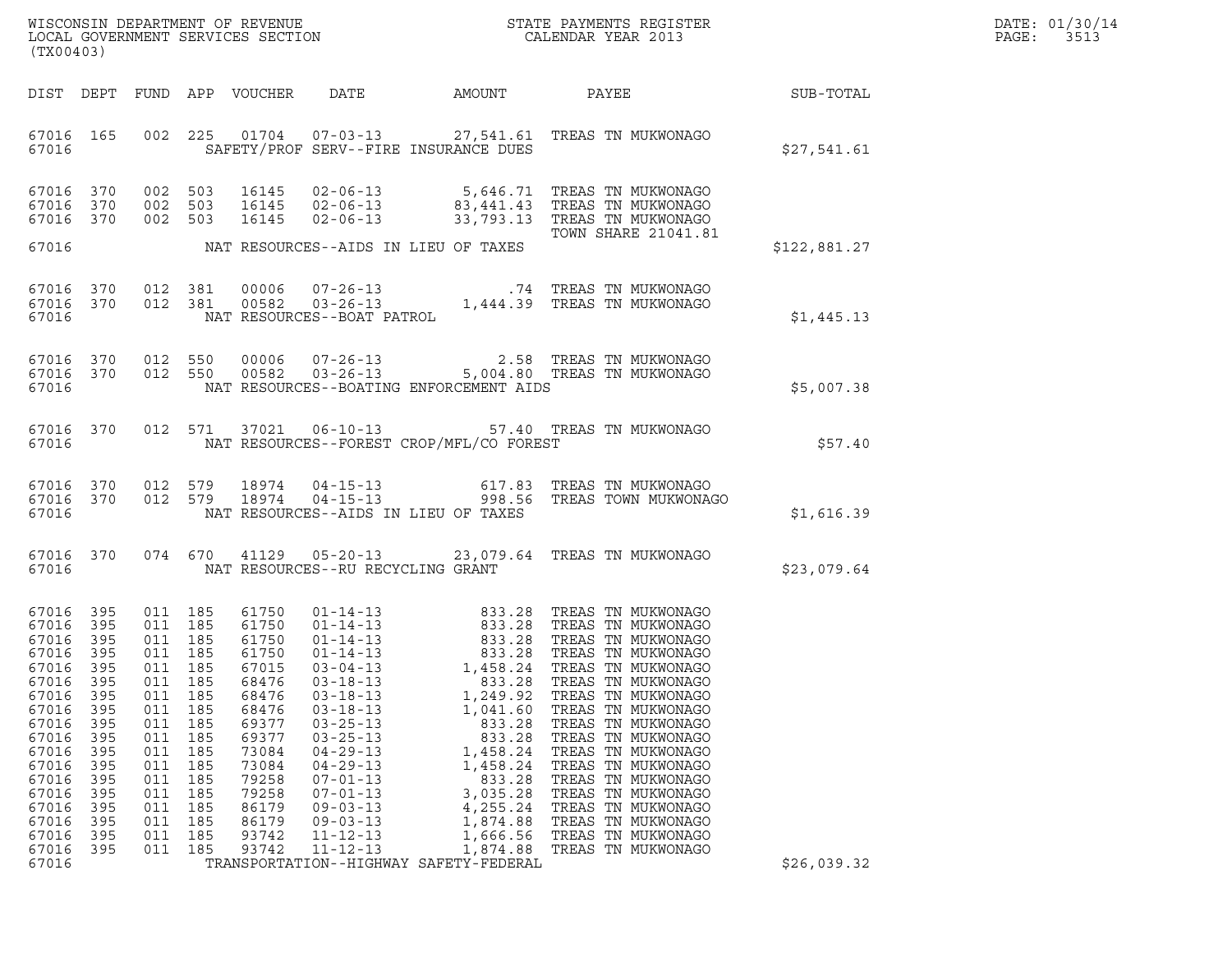|       | DATE: 01/30/14 |
|-------|----------------|
| PAGE: | 3514           |

| WISCONSIN DEPARTMENT OF REVENUE<br>LOCAL GOVERNMENT SERVICES SECTION<br>(TX00403) | STATE PAYMENTS REGISTER<br>CALENDAR YEAR 2013 | DATE: 01/30/14<br>PAGE:<br>3514 |
|-----------------------------------------------------------------------------------|-----------------------------------------------|---------------------------------|

| <b>DIST</b>                               | DEPT                     | FUND                     | APP                      | <b>VOUCHER</b>                   | <b>DATE</b>                                                          | AMOUNT                                                                                      | PAYEE                                                                            | SUB-TOTAL    |
|-------------------------------------------|--------------------------|--------------------------|--------------------------|----------------------------------|----------------------------------------------------------------------|---------------------------------------------------------------------------------------------|----------------------------------------------------------------------------------|--------------|
| 67016<br>67016<br>67016<br>67016<br>67016 | 395<br>395<br>395<br>395 | 011<br>011<br>011<br>011 | 191<br>191<br>191<br>191 | 71705<br>77705<br>85705<br>97705 | $01 - 07 - 13$<br>$04 - 01 - 13$<br>$07 - 01 - 13$<br>$10 - 07 - 13$ | 43,786.97<br>43,786.97<br>43,786.97<br>43,786.97<br>TRANSPORTATION--GENERAL TRANSP AIDS-GTA | TOWN OF MUKWONAGO<br>TOWN OF MUKWONAGO<br>TOWN OF MUKWONAGO<br>TOWN OF MUKWONAGO | \$175,147.88 |
| 67016<br>67016                            | 455                      | 002                      | 231                      | 00433                            | $02 - 12 - 13$<br>JUSTICE--LAW ENFORCEMENT TRAINING                  | 1,120.00                                                                                    | TREAS TN MUKWONAGO                                                               | \$1,120.00   |
| 67016<br>67016                            | 505                      | 002                      | 645                      | 10423                            | $06 - 06 - 13$                                                       | DOA-JUSTICE ASSISTANCE-AID TO NON-PROFIT                                                    | 15,878.00 TREAS TN MUKWONAGO                                                     | \$15,878.00  |
| 67016<br>67016<br>67016                   | 835<br>835               | 002<br>002               | 105<br>105               | 44663<br>81767                   | 07-22-13<br>$11 - 18 - 13$<br>REVENUE--STATE SHARED REVENUES         |                                                                                             | 14,140.55 TREAS TN MUKWONAGO<br>80,100.85 TREAS TN MUKWONAGO                     | \$94, 241.40 |
| 67016<br>67016                            | 835                      | 002                      | 109                      | 03522                            | $07 - 22 - 13$<br>REVENUE--EXEMPT COMPUTER AID                       | 153.00                                                                                      | TREAS TN MUKWONAGO                                                               | \$153.00     |
| 67016                                     |                          |                          |                          |                                  | DISTRICT TOTAL APPROPRIATIONS                                        |                                                                                             |                                                                                  | \$494,208.42 |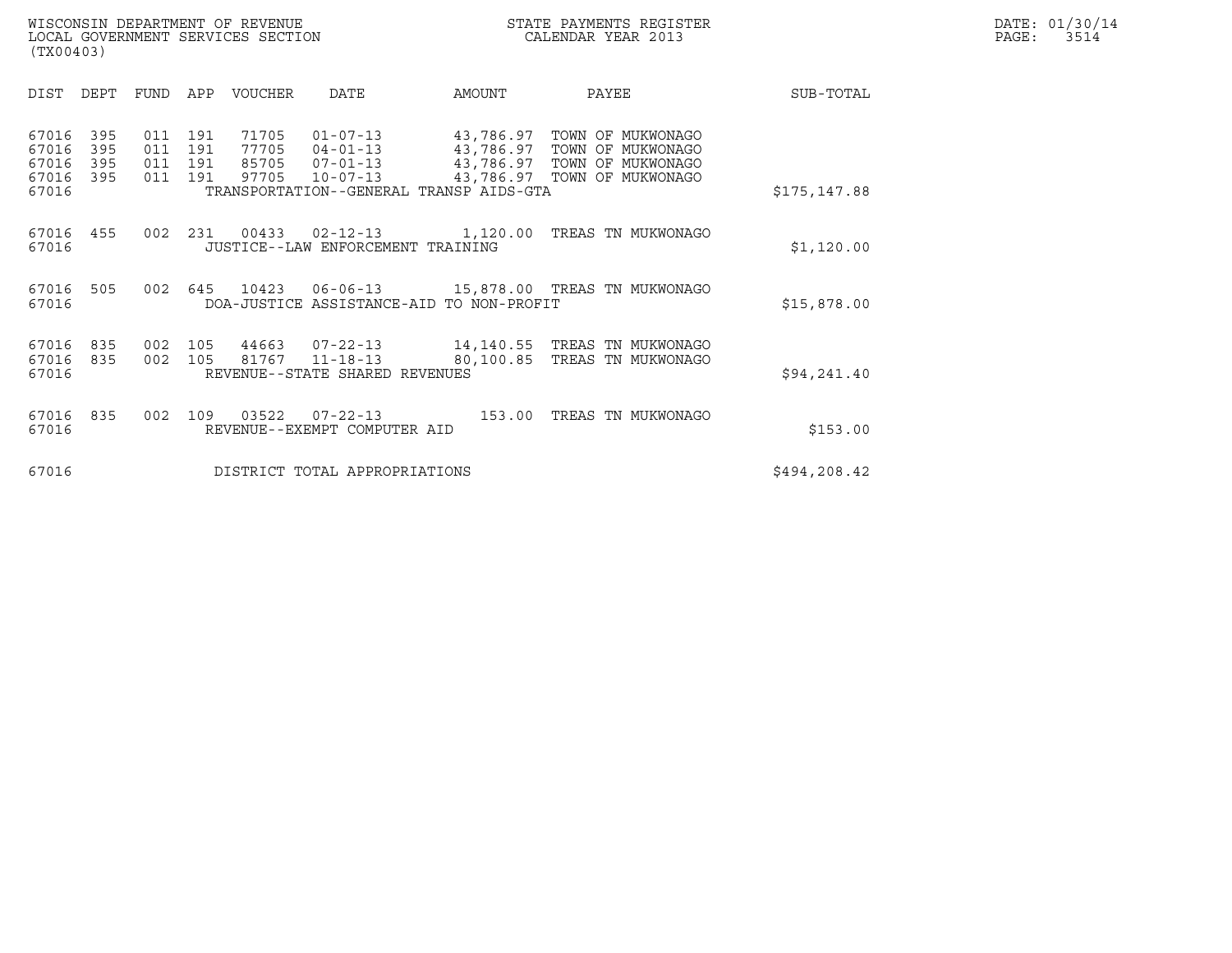| (TX00403)                                             |           |                               |                            |                                                              |                                          | DATE: 01/30/14<br>PAGE:<br>3515                                                                                                                                           |                  |  |
|-------------------------------------------------------|-----------|-------------------------------|----------------------------|--------------------------------------------------------------|------------------------------------------|---------------------------------------------------------------------------------------------------------------------------------------------------------------------------|------------------|--|
|                                                       |           |                               | DIST DEPT FUND APP VOUCHER | DATE                                                         | AMOUNT                                   | PAYEE                                                                                                                                                                     | <b>SUB-TOTAL</b> |  |
| 67022 165<br>67022                                    |           |                               |                            |                                                              | SAFETY/PROF SERV--FIRE INSURANCE DUES    | 002  225  01705  07-03-13  35,145.25  TREAS  TN OCONOMOWOC                                                                                                                | \$35,145.25      |  |
|                                                       |           |                               | 67022 370 002 503 16146    |                                                              |                                          | 02-06-13 9,062.55 TREAS TN OCONOMOWOC<br><b>TOWN SHARE 1128.99</b>                                                                                                        |                  |  |
| 67022                                                 |           |                               |                            |                                                              | NAT RESOURCES--AIDS IN LIEU OF TAXES     |                                                                                                                                                                           | \$9,062.55       |  |
| 67022 370<br>67022 370<br>67022                       |           | 012 381                       | 012 381                    |                                                              |                                          | 81   00006   07-26-13   2.82 TREAS TN OCONOMOWOC<br>81   00587   03-26-13   5,471.02 TREAS TN OCONOMOWOC<br>NAT RESOURCES--BOAT PATROL                                    | \$5,473.84       |  |
| 67022 370<br>67022                                    |           | 67022 370 012 550<br>012 550  |                            |                                                              | NAT RESOURCES--BOATING ENFORCEMENT AIDS  | 00006  07-26-13  9.77  TREAS TN OCONOMOWOC<br>00587  03-26-13   18,957.10  TREAS TN OCONOMOWOC                                                                            | \$18,966.87      |  |
| 67022                                                 | 67022 370 |                               | 012 571 37022              |                                                              | NAT RESOURCES--FOREST CROP/MFL/CO FOREST | 06-10-13 8.60 TREAS TN OCONOMOWOC                                                                                                                                         | \$8.60           |  |
| 67022 370<br>67022 370<br>67022 370<br>67022          |           | 012 579<br>012 579<br>012 579 | 18975<br>18975<br>18975    |                                                              | NAT RESOURCES--AIDS IN LIEU OF TAXES     | 04-15-13 1.96 TREAS TN OCONOMOWOC<br>04-15-13 281.37 TREAS TOWN OCONOMOWOC<br>04-15-13 394.16 TREAS TOWN OCONOMOWOC                                                       | \$677.49         |  |
| 67022 395<br>67022 395<br>67022<br>67022 395<br>67022 | 395       | 011 191<br>011 191<br>011 191 | 011 191<br>97706           | $10 - 07 - 13$                                               | TRANSPORTATION--GENERAL TRANSP AIDS-GTA  | 71706 01-07-13 63,140.86 TOWN OF OCONOMOWOC<br>77706 04-01-13 63,140.86 TOWN OF OCONOMOWOC<br>85706 07-01-13 63,140.86 TOWN OF OCONOMOWOC<br>63,140.87 TOWN OF OCONOMOWOC | \$252, 563.45    |  |
| 67022 455<br>67022                                    |           |                               |                            | JUSTICE--LAW ENFORCEMENT TRAINING                            |                                          | 002 231 00461 02-12-13 1,760.00 TREAS TN OCONOMOWOC                                                                                                                       | \$1,760.00       |  |
| 67022 835<br>67022 835<br>67022                       |           | 002 105<br>002 105            | 44664<br>81768             | 07-22-13<br>$11 - 18 - 13$<br>REVENUE--STATE SHARED REVENUES |                                          | 15,312.90 TREAS TN OCONOMOWOC<br>86,800.52 TREAS TN OCONOMOWOC                                                                                                            | \$102, 113.42    |  |
| 67022 835<br>67022                                    |           |                               | 002 109                    | REVENUE--EXEMPT COMPUTER AID                                 |                                          | 03523   07-22-13   3,226.00 TREAS TN OCONOMOWOC                                                                                                                           | \$3,226.00       |  |
| 67022 835<br>67022                                    |           |                               | 002 501 00004              | $02 - 01 - 13$                                               | DOA-PAYMENT FOR MUNICIPAL SERVICES AID   | 67.64 TREAS TN OCONOMOWOC                                                                                                                                                 | \$67.64          |  |
| 67022                                                 |           |                               |                            | DISTRICT TOTAL APPROPRIATIONS                                |                                          |                                                                                                                                                                           | \$429,065.11     |  |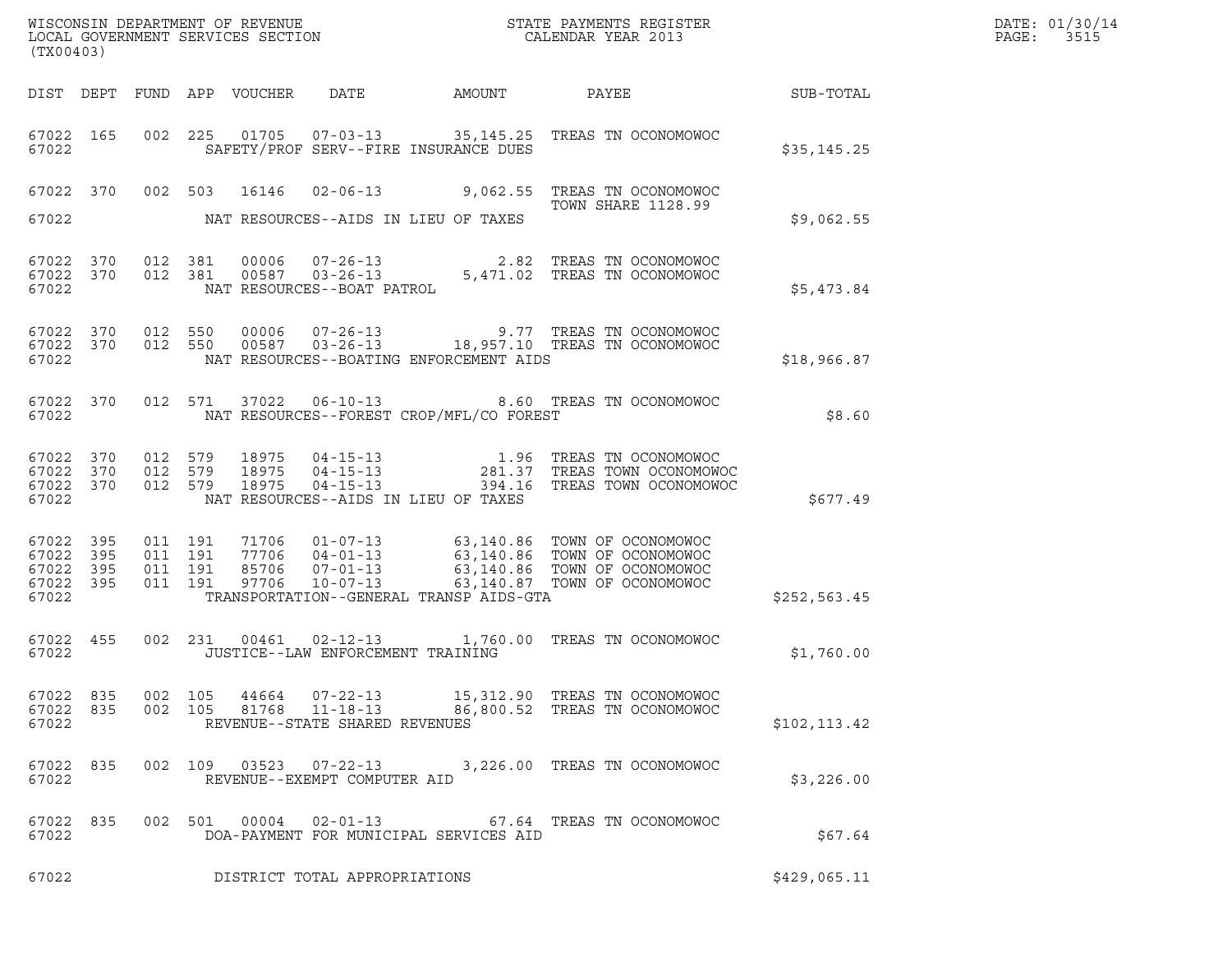| WISCONSIN DEPARTMENT OF REVENUE   | STATE PAYMENTS REGISTER | DATE: 01/30/14 |
|-----------------------------------|-------------------------|----------------|
| LOCAL GOVERNMENT SERVICES SECTION | CALENDAR YEAR 2013      | PAGE:<br>3516  |

| (TX00403) |       |  |  |  |                                         |                                                |                                                                                                                                                                                                                                                                                                  |              | DATE: 01/30/14<br>PAGE: 3516 |
|-----------|-------|--|--|--|-----------------------------------------|------------------------------------------------|--------------------------------------------------------------------------------------------------------------------------------------------------------------------------------------------------------------------------------------------------------------------------------------------------|--------------|------------------------------|
|           |       |  |  |  |                                         |                                                | DIST DEPT FUND APP VOUCHER DATE AMOUNT PAYEE SUB-TOTAL                                                                                                                                                                                                                                           |              |                              |
|           |       |  |  |  |                                         | 67024 SAFETY/PROF SERV--FIRE INSURANCE DUES    | 67024 165 002 225 01706 07-03-13 16,342.95 TREAS TN OTTAWA                                                                                                                                                                                                                                       | \$16,342.95  |                              |
|           |       |  |  |  |                                         |                                                | 67024 370 002 503 16147 02-06-13 3,962.08 TREAS TN OTTAWA<br>67024 370 002 503 16147 02-06-13 8,535.91 TREAS TN OTTAWA<br><b>TOWN SHARE 1307.85</b>                                                                                                                                              |              |                              |
|           |       |  |  |  |                                         | 67024 NAT RESOURCES--AIDS IN LIEU OF TAXES     |                                                                                                                                                                                                                                                                                                  | \$12,497.99  |                              |
|           |       |  |  |  |                                         | 67024 NAT RESOURCES--FOREST CROP/MFL/CO FOREST | 67024 370 012 571 37023 06-10-13 91.67 TREAS TN OTTAWA                                                                                                                                                                                                                                           | \$91.67      |                              |
|           | 67024 |  |  |  |                                         | NAT RESOURCES--AIDS IN LIEU OF TAXES           | $\begin{array}{cccccc} 67024 & 370 & 012 & 579 & 18976 & 04-15-13 & & 3,797.46 & \text{TREAS TN OTTAWA} \\ 67024 & 370 & 012 & 579 & 18976 & 04-15-13 & & 384.91 & \text{TREAS TOWN OTTAWA} \end{array}$                                                                                         | \$4,182.37   |                              |
|           |       |  |  |  | 67024 NAT RESOURCES--RU RECYCLING GRANT |                                                | 67024 370 074 670 41130 05-20-13 2,944.75 TREAS TN OTTAWA                                                                                                                                                                                                                                        | \$2,944.75   |                              |
| 67024     |       |  |  |  |                                         | TRANSPORTATION--GENERAL TRANSP AIDS-GTA        | $\begin{array}{cccccc} 67024 & 395 & 011 & 191 & 71707 & 01-07-13 & 20,312.61 & TOWN OF OTTAWA \\ 67024 & 395 & 011 & 191 & 77707 & 04-01-13 & 20,312.61 & TOWN OF OTTAWA \\ 67024 & 395 & 011 & 191 & 85707 & 07-01-13 & 20,312.61 & TOWN OF OTTAWA \\ 67024 & 395 & 011 & 191 & 97707 & 10-07$ | \$81,250.46  |                              |
|           | 67024 |  |  |  | REVENUE--STATE SHARED REVENUES          |                                                |                                                                                                                                                                                                                                                                                                  | \$45, 143.54 |                              |
|           | 67024 |  |  |  | REVENUE--EXEMPT COMPUTER AID            |                                                | 67024 835 002 109 03524 07-22-13 62.00 TREAS TN OTTAWA                                                                                                                                                                                                                                           | \$62.00      |                              |
|           | 67024 |  |  |  |                                         | DOA-PAYMENT FOR MUNICIPAL SERVICES AID         | 67024 835 002 501 00004 02-01-13 983.85 TREAS TN OTTAWA                                                                                                                                                                                                                                          | \$983.85     |                              |
|           |       |  |  |  | 67024 DISTRICT TOTAL APPROPRIATIONS     |                                                |                                                                                                                                                                                                                                                                                                  | \$163,499.58 |                              |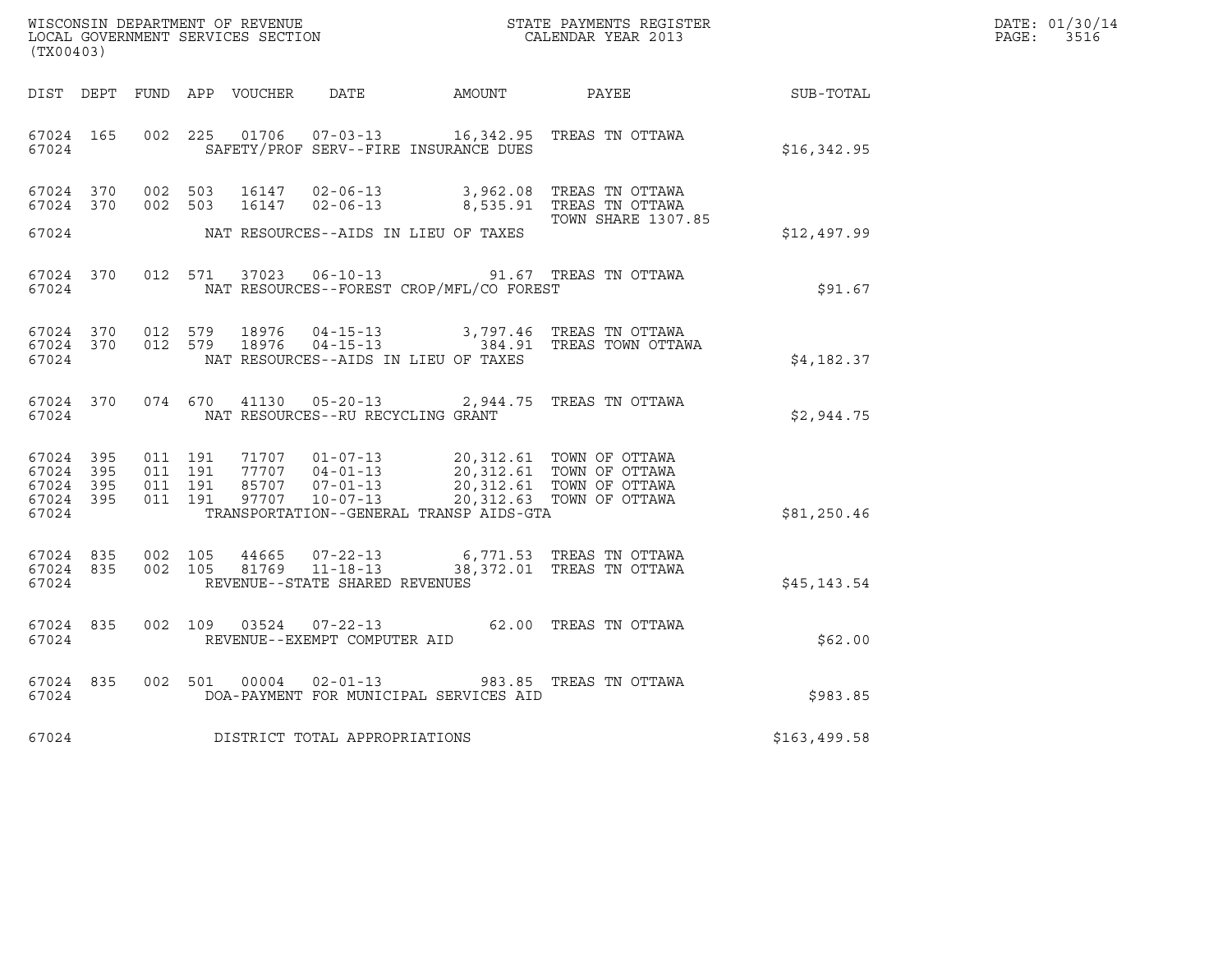| WISCONSIN DEPARTMENT OF REVENUE   | STATE PAYMENTS REGISTER | DATE: 01/30/14 |
|-----------------------------------|-------------------------|----------------|
| LOCAL GOVERNMENT SERVICES SECTION | CALENDAR YEAR 2013      | PAGE:<br>3517  |

| (TX00403)                                                                                                                             |                                                      | WISCONSIN DEPARTMENT OF REVENUE<br>LOCAL GOVERNMENT SERVICES SECTION                                                         |                                                                                                                                                                                      |                                                                  | STATE PAYMENTS REGISTER<br>CALENDAR YEAR 2013                                                                                                                    |            | DATE: 01/30/14<br>PAGE:<br>3517 |
|---------------------------------------------------------------------------------------------------------------------------------------|------------------------------------------------------|------------------------------------------------------------------------------------------------------------------------------|--------------------------------------------------------------------------------------------------------------------------------------------------------------------------------------|------------------------------------------------------------------|------------------------------------------------------------------------------------------------------------------------------------------------------------------|------------|---------------------------------|
| DIST<br>DEPT                                                                                                                          | FUND                                                 | APP VOUCHER                                                                                                                  | DATE                                                                                                                                                                                 | AMOUNT                                                           | <b>PAYEE</b> PAYEE                                                                                                                                               | SUB-TOTAL  |                                 |
| 67028<br>370<br>370<br>67028<br>67028                                                                                                 | 012<br>012                                           | 381<br>00006<br>381<br>00597                                                                                                 | $03 - 26 - 13$ 1, 287.59<br>NAT RESOURCES--BOAT PATROL                                                                                                                               |                                                                  | 07-26-13 66 TREAS TN SUMMIT<br>TREAS TN SUMMIT                                                                                                                   | \$1,288.25 |                                 |
| 67028<br>370<br>67028<br>370<br>67028                                                                                                 | 012<br>012                                           | 550<br>00006<br>550<br>00597                                                                                                 | NAT RESOURCES--BOATING ENFORCEMENT AIDS                                                                                                                                              |                                                                  | 07-26-13 2.30 TREAS TN SUMMIT<br>03-26-13 4,461.50 TREAS TN SUMMIT                                                                                               | \$4,463.80 |                                 |
| 67028<br>370<br>67028<br>370<br>67028<br>370<br>67028<br>370<br>67028<br>370<br>67028<br>370<br>67028<br>370<br>67028<br>370<br>67028 | 012<br>012<br>012<br>012<br>012<br>012<br>012<br>012 | 579<br>18979<br>579<br>18980<br>579<br>18981<br>579<br>18981<br>579<br>18981<br>579<br>18984<br>579<br>18984<br>579<br>18984 | $04 - 15 - 13$<br>$04 - 15 - 13$<br>$04 - 15 - 13$<br>$04 - 15 - 13$<br>$04 - 15 - 13$<br>$04 - 15 - 13$<br>$04 - 15 - 13$<br>$04 - 15 - 13$<br>NAT RESOURCES--AIDS IN LIEU OF TAXES | .14<br>1.30<br>58.45<br>13.04<br>1.36<br>12.05<br>586.93<br>7.63 | TREAS TN SUMMIT<br>TREAS TN SUMMIT<br>TREAS TOWN SUMMIT<br>TREAS TOWN SUMMIT<br>TREAS TOWN SUMMIT<br>TREAS TOWN SUMMIT<br>TREAS TOWN SUMMIT<br>TREAS TOWN SUMMIT | \$680.90   |                                 |
| 67028<br>455<br>67028                                                                                                                 | 002                                                  |                                                                                                                              | 231 00573 02-15-13 1,760.00<br>JUSTICE--LAW ENFORCEMENT TRAINING                                                                                                                     |                                                                  | TREAS TN SUMMIT                                                                                                                                                  | \$1,760.00 |                                 |
| 67028                                                                                                                                 |                                                      |                                                                                                                              | DISTRICT TOTAL APPROPRIATIONS                                                                                                                                                        |                                                                  |                                                                                                                                                                  | \$8,192.95 |                                 |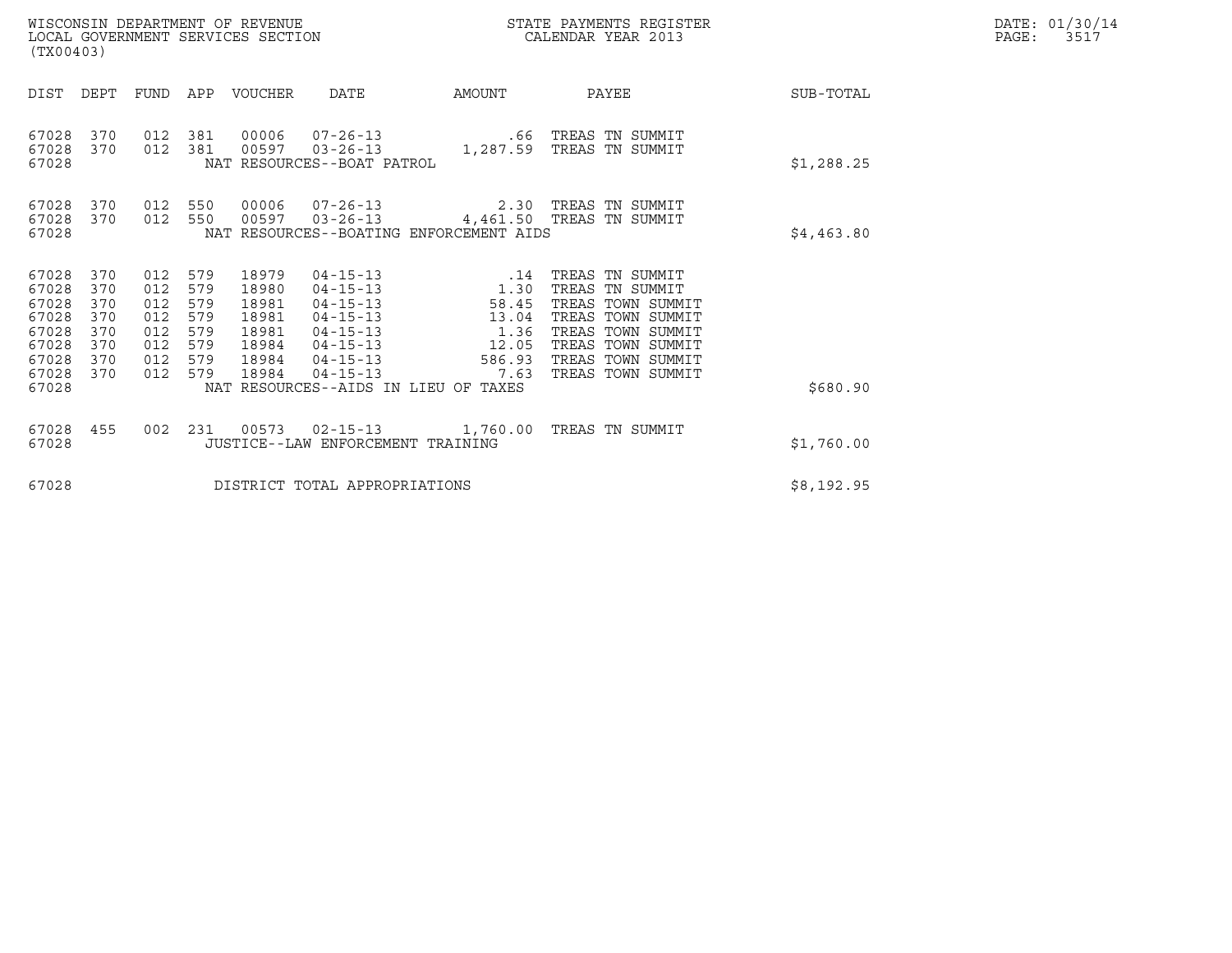| (TX00403)                                                 |                               |         |                                                  |                                                                                                                                                                                                                                 |                                                                                                                                                                                                          |              | DATE: 01/30/14<br>PAGE: 3518 |
|-----------------------------------------------------------|-------------------------------|---------|--------------------------------------------------|---------------------------------------------------------------------------------------------------------------------------------------------------------------------------------------------------------------------------------|----------------------------------------------------------------------------------------------------------------------------------------------------------------------------------------------------------|--------------|------------------------------|
|                                                           |                               |         |                                                  |                                                                                                                                                                                                                                 |                                                                                                                                                                                                          |              |                              |
| 67030 165<br>67030                                        |                               |         |                                                  | SAFETY/PROF SERV--FIRE INSURANCE DUES                                                                                                                                                                                           | 002 225 01707 07-03-13 26,441.27 TREAS TN VERNON                                                                                                                                                         | \$26,441.27  |                              |
| 67030                                                     |                               |         |                                                  | NAT RESOURCES--AIDS IN LIEU OF TAXES                                                                                                                                                                                            | 67030 370 002 503 16148 02-06-13 524.39 TREAS TN VERNON<br>TOWN SHARE 72.68                                                                                                                              | \$524.39     |                              |
| 67030 370<br>67030                                        |                               |         |                                                  | NAT RESOURCES--FOREST CROP/MFL/CO FOREST                                                                                                                                                                                        | 012 571 37024 06-10-13 28.20 TREAS TN VERNON                                                                                                                                                             | \$28.20      |                              |
| 67030                                                     |                               |         | NAT RESOURCES--BOATING PROJECTS                  |                                                                                                                                                                                                                                 | 67030 370 012 573 00695 10-10-13 100,000.00 SOUTHEASTERN WI FOX RIVER                                                                                                                                    | \$100.000.00 |                              |
| 67030                                                     |                               |         |                                                  | NAT RESOURCES--AIDS IN LIEU OF TAXES                                                                                                                                                                                            | $\begin{array}{cccccc} 67030 & 370 & 012 & 579 & 18977 & 04-15-13 & & 1,007.52 & \text{TREAS TN VERNON} \\ 67030 & 370 & 012 & 579 & 18977 & 04-15-13 & & 216.66 & \text{TREAS TOWN VERNON} \end{array}$ | \$1,224.18   |                              |
| 67030                                                     |                               |         | NAT RESOURCES--RU RECYCLING GRANT                |                                                                                                                                                                                                                                 | 67030 370 074 670 41131 05-20-13 21,745.87 TREAS TN VERNON                                                                                                                                               | \$21,745.87  |                              |
| 67030 395<br>67030 395<br>67030 395<br>67030 395<br>67030 | 011 191<br>011 191<br>011 191 | 011 191 |                                                  | 71708  01-07-13  39,572.02  TOWN OF VERNON<br>77708  04-01-13  39,572.02  TOWN OF VERNON<br>85708  07-01-13  39,572.02  TOWN OF VERNON<br>97708  10-07-13  39,572.03  TOWN OF VERNON<br>TRANSPORTATION--GENERAL TRANSP AIDS-GTA |                                                                                                                                                                                                          | \$158,288.09 |                              |
| 67030 435<br>67030                                        |                               |         |                                                  | 005 162 01HSD 09-03-13 4,876.65 TOWN VERNON<br>HS--AMBULANCE FUNDING ASSISTANCE GRANTS                                                                                                                                          |                                                                                                                                                                                                          | \$4,876.65   |                              |
| 67030 835<br>67030 835<br>67030                           | 002 105<br>002 105            |         | 81770 11-18-13<br>REVENUE--STATE SHARED REVENUES |                                                                                                                                                                                                                                 | 90,678.13 TREAS TN VERNON                                                                                                                                                                                | \$106,649.32 |                              |
| 67030 835<br>67030                                        | 002 109                       |         | 03525 07-22-13<br>REVENUE--EXEMPT COMPUTER AID   |                                                                                                                                                                                                                                 | 210.00 TREAS TN VERNON                                                                                                                                                                                   | \$210.00     |                              |
| 67030                                                     |                               |         | DISTRICT TOTAL APPROPRIATIONS                    |                                                                                                                                                                                                                                 |                                                                                                                                                                                                          | \$419,987.97 |                              |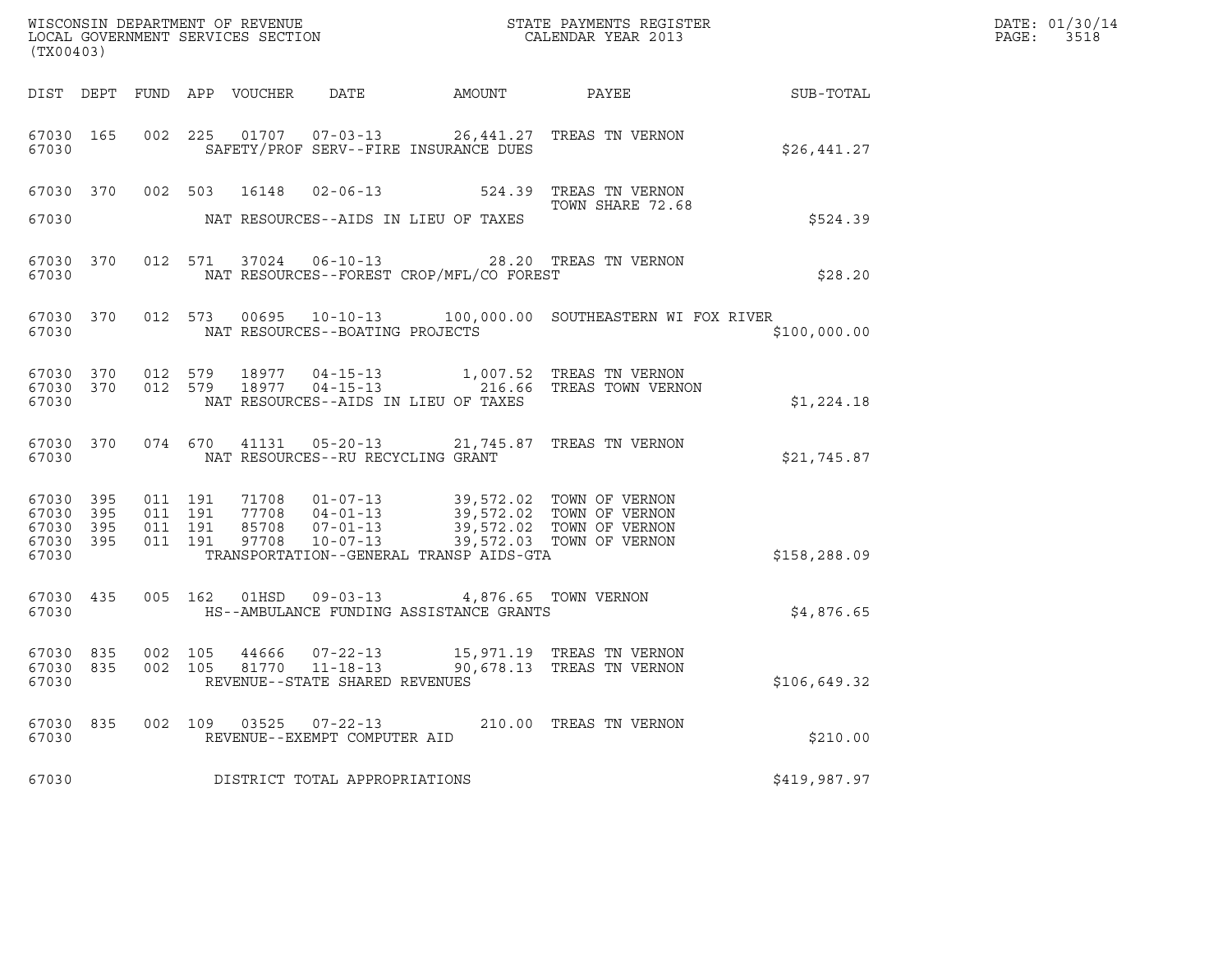| (TX00403)                                             |     |                               |                    |  |                                                        |                                                                                                    |                                                                                                                                                                                              |               | DATE: 01/30/14<br>PAGE:<br>3519 |
|-------------------------------------------------------|-----|-------------------------------|--------------------|--|--------------------------------------------------------|----------------------------------------------------------------------------------------------------|----------------------------------------------------------------------------------------------------------------------------------------------------------------------------------------------|---------------|---------------------------------|
|                                                       |     |                               |                    |  |                                                        |                                                                                                    | DIST DEPT FUND APP VOUCHER DATE AMOUNT PAYEE TO SUB-TOTAL                                                                                                                                    |               |                                 |
| 67032 165<br>67032                                    |     |                               |                    |  |                                                        | SAFETY/PROF SERV--FIRE INSURANCE DUES                                                              | 002 225 01708 07-03-13 27,331.25 TREAS TN WAUKESHA                                                                                                                                           | \$27,331.25   |                                 |
| 67032                                                 |     |                               |                    |  |                                                        | NAT RESOURCES--AIDS IN LIEU OF TAXES                                                               | 67032 370 002 503 16149 02-06-13 20,485.64 TREAS TN WAUKESHA<br><b>TOWN SHARE 2427.87</b>                                                                                                    | \$20,485.64   |                                 |
| 67032                                                 |     |                               |                    |  |                                                        | NAT RESOURCES--FOREST CROP/MFL/CO FOREST                                                           | 67032 370 012 571 37025 06-10-13 12.80 TREAS TN WAUKESHA                                                                                                                                     | \$12.80       |                                 |
| 67032 370<br>67032 370<br>67032 370<br>67032          |     | 012 579<br>012 579<br>012 579 |                    |  |                                                        | NAT RESOURCES--AIDS IN LIEU OF TAXES                                                               |                                                                                                                                                                                              | \$1,188.15    |                                 |
| 67032 395<br>67032 395<br>67032<br>67032 395<br>67032 | 395 | 011 191<br>011 191            | 011 191<br>011 191 |  |                                                        | TRANSPORTATION--GENERAL TRANSP AIDS-GTA                                                            | 71709  01-07-13  36,108.79  TOWN OF WAUKESHA<br>77709  04-01-13  36,108.79  TOWN OF WAUKESHA<br>85709  07-01-13  36,108.79  TOWN OF WAUKESHA<br>97709  10-07-13  36,108.82  TOWN OF WAUKESHA | \$144,435.19  |                                 |
| 67032                                                 |     |                               |                    |  |                                                        | TRANSPORTATION--LRIP/TRIP/MSIP GRANTS                                                              | 67032 395 011 278 98367 12-30-13 17,287.77 TREAS TN WAUKESHA                                                                                                                                 | \$17,287.77   |                                 |
| 67032                                                 |     |                               |                    |  |                                                        | 67032 435 005 162 01HSD 09-03-13 4,950.81 TOWN WAUKESHA<br>HS--AMBULANCE FUNDING ASSISTANCE GRANTS |                                                                                                                                                                                              | \$4,950.81    |                                 |
| 67032                                                 |     |                               |                    |  |                                                        | HS--PREPAID MEDICAL TRANSPORT REIMBURSE                                                            | 67032 435 005 163 01LGS 11-18-13 2,000.00 TOWN OF WAUKESHA RESCUE                                                                                                                            | \$2,000.00    |                                 |
| 67032 835<br>67032                                    |     | 002 105                       |                    |  | REVENUE--STATE SHARED REVENUES                         |                                                                                                    | 67032 835 002 105 44667 07-22-13 16,275.33 TREAS TN WAUKESHA<br>81771  11-18-13  90,271.24 TREAS TN WAUKESHA                                                                                 | \$106, 546.57 |                                 |
| 67032 835<br>67032                                    |     |                               |                    |  | 002 109 03526 07-22-13<br>REVENUE--EXEMPT COMPUTER AID |                                                                                                    | 679.00 TREAS TN WAUKESHA                                                                                                                                                                     | \$679.00      |                                 |
| 67032                                                 |     |                               |                    |  | DISTRICT TOTAL APPROPRIATIONS                          |                                                                                                    |                                                                                                                                                                                              | \$324,917.18  |                                 |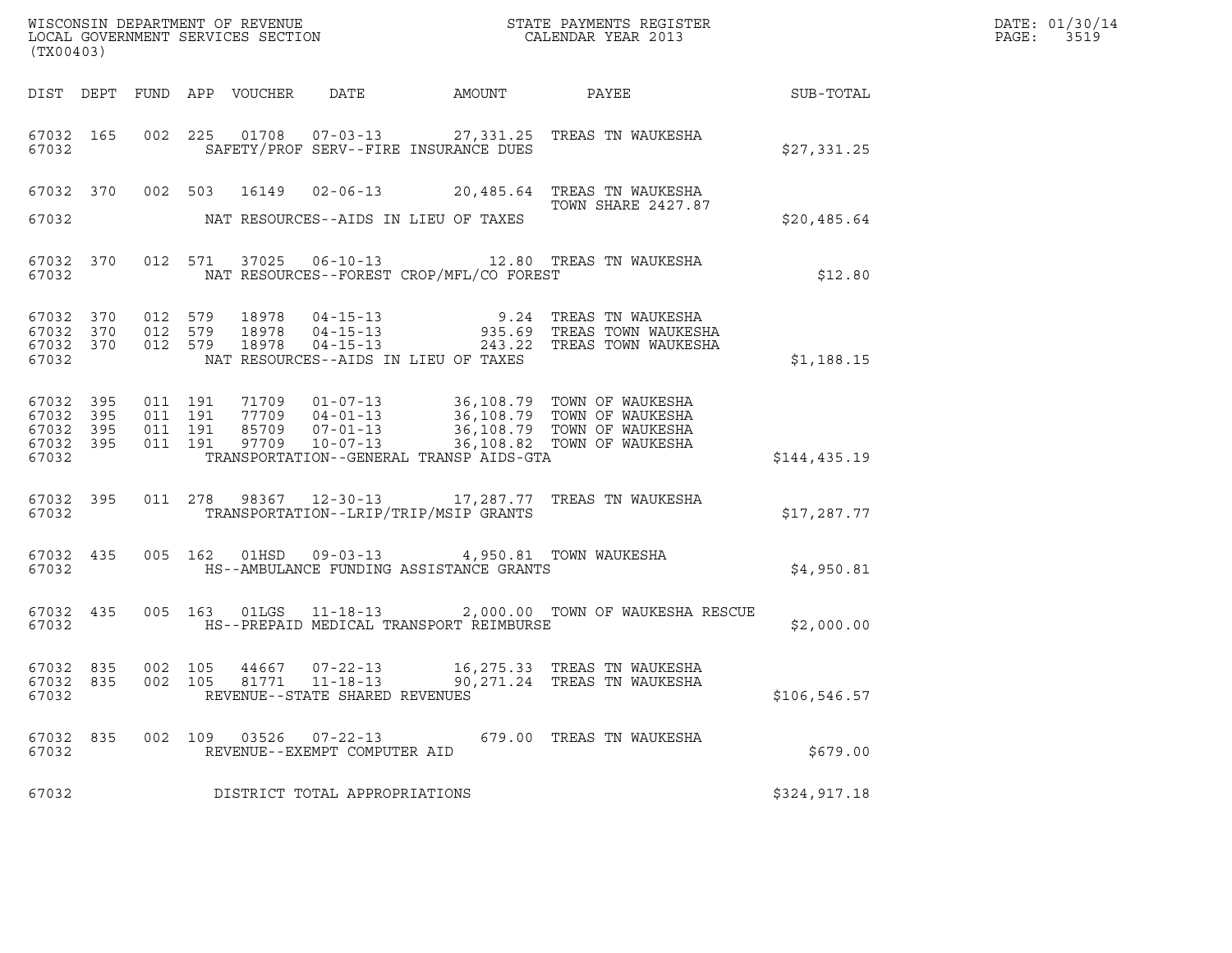|                                                                 |                                        |                                                                |         |                                                             |                                                        |                                          |                                                                                                                                                                                                                                                                          |                  | DATE: 01/30/14 |
|-----------------------------------------------------------------|----------------------------------------|----------------------------------------------------------------|---------|-------------------------------------------------------------|--------------------------------------------------------|------------------------------------------|--------------------------------------------------------------------------------------------------------------------------------------------------------------------------------------------------------------------------------------------------------------------------|------------------|----------------|
| (TX00403)                                                       |                                        |                                                                |         |                                                             |                                                        |                                          |                                                                                                                                                                                                                                                                          |                  | PAGE: 3520     |
|                                                                 |                                        |                                                                |         |                                                             |                                                        |                                          |                                                                                                                                                                                                                                                                          | <b>SUB-TOTAL</b> |                |
| 67106 165<br>67106                                              |                                        |                                                                |         |                                                             |                                                        | SAFETY/PROF SERV--FIRE INSURANCE DUES    | 002 225 01709 07-03-13 4,319.80 TREAS VIL BIG BEND                                                                                                                                                                                                                       | \$4,319.80       |                |
| 67106                                                           |                                        |                                                                |         |                                                             |                                                        | NAT RESOURCES--FOREST CROP/MFL/CO FOREST | 67106 370 012 571 37026 06-10-13 2.00 TREAS VIL BIG BEND                                                                                                                                                                                                                 | \$2.00           |                |
| 67106 395<br>67106<br>67106<br>67106<br>67106<br>67106<br>67106 | 395<br>395<br>395<br>395<br>395<br>395 | 011 185<br>011 185<br>011 185<br>011 185<br>011 185<br>011 185 | 011 185 | 63080<br>63080<br>66226<br>72337<br>75106<br>84671<br>92816 |                                                        |                                          | 01-28-13<br>01-28-13<br>01-28-13<br>02-25-13<br>02-25-13<br>04-22-13<br>05-20-13<br>08-19-13<br>08-19-13<br>08-19-13<br>08-19-13<br>08-19-13<br>08-19-13<br>2088-99-20<br>208-20-13<br>208-20-13<br>208-20-13<br>208-20-13<br>208-20-13<br>208-20-13<br>208-20-13<br>208 |                  |                |
| 67106                                                           |                                        |                                                                |         |                                                             |                                                        | TRANSPORTATION--HIGHWAY SAFETY-FEDERAL   |                                                                                                                                                                                                                                                                          | \$4,715.75       |                |
| 67106 395<br>67106<br>67106<br>67106<br>67106                   | 395<br>395<br>395                      |                                                                |         |                                                             |                                                        | TRANSPORTATION--GENERAL TRANSP AIDS-GTA  | 011 191 71710 01-07-13 17,047.15 VILLAGE OF BIG BEND<br>011 191 77710 04-01-13 17,047.15 VILLAGE OF BIG BEND<br>011 191 85710 07-01-13 17,047.15 VILLAGE OF BIG BEND<br>011 191 97710 10-07-13 17,047.15 VILLAGE OF BIG BEND                                             | \$68,188.60      |                |
| 67106                                                           |                                        |                                                                |         |                                                             |                                                        | HS--AMBULANCE FUNDING ASSISTANCE GRANTS  | 67106 435 005 162 01HSD 09-03-13 4,529.07 VILLAGE BIG BEND                                                                                                                                                                                                               | \$4,529.07       |                |
| 67106 455<br>67106 455<br>67106                                 |                                        | 002 231                                                        |         |                                                             | JUSTICE--LAW ENFORCEMENT TRAINING                      |                                          | 002 231 00054 11-01-13 160.00 TREAS VIL BIG BEND<br>002 231 00161 02-06-13 1,920.00 TREAS VIL BIG BEND                                                                                                                                                                   | \$2,080.00       |                |
| 67106                                                           |                                        |                                                                |         |                                                             |                                                        | DOA--JUSTICE-ASSISTANCE-FEDERAL ARRA FDS | 67106 505 002 650 06381 01-28-13 1,930.00 TREAS VIL BIG BEND                                                                                                                                                                                                             | \$1,930.00       |                |
| 67106 835<br>67106                                              |                                        |                                                                |         |                                                             | REVENUE--STATE SHARED REVENUES                         |                                          | 67106 835 002 105 44668 07-22-13 23,076.15 TREAS VIL BIG BEND<br>002  105  81772  11-18-13  39,489.32  TREAS VIL BIG BEND                                                                                                                                                | \$62,565.47      |                |
| 67106 835<br>67106                                              |                                        |                                                                |         |                                                             | 002 109 03527 07-22-13<br>REVENUE--EXEMPT COMPUTER AID |                                          | 1,170.00 TREAS VIL BIG BEND                                                                                                                                                                                                                                              | \$1,170.00       |                |
| 67106                                                           |                                        |                                                                |         |                                                             | DISTRICT TOTAL APPROPRIATIONS                          |                                          |                                                                                                                                                                                                                                                                          | \$149,500.69     |                |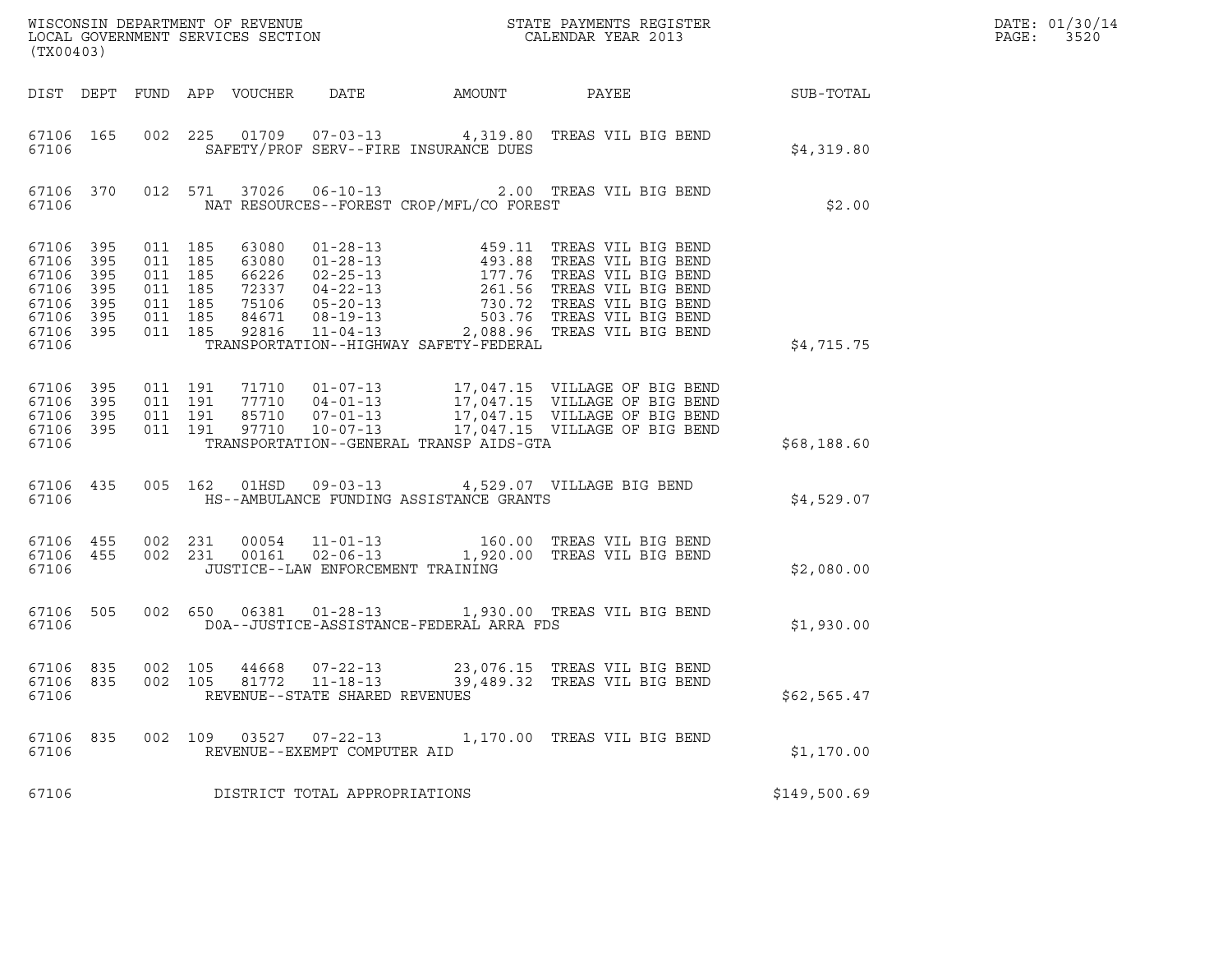| (TX00403)                                         |            |                                          | WISCONSIN DEPARTMENT OF REVENUE<br>LOCAL GOVERNMENT SERVICES SECTION |                                                |                                         | STATE PAYMENTS REGISTER<br>CALENDAR YEAR 2013                                                                                                                                                    |               | DATE: 01/30/14<br>PAGE:<br>3521 |
|---------------------------------------------------|------------|------------------------------------------|----------------------------------------------------------------------|------------------------------------------------|-----------------------------------------|--------------------------------------------------------------------------------------------------------------------------------------------------------------------------------------------------|---------------|---------------------------------|
|                                                   |            |                                          | DIST DEPT FUND APP VOUCHER                                           | DATE                                           | AMOUNT                                  | PAYEE                                                                                                                                                                                            | SUB-TOTAL     |                                 |
| 67107 165<br>67107                                |            |                                          |                                                                      |                                                | SAFETY/PROF SERV--FIRE INSURANCE DUES   | 002 225 01710 07-03-13 8,600.39 TREAS VIL BUTLER                                                                                                                                                 | \$8,600.39    |                                 |
| 67107 370<br>67107                                |            |                                          |                                                                      | NAT RESOURCES--RU RECYCLING GRANT              |                                         | 074 670 41132 05-20-13 7,294.56 TREAS VIL BUTLER                                                                                                                                                 | \$7,294.56    |                                 |
| 67107 395<br>67107<br>67107<br>67107 395<br>67107 | 395<br>395 | 011 191<br>011 191<br>011 191<br>011 191 |                                                                      |                                                | TRANSPORTATION--GENERAL TRANSP AIDS-GTA | 71711  01-07-13  34,559.31  VILLAGE OF BUTLER<br>77711  04-01-13  34,559.31  VILLAGE OF BUTLER<br>85711  07-01-13  34,559.31  VILLAGE OF BUTLER<br>97711  10-07-13  34,559.33  VILLAGE OF BUTLER | \$138,237.26  |                                 |
| 67107 455<br>67107                                |            |                                          |                                                                      | JUSTICE--LAW ENFORCEMENT TRAINING              |                                         | 002 231 00188 02-06-13 1,120.00 TREAS VIL BUTLER                                                                                                                                                 | \$1,120.00    |                                 |
| 67107 835<br>67107 835<br>67107                   |            | 002 105<br>002 105                       |                                                                      | REVENUE--STATE SHARED REVENUES                 |                                         | 44669 07-22-13 42,779.72 TREAS VIL BUTLER<br>81773  11-18-13  42,151.00  TREAS VIL BUTLER                                                                                                        | \$84,930.72   |                                 |
| 67107 835<br>67107 835<br>67107                   |            | 002 109<br>002 109                       | 03528<br>05352                                                       | $07 - 22 - 13$<br>REVENUE--EXEMPT COMPUTER AID |                                         | 19,466.00 TREAS VIL BUTLER                                                                                                                                                                       | \$32,025.00   |                                 |
| 67107                                             |            |                                          |                                                                      | DISTRICT TOTAL APPROPRIATIONS                  |                                         |                                                                                                                                                                                                  | \$272, 207.93 |                                 |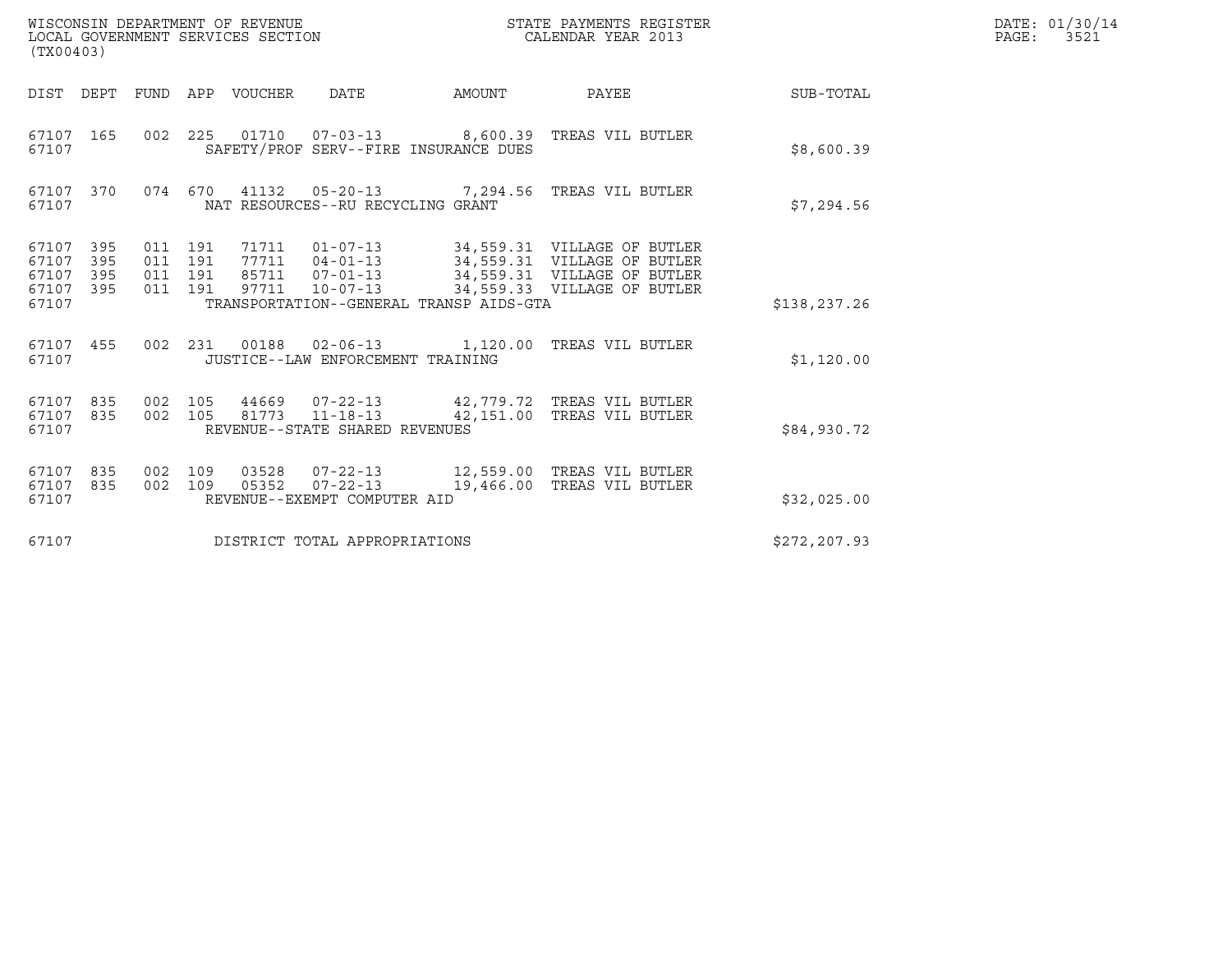| (TX00403)                                                 |                    |                                          |                                                                    |                                          | DATE: 01/30/14<br>PAGE:<br>3522                                                                                                                                                                          |              |  |
|-----------------------------------------------------------|--------------------|------------------------------------------|--------------------------------------------------------------------|------------------------------------------|----------------------------------------------------------------------------------------------------------------------------------------------------------------------------------------------------------|--------------|--|
|                                                           |                    |                                          |                                                                    |                                          |                                                                                                                                                                                                          |              |  |
| 67111                                                     |                    |                                          | SAFETY/PROF SERV--FIRE INSURANCE DUES                              |                                          | 67111 165 002 225 01711 07-03-13 10,427.20 TREAS VIL CHENEQUA                                                                                                                                            | \$10,427.20  |  |
| 67111 370<br>67111                                        | 67111 370 012 381  |                                          |                                                                    |                                          | 012 381 00006 07-26-13 1.17 TREAS VIL CHENEQUA<br>012 381 00562 03-26-13 2,264.49 TREAS VIL CHENEQUA<br>NAT RESOURCES--BOAT PATROL                                                                       | \$2,265.66   |  |
| 67111                                                     |                    |                                          |                                                                    | NAT RESOURCES--BOATING ENFORCEMENT AIDS  | 67111 370 012 550 00006 07-26-13 4.04 TREAS VIL CHENEQUA<br>67111 370 012 550 00562 03-26-13 7,846.47 TREAS VIL CHENEQUA                                                                                 | \$7,850.51   |  |
| 67111                                                     |                    |                                          |                                                                    | NAT RESOURCES--FOREST CROP/MFL/CO FOREST | 67111 370 012 571 37027 06-10-13 9.57 TREAS VIL CHENEQUA                                                                                                                                                 | \$9.57       |  |
| 67111                                                     |                    |                                          | NAT RESOURCES--AIDS IN LIEU OF TAXES                               |                                          | 67111 370 012 579 18987 04-15-13 378.29 TREAS VIL CHENEQUA                                                                                                                                               | \$378.29     |  |
| 67111 370<br>67111 370<br>67111                           | 012 678            | 012 678                                  |                                                                    | NAT RESOURCES--INVASIVE AQUATICE SPECIES | 00941   11-15-13   2,250.00   TREAS   VIL CHENEQUA<br>02119   02-19-13   750.00   TREAS   VIL CHENEQUA                                                                                                   | \$3,000.00   |  |
| 67111 395<br>67111 395<br>67111 395<br>67111 395<br>67111 |                    | 011 191<br>011 191<br>011 191<br>011 191 |                                                                    | TRANSPORTATION--GENERAL TRANSP AIDS-GTA  | 71712  01-07-13  32,463.17  VILLAGE OF CHENEQUA<br>77712  04-01-13  32,463.17  VILLAGE OF CHENEQUA<br>85712  07-01-13  32,463.17  VILLAGE OF CHENEQUA<br>97712  10-07-13  32,463.17  VILLAGE OF CHENEQUA | \$129,852.68 |  |
| 67111 395<br>67111                                        |                    |                                          | TRANSPORTATION--LRIP/TRIP/MSIP GRANTS                              |                                          | 011  278  92600  10-29-13  21,953.05  TREAS VIL CHENEQUA                                                                                                                                                 | \$21,953.05  |  |
| 67111 455<br>67111                                        |                    | 002 231                                  | JUSTICE--LAW ENFORCEMENT TRAINING                                  |                                          | 67111 455 002 231 00058 11-01-13 160.00 TREAS VIL CHENEQUA                                                                                                                                               | \$1,600.00   |  |
| 67111 835<br>67111 835<br>67111                           | 002 105<br>002 105 | 44670<br>81774                           | $07 - 22 - 13$<br>$11 - 18 - 13$<br>REVENUE--STATE SHARED REVENUES |                                          | 1,347.94 TREAS VIL CHENEQUA<br>7,638.31 TREAS VIL CHENEQUA                                                                                                                                               | \$8,986.25   |  |
| 67111 835<br>67111                                        |                    |                                          | 002 109 03529 07-22-13<br>REVENUE--EXEMPT COMPUTER AID             |                                          | 24.00 TREAS VIL CHENEQUA                                                                                                                                                                                 | \$24.00      |  |
| 67111                                                     |                    |                                          | DISTRICT TOTAL APPROPRIATIONS                                      |                                          |                                                                                                                                                                                                          | \$186,347.21 |  |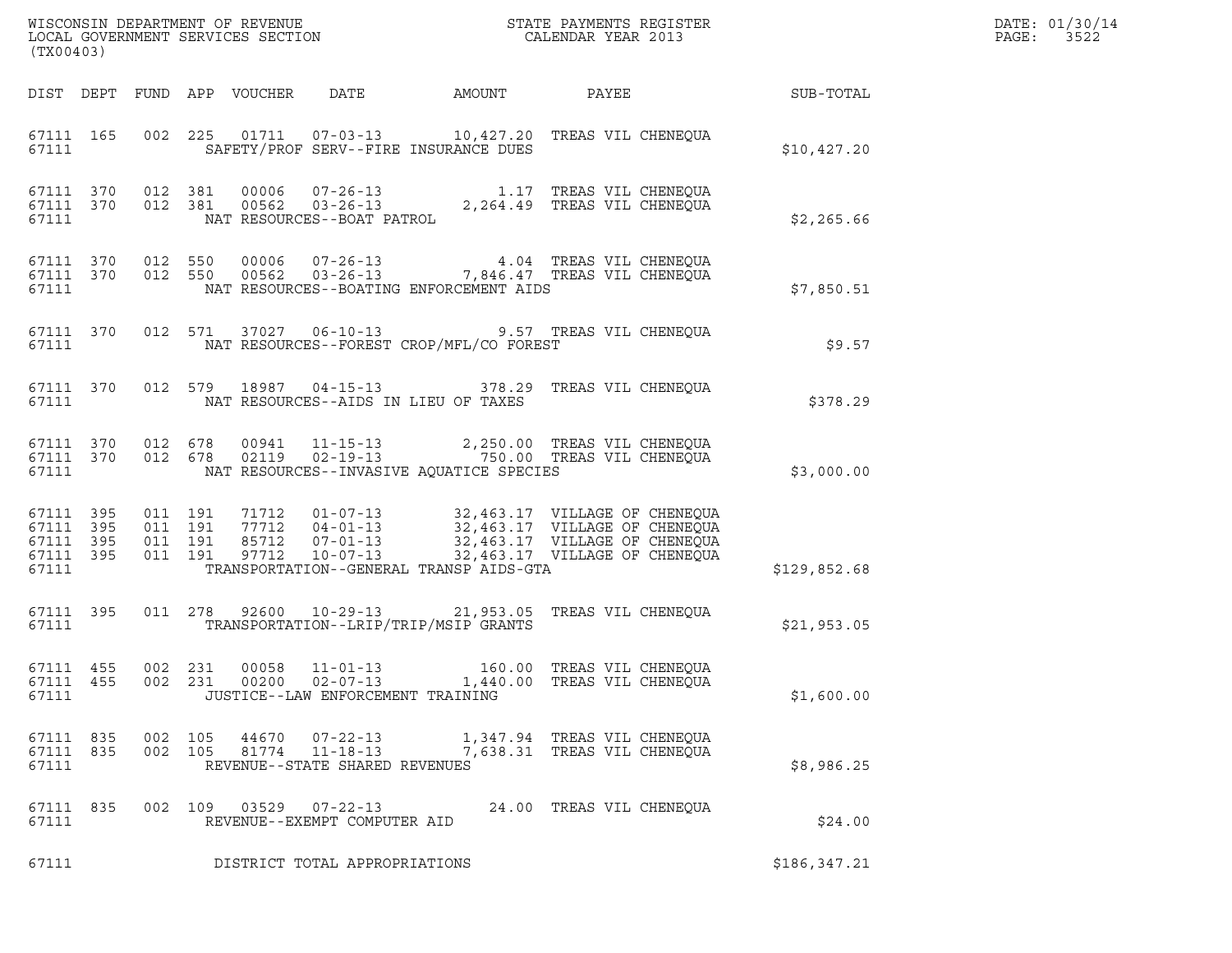| (TX00403)                                                 |                    |                              |                    |                                                        |                                          | ${\tt WISCONSIM\ DEPARTMENT\ OF\ REVENUE}\qquad \qquad {\tt STATE\ PAYMENTS\ REGISTER} \\ {\tt LOCAL\ GOVERNMENT\ SERVICES\ SECTION}\qquad \qquad {\tt CALENDAR\ YEAR\ 2013}$                        |              | DATE: 01/30/14<br>$\mathtt{PAGE:}$<br>3523 |
|-----------------------------------------------------------|--------------------|------------------------------|--------------------|--------------------------------------------------------|------------------------------------------|------------------------------------------------------------------------------------------------------------------------------------------------------------------------------------------------------|--------------|--------------------------------------------|
|                                                           |                    |                              |                    |                                                        |                                          | DIST DEPT FUND APP VOUCHER DATE AMOUNT PAYEE TO SUB-TOTAL                                                                                                                                            |              |                                            |
| 67116                                                     | 67116 165          |                              |                    |                                                        | SAFETY/PROF SERV--FIRE INSURANCE DUES    | 002 225 01712 07-03-13 6,039.80 TREAS VIL DOUSMAN                                                                                                                                                    | \$6,039.80   |                                            |
| 67116                                                     | 67116 370          |                              |                    |                                                        | NAT RESOURCES--FOREST CROP/MFL/CO FOREST | 012 571 37028 06-10-13 4.60 TREAS VIL DOUSMAN                                                                                                                                                        | \$4.60       |                                            |
| 67116                                                     | 67116 370          |                              |                    |                                                        | NAT RESOURCES--AIDS IN LIEU OF TAXES     | 012 579 18988 04-15-13 20.62 TREAS VIL DOUSMAN                                                                                                                                                       | \$20.62      |                                            |
| 67116 395<br>67116 395<br>67116 395<br>67116 395<br>67116 |                    | 011 191<br>011 191           | 011 191<br>011 191 |                                                        | TRANSPORTATION--GENERAL TRANSP AIDS-GTA  | 71713  01-07-13  10,998.12  VILLAGE OF DOUSMAN<br>77713  04-01-13  10,998.12  VILLAGE OF DOUSMAN<br>85713  07-01-13  10,998.12  VILLAGE OF DOUSMAN<br>97713  10-07-13  10,998.13  VILLAGE OF DOUSMAN | \$43,992.49  |                                            |
| 67116                                                     | 67116 395          |                              |                    |                                                        | TRANSPORTATION--LRIP/TRIP/MSIP GRANTS    | 011  278  77751  06-13-13  21,953.04  TREAS VIL DOUSMAN                                                                                                                                              | \$21,953.04  |                                            |
|                                                           | 67116 435<br>67116 |                              |                    |                                                        | HS--AMBULANCE FUNDING ASSISTANCE GRANTS  | 005 162 01HSD 09-03-13 5,155.48 VILLAGE DOUSMAN                                                                                                                                                      | \$5,155.48   |                                            |
| 67116                                                     | 67116 435          |                              |                    |                                                        | HS--PREPAID MEDICAL TRANSPORT REIMBURSE  | 005 163 01LGS 11-18-13 4,300.00 DOUSMAN FIRE DISTRICT                                                                                                                                                | \$4,300.00   |                                            |
| 67116 835<br>67116                                        |                    | 67116 835 002 105<br>002 105 |                    | REVENUE--STATE SHARED REVENUES                         |                                          | 44671  07-22-13  22,652.64  TREAS VIL DOUSMAN<br>81775  11-18-13  125,166.50  TREAS VIL DOUSMAN<br>125,166.50 TREAS VIL DOUSMAN                                                                      | \$147,819.14 |                                            |
| 67116                                                     | 67116 835          |                              |                    | 002 109 03530 07-22-13<br>REVENUE--EXEMPT COMPUTER AID |                                          | 501.00 TREAS VIL DOUSMAN                                                                                                                                                                             | \$501.00     |                                            |
| 67116                                                     |                    |                              |                    | DISTRICT TOTAL APPROPRIATIONS                          |                                          |                                                                                                                                                                                                      | \$229,786.17 |                                            |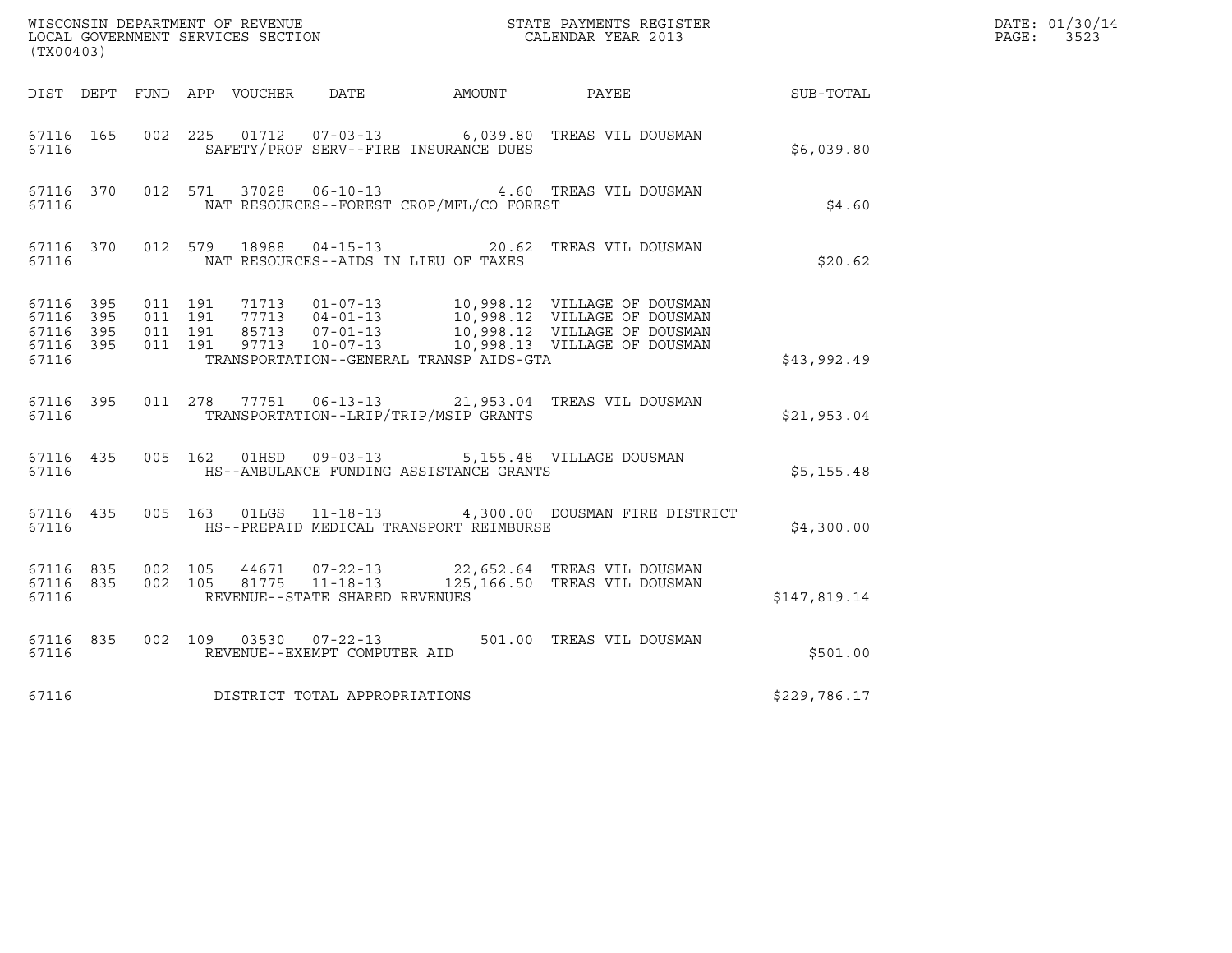| (TX00403)                                                 |           |         |                               |                                   |                                               | WISCONSIN DEPARTMENT OF REVENUE<br>LOCAL GOVERNMENT SERVICES SECTION CALENDAR YEAR 2013                                                                                                                                         | $\mathcal{L}(\mathcal{L}^{\mathcal{L}}_{\mathcal{L}})$ and $\mathcal{L}^{\mathcal{L}}_{\mathcal{L}}$ and $\mathcal{L}^{\mathcal{L}}_{\mathcal{L}}$ and $\mathcal{L}^{\mathcal{L}}_{\mathcal{L}}$<br>DATE: 01/30/14<br>PAGE: 3524 |  |
|-----------------------------------------------------------|-----------|---------|-------------------------------|-----------------------------------|-----------------------------------------------|---------------------------------------------------------------------------------------------------------------------------------------------------------------------------------------------------------------------------------|----------------------------------------------------------------------------------------------------------------------------------------------------------------------------------------------------------------------------------|--|
|                                                           |           |         |                               |                                   |                                               |                                                                                                                                                                                                                                 | DIST DEPT FUND APP VOUCHER DATE AMOUNT PAYEE SUB-TOTAL                                                                                                                                                                           |  |
| 67121 165<br>67121                                        |           |         |                               |                                   | SAFETY/PROF SERV--FIRE INSURANCE DUES         | 002 225 01713 07-03-13 5,613.52 TREAS VIL EAGLE                                                                                                                                                                                 | \$5,613.52                                                                                                                                                                                                                       |  |
|                                                           | 67121     |         |                               |                                   | TRANSPORTATION--HIGHWAY SAFETY-FEDERAL        | 67121 395 011 185 81607 07-22-13 4,000.00 TREAS VIL EAGLE                                                                                                                                                                       | \$4,000.00                                                                                                                                                                                                                       |  |
| 67121 395<br>67121 395<br>67121 395<br>67121 395<br>67121 |           | 011 191 | 011 191<br>011 191<br>011 191 |                                   | TRANSPORTATION--GENERAL TRANSP AIDS-GTA       | 71714  01-07-13  10,977.05  VILLAGE OF EAGLE<br>77714  04-01-13  10,977.05  VILLAGE OF EAGLE<br>85714  07-01-13  10,977.05  VILLAGE OF EAGLE<br>97714  10-07-13  10,977.07  VILLAGE OF EAGLE                                    | \$43,908.22                                                                                                                                                                                                                      |  |
|                                                           |           |         |                               |                                   | 67121 MS--PREPAID MEDICAL TRANSPORT REIMBURSE | 67121 435 005 163 01LGS 11-18-13 2,200.00 EAGLE RESCUE SQUAD                                                                                                                                                                    | \$2,200.00                                                                                                                                                                                                                       |  |
|                                                           | 67121 455 | 67121   |                               | JUSTICE--LAW ENFORCEMENT TRAINING |                                               | 002 231 00246 02-07-13 640.00 TREAS VIL EAGLE POLICE DE                                                                                                                                                                         | \$640.00                                                                                                                                                                                                                         |  |
| 67121                                                     |           |         |                               |                                   | DOA--JUSTICE-ASSISTANCE-FEDERAL ARRA FDS      | 67121 505 002 650 06405 01-28-13 1,034.69 TREAS VIL EAGLE POLICE DE<br>67121 505 002 650 06405 01-28-13 588.30 TREAS VIL EAGLE POLICE DE<br>67121 505 002 650 07613 03-06-13 4,011.70 TREAS VIL EAGLE POLICE DE                 | \$5,634.69                                                                                                                                                                                                                       |  |
|                                                           | 67121     |         |                               | REVENUE--STATE SHARED REVENUES    |                                               | $\begin{array}{cccccc} 67121 & 835 & 002 & 105 & 44672 & 07-22-13 & & & 5,151.45 & \text{TREAS VII} & \text{EAGLE} \\ 67121 & 835 & 002 & 105 & 81776 & 11-18-13 & & & 26,991.57 & \text{TREAS VII} & \text{EAGLE} \end{array}$ | \$32,143.02                                                                                                                                                                                                                      |  |
| 67121                                                     |           |         |                               | REVENUE--EXEMPT COMPUTER AID      |                                               | 67121 835 002 109 03531 07-22-13 1,026.00 TREAS VIL EAGLE                                                                                                                                                                       | \$1,026.00                                                                                                                                                                                                                       |  |
|                                                           | 67121 835 | 67121   |                               | 002 501 00004 02-01-13            | DOA-PAYMENT FOR MUNICIPAL SERVICES AID        | 60.22 TREAS VIL EAGLE                                                                                                                                                                                                           | \$60.22                                                                                                                                                                                                                          |  |
| 67121                                                     |           |         |                               | DISTRICT TOTAL APPROPRIATIONS     |                                               |                                                                                                                                                                                                                                 | \$95,225.67                                                                                                                                                                                                                      |  |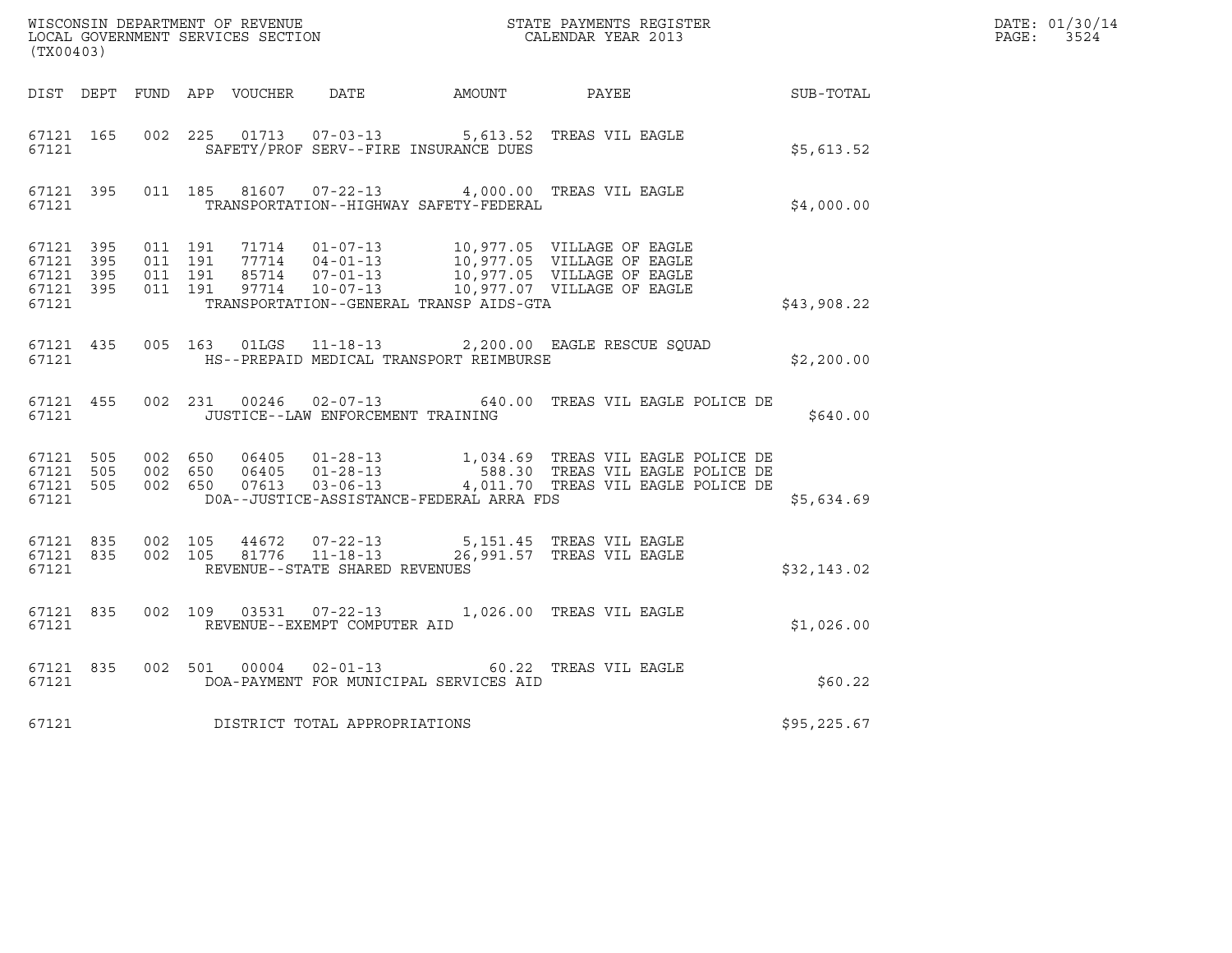| WISCONSIN DEPARTMENT OF REVENUE   | STATE PAYMENTS REGISTER | DATE: 01/30/14 |
|-----------------------------------|-------------------------|----------------|
| LOCAL GOVERNMENT SERVICES SECTION | CALENDAR YEAR 2013      | 3525<br>PAGE:  |

| WISCONSIN DEPARTMENT OF REVENUE<br>LOCAL GOVERNMENT SERVICES SECTION<br>CALENDAR YEAR 2013<br>(TX00403) |                                                                                                          |              | DATE: 01/30/14<br>PAGE: 3525 |
|---------------------------------------------------------------------------------------------------------|----------------------------------------------------------------------------------------------------------|--------------|------------------------------|
| DIST DEPT FUND APP VOUCHER DATE AMOUNT PAYEE PAYEE SUB-TOTAL                                            |                                                                                                          |              |                              |
| 67122 165<br>67122<br>SAFETY/PROF SERV--FIRE INSURANCE DUES                                             | 002 225 01714 07-03-13 29,249.97 TREAS VIL ELM GROVE                                                     | \$29,249.97  |                              |
| 67122 395<br>67122 395<br>67122 395<br>67122 395<br>TRANSPORTATION--GENERAL TRANSP AIDS-GTA<br>67122    |                                                                                                          | \$463,040.43 |                              |
| 67122 395<br>TRANSPORTATION--LRIP/TRIP/MSIP GRANTS<br>67122                                             | 011  278  64448  02-06-13  21,953.04  TREAS VIL ELM GROVE                                                | \$21,953.04  |                              |
| 67122 435<br>HS--AMBULANCE FUNDING ASSISTANCE GRANTS<br>67122                                           | 005 162 01HSD 09-03-13 4,739.99 VILLAGE ELM GROVE                                                        | \$4,739.99   |                              |
| 67122 435<br>HS--PREPAID MEDICAL TRANSPORT REIMBURSE<br>67122                                           | 005 163 01LGS 11-18-13 2,000.00 VILLAGE OF ELM GROVE                                                     | \$2,000.00   |                              |
| 67122 455<br>67122<br>JUSTICE--LAW ENFORCEMENT TRAINING                                                 | 002 231 00257 02-07-13 2,880.00 TREAS VIL ELM GROVE                                                      | \$2,880.00   |                              |
| 67122 835<br>67122 835<br>002 105<br>67122<br>REVENUE--STATE SHARED REVENUES                            | 002 105 44673 07-22-13 120,582.97 TREAS VIL ELM GROVE<br>81777  11-18-13  66,201.84  TREAS VIL ELM GROVE | \$186,784.81 |                              |
| 67122 835<br>67122 835<br>REVENUE--EXEMPT COMPUTER AID<br>67122                                         | 002 109 03532 07-22-13 10,530.00 TREAS VIL ELM GROVE 002 109 05353 07-22-13 7,733.00 TREAS VIL ELM GROVE | \$18, 263.00 |                              |
| 67122 DISTRICT TOTAL APPROPRIATIONS                                                                     |                                                                                                          | \$728,911.24 |                              |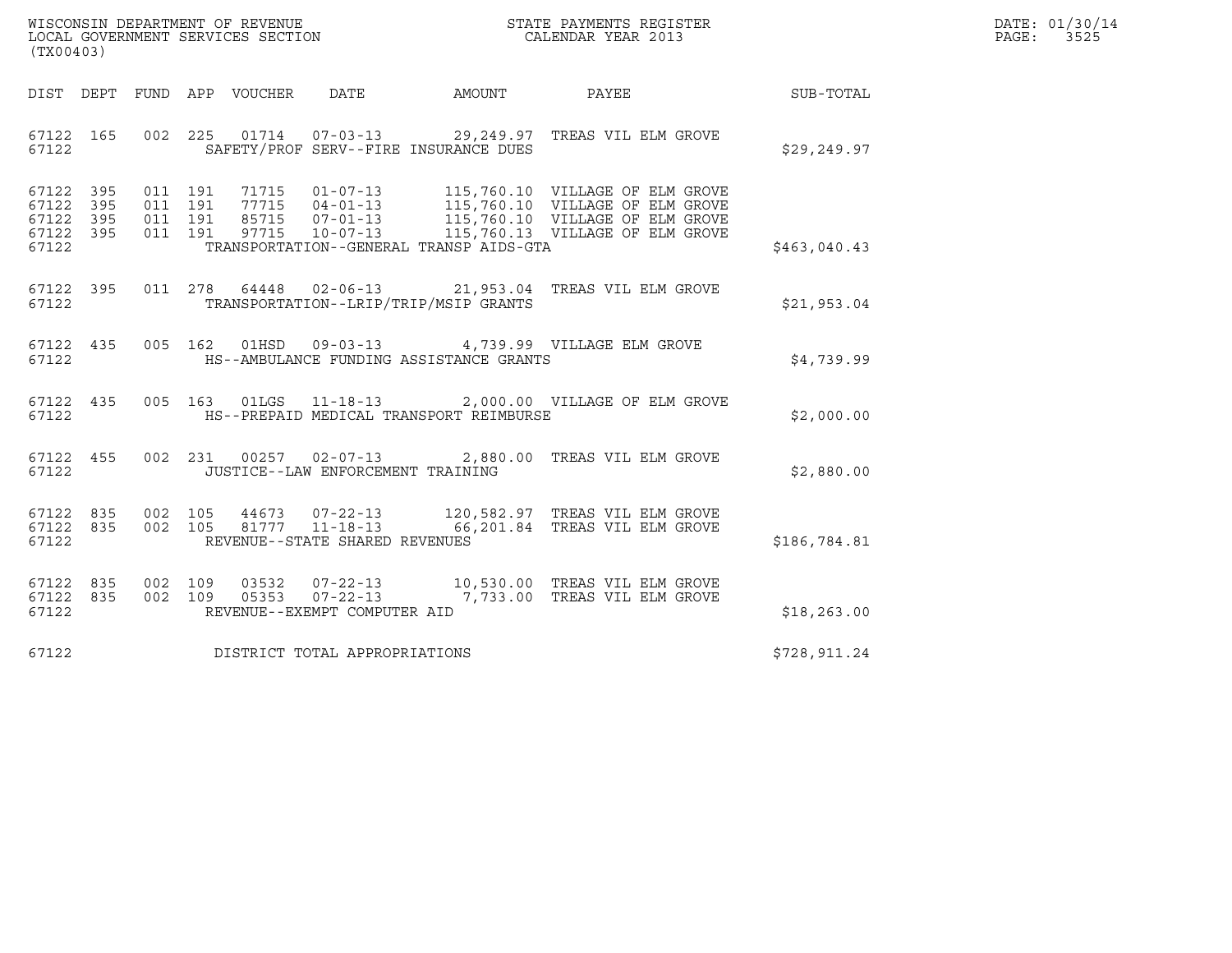| (TX00403)                                                 |                                          |         |                            |                                                                     |                                         |                                                                                                                                                                                                              |                | DATE: 01/30/14<br>PAGE:<br>3526 |
|-----------------------------------------------------------|------------------------------------------|---------|----------------------------|---------------------------------------------------------------------|-----------------------------------------|--------------------------------------------------------------------------------------------------------------------------------------------------------------------------------------------------------------|----------------|---------------------------------|
|                                                           |                                          |         | DIST DEPT FUND APP VOUCHER | DATE                                                                | AMOUNT                                  | PAYEE                                                                                                                                                                                                        | SUB-TOTAL      |                                 |
| 67136 165<br>67136                                        |                                          |         |                            |                                                                     | SAFETY/PROF SERV--FIRE INSURANCE DUES   | 002 225 01715 07-03-13 41,100.06 TREAS VIL HARTLAND                                                                                                                                                          | \$41,100.06    |                                 |
| 67136                                                     |                                          |         |                            |                                                                     | NAT RESOURCES--URBAN NON-POINT GRANTS   | 67136 370 074 658 03176 05-22-13 45,000.00 TREAS VIL HARTLAND                                                                                                                                                | \$45,000.00    |                                 |
| 67136 395<br>67136 395<br>67136 395<br>67136 395<br>67136 | 011 191<br>011 191<br>011 191<br>011 191 |         |                            |                                                                     | TRANSPORTATION--GENERAL TRANSP AIDS-GTA | 71716  01-07-13  135,788.09  VILLAGE OF HARTLAND<br>77716  04-01-13  135,788.09  VILLAGE OF HARTLAND<br>85716  07-01-13  135,788.09  VILLAGE OF HARTLAND<br>97716  10-07-13  135,788.12  VILLAGE OF HARTLAND | \$543,152.39   |                                 |
| 67136 395<br>67136                                        |                                          |         |                            |                                                                     | TRANSPORTATION--LRIP/TRIP/MSIP GRANTS   | 011  278  93910  11-08-13  21,953.04  TREAS VIL HARTLAND                                                                                                                                                     | \$21,953.04    |                                 |
| 67136 435<br>67136                                        |                                          |         |                            |                                                                     | HS--PREPAID MEDICAL TRANSPORT REIMBURSE | 005 163 01LGS 11-18-13 5,800.00 HARTLAND FIRE DEPT                                                                                                                                                           | \$5,800.00     |                                 |
| 67136 455<br>67136                                        |                                          |         |                            | 002 231 00315 02-08-13<br>JUSTICE--LAW ENFORCEMENT TRAINING         |                                         | 2,560.00 TREAS VIL HARTLAND                                                                                                                                                                                  | \$2,560.00     |                                 |
| 67136 835<br>67136 835<br>67136                           | 002 105                                  | 002 105 |                            | 44674 07-22-13<br>81778  11-18-13<br>REVENUE--STATE SHARED REVENUES |                                         | 34,963.17 TREAS VIL HARTLAND<br>204,193.26 TREAS VIL HARTLAND                                                                                                                                                | \$239,156.43   |                                 |
| 67136 835<br>67136 835<br>67136                           | 002 109<br>002 109                       |         | 03533                      | $07 - 22 - 13$<br>05354 07-22-13<br>REVENUE--EXEMPT COMPUTER AID    |                                         | 192,036.00 TREAS VIL HARTLAND<br>2,079.00 TREAS VIL HARTLAND                                                                                                                                                 | \$194, 115.00  |                                 |
| 67136                                                     |                                          |         |                            | DISTRICT TOTAL APPROPRIATIONS                                       |                                         |                                                                                                                                                                                                              | \$1,092,836.92 |                                 |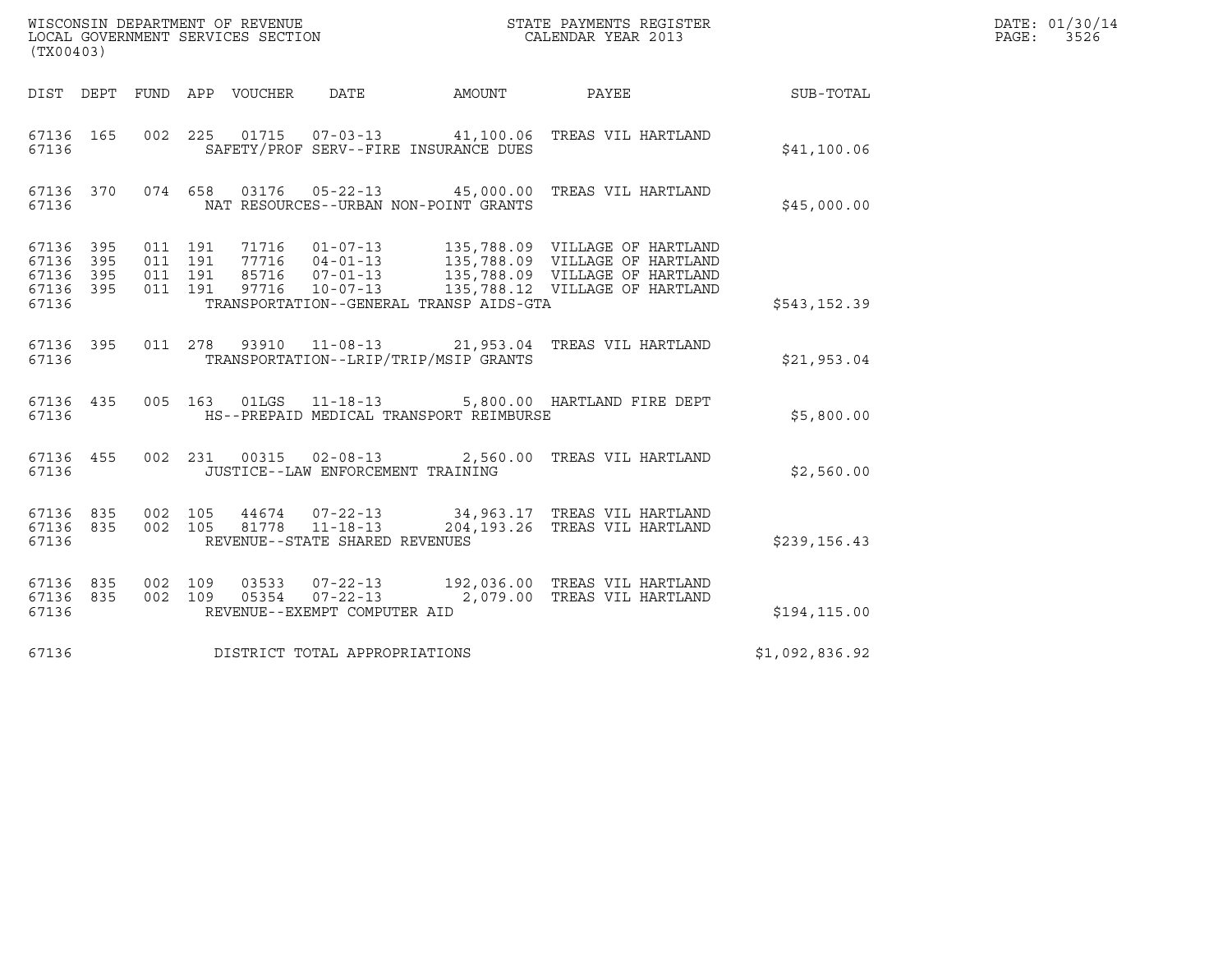| (TX00403)                                 |                          |                               |         |                                 | WISCONSIN DEPARTMENT OF REVENUE<br>LOCAL GOVERNMENT SERVICES SECTION |                                                                                                                                                          | STATE PAYMENTS REGISTER<br>CALENDAR YEAR 2013 |  |                  | DATE: 01/30/14<br>PAGE: 3527 |
|-------------------------------------------|--------------------------|-------------------------------|---------|---------------------------------|----------------------------------------------------------------------|----------------------------------------------------------------------------------------------------------------------------------------------------------|-----------------------------------------------|--|------------------|------------------------------|
|                                           |                          |                               |         | DIST DEPT FUND APP VOUCHER DATE |                                                                      | AMOUNT PAYEE                                                                                                                                             |                                               |  | <b>SUB-TOTAL</b> |                              |
| 67146 165<br>67146                        |                          |                               |         |                                 |                                                                      | 002 225 01716 07-03-13 2,552.36 TREAS VIL LAC LA BELLE<br>SAFETY/PROF SERV--FIRE INSURANCE DUES                                                          |                                               |  | \$2,552.36       |                              |
| 67146 370 012 381<br>67146 370<br>67146   |                          |                               |         |                                 |                                                                      |                                                                                                                                                          |                                               |  | \$2,963.62       |                              |
| 67146 370<br>67146 370<br>67146           |                          | 012 550                       |         |                                 |                                                                      | 012 550 00006 07-26-13 5.29 TREAS VIL LAC LA BELLE<br>012 550 00575 03-26-13 10,263.67 TREAS VIL LAC LA BELLE<br>NAT RESOURCES--BOATING ENFORCEMENT AIDS |                                               |  | \$10, 268.96     |                              |
| 67146<br>67146<br>67146<br>67146<br>67146 | 395<br>395<br>395<br>395 | 011 191<br>011 191<br>011 191 | 011 191 | 97717                           | $10 - 07 - 13$                                                       | 5,255.52 TREAS VIL LAC LA BELLE<br>TRANSPORTATION--GENERAL TRANSP AIDS-GTA                                                                               |                                               |  | \$21,021.99      |                              |
| 67146 455<br>67146                        |                          |                               |         |                                 | JUSTICE--LAW ENFORCEMENT TRAINING                                    | 002 231 00044 10-28-13 4,220.84 TREAS VIL LAC LA BELLE                                                                                                   |                                               |  | \$4,220.84       |                              |
| 67146 835<br>67146 835<br>67146           |                          | 002 105                       |         |                                 | REVENUE--STATE SHARED REVENUES                                       | 44675 07-22-13 676.82 TREAS VIL LAC LA BELLE<br>002  105  81779  11-18-13  3,835.33  TREAS VIL LAC LA BELLE                                              |                                               |  | \$4,512.15       |                              |
| 67146 835<br>67146                        |                          |                               |         |                                 | REVENUE--EXEMPT COMPUTER AID                                         | 002 109 03534 07-22-13 11.00 TREAS VIL LAC LA BELLE                                                                                                      |                                               |  | \$11.00          |                              |
| 67146                                     |                          |                               |         |                                 | DISTRICT TOTAL APPROPRIATIONS                                        |                                                                                                                                                          |                                               |  | \$45,550.92      |                              |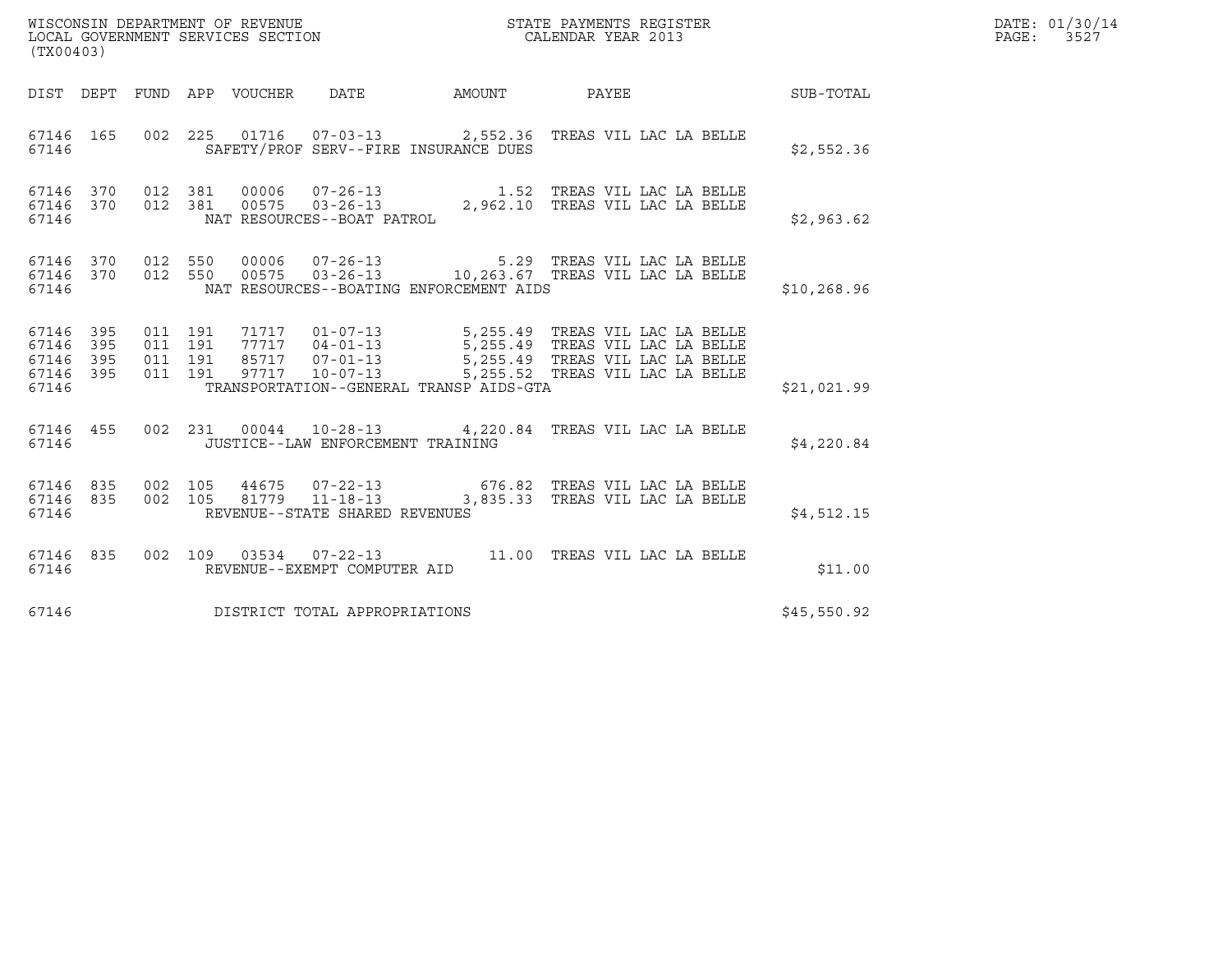| (TX00403)                                                 |           |                                          |  |                                   |                                         |                                                                                                                                                                                              |              | DATE: 01/30/14<br>$\mathtt{PAGE:}$<br>3528 |
|-----------------------------------------------------------|-----------|------------------------------------------|--|-----------------------------------|-----------------------------------------|----------------------------------------------------------------------------------------------------------------------------------------------------------------------------------------------|--------------|--------------------------------------------|
|                                                           |           |                                          |  |                                   |                                         | DIST DEPT FUND APP VOUCHER DATE AMOUNT PAYEE THE SUB-TOTAL                                                                                                                                   |              |                                            |
| 67147                                                     | 67147 165 |                                          |  |                                   | SAFETY/PROF SERV--FIRE INSURANCE DUES   | 002 225 01717 07-03-13 3,206.67 TREAS VIL LANNON                                                                                                                                             | \$3,206.67   |                                            |
| 67147                                                     |           |                                          |  | NAT RESOURCES--RU RECYCLING GRANT |                                         | 67147 370 074 670 41133 05-20-13 1,159.53 TREAS VIL LANNON                                                                                                                                   | \$1,159.53   |                                            |
| 67147 395<br>67147 395<br>67147 395<br>67147 395<br>67147 |           | 011 191<br>011 191<br>011 191<br>011 191 |  |                                   | TRANSPORTATION--GENERAL TRANSP AIDS-GTA | 71718  01-07-13  7,759.19  VILLAGE OF LANNON<br>77718  04-01-13  7,759.19  VILLAGE OF LANNON<br>85718  07-01-13  7,759.19  VILLAGE OF LANNON<br>97718  10-07-13  7,759.21  VILLAGE OF LANNON | \$31,036.78  |                                            |
| 67147                                                     | 67147 435 |                                          |  |                                   | HS--AMBULANCE FUNDING ASSISTANCE GRANTS | 005 162 01HSD 09-03-13 4,632.80 VILLAGE LANNON                                                                                                                                               | \$4,632.80   |                                            |
| 67147                                                     |           |                                          |  |                                   | HS--PREPAID MEDICAL TRANSPORT REIMBURSE | 67147 435 005 163 01LGS 11-18-13 2,000.00 LANNON FIRE DEPARTMENT                                                                                                                             | \$2,000.00   |                                            |
|                                                           | 67147     |                                          |  | JUSTICE--LAW ENFORCEMENT TRAINING |                                         | 67147 455 002 231 00367 02-11-13 1,120.00 TREAS VIL LANNON                                                                                                                                   | \$1,120.00   |                                            |
| 67147                                                     |           | 67147 835 002 105                        |  | REVENUE--STATE SHARED REVENUES    |                                         | 44676  07-22-13  3,555.47  TREAS VIL LANNON<br>67147 835 002 105 81780 11-18-13 18,294.70 TREAS VIL LANNON                                                                                   | \$21,850.17  |                                            |
| 67147 835<br>67147                                        |           |                                          |  | REVENUE--EXEMPT COMPUTER AID      |                                         | 002 109 03535 07-22-13 665.00 TREAS VIL LANNON                                                                                                                                               | \$665.00     |                                            |
| 67147                                                     | 67147 835 |                                          |  | REVENUE--LOTTERY CREDIT -         |                                         | 021 363 35924 03-25-13 10,576.54 TREAS VIL LANNON                                                                                                                                            | \$10,576.54  |                                            |
| 67147                                                     |           |                                          |  | DISTRICT TOTAL APPROPRIATIONS     |                                         |                                                                                                                                                                                              | \$76, 247.49 |                                            |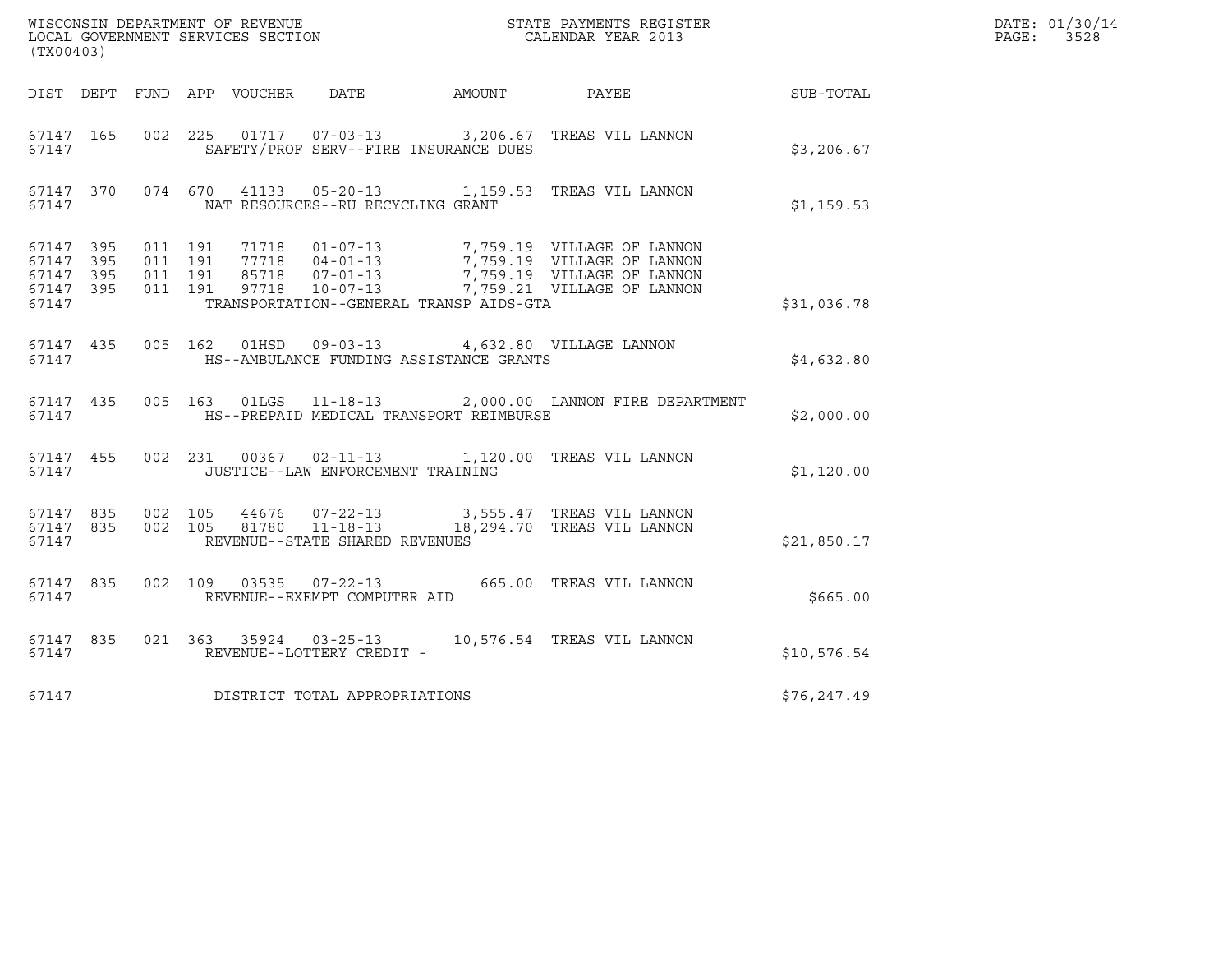| (TX00403)                                                                                                                                                                                                                                                                           |                                                                                                                     |                                                                                                                                                                                                                                                    |                                                                    |                                                                                                                                                                                                                                        |                                                                                                                                                                                  |                                                                                                                                                            | WISCONSIN DEPARTMENT OF REVENUE<br>LOCAL GOVERNMENT SERVICES SECTION<br>CALENDAR YEAR 2013                                                                                                                                                                                                     |  | DATE: 01/30/14<br>PAGE:<br>3529 |  |
|-------------------------------------------------------------------------------------------------------------------------------------------------------------------------------------------------------------------------------------------------------------------------------------|---------------------------------------------------------------------------------------------------------------------|----------------------------------------------------------------------------------------------------------------------------------------------------------------------------------------------------------------------------------------------------|--------------------------------------------------------------------|----------------------------------------------------------------------------------------------------------------------------------------------------------------------------------------------------------------------------------------|----------------------------------------------------------------------------------------------------------------------------------------------------------------------------------|------------------------------------------------------------------------------------------------------------------------------------------------------------|------------------------------------------------------------------------------------------------------------------------------------------------------------------------------------------------------------------------------------------------------------------------------------------------|--|---------------------------------|--|
|                                                                                                                                                                                                                                                                                     |                                                                                                                     |                                                                                                                                                                                                                                                    |                                                                    | DIST DEPT FUND APP VOUCHER                                                                                                                                                                                                             | DATE                                                                                                                                                                             | AMOUNT                                                                                                                                                     | PAYEE                                                                                                                                                                                                                                                                                          |  | <b>SUB-TOTAL</b>                |  |
| 67151                                                                                                                                                                                                                                                                               | 67151 165                                                                                                           |                                                                                                                                                                                                                                                    |                                                                    |                                                                                                                                                                                                                                        |                                                                                                                                                                                  | SAFETY/PROF SERV--FIRE INSURANCE DUES                                                                                                                      | 002 225 01718 07-03-13 144,168.39 TREAS VIL MENOMONEE FALLS                                                                                                                                                                                                                                    |  | \$144, 168.39                   |  |
| 67151                                                                                                                                                                                                                                                                               | 67151 370                                                                                                           |                                                                                                                                                                                                                                                    |                                                                    |                                                                                                                                                                                                                                        |                                                                                                                                                                                  | NAT RESOURCES--FOREST CROP/MFL/CO FOREST                                                                                                                   | 012 571 37029 06-10-13 21.40 TREAS VIL MENOMONEE FALLS                                                                                                                                                                                                                                         |  | \$21.40                         |  |
| 67151                                                                                                                                                                                                                                                                               | 67151 370                                                                                                           |                                                                                                                                                                                                                                                    |                                                                    |                                                                                                                                                                                                                                        | NAT RESOURCES--RU RECYCLING GRANT                                                                                                                                                |                                                                                                                                                            | 074 670 41134 05-20-13 70,697.84 TREAS VIL MENOMONEE FALLS                                                                                                                                                                                                                                     |  | \$70,697.84                     |  |
| 67151                                                                                                                                                                                                                                                                               | 67151 370                                                                                                           |                                                                                                                                                                                                                                                    |                                                                    |                                                                                                                                                                                                                                        |                                                                                                                                                                                  | NAT RESOURCES--RU CONSOLIDATED GRANT                                                                                                                       | 074 673 41134 05-20-13 9,354.42 TREAS VIL MENOMONEE FALLS                                                                                                                                                                                                                                      |  | \$9,354.42                      |  |
| 67151 395<br>67151<br>67151 395<br>67151 395<br>67151                                                                                                                                                                                                                               | 395                                                                                                                 | 011 162<br>011 162<br>011 162<br>011 162                                                                                                                                                                                                           |                                                                    |                                                                                                                                                                                                                                        |                                                                                                                                                                                  | TRANSPORTATION--CONNECTING HIGHWAY AIDS                                                                                                                    | 72110 01-07-13 52,960.28 VILLAGE OF MENOMONEE FALL<br>78110 04-01-13 52,960.28 VILLAGE OF MENOMONEE FALL<br>86110 07-01-13 52,960.28 VILLAGE OF MENOMONEE FALL<br>98110 10-07-13 52,960.31 VILLAGE OF MENOMONEE FALL                                                                           |  | \$211,841.15                    |  |
| 67151 395<br>67151 395<br>67151<br>67151<br>67151<br>67151 395<br>67151<br>67151 395<br>67151<br>67151 395<br>67151<br>67151 395<br>67151<br>67151 395<br>67151 395<br>67151 395<br>67151<br>67151<br>67151<br>67151<br>67151<br>67151<br>67151<br>67151<br>67151<br>67151<br>67151 | 395<br>395<br>395<br>395<br>395<br>395<br>395<br>395<br>395<br>395<br>395<br>395<br>395<br>395<br>395<br>395<br>395 | 011 185<br>011 185<br>011 185<br>011 185<br>011 185<br>011 185<br>011 185<br>011 185<br>011 185<br>011 185<br>011 185<br>011 185<br>011 185<br>011 185<br>011 185<br>011 185<br>011<br>011<br>011<br>011<br>011<br>011<br>011<br>011<br>011<br>011 | 185<br>185<br>185<br>185<br>185<br>185<br>185<br>185<br>185<br>185 | 64537<br>64537<br>64537<br>64537<br>64537<br>64537<br>64537<br>67688<br>67688<br>68477<br>69378<br>69378<br>71530<br>71530<br>71530<br>79259<br>79259<br>79259<br>82338<br>82338<br>86180<br>86180<br>93743<br>94629<br>94629<br>94629 | $07 - 01 - 13$<br>$07 - 01 - 13$<br>$07 - 29 - 13$<br>$07 - 29 - 13$<br>$09 - 03 - 13$<br>$09 - 03 - 13$<br>$11 - 12 - 13$<br>$11 - 18 - 13$<br>$11 - 18 - 13$<br>$11 - 18 - 13$ | 1,967.62<br>1,171.20<br>292.68<br>3,665.00<br>6,325.60<br>3,373.92<br>1,035.18<br>2,587.35<br>587.70<br>1,020.54<br>TRANSPORTATION--HIGHWAY SAFETY-FEDERAL | TREAS VIL MENOMONEE FALLS<br>TREAS VIL MENOMONEE FALLS<br>TREAS VIL MENOMONEE FALLS<br>TREAS VIL MENOMONEE FALLS<br>TREAS VIL MENOMONEE FALLS<br>TREAS VIL MENOMONEE FALLS<br>TREAS VIL MENOMONEE FALLS<br>TREAS VIL MENOMONEE FALLS<br>TREAS VIL MENOMONEE FALLS<br>TREAS VIL MENOMONEE FALLS |  | \$44,904.46                     |  |
| 67151 395                                                                                                                                                                                                                                                                           |                                                                                                                     |                                                                                                                                                                                                                                                    | 011 191                                                            | 71719                                                                                                                                                                                                                                  | $01 - 07 - 13$                                                                                                                                                                   |                                                                                                                                                            | 383, 428.78 VILLAGE OF MENOMONEE FALL                                                                                                                                                                                                                                                          |  |                                 |  |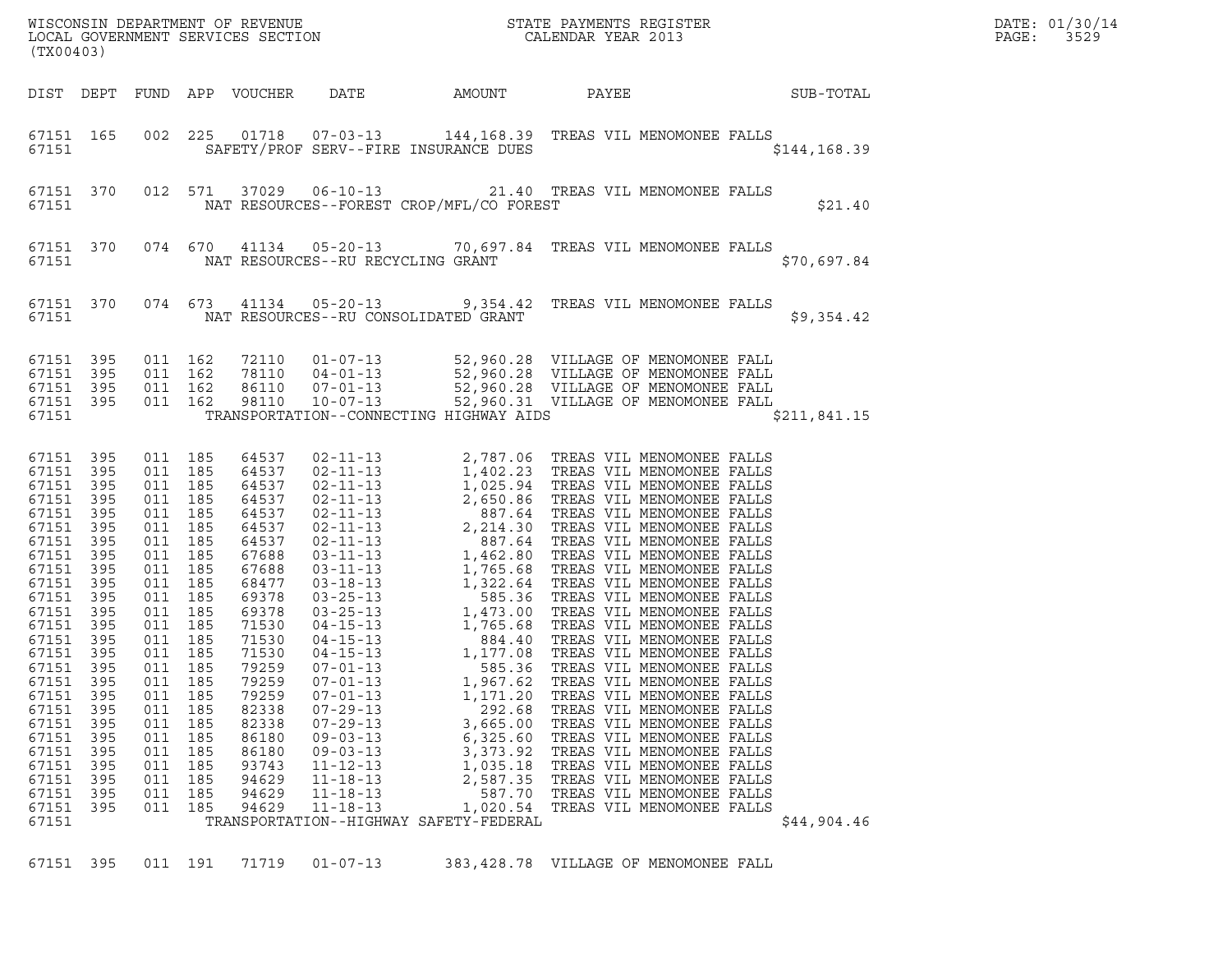| (TX00403)                                    |           |                               |                    |                                 |                                             | ${\tt WISCO} {\tt NSM} {\tt NEDAR} {\tt TMB} {\tt NFWENT} {\tt NFWENT} {\tt NFWENT} {\tt NFWENT} {\tt NFWENT} {\tt NFWENT} {\tt NFWENT} {\tt NFWENT} {\tt NFWENT} {\tt NFWENT} {\tt NFWENT} {\tt NFWENT} {\tt NFWENT} {\tt NFWENT} {\tt NFWENT} {\tt NFWENT} {\tt NFWENT} {\tt NFWENT} {\tt NFWENT} {\tt NFWENT} {\tt NFWENT} {\tt NFWENT} {\tt NFWENT} {\tt NFWENT} {\tt NFWENT} {\tt NFWENT} {\tt NFWENT} {\tt NFWENT} {\tt NFWENT} {\tt NFWENT} {\tt NFWENT} {\tt NFWENT} {\tt NFWENT} {\$ |                                        |                  |                 | DATE: 01/30/14<br>PAGE:<br>3530 |
|----------------------------------------------|-----------|-------------------------------|--------------------|---------------------------------|---------------------------------------------|-----------------------------------------------------------------------------------------------------------------------------------------------------------------------------------------------------------------------------------------------------------------------------------------------------------------------------------------------------------------------------------------------------------------------------------------------------------------------------------------------|----------------------------------------|------------------|-----------------|---------------------------------|
|                                              |           |                               |                    | DIST DEPT FUND APP VOUCHER DATE |                                             | AMOUNT                                                                                                                                                                                                                                                                                                                                                                                                                                                                                        | PAYEE                                  | <b>SUB-TOTAL</b> |                 |                                 |
| 67151 395<br>67151 395<br>67151 395<br>67151 |           | 011 191<br>011 191<br>011 191 |                    |                                 |                                             | 77719  04-01-13  383,428.78  VILLAGE OF MENOMONEE FALL<br>85719  07-01-13  383,428.78  VILLAGE OF MENOMONEE FALL<br>97719  10-07-13  283,428.80  VILLAGE OF MENOMONEE FALL<br>TRANSPORTATION--GENERAL TRANSP AIDS-GTA                                                                                                                                                                                                                                                                         |                                        |                  | \$1,533,715.14  |                                 |
| 67151 435<br>67151                           |           |                               |                    | 005 162 01HSD                   |                                             | 09-03-13 6,899.80 VILLAGE MENOMONEE FALLS<br>HS--AMBULANCE FUNDING ASSISTANCE GRANTS                                                                                                                                                                                                                                                                                                                                                                                                          |                                        |                  | \$6,899.80      |                                 |
| 67151 435<br>67151                           |           |                               |                    | 005 163 01LGS                   |                                             | 11-18-13 12,000.00 MENOMONEE FALLS FIRE<br>HS--PREPAID MEDICAL TRANSPORT REIMBURSE                                                                                                                                                                                                                                                                                                                                                                                                            |                                        |                  | \$12,000.00     |                                 |
| 67151 455<br>67151                           |           |                               |                    |                                 | JUSTICE--LAW ENFORCEMENT TRAINING           | 002 231 00405 02-11-13 9,120.00 TREAS VIL MENOMONEE FALLS                                                                                                                                                                                                                                                                                                                                                                                                                                     |                                        |                  | \$9,120.00      |                                 |
| 67151                                        | 67151 835 | 67151 835 002 105             |                    |                                 | REVENUE--STATE SHARED REVENUES              | 002  105  44677  07-22-13  113,104.38  TREAS  VIL MENOMONEE  FALLS<br>002  105  81781  11-18-13  375,923.32  TREAS  VIL MENOMONEE  FALLS                                                                                                                                                                                                                                                                                                                                                      |                                        |                  | \$489,027.70    |                                 |
| 67151 835<br>67151                           |           | 67151 835 002 109             |                    |                                 | REVENUE--EXEMPT COMPUTER AID                | 03536  07-22-13  306, 222.00  TREAS VIL MENOMONEE FALLS<br>002 109 05355 07-22-13 243,240.00 TREAS VIL MENOMONEE FALLS                                                                                                                                                                                                                                                                                                                                                                        |                                        |                  | \$549,462.00    |                                 |
| 67151 835<br>67151 835<br>67151              |           |                               | 002 302<br>002 302 |                                 |                                             | 10125  07-22-13  7,580,807.54  TREAS  VIL MENOMONEE  FALLS<br>11124  07-22-13  965,276.78  TREAS  VIL MENOMONEE  FALLS<br>REVENUE-FIRST DOLLAR/SCHOOL LEVY CREDITS                                                                                                                                                                                                                                                                                                                            |                                        |                  | \$8,546,084.32  |                                 |
| 67151 835<br>67151 835<br>67151              |           | 021 363                       | 021 363            | 35925<br>37263                  | $03 - 25 - 13$<br>REVENUE--LOTTERY CREDIT - | 03-25-13 3,094.78 TREAS VIL MENOMONEE FALLS                                                                                                                                                                                                                                                                                                                                                                                                                                                   | 1,167,228.28 TREAS VIL MENOMONEE FALLS |                  | \$1,170,323.06  |                                 |
| 67151                                        |           |                               |                    |                                 | DISTRICT TOTAL APPROPRIATIONS               |                                                                                                                                                                                                                                                                                                                                                                                                                                                                                               |                                        |                  | \$12,797,619.68 |                                 |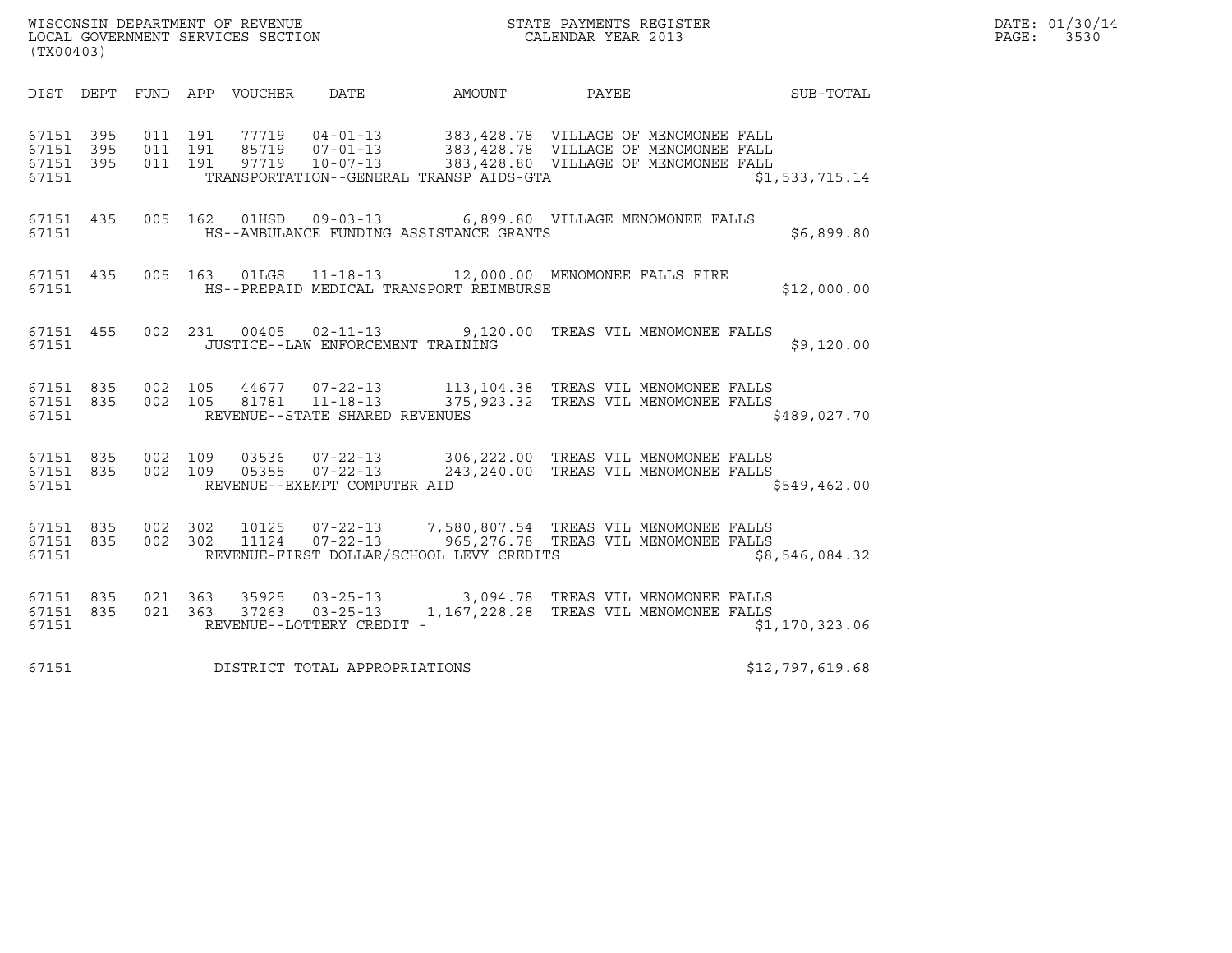| (TX00403)                                         |            |                                          | WISCONSIN DEPARTMENT OF REVENUE<br>LOCAL GOVERNMENT SERVICES SECTION |                                |                                                                                                                                                                                                                                                 | STATE PAYMENTS REGISTER<br>CALENDAR YEAR 2013 |              | DATE: 01/30/14<br>$\mathtt{PAGE:}$<br>3531 |
|---------------------------------------------------|------------|------------------------------------------|----------------------------------------------------------------------|--------------------------------|-------------------------------------------------------------------------------------------------------------------------------------------------------------------------------------------------------------------------------------------------|-----------------------------------------------|--------------|--------------------------------------------|
|                                                   |            |                                          | DIST DEPT FUND APP VOUCHER                                           | DATE                           | AMOUNT                                                                                                                                                                                                                                          | PAYEE                                         | SUB-TOTAL    |                                            |
| 67152                                             |            |                                          |                                                                      |                                | 67152 165 002 225 01719 07-03-13 13,528.61 TREAS VIL MERTON<br>SAFETY/PROF SERV--FIRE INSURANCE DUES                                                                                                                                            |                                               | \$13,528.61  |                                            |
| 67152                                             |            |                                          |                                                                      |                                | 67152 370 012 571 37030 06-10-13 2.00 TREAS VIL MERTON<br>NAT RESOURCES--FOREST CROP/MFL/CO FOREST                                                                                                                                              |                                               | \$2.00       |                                            |
| 67152 395<br>67152<br>67152<br>67152 395<br>67152 | 395<br>395 | 011 191<br>011 191<br>011 191<br>011 191 |                                                                      |                                | 71720  01-07-13  19,123.31  VILLAGE OF MERTON<br>77720  04-01-13  19,123.31  VILLAGE OF MERTON<br>85720  07-01-13    19,123.31    VILLAGE OF MERTON<br>97720  10-07-13  19,123.31  VILLAGE OF MERTON<br>TRANSPORTATION--GENERAL TRANSP AIDS-GTA |                                               | \$76,493.24  |                                            |
| 67152 835<br>67152 835<br>67152                   |            | 002 105                                  |                                                                      | REVENUE--STATE SHARED REVENUES | 44678  07-22-13  3,040.25  TREAS VIL MERTON<br>002 105 81782 11-18-13 17,228.10 TREAS VIL MERTON                                                                                                                                                |                                               | \$20, 268.35 |                                            |
| 67152 835<br>67152                                |            |                                          |                                                                      | REVENUE--EXEMPT COMPUTER AID   | 002 109 03537 07-22-13 1,265.00 TREAS VIL MERTON                                                                                                                                                                                                |                                               | \$1,265.00   |                                            |
| 67152                                             |            |                                          |                                                                      | DISTRICT TOTAL APPROPRIATIONS  |                                                                                                                                                                                                                                                 |                                               | \$111,557.20 |                                            |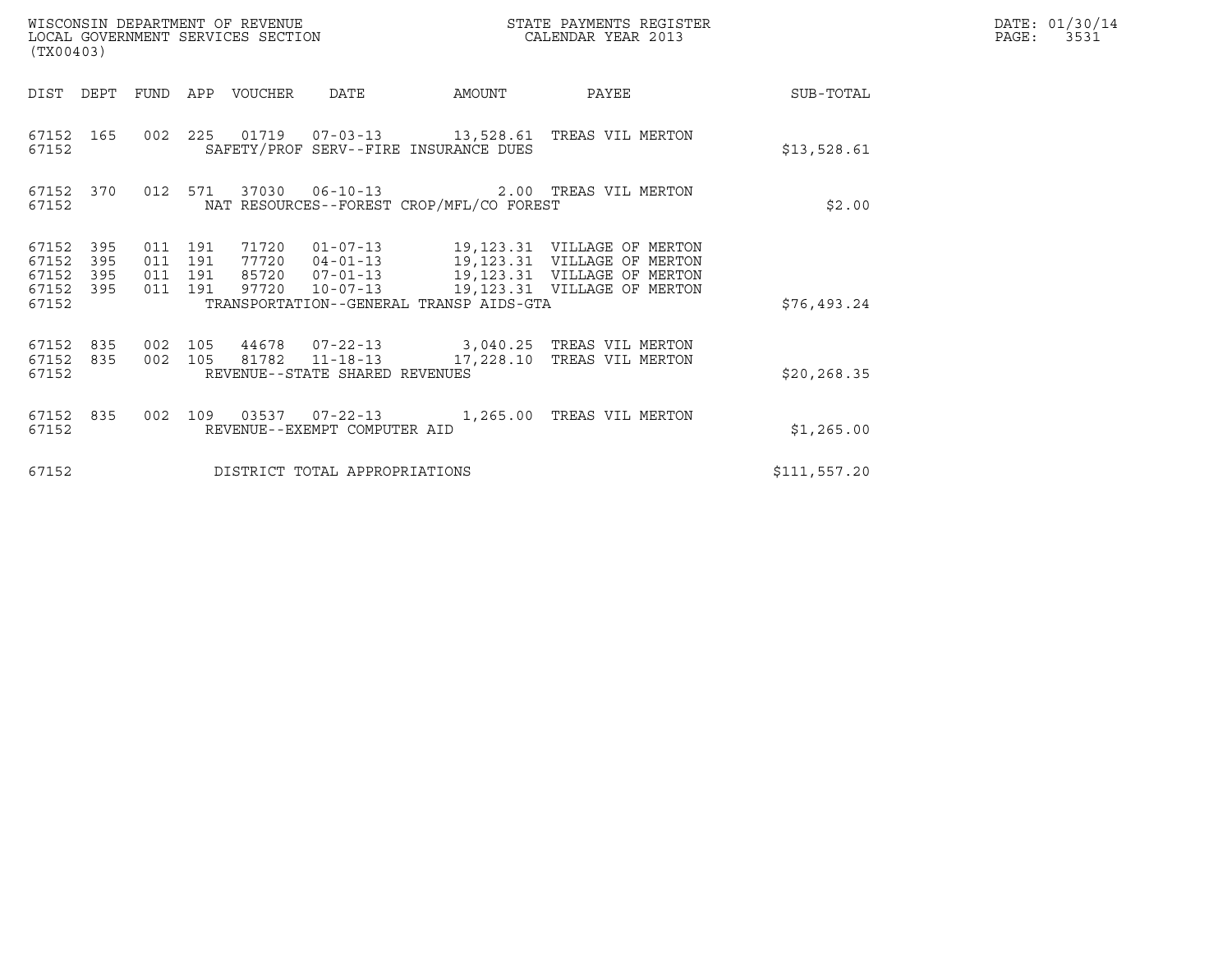| DATE: | 01/30/14 |
|-------|----------|
| PAGE: | 3532     |

| (TX00403)                                                                                                                                                      |                                                                                                                                  |                                                                                                                                                                                                    |                                                                                                                                                                |                                                                      |                                         | ${\tt WISCONSIM\ DEPARTMENT\ OF\ REVENUE}\hbox{\tt STATE\ PAYMENTS\ REGISTER\ LOCAL\ GOVERNMENT\ SERVICES\ SECTION\thinspace\ \bf 1013}$ |              | DATE: 01/30/14<br>PAGE:<br>3532 |
|----------------------------------------------------------------------------------------------------------------------------------------------------------------|----------------------------------------------------------------------------------------------------------------------------------|----------------------------------------------------------------------------------------------------------------------------------------------------------------------------------------------------|----------------------------------------------------------------------------------------------------------------------------------------------------------------|----------------------------------------------------------------------|-----------------------------------------|------------------------------------------------------------------------------------------------------------------------------------------|--------------|---------------------------------|
|                                                                                                                                                                | DIST DEPT                                                                                                                        |                                                                                                                                                                                                    | FUND APP VOUCHER                                                                                                                                               | DATE                                                                 | AMOUNT                                  | PAYEE SUB-TOTAL                                                                                                                          |              |                                 |
| 67153                                                                                                                                                          | 67153 165                                                                                                                        | 002 225                                                                                                                                                                                            |                                                                                                                                                                |                                                                      | SAFETY/PROF SERV--FIRE INSURANCE DUES   | 01720  07-03-13  26,062.64  TREAS VIL MUKWONAGO                                                                                          | \$26,062.64  |                                 |
|                                                                                                                                                                | 67153 370                                                                                                                        | 002 503                                                                                                                                                                                            | 16150                                                                                                                                                          |                                                                      |                                         | 02-06-13 3,395.57 TREAS VIL MUKWONAGO<br>TOWN SHARE 1179.94                                                                              |              |                                 |
| 67153                                                                                                                                                          |                                                                                                                                  |                                                                                                                                                                                                    |                                                                                                                                                                |                                                                      | NAT RESOURCES--AIDS IN LIEU OF TAXES    |                                                                                                                                          | \$3,395.57   |                                 |
| 67153                                                                                                                                                          | 67153 370                                                                                                                        |                                                                                                                                                                                                    |                                                                                                                                                                | NAT RESOURCES--RU RECYCLING GRANT                                    |                                         | 074 670 41135 05-20-13 22,272.57 TREAS VIL MUKWONAGO                                                                                     | \$22,272.57  |                                 |
| 67153<br>67153<br>67153<br>67153<br>67153<br>67153<br>67153<br>67153<br>67153<br>67153<br>67153<br>67153<br>67153<br>67153<br>67153<br>67153<br>67153<br>67153 | 395<br>395<br>395<br>395<br>395<br>395<br>395<br>395<br>395<br>395<br>395<br>395<br>395<br>395<br>395<br>395<br>395<br>67153 395 | 011 185<br>011 185<br>011 185<br>011 185<br>011 185<br>011 185<br>011 185<br>011 185<br>011 185<br>011 185<br>011 185<br>011 185<br>011 185<br>011 185<br>011 185<br>011 185<br>011 185<br>011 185 | 61751<br>61751<br>61751<br>61751<br>61751<br>61751<br>68478<br>68478<br>69379<br>69379<br>73085<br>73085<br>77679<br>77679<br>79260<br>79260<br>93744<br>94630 |                                                                      | TRANSPORTATION--HIGHWAY SAFETY-FEDERAL  |                                                                                                                                          | \$19,970.60  |                                 |
| 67153<br>67153<br>67153<br>67153                                                                                                                               | 67153 395<br>395<br>395<br>395                                                                                                   | 011 191<br>011 191<br>011 191<br>011 191                                                                                                                                                           | 71721<br>77721<br>85721<br>97721                                                                                                                               | $01 - 07 - 13$<br>$04 - 01 - 13$<br>$07 - 01 - 13$<br>$10 - 07 - 13$ | TRANSPORTATION--GENERAL TRANSP AIDS-GTA | 131,963.31 TREAS VIL MUKWONAGO<br>131,963.31 TREAS VIL MUKWONAGO<br>131,963.31 TREAS VIL MUKWONAGO<br>131,963.34 TREAS VIL MUKWONAGO     | \$527,853.27 |                                 |
| 67153                                                                                                                                                          | 67153 435                                                                                                                        |                                                                                                                                                                                                    |                                                                                                                                                                |                                                                      | HS--AMBULANCE FUNDING ASSISTANCE GRANTS | 005 162 01HSD 09-03-13 5,983.66 TREAS VIL MUKWONAGO                                                                                      | \$5,983.66   |                                 |
| 67153                                                                                                                                                          | 67153 435                                                                                                                        |                                                                                                                                                                                                    |                                                                                                                                                                |                                                                      | HS--PREPAID MEDICAL TRANSPORT REIMBURSE | 005 163  01LGS  11-18-13  11,100.00  TREAS  VIL MUKWONAGO                                                                                | \$11,100.00  |                                 |
| 67153                                                                                                                                                          | 67153 455                                                                                                                        |                                                                                                                                                                                                    |                                                                                                                                                                | 002 231 00434 02-12-13<br>JUSTICE--LAW ENFORCEMENT TRAINING          |                                         | 2,720.00 TREAS VIL MUKWONAGO                                                                                                             | \$2,720.00   |                                 |
|                                                                                                                                                                |                                                                                                                                  |                                                                                                                                                                                                    |                                                                                                                                                                |                                                                      |                                         | 67153 835 002 105 44679 07-22-13 135,309.22 TREAS VIL MUKWONAGO                                                                          |              |                                 |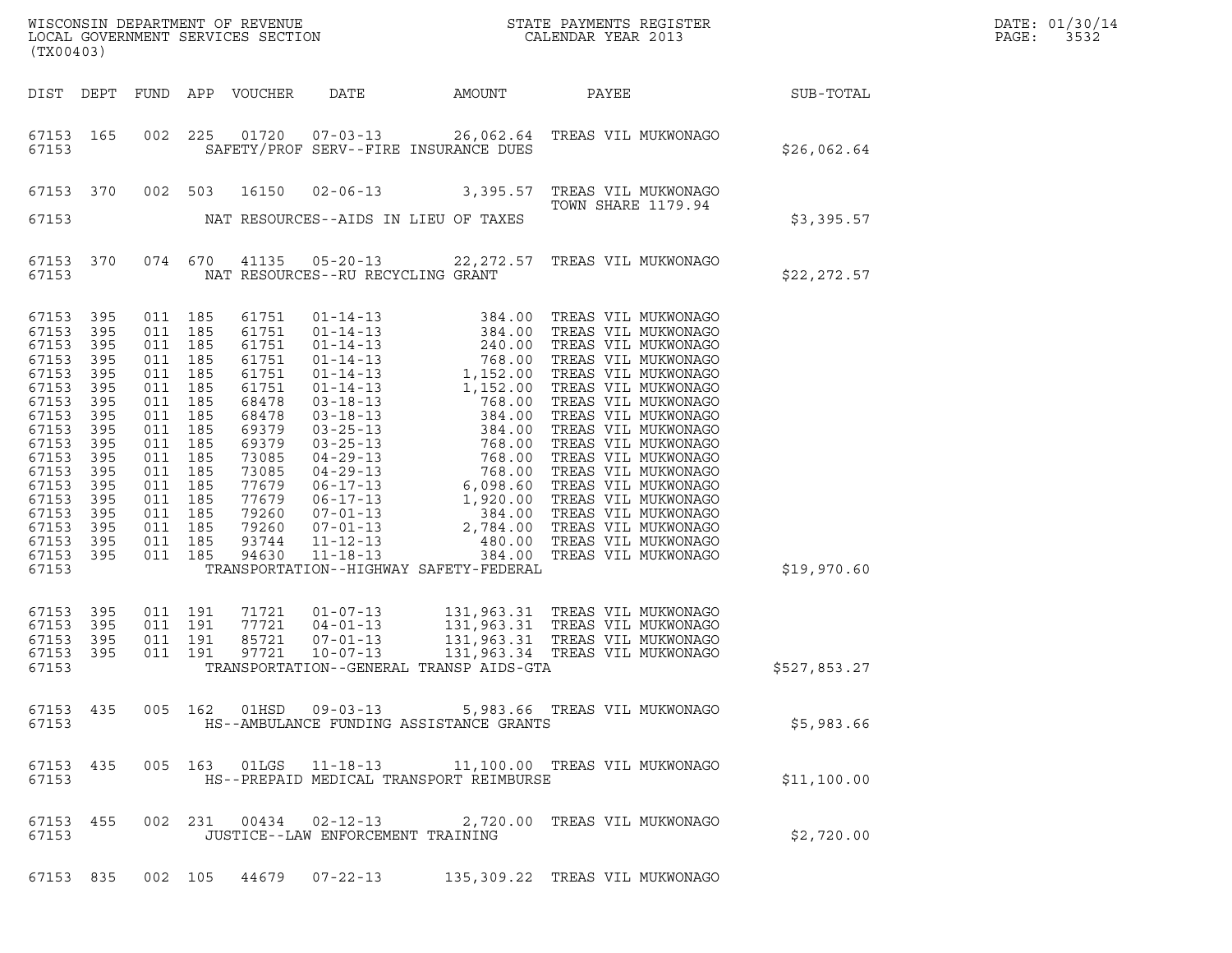| WISCONSIN DEPARTMENT OF REVENUE<br>LOCAL GOVERNMENT SERVICES SECTION | STATE PAYMENTS REGISTER<br>CALENDAR YEAR 2013 | DATE: 01/30/14<br>PAGE:<br>3533 |
|----------------------------------------------------------------------|-----------------------------------------------|---------------------------------|

| WISCONSIN DEPARTMENT OF REVENUE<br>LOCAL GOVERNMENT SERVICES SECTION<br>(TX00403) |                          |                   |                              |                                  |                                                                                    |                                                          | STATE PAYMENTS REGISTER<br>CALENDAR YEAR 2013                                                                                                                   | DATE: 01/30/14<br>PAGE:<br>3533 |  |
|-----------------------------------------------------------------------------------|--------------------------|-------------------|------------------------------|----------------------------------|------------------------------------------------------------------------------------|----------------------------------------------------------|-----------------------------------------------------------------------------------------------------------------------------------------------------------------|---------------------------------|--|
| DIST                                                                              | DEPT                     | FUND APP          |                              | VOUCHER                          | DATE                                                                               | AMOUNT                                                   | PAYEE                                                                                                                                                           | SUB-TOTAL                       |  |
| 67153<br>67153                                                                    | 835                      | 002               |                              |                                  | REVENUE--STATE SHARED REVENUES                                                     | 105 81783 11-18-13 155,358.83                            | TREAS VIL MUKWONAGO                                                                                                                                             | \$290,668.05                    |  |
| 67153<br>67153<br>67153<br>67153                                                  | 835<br>835<br>835        | 002<br>002        | 002 109<br>109<br>109        | 03469<br>03538<br>05356          | $07 - 22 - 13$<br>$07 - 22 - 13$<br>$07 - 22 - 13$<br>REVENUE--EXEMPT COMPUTER AID | 84.00<br>8,314.00<br>4,014.00                            | TREAS VIL MUKWONAGO<br>TREAS VIL MUKWONAGO<br>TREAS VIL MUKWONAGO                                                                                               | \$12,412.00                     |  |
| 67153<br>67153<br>67153<br>67153<br>67153                                         | 835<br>835<br>835<br>835 | 002<br>002<br>002 | 302<br>002 302<br>302<br>302 | 10119<br>10126<br>11119<br>11125 | 07-22-13                                                                           | 1,021,769.15<br>REVENUE-FIRST DOLLAR/SCHOOL LEVY CREDITS | 07-22-13 15,859.28 TREAS VIL MUKWONAGO<br>TREAS VIL MUKWONAGO<br>07-22-13<br>07-22-13 150,702.73 TREAS VIL MUKWONAGO<br>07-22-13 150,702.73 TREAS VIL MUKWONAGO | \$1,190,760.84                  |  |
| 67153<br>67153<br>67153                                                           | 835<br>835               | 021<br>021        | 363<br>363                   | 37258<br>37264                   | $03 - 25 - 13$<br>$03 - 25 - 13$<br>REVENUE--LOTTERY CREDIT -                      | 165,607.14                                               | 1,466.02 TREAS VIL MUKWONAGO<br>TREAS VIL MUKWONAGO                                                                                                             | \$167,073.16                    |  |
| 67153                                                                             |                          |                   |                              |                                  | DISTRICT TOTAL APPROPRIATIONS                                                      |                                                          |                                                                                                                                                                 | \$2,280,272.36                  |  |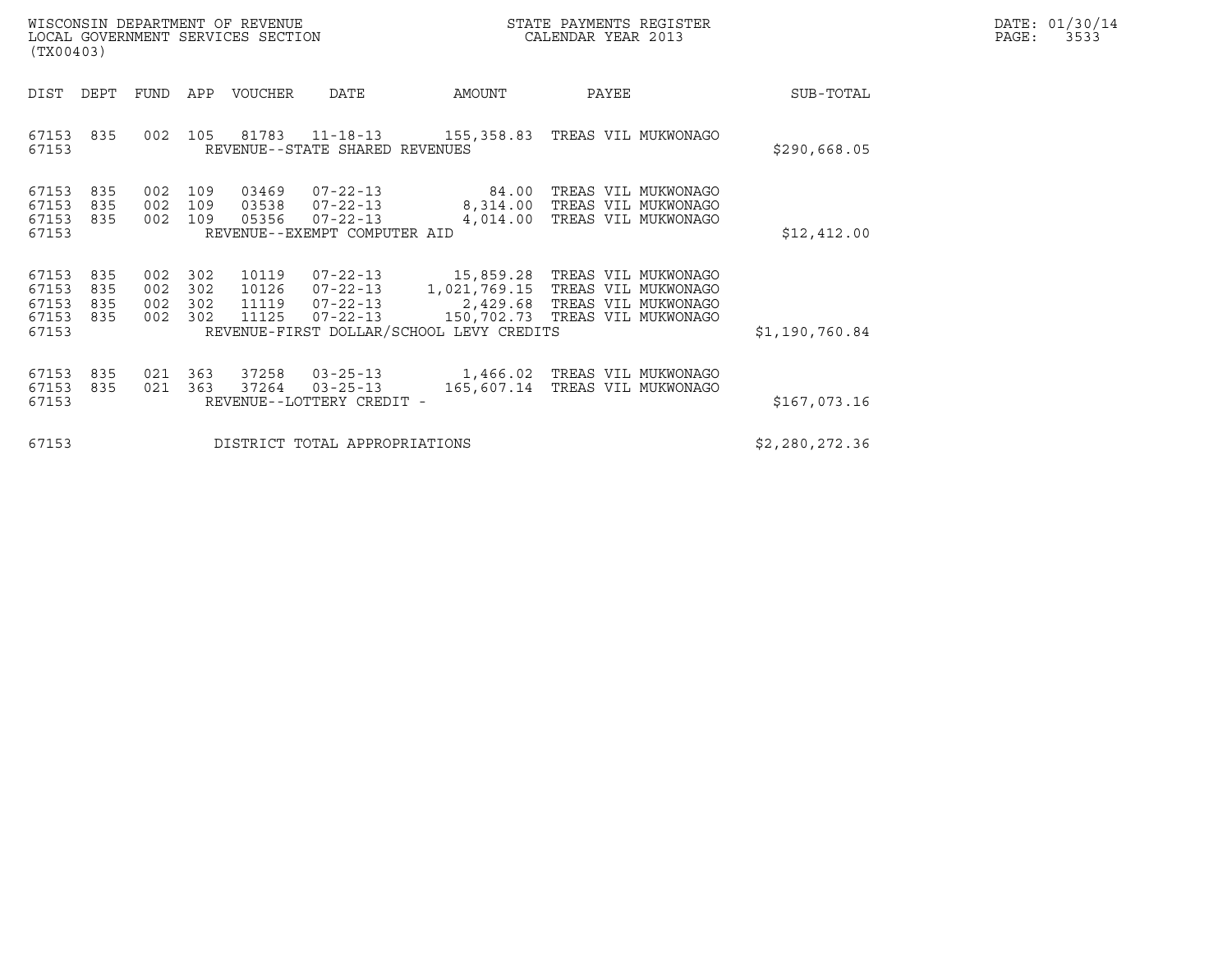| WISCONSIN DEPARTMENT OF REVENUE   | STATE PAYMENTS REGISTER | DATE: 01/30/14            |
|-----------------------------------|-------------------------|---------------------------|
| LOCAL GOVERNMENT SERVICES SECTION | CALENDAR YEAR 2013      | 3534<br>$\mathtt{PAGE}$ : |

| (TX00403)                                 |                          |  |                                          |                       |                                   |                                         |                                                                                                                                                                                                          | DATE: 01/30/14<br>PAGE: 3534 |  |
|-------------------------------------------|--------------------------|--|------------------------------------------|-----------------------|-----------------------------------|-----------------------------------------|----------------------------------------------------------------------------------------------------------------------------------------------------------------------------------------------------------|------------------------------|--|
| DIST DEPT                                 |                          |  |                                          | FUND APP VOUCHER DATE |                                   | AMOUNT                                  | PAYEE                                                                                                                                                                                                    | SUB-TOTAL                    |  |
| 67158 165<br>67158                        |                          |  |                                          |                       |                                   | SAFETY/PROF SERV--FIRE INSURANCE DUES   | 002 225 01721 07-03-13 6,117.19 TREAS VIL NASHOTAH                                                                                                                                                       | \$6,117.19                   |  |
| 67158<br>67158<br>67158<br>67158<br>67158 | 395<br>395<br>395<br>395 |  | 011 191<br>011 191<br>011 191<br>011 191 |                       |                                   | TRANSPORTATION--GENERAL TRANSP AIDS-GTA | 71722  01-07-13  11,234.75  VILLAGE OF NASHOTAH<br>77722  04-01-13  11,234.75  VILLAGE OF NASHOTAH<br>85722  07-01-13  11,234.75  VILLAGE OF NASHOTAH<br>97722  10-07-13  11,234.77  VILLAGE OF NASHOTAH | \$44,939.02                  |  |
| 67158 455<br>67158                        |                          |  |                                          |                       | JUSTICE--LAW ENFORCEMENT TRAINING | 002 231 00437 02-12-13 320.00           | TREAS VIL NASHOTAH                                                                                                                                                                                       | \$320.00                     |  |
| 67158<br>67158<br>67158                   | 835<br>835               |  |                                          |                       | REVENUE--STATE SHARED REVENUES    | 002 105 81784 11-18-13 10,094.32        | 002 105 44680 07-22-13 1,373.05 TREAS VIL NASHOTAH<br>TREAS VIL NASHOTAH                                                                                                                                 | \$11,467.37                  |  |
| 67158 835<br>67158                        |                          |  |                                          |                       | REVENUE--EXEMPT COMPUTER AID      | 002 109 03539 07-22-13 306.00           | TREAS VIL NASHOTAH                                                                                                                                                                                       | \$306.00                     |  |
| 67158                                     |                          |  |                                          |                       | DISTRICT TOTAL APPROPRIATIONS     |                                         |                                                                                                                                                                                                          | \$63,149.58                  |  |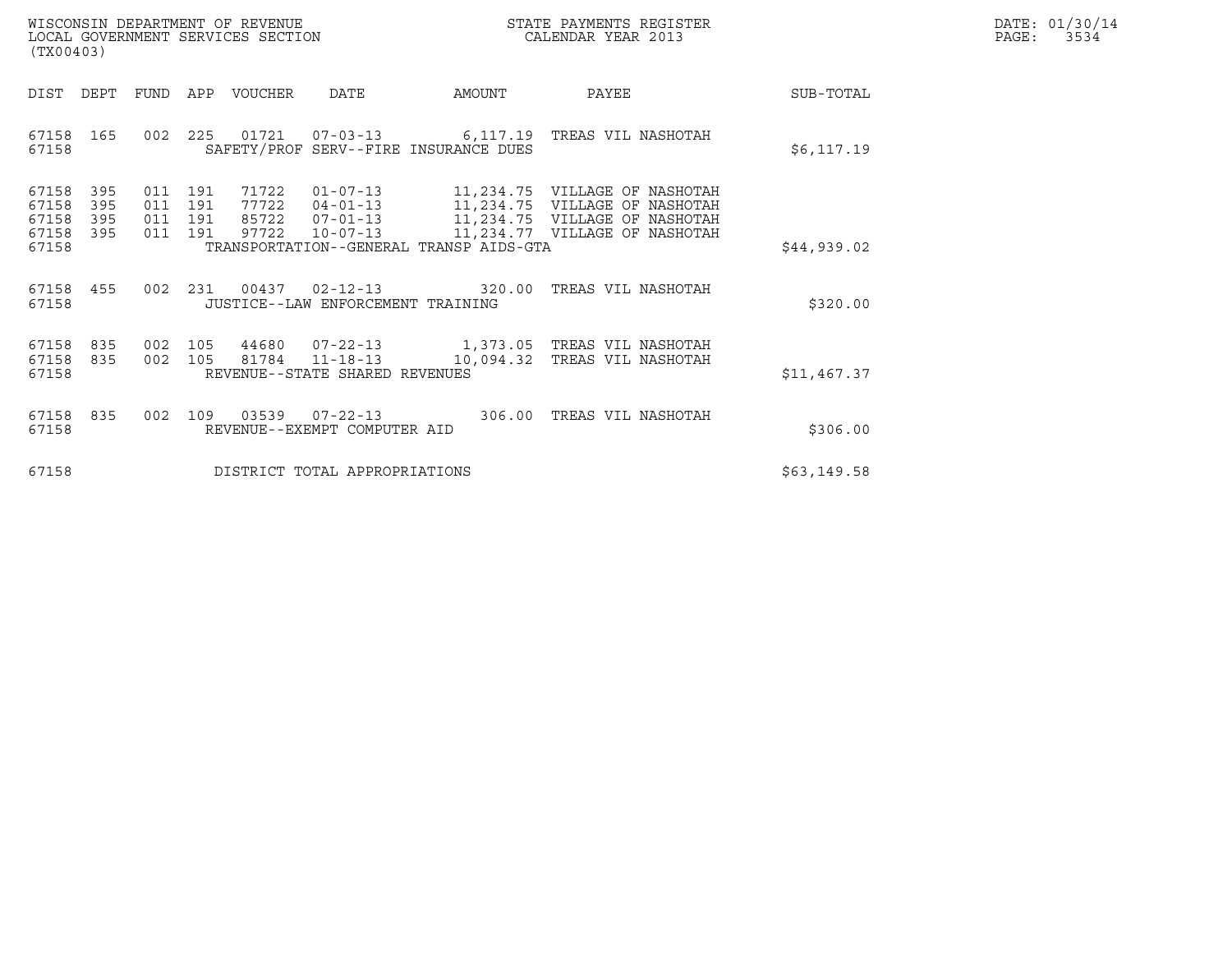| WISCONSIN DEPARTMENT OF REVENUE ${\small \begin{array}{ll} \text{MISCONS} \text{IN} \text{DEPATH} \\ \text{LOCAL} \text{ GOVERNMENT} \text{ SERVICES} \text{SECTION} \\ \end{array} }$<br>(TX00403) |                                                  |                    |  |                |                                                                    |                                                |                                                                                                                                                                                                                                         |              | DATE: 01/30/14<br>PAGE: 3535 |
|-----------------------------------------------------------------------------------------------------------------------------------------------------------------------------------------------------|--------------------------------------------------|--------------------|--|----------------|--------------------------------------------------------------------|------------------------------------------------|-----------------------------------------------------------------------------------------------------------------------------------------------------------------------------------------------------------------------------------------|--------------|------------------------------|
|                                                                                                                                                                                                     |                                                  |                    |  |                |                                                                    |                                                |                                                                                                                                                                                                                                         |              |                              |
|                                                                                                                                                                                                     | 67161                                            |                    |  |                |                                                                    | SAFETY/PROF SERV--FIRE INSURANCE DUES          | 67161 165 002 225 01722 07-03-13 8,055.58 TREAS VIL NORTH PRAIRIE                                                                                                                                                                       | \$8,055.58   |                              |
|                                                                                                                                                                                                     |                                                  |                    |  |                |                                                                    | 67161 NAT RESOURCES--FOREST CROP/MFL/CO FOREST | 67161 370 012 571 37031 06-10-13 10.80 TREAS VIL NORTH PRAIRIE                                                                                                                                                                          | \$10.80      |                              |
|                                                                                                                                                                                                     |                                                  |                    |  |                | 67161 MAT RESOURCES--RU RECYCLING GRANT                            |                                                | 67161 370 074 670 41136 05-20-13 5,409.54 TREAS VIL NORTH PRAIRIE                                                                                                                                                                       | \$5,409.54   |                              |
|                                                                                                                                                                                                     |                                                  | 67161              |  |                |                                                                    | TRANSPORTATION--HIGHWAY SAFETY-FEDERAL         | 67161 395 011 185 90542 10-15-13 6,950.00 TREAS VIL NORTH PRAIRIE                                                                                                                                                                       | \$6,950.00   |                              |
| 67161                                                                                                                                                                                               | 67161 395<br>67161 395<br>67161 395<br>67161 395 |                    |  |                |                                                                    | TRANSPORTATION--GENERAL TRANSP AIDS-GTA        | 011 191 71723 01-07-13 12,335.65 VILLAGE OF NORTH PRAIRIE<br>011 191 77723 04-01-13 12,335.65 VILLAGE OF NORTH PRAIRIE<br>011 191 85723 07-01-13 12,335.65 VILLAGE OF NORTH PRAIRIE<br>011 191 97723 10-07-13 12,335.66 VILLAGE OF NORT | \$49,342.61  |                              |
|                                                                                                                                                                                                     |                                                  | 67161 300          |  |                |                                                                    | TRANSPORTATION--LRIP/TRIP/MSIP GRANTS          | 67161 395 011 278 95808 11-27-13 21,953.05 TREAS VIL NORTH PRAIRIE                                                                                                                                                                      | \$21,953.05  |                              |
| 67161                                                                                                                                                                                               |                                                  |                    |  |                |                                                                    | HS--AMBULANCE FUNDING ASSISTANCE GRANTS        | 67161 435 005 162 01HSD 09-03-13 4,791.76 VILLAGE NORTH PRAIRIE                                                                                                                                                                         | \$4,791.76   |                              |
| 67161                                                                                                                                                                                               |                                                  |                    |  |                |                                                                    | HS--PREPAID MEDICAL TRANSPORT REIMBURSE        | 67161 435 005 163 01LGS 11-18-13 2,000.00 NORTH PRAIRIE FIRE DEPT                                                                                                                                                                       | \$2,000.00   |                              |
| 67161                                                                                                                                                                                               |                                                  |                    |  |                | JUSTICE--LAW ENFORCEMENT TRAINING                                  |                                                | 67161 455 002 231 00082 11-01-13 160.00 TREAS VIL NORTH PRAIRIE 67161 455 002 231 00454 02-12-13 320.00 TREAS VIL NORTH PRAIRIE                                                                                                         | \$480.00     |                              |
| 67161 835<br>67161 835<br>67161                                                                                                                                                                     |                                                  | 002 105<br>002 105 |  | 44681<br>81785 | $07 - 22 - 13$<br>$11 - 18 - 13$<br>REVENUE--STATE SHARED REVENUES |                                                | 4,801.86 TREAS VIL NORTH PRAIRIE<br>25,285.60 TREAS VIL NORTH PRAIRIE                                                                                                                                                                   | \$30,087.46  |                              |
| 67161 835<br>67161 835<br>67161                                                                                                                                                                     |                                                  | 002 109<br>002 109 |  | 03540<br>05357 | $07 - 22 - 13$<br>$07 - 22 - 13$<br>REVENUE--EXEMPT COMPUTER AID   |                                                | 2,023.00 TREAS VIL NORTH PRAIRIE<br>500.00 TREAS VIL NORTH PRAIRIE                                                                                                                                                                      | \$2,523.00   |                              |
| 67161                                                                                                                                                                                               |                                                  |                    |  |                | DISTRICT TOTAL APPROPRIATIONS                                      |                                                |                                                                                                                                                                                                                                         | \$131,603.80 |                              |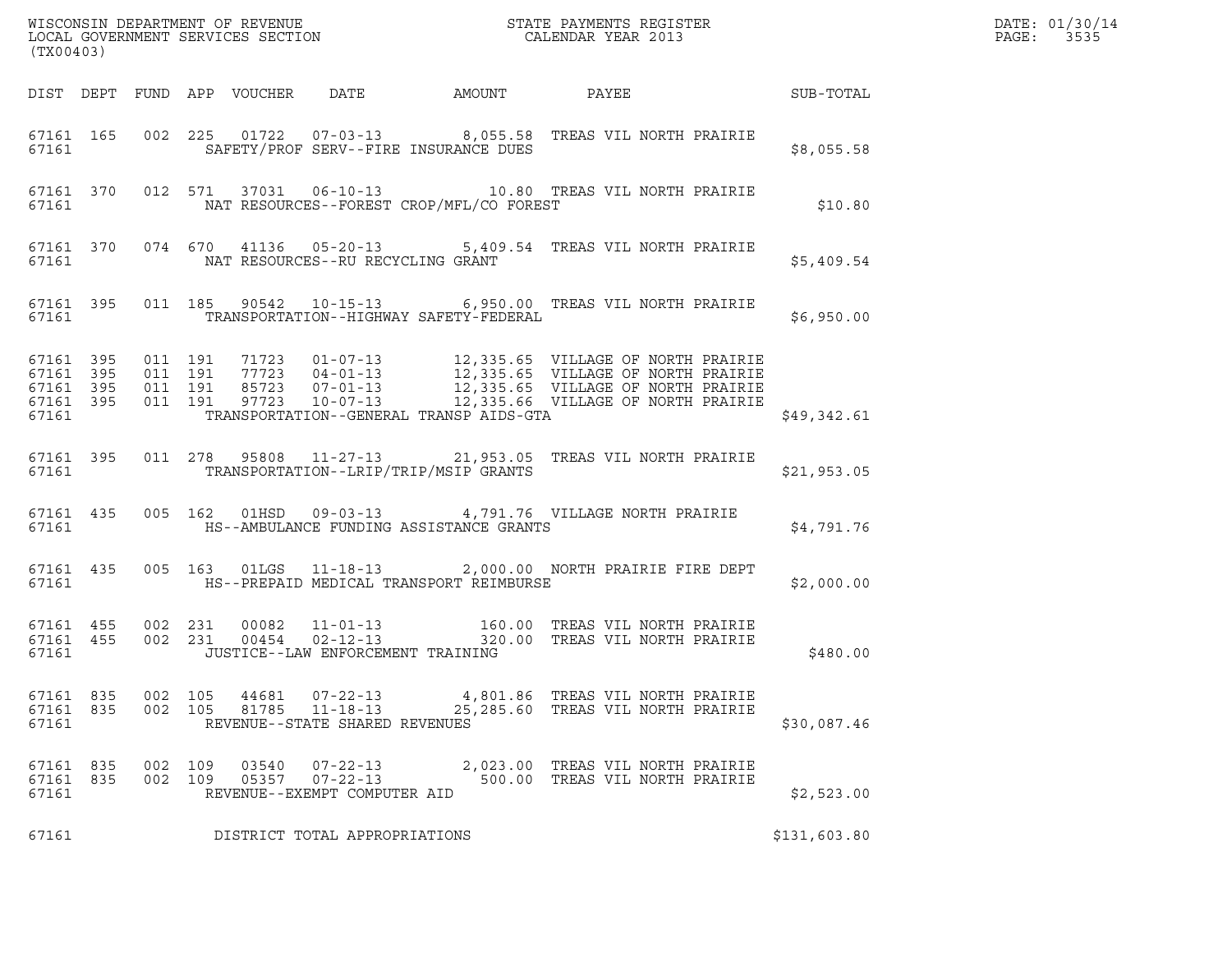| WISCONSIN DEPARTMENT OF REVENUE   | STATE PAYMENTS REGISTER | DATE: 01/30/14 |
|-----------------------------------|-------------------------|----------------|
| LOCAL GOVERNMENT SERVICES SECTION | CALENDAR YEAR 2013      | PAGE:<br>3536  |

| (TX00403)                                                                                      |                                                                     |        |                                                                                                                                                                                                                                  |              |
|------------------------------------------------------------------------------------------------|---------------------------------------------------------------------|--------|----------------------------------------------------------------------------------------------------------------------------------------------------------------------------------------------------------------------------------|--------------|
| DIST<br>DEPT<br>FUND APP                                                                       | VOUCHER DATE                                                        | AMOUNT | <b>PAYEE</b>                                                                                                                                                                                                                     | SUB-TOTAL    |
| 002<br>165<br>67166<br>67166                                                                   | 225<br>SAFETY/PROF SERV--FIRE INSURANCE DUES                        |        | 01723  07-03-13  9,071.37  TREAS VIL OCONOMOWOC LAKE                                                                                                                                                                             | \$9,071.37   |
| 370<br>67166<br>012<br>370<br>012<br>67166<br>67166                                            | 381<br>381<br>NAT RESOURCES--BOAT PATROL                            |        | 00006 07-26-13 .48 TREAS VIL OCONOMOWOC LAKE<br>00585 03-26-13 949.95 TREAS VIL OCONOMOWOC LAKE                                                                                                                                  | \$950.43     |
| 67166 370<br>012<br>67166<br>370<br>012<br>67166                                               | 00006<br>550<br>550<br>NAT RESOURCES--BOATING ENFORCEMENT AIDS      |        | 00585  03-26-13  3,291.56  TREAS VIL OCONOMOWOC LAKE                                                                                                                                                                             | \$3,293.26   |
| 67166 395<br>011<br>67166<br>395<br>011<br>67166<br>395<br>011<br>67166<br>395<br>011<br>67166 | 191<br>191<br>191<br>191<br>TRANSPORTATION--GENERAL TRANSP AIDS-GTA |        | 71724  01-07-13  21,819.24  VILLAGE OF OCONOMOWOC LAK<br>77724  04-01-13  21,819.24  VILLAGE OF OCONOMOWOC LAK<br>85724  07-01-13  21,819.24  VILLAGE OF OCONOMOWOC LAK<br>97724  10-07-13  21,819.24  VILLAGE OF OCONOMOWOC LAK | \$87,276.96  |
| 67166<br>002<br>455<br>67166                                                                   | JUSTICE--LAW ENFORCEMENT TRAINING                                   |        | 231  00459  02-12-13   1,280.00  TREAS VIL OCONOMOWOC LAKE                                                                                                                                                                       | \$1,280.00   |
| 67166<br>835<br>002<br>67166                                                                   | 109<br>REVENUE--EXEMPT COMPUTER AID                                 |        | 03541  07-22-13  350.00 TREAS VIL OCONOMOWOC LAKE                                                                                                                                                                                | \$350.00     |
| 67166                                                                                          | DISTRICT TOTAL APPROPRIATIONS                                       |        |                                                                                                                                                                                                                                  | \$102,222.02 |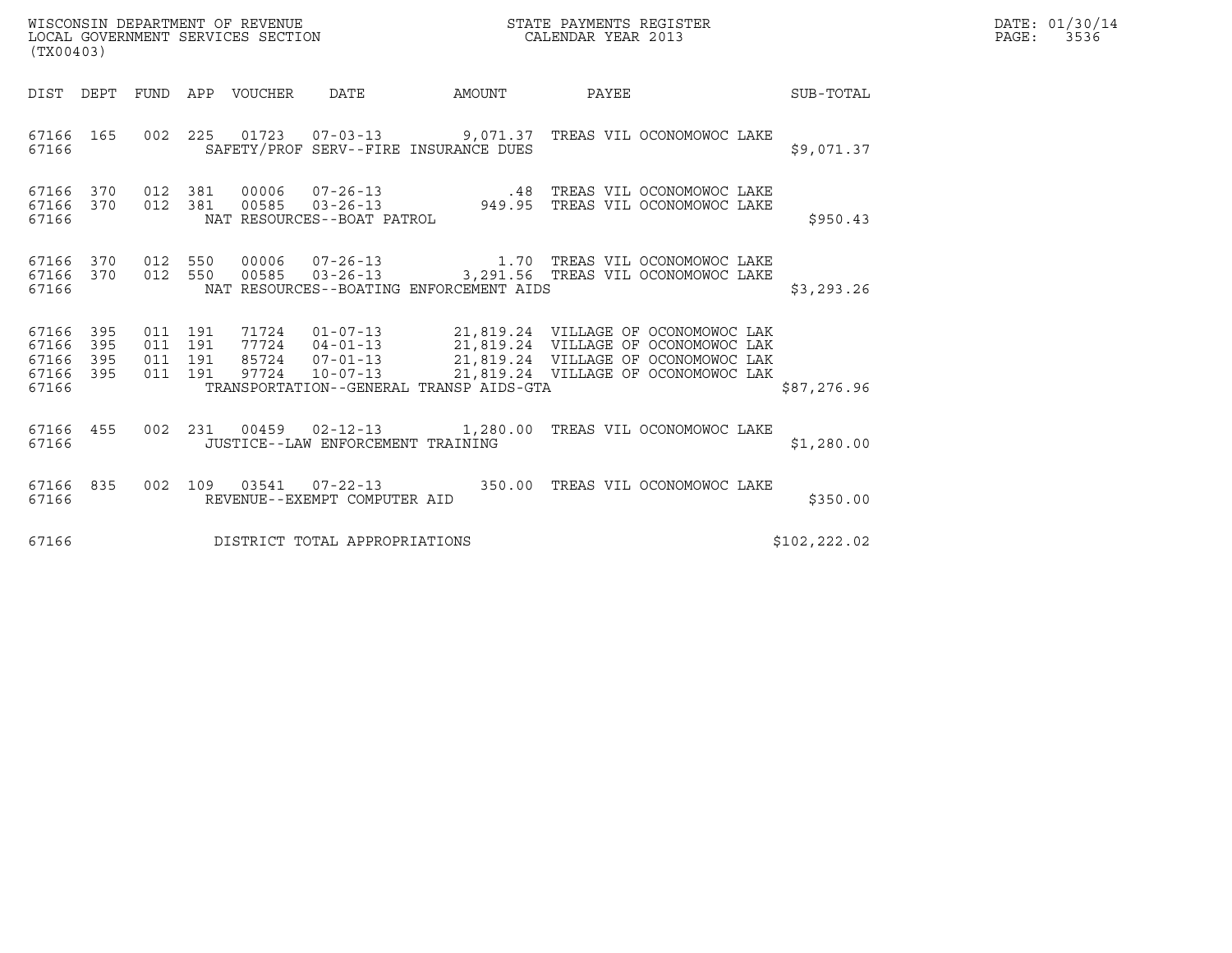| (TX00403)                                                      |            |                                                     |                               |                            |                                                        |                                                                            |                                                                                                                                                                                                                              |              | DATE: 01/30/14<br>$\mathtt{PAGE}$ :<br>3537 |
|----------------------------------------------------------------|------------|-----------------------------------------------------|-------------------------------|----------------------------|--------------------------------------------------------|----------------------------------------------------------------------------|------------------------------------------------------------------------------------------------------------------------------------------------------------------------------------------------------------------------------|--------------|---------------------------------------------|
|                                                                |            |                                                     |                               | DIST DEPT FUND APP VOUCHER | DATE                                                   | AMOUNT                                                                     | PAYEE                                                                                                                                                                                                                        | SUB-TOTAL    |                                             |
| 67171 165<br>67171                                             |            |                                                     |                               |                            |                                                        | SAFETY/PROF SERV--FIRE INSURANCE DUES                                      | 002 225 01724 07-03-13 31,990.35 TREAS VIL PEWAUKEE                                                                                                                                                                          | \$31,990.35  |                                             |
| 67171                                                          |            |                                                     |                               |                            |                                                        | NAT RESOURCES--URBAN NON-POINT GRANTS                                      | 67171 370 095 519 01874 01-30-13 25,185.83 TREAS VIL PEWAUKEE                                                                                                                                                                | \$25, 185.83 |                                             |
| 67171 395<br>67171<br>67171 395<br>67171<br>67171 395<br>67171 | 395<br>395 | 011 185<br>011 185<br>011 185<br>011 185<br>011 185 |                               |                            |                                                        | TRANSPORTATION--HIGHWAY SAFETY-FEDERAL                                     | 61752 01-14-13 226.72 TREAS VIL PEWAUKEE<br>67016 03-04-13 680.16 TREAS VIL PEWAUKEE<br>73763 05-06-13 994.08 TREAS VIL PEWAUKEE<br>86181 09-03-13 1,133.60 TREAS VIL PEWAUKEE<br>94631 11-18-13 6,781.76 TREAS VIL PEWAUKEE | \$9,816.32   |                                             |
| 67171 395<br>67171 395<br>67171 395<br>67171 395<br>67171      |            | 011 191                                             | 011 191<br>011 191<br>011 191 |                            |                                                        | TRANSPORTATION--GENERAL TRANSP AIDS-GTA                                    | 71725  01-07-13  81,300.61  VILLAGE OF PEWAUKEE<br>77725  04-01-13  81,300.61  VILLAGE OF PEWAUKEE<br>85725  07-01-13  81,300.61  VILLAGE OF PEWAUKEE<br>97725  10-07-13  81,300.61  VILLAGE OF PEWAUKEE                     | \$325,202.44 |                                             |
| 67171                                                          | 67171 395  |                                                     |                               |                            |                                                        | TRANSPORTATION--LRIP/TRIP/MSIP GRANTS                                      | 011  278  65149  02-12-13  21,953.04  TREAS VIL PEWAUKEE                                                                                                                                                                     | \$21,953.04  |                                             |
| 67171 435<br>67171                                             |            |                                                     |                               | 005 162 01HSD              |                                                        | 09-03-13 6,107.93 CITY PEWAUKEE<br>HS--AMBULANCE FUNDING ASSISTANCE GRANTS |                                                                                                                                                                                                                              | \$6,107.93   |                                             |
| 67171 455<br>67171                                             |            |                                                     |                               |                            |                                                        | JUSTICE--LAW ENFORCEMENT TRAINING                                          | 002 231 00484 02-13-13 3,680.00 TREAS VIL PEWAUKEE                                                                                                                                                                           | \$3,680.00   |                                             |
| 67171 835<br>67171 835<br>67171                                |            | 002 105                                             | 002 105                       | 81786                      | $11 - 18 - 13$<br>REVENUE--STATE SHARED REVENUES       |                                                                            | 44682  07-22-13  29,499.35  TREAS VIL PEWAUKEE<br>167,700.08 TREAS VIL PEWAUKEE                                                                                                                                              | \$197,199.43 |                                             |
| 67171 835<br>67171                                             |            |                                                     |                               |                            | 002 109 03542 07-22-13<br>REVENUE--EXEMPT COMPUTER AID |                                                                            | 15,413.00 TREAS VIL PEWAUKEE                                                                                                                                                                                                 | \$15,413.00  |                                             |
| 67171 835<br>67171                                             |            |                                                     |                               | 021 363 35926              | $03 - 25 - 13$<br>REVENUE--LOTTERY CREDIT -            |                                                                            | 2,367.55 TREAS VIL PEWAUKEE                                                                                                                                                                                                  | \$2,367.55   |                                             |
| 67171                                                          |            |                                                     |                               |                            | DISTRICT TOTAL APPROPRIATIONS                          |                                                                            |                                                                                                                                                                                                                              | \$638,915.89 |                                             |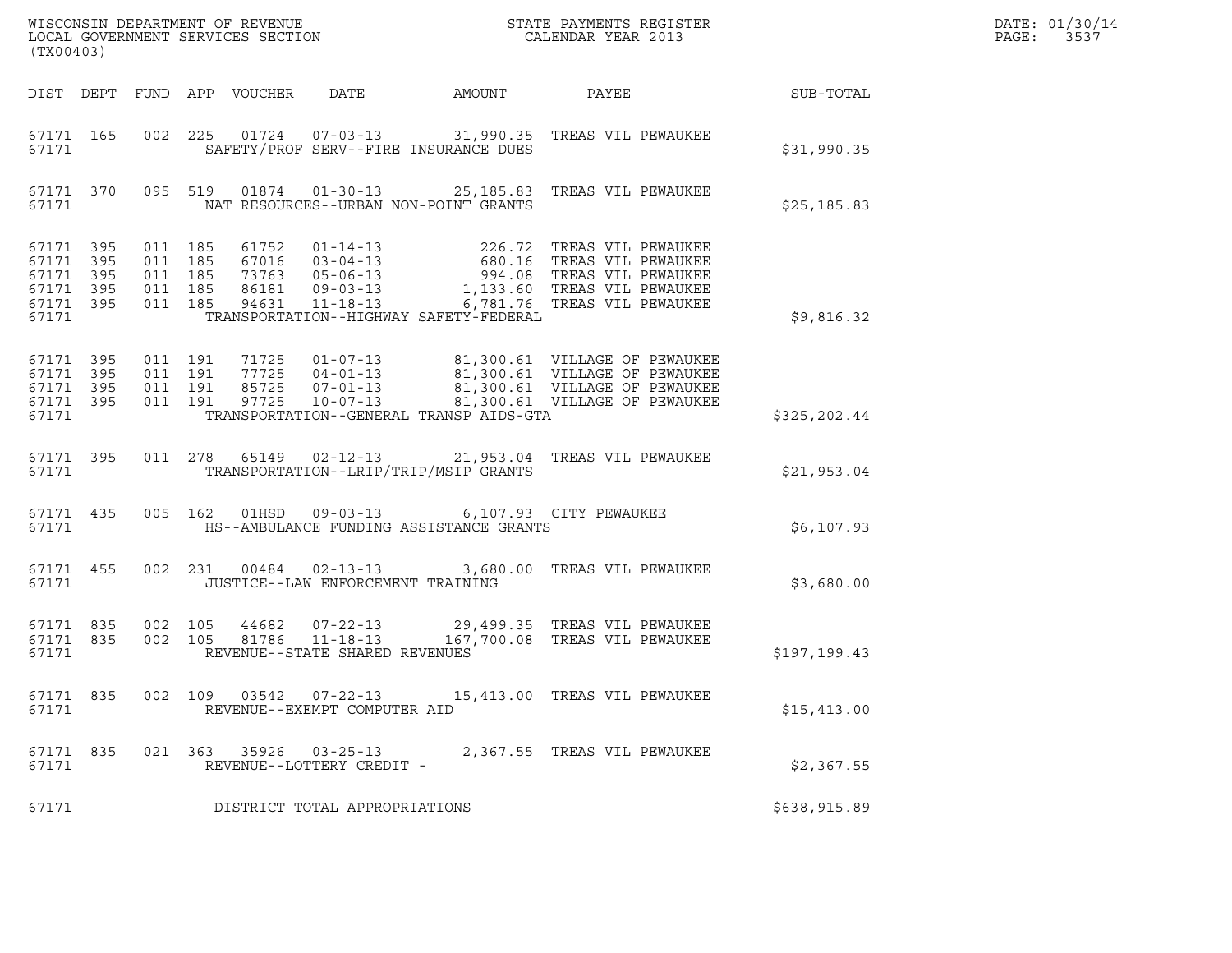| WISCONSIN DEPARTMENT OF REVENUE<br>LOCAL GOVERNMENT SERVICES SECTION<br>CALENDAR YEAR 2013<br>(TX00403)                                                                         |                                                                                                              |                                                                                                                                                                                                    |         |                                                                                                                                                                |                                                  |                                          |                                                                                                                                       |              | DATE: 01/30/14<br>PAGE:<br>3538 |
|---------------------------------------------------------------------------------------------------------------------------------------------------------------------------------|--------------------------------------------------------------------------------------------------------------|----------------------------------------------------------------------------------------------------------------------------------------------------------------------------------------------------|---------|----------------------------------------------------------------------------------------------------------------------------------------------------------------|--------------------------------------------------|------------------------------------------|---------------------------------------------------------------------------------------------------------------------------------------|--------------|---------------------------------|
|                                                                                                                                                                                 |                                                                                                              |                                                                                                                                                                                                    |         | DIST DEPT FUND APP VOUCHER                                                                                                                                     | DATE                                             | AMOUNT                                   | SUB-TOTAL<br>PAYEE                                                                                                                    |              |                                 |
| 67172 165<br>67172                                                                                                                                                              |                                                                                                              |                                                                                                                                                                                                    | 002 225 |                                                                                                                                                                |                                                  | SAFETY/PROF SERV--FIRE INSURANCE DUES    | 01725  07-03-13  26,988.12  TREAS VILLAGE OF SUMMIT                                                                                   | \$26,988.12  |                                 |
|                                                                                                                                                                                 | 67172 370 002 503                                                                                            |                                                                                                                                                                                                    |         |                                                                                                                                                                |                                                  |                                          | 16274  03-01-13   16,867.68   TREAS VILLAGE OF SUMMIT<br>TOWN SHARE 1919.39                                                           |              |                                 |
| 67172                                                                                                                                                                           |                                                                                                              |                                                                                                                                                                                                    |         |                                                                                                                                                                |                                                  | NAT RESOURCES--AIDS IN LIEU OF TAXES     |                                                                                                                                       | \$16,867.68  |                                 |
| 67172                                                                                                                                                                           | 67172 370                                                                                                    |                                                                                                                                                                                                    |         |                                                                                                                                                                |                                                  | NAT RESOURCES--FOREST CROP/MFL/CO FOREST | 012 571 37032 06-10-13 50.00 TREAS VILLAGE OF SUMMIT                                                                                  | \$50.00      |                                 |
| 67172<br>67172<br>67172<br>67172<br>67172<br>67172<br>67172<br>67172<br>67172<br>67172<br>67172<br>67172<br>67172<br>67172<br>67172<br>67172<br>67172 395<br>67172 395<br>67172 | 395<br>395<br>395<br>395<br>395<br>395<br>395<br>395<br>395<br>395<br>395<br>395<br>395<br>395<br>395<br>395 | 011 185<br>011 185<br>011 185<br>011 185<br>011 185<br>011 185<br>011 185<br>011 185<br>011 185<br>011 185<br>011 185<br>011 185<br>011 185<br>011 185<br>011 185<br>011 185<br>011 185<br>011 185 |         | 62514<br>62514<br>62514<br>62514<br>62514<br>62514<br>67689<br>67689<br>70233<br>70233<br>73764<br>73764<br>77680<br>77680<br>86597<br>86597<br>94632<br>94632 |                                                  | TRANSPORTATION--HIGHWAY SAFETY-FEDERAL   |                                                                                                                                       | \$15,900.97  |                                 |
| 67172 395<br>67172<br>67172<br>67172 395<br>67172                                                                                                                               | 395<br>395                                                                                                   | 011 191<br>011 191<br>011 191<br>011 191                                                                                                                                                           |         | 71726<br>77726<br>85726<br>97726                                                                                                                               | $04 - 01 - 13$<br>$07 - 01 - 13$<br>10-07-13     | TRANSPORTATION--GENERAL TRANSP AIDS-GTA  | 01-07-13 34, 240.47 VILLAGE OF SUMMIT<br>34, 240.47 VILLAGE OF SUMMIT<br>34, 240.47 VILLAGE OF SUMMIT<br>34, 240.49 VILLAGE OF SUMMIT | \$136,961.90 |                                 |
| 67172 835<br>67172 835<br>67172                                                                                                                                                 |                                                                                                              | 002 105                                                                                                                                                                                            | 002 105 |                                                                                                                                                                | 81787 11-18-13<br>REVENUE--STATE SHARED REVENUES |                                          | 44683  07-22-13  13,802.46  TREAS VILLAGE OF SUMMIT<br>78,718.10 TREAS VILLAGE OF SUMMIT                                              | \$92,520.56  |                                 |
| 67172 835<br>67172                                                                                                                                                              |                                                                                                              |                                                                                                                                                                                                    |         |                                                                                                                                                                | REVENUE--EXEMPT COMPUTER AID                     |                                          | 002 109 03543 07-22-13 2,109.00 TREAS VILLAGE OF SUMMIT                                                                               | \$2,109.00   |                                 |
| 67172                                                                                                                                                                           |                                                                                                              |                                                                                                                                                                                                    |         |                                                                                                                                                                | DISTRICT TOTAL APPROPRIATIONS                    |                                          |                                                                                                                                       | \$291,398.23 |                                 |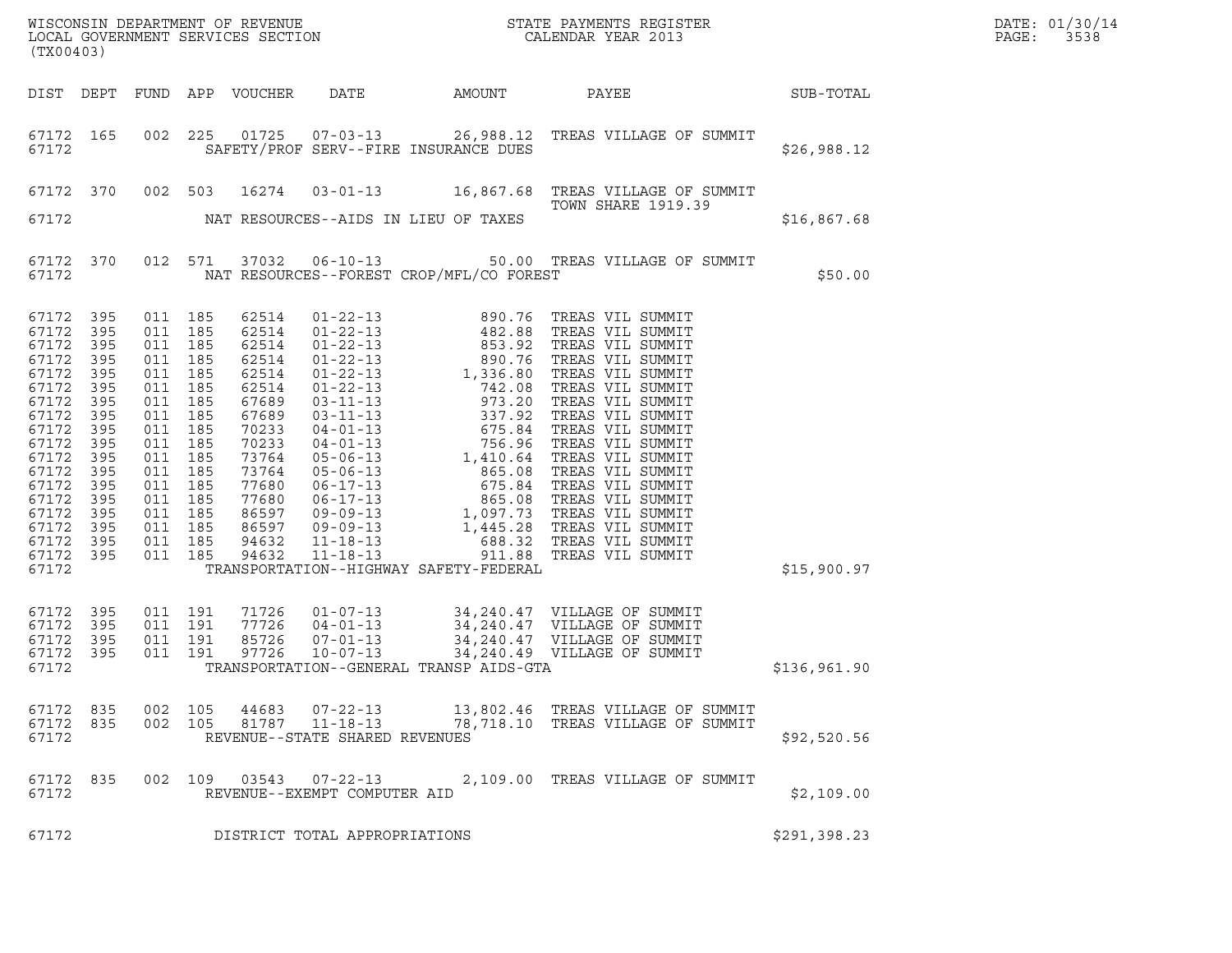| (TX00403)                                    |                              |                    |                                                     |                                                                                                     | DATE: 01/30/14<br>PAGE: 3539                                                                                                                                                                             |                 |  |
|----------------------------------------------|------------------------------|--------------------|-----------------------------------------------------|-----------------------------------------------------------------------------------------------------|----------------------------------------------------------------------------------------------------------------------------------------------------------------------------------------------------------|-----------------|--|
|                                              |                              |                    |                                                     | DIST DEPT FUND APP VOUCHER DATE AMOUNT                                                              |                                                                                                                                                                                                          | PAYEE SUB-TOTAL |  |
| 67181                                        |                              |                    |                                                     | SAFETY/PROF SERV--FIRE INSURANCE DUES                                                               | 67181 165 002 225 01726 07-03-13 39,227.09 TREAS VIL SUSSEX                                                                                                                                              | \$39,227.09     |  |
| 67181                                        |                              |                    | NAT RESOURCES--RU RECYCLING GRANT                   |                                                                                                     | 67181 370 074 670 41137 05-20-13 30,354.91 TREAS VIL SUSSEX                                                                                                                                              | \$30,354.91     |  |
| 67181 395<br>67181 395<br>67181 395<br>67181 | 67181 395 011 191<br>011 191 | 011 191<br>011 191 |                                                     | TRANSPORTATION--GENERAL TRANSP AIDS-GTA                                                             | 71727  01-07-13   117,535.32  VILLAGE OF SUSSEX<br>77727  04-01-13   117,535.32  VILLAGE OF SUSSEX<br>85727  07-01-13   117,535.32  VILLAGE OF SUSSEX<br>97727  10-07-13   117,535.34  VILLAGE OF SUSSEX | \$470,141.30    |  |
| 67181 395<br>67181                           |                              |                    |                                                     | TRANSPORTATION--LRIP/TRIP/MSIP GRANTS                                                               | 011 278 83254 08-02-13 22,587.77 TREAS VIL SUSSEX                                                                                                                                                        | \$22,587.77     |  |
| 67181                                        |                              |                    |                                                     | 67181 435 005 162 01HSD 09-03-13 5,093.69 VILLAGE SUSSEX<br>HS--AMBULANCE FUNDING ASSISTANCE GRANTS |                                                                                                                                                                                                          | \$5,093.69      |  |
| 67181                                        |                              |                    |                                                     | HS--PREPAID MEDICAL TRANSPORT REIMBURSE                                                             | 67181 435 005 163 01LGS 11-18-13 5,500.00 VILLAGE OF SUSSEX                                                                                                                                              | \$5,500.00      |  |
| 67181                                        |                              |                    | REVENUE--STATE SHARED REVENUES                      |                                                                                                     | 67181 835 002 105 44684 07-22-13 19,053.80 TREAS VIL SUSSEX<br>67181 835 002 105 81788 11-18-13 105,540.43 TREAS VIL SUSSEX<br>105,540.43 TREAS VIL SUSSEX                                               | \$124,594.23    |  |
| 67181                                        |                              |                    | REVENUE--EXEMPT COMPUTER AID                        |                                                                                                     | 67181 835 002 109 03544 07-22-13 43,659.00 TREAS VIL SUSSEX                                                                                                                                              | \$43,659.00     |  |
| 67181 835<br>67181                           | 67181 835 002 302            |                    |                                                     | REVENUE-FIRST DOLLAR/SCHOOL LEVY CREDITS                                                            | 10127  07-22-13  1,856,642.35  TREAS VIL SUSSEX<br>002 302 11126 07-22-13 214,810.51 TREAS VIL SUSSEX                                                                                                    | \$2,071,452.86  |  |
| 67181 835<br>67181                           |                              | 002 501            | 00004  02-01-13                                     | DOA-PAYMENT FOR MUNICIPAL SERVICES AID                                                              | 8,143.71 TREAS VIL SUSSEX                                                                                                                                                                                | \$8,143.71      |  |
| 67181 835<br>67181                           |                              |                    | 021 363 37265 03-25-13<br>REVENUE--LOTTERY CREDIT - |                                                                                                     | 266,938.79 TREAS VIL SUSSEX                                                                                                                                                                              | \$266,938.79    |  |
| 67181                                        |                              |                    | DISTRICT TOTAL APPROPRIATIONS                       |                                                                                                     |                                                                                                                                                                                                          | \$3,087,693.35  |  |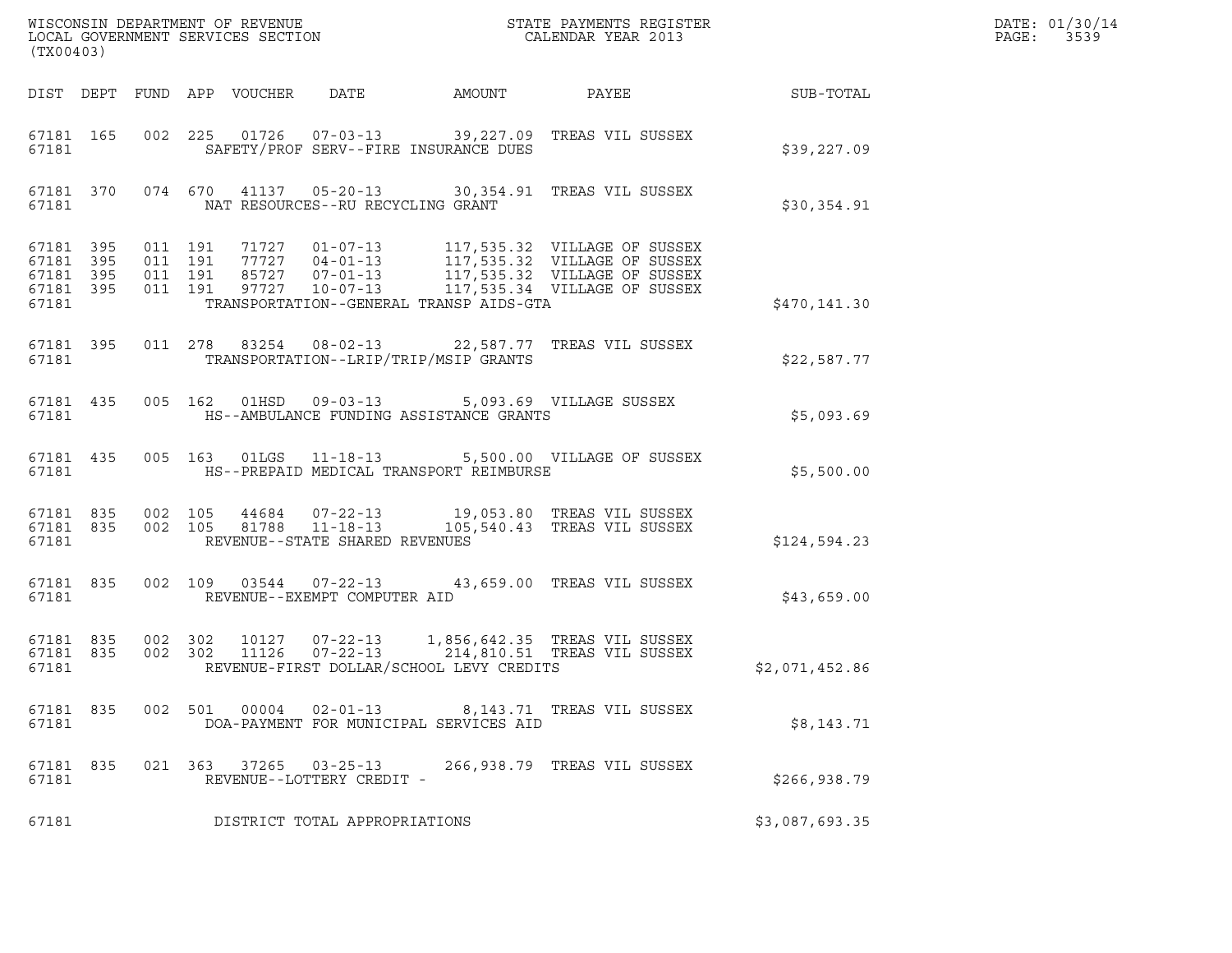| (TX00403)                       |                        |         |  |                                |                                                         | WISCONSIN DEPARTMENT OF REVENUE<br>LOCAL GOVERNMENT SERVICES SECTION<br>CALENDAR YEAR 2013                                                                                                                       |              | DATE: 01/30/14<br>PAGE: 3540 |
|---------------------------------|------------------------|---------|--|--------------------------------|---------------------------------------------------------|------------------------------------------------------------------------------------------------------------------------------------------------------------------------------------------------------------------|--------------|------------------------------|
|                                 |                        |         |  |                                |                                                         | DIST DEPT FUND APP VOUCHER DATE AMOUNT PAYEE PATE SUB-TOTAL                                                                                                                                                      |              |                              |
| 67191                           | 67191 165              |         |  |                                | SAFETY/PROF SERV--FIRE INSURANCE DUES                   | 002 225 01727 07-03-13 12,649.16 TREAS VIL WALES                                                                                                                                                                 | \$12,649.16  |                              |
| 67191                           |                        |         |  |                                | NAT RESOURCES--AIDS IN LIEU OF TAXES                    | 67191 370 012 579 18989 04-15-13 99.60 TREAS VIL WALES                                                                                                                                                           | \$99.60      |                              |
| 67191 395<br>67191 395<br>67191 | 67191 395<br>67191 395 |         |  |                                | TRANSPORTATION--GENERAL TRANSP AIDS-GTA                 | 011 191 71728 01-07-13 14,661.39 VILLAGE OF WALES<br>011 191 77728 04-01-13 14,661.39 VILLAGE OF WALES<br>011 191 85728 07-01-13 14,661.39 VILLAGE OF WALES<br>011 191 97728 10-07-13 14,661.39 VILLAGE OF WALES | \$58,645.56  |                              |
| 67191                           |                        |         |  |                                | TRANSPORTATION--LRIP/TRIP/MSIP GRANTS                   | 67191 395 011 278 64404 02-06-13 21,953.04 TREAS VIL WALES                                                                                                                                                       | \$21,953.04  |                              |
|                                 |                        |         |  |                                | 67191 435 005 162 01HSD 09-03-13 4,851.75 VILLAGE WALES |                                                                                                                                                                                                                  | \$4,851.75   |                              |
|                                 | 67191                  |         |  |                                | HS--PREPAID MEDICAL TRANSPORT REIMBURSE                 | 67191 435 005 163 01LGS 11-18-13 2,000.00 VILLAGE OF WALES                                                                                                                                                       | \$2,000.00   |                              |
| 67191                           | 67191 835<br>67191 835 | 002 105 |  | REVENUE--STATE SHARED REVENUES |                                                         | 44685 07-22-13 5,293.98 TREAS VIL WALES<br>002 105 81789 11-18-13 29,277.60 TREAS VIL WALES                                                                                                                      | \$34,571.58  |                              |
| 67191                           | 67191 835<br>67191 835 |         |  | REVENUE--EXEMPT COMPUTER AID   |                                                         | 002 109 03545 07-22-13 145.00 TREAS VIL WALES<br>002 109 05358 07-22-13 4,533.00 TREAS VIL WALES                                                                                                                 | \$4,678.00   |                              |
| 67191 835<br>67191              |                        |         |  | 002 501 00004 02-01-13         | DOA-PAYMENT FOR MUNICIPAL SERVICES AID                  | 125.65 TREAS VIL WALES                                                                                                                                                                                           | \$125.65     |                              |
| 67191                           |                        |         |  | DISTRICT TOTAL APPROPRIATIONS  |                                                         |                                                                                                                                                                                                                  | \$139,574.34 |                              |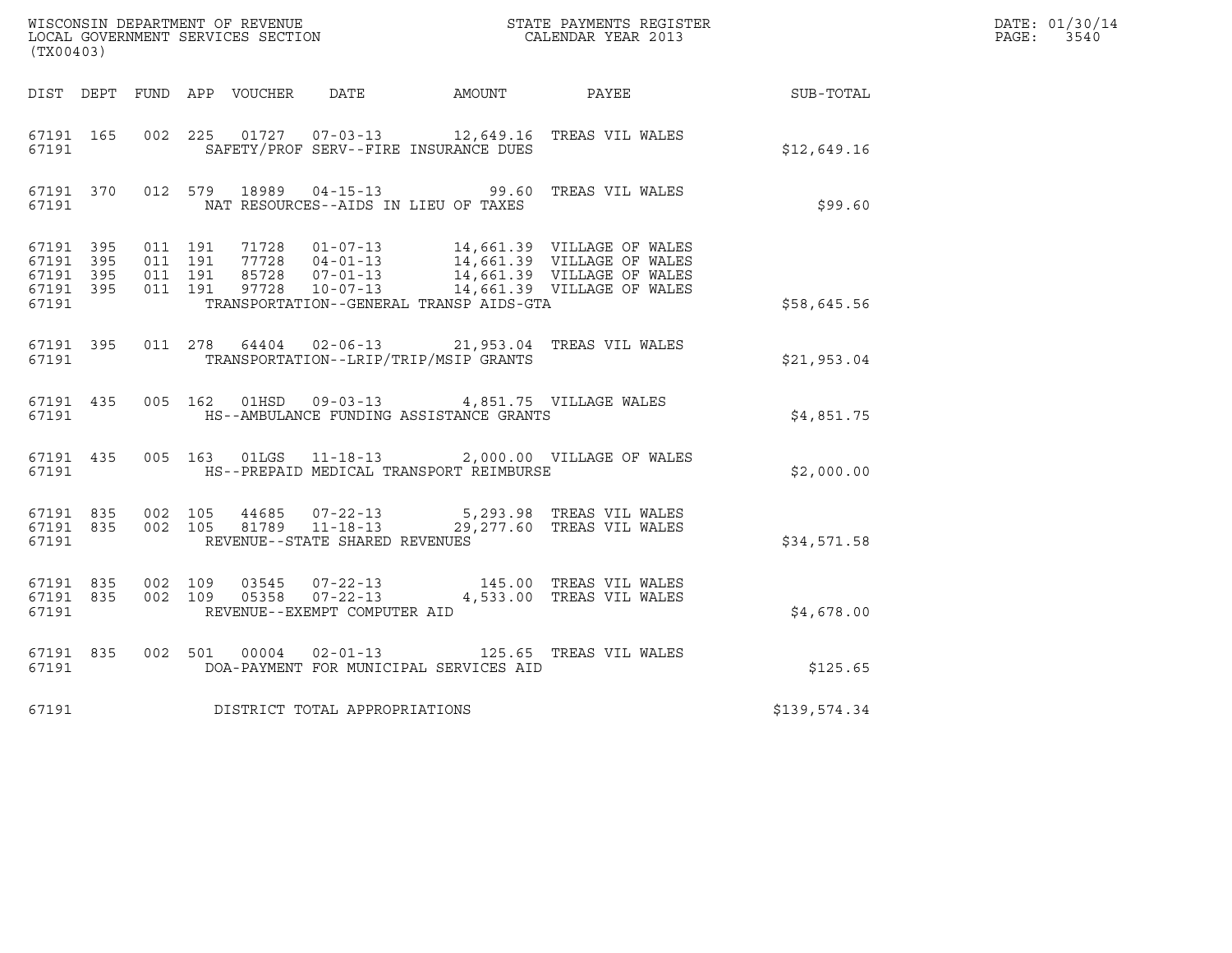|                                                                                                                                                                         | WISCONSIN DEPARTMENT OF REVENUE<br>LOCAL GOVERNMENT SERVICES SECTION<br>STATE PAYMENTS REGISTER<br>LOCAL GOVERNMENT SERVICES SECTION<br>CALENDAR YEAR 2013<br>(TX00403) |                                                                                                                                                       |                                                                                                |                                                                                                                                                                         |                                                                                                                                                                                                                                                                                                                                                    |                                                                                                                                                                                |                                                                                                                                                                                                                                                                                                                                                                                                                                                                                                                             |              | DATE: 01/30/14<br>PAGE:<br>3541 |
|-------------------------------------------------------------------------------------------------------------------------------------------------------------------------|-------------------------------------------------------------------------------------------------------------------------------------------------------------------------|-------------------------------------------------------------------------------------------------------------------------------------------------------|------------------------------------------------------------------------------------------------|-------------------------------------------------------------------------------------------------------------------------------------------------------------------------|----------------------------------------------------------------------------------------------------------------------------------------------------------------------------------------------------------------------------------------------------------------------------------------------------------------------------------------------------|--------------------------------------------------------------------------------------------------------------------------------------------------------------------------------|-----------------------------------------------------------------------------------------------------------------------------------------------------------------------------------------------------------------------------------------------------------------------------------------------------------------------------------------------------------------------------------------------------------------------------------------------------------------------------------------------------------------------------|--------------|---------------------------------|
|                                                                                                                                                                         |                                                                                                                                                                         |                                                                                                                                                       |                                                                                                | DIST DEPT FUND APP VOUCHER                                                                                                                                              | DATE                                                                                                                                                                                                                                                                                                                                               | AMOUNT                                                                                                                                                                         | PAYEE                                                                                                                                                                                                                                                                                                                                                                                                                                                                                                                       | SUB-TOTAL    |                                 |
| 67206 165<br>67206                                                                                                                                                      |                                                                                                                                                                         |                                                                                                                                                       |                                                                                                |                                                                                                                                                                         | 002 225 01728 07-03-13<br>SAFETY/PROF SERV--FIRE INSURANCE DUES                                                                                                                                                                                                                                                                                    |                                                                                                                                                                                | 189,893.11 TREAS CITY BROOKFIELD                                                                                                                                                                                                                                                                                                                                                                                                                                                                                            | \$189,893.11 |                                 |
| 67206 370<br>67206                                                                                                                                                      |                                                                                                                                                                         |                                                                                                                                                       | 002 941                                                                                        | 01641                                                                                                                                                                   |                                                                                                                                                                                                                                                                                                                                                    | NAT RESOURCES-GENERAL OPERATIONS-FEDERAL                                                                                                                                       | 01-02-13 45,000.00 TREAS CITY BROOKFIELD                                                                                                                                                                                                                                                                                                                                                                                                                                                                                    | \$45,000.00  |                                 |
| 67206<br>67206<br>67206 370<br>67206                                                                                                                                    | 370<br>370                                                                                                                                                              | 012 580<br>012<br>012 580                                                                                                                             | 580                                                                                            | 01777<br>01808<br>03219                                                                                                                                                 | $01 - 17 - 13$<br>$01 - 14 - 13$<br>$05 - 30 - 13$                                                                                                                                                                                                                                                                                                 | NAT RESOURCES-WILDLIFE ABATEMENT/CONTROL                                                                                                                                       | 2,500.00 TREAS CITY BROOKFIELD<br>2,500.00 TREAS CITY BROOKFIELD<br>2,500.00 TREAS CITY BROOKFIELD                                                                                                                                                                                                                                                                                                                                                                                                                          | \$7,500.00   |                                 |
| 67206 370<br>67206                                                                                                                                                      |                                                                                                                                                                         |                                                                                                                                                       | 072 667                                                                                        | 00263                                                                                                                                                                   | $11 - 15 - 13$<br>NAT RESOURCES--PECFA AIDS                                                                                                                                                                                                                                                                                                        |                                                                                                                                                                                | 3,359.44 TREAS CITY BROOKFIELD                                                                                                                                                                                                                                                                                                                                                                                                                                                                                              | \$3,359.44   |                                 |
| 67206 370<br>67206 370<br>67206                                                                                                                                         |                                                                                                                                                                         | 095 512<br>095 512                                                                                                                                    |                                                                                                | 01642<br>02743                                                                                                                                                          | $01 - 02 - 13$<br>$04 - 16 - 13$<br>NAT RESOURCES--STEWARDSHIP 2000                                                                                                                                                                                                                                                                                |                                                                                                                                                                                | 27,500.00 TREAS CITY BROOKFIELD<br>46,922.03 TREAS CITY BROOKFIELD                                                                                                                                                                                                                                                                                                                                                                                                                                                          | \$74,422.03  |                                 |
| 67206<br>67206                                                                                                                                                          | 370                                                                                                                                                                     | 095 519                                                                                                                                               |                                                                                                | 02974                                                                                                                                                                   | $05 - 01 - 13$<br>NAT RESOURCES--URBAN NON-POINT GRANTS                                                                                                                                                                                                                                                                                            |                                                                                                                                                                                | 7,848.00 TREAS CITY BROOKFIELD                                                                                                                                                                                                                                                                                                                                                                                                                                                                                              | \$7,848.00   |                                 |
| 67206<br>67206<br>67206<br>67206 395<br>67206                                                                                                                           | 395<br>395<br>395                                                                                                                                                       | 011 162<br>011 162<br>011 162<br>011 162                                                                                                              |                                                                                                | 72111<br>78111<br>86111<br>98111                                                                                                                                        | 01-07-13<br>$04 - 01 - 13$<br>$07 - 01 - 13$<br>$10 - 07 - 13$                                                                                                                                                                                                                                                                                     | TRANSPORTATION--CONNECTING HIGHWAY AIDS                                                                                                                                        | 16,983.92 CITY OF BROOKFIELD<br>16,983.92 CITY OF BROOKFIELD<br>16,983.92 CITY OF BROOKFIELD<br>16,983.94 CITY OF BROOKFIELD                                                                                                                                                                                                                                                                                                                                                                                                | \$67,935.70  |                                 |
| 67206<br>67206<br>67206<br>67206<br>67206<br>67206<br>67206<br>67206<br>67206<br>67206<br>67206<br>67206<br>67206<br>67206<br>67206<br>67206<br>67206<br>67206<br>67206 | 395<br>395<br>395<br>395<br>395<br>395<br>395<br>395<br>395<br>395<br>395<br>395<br>395<br>395<br>395<br>395<br>395<br>395<br>395                                       | 011 185<br>011 185<br>011 185<br>011 185<br>011 185<br>011<br>011<br>011<br>011<br>011<br>011<br>011<br>011<br>011<br>011<br>011<br>011<br>011<br>011 | 185<br>185<br>185<br>185<br>185<br>185<br>185<br>185<br>185<br>185<br>185<br>185<br>185<br>185 | 63081<br>63081<br>63081<br>63081<br>63081<br>65378<br>66227<br>66227<br>68479<br>68479<br>68479<br>68479<br>70234<br>70234<br>72338<br>75107<br>75107<br>75107<br>80665 | $01 - 28 - 13$<br>$01 - 28 - 13$<br>$01 - 28 - 13$<br>$01 - 28 - 13$<br>$01 - 28 - 13$<br>$02 - 19 - 13$<br>$02 - 25 - 13$<br>$02 - 25 - 13$<br>$03 - 18 - 13$<br>$03 - 18 - 13$<br>$03 - 18 - 13$<br>$03 - 18 - 13$<br>$04 - 01 - 13$<br>$04 - 01 - 13$<br>$04 - 22 - 13$<br>$05 - 20 - 13$<br>$05 - 20 - 13$<br>$05 - 20 - 13$<br>$07 - 15 - 13$ | 1,518.96<br>1,117.40<br>1,840.14<br>1,442.88<br>2,966.74<br>2,069.29<br>1,026.54<br>1,406.46<br>1,891.33<br>976.88<br>3,717.70<br>2,507.21<br>2,231.39<br>2,893.04<br>2,256.48 | 1,852.65 TREAS CITY BROOKFIELD<br>2,032.96 TREAS CITY BROOKFIELD<br>1,406.16 TREAS CITY BROOKFIELD<br>1,442.88 TREAS CITY BROOKFIELD<br>TREAS CITY BROOKFIELD<br>TREAS CITY BROOKFIELD<br>TREAS CITY BROOKFIELD<br>TREAS CITY BROOKFIELD<br>TREAS CITY BROOKFIELD<br>TREAS CITY BROOKFIELD<br>TREAS CITY BROOKFIELD<br>TREAS CITY BROOKFIELD<br>TREAS CITY BROOKFIELD<br>TREAS CITY BROOKFIELD<br>TREAS CITY BROOKFIELD<br>TREAS CITY BROOKFIELD<br>TREAS CITY BROOKFIELD<br>TREAS CITY BROOKFIELD<br>TREAS CITY BROOKFIELD |              |                                 |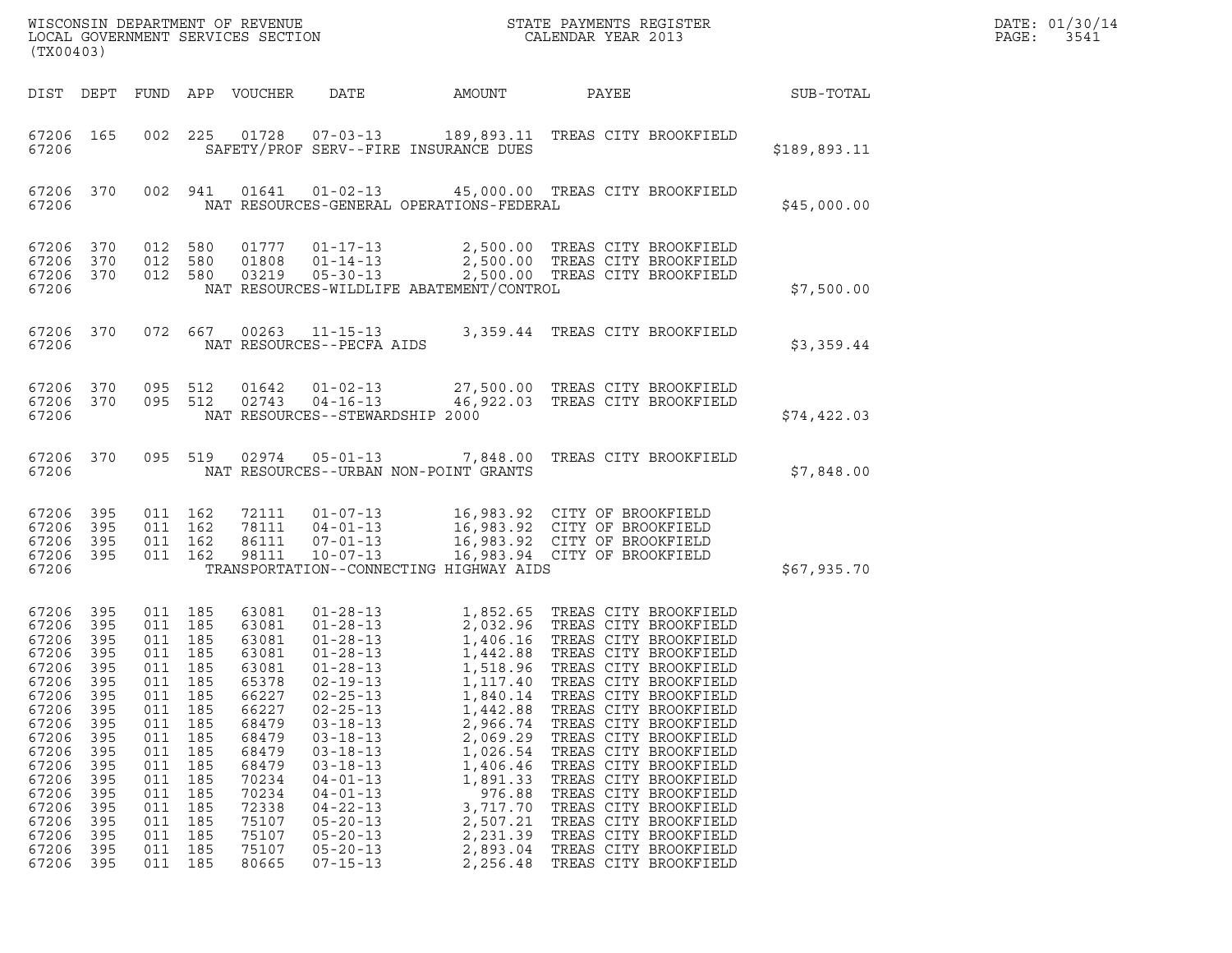| (TX00403)                                                                                                                             |                                                      |                                                      |                                                                      |                                                                                                                                        |                                                                                        |                                                                                                                                                                                                                                          |                |  |
|---------------------------------------------------------------------------------------------------------------------------------------|------------------------------------------------------|------------------------------------------------------|----------------------------------------------------------------------|----------------------------------------------------------------------------------------------------------------------------------------|----------------------------------------------------------------------------------------|------------------------------------------------------------------------------------------------------------------------------------------------------------------------------------------------------------------------------------------|----------------|--|
| DIST<br>DEPT                                                                                                                          | FUND                                                 | APP                                                  | VOUCHER                                                              | DATE                                                                                                                                   | AMOUNT                                                                                 | PAYEE                                                                                                                                                                                                                                    | SUB-TOTAL      |  |
| 67206<br>395<br>395<br>67206<br>67206<br>395<br>395<br>67206<br>67206<br>395<br>395<br>67206<br>67206<br>395<br>67206<br>395<br>67206 | 011<br>011<br>011<br>011<br>011<br>011<br>011<br>011 | 185<br>185<br>185<br>185<br>185<br>185<br>185<br>185 | 82339<br>84672<br>84672<br>90543<br>90543<br>93745<br>93745<br>93745 | $07 - 29 - 13$<br>$08 - 19 - 13$<br>$08 - 19 - 13$<br>$10 - 15 - 13$<br>$10 - 15 - 13$<br>11-12-13<br>$11 - 12 - 13$<br>$11 - 12 - 13$ | 2,914.36<br>2,066.39<br>3,265.40<br>2,397.36<br>TRANSPORTATION--HIGHWAY SAFETY-FEDERAL | TREAS CITY BROOKFIELD<br>TREAS CITY BROOKFIELD<br>TREAS CITY BROOKFIELD<br>TREAS CITY BROOKFIELD<br>4,185.03 TREAS CITY BROOKFIELD<br>5,340.00 TREAS CITY BROOKFIELD<br>1,647.47 TREAS CITY BROOKFIELD<br>6,266.84 TREAS CITY BROOKFIELD | \$64,679.94    |  |
| 67206<br>395<br>395<br>67206<br>395<br>67206<br>67206<br>395<br>67206                                                                 | 011<br>011<br>011<br>011                             | 191<br>191<br>191<br>191                             | 71729<br>77729<br>85729<br>97729                                     | $01 - 07 - 13$<br>$04 - 01 - 13$<br>$07 - 01 - 13$<br>$10 - 07 - 13$                                                                   | TRANSPORTATION--GENERAL TRANSP AIDS-GTA                                                | 410,426.71 CITY OF BROOKFIELD<br>410,426.71 CITY OF BROOKFIELD<br>410,426.71 CITY OF BROOKFIELD<br>410,426.72 CITY OF BROOKFIELD                                                                                                         | \$1,641,706.85 |  |
| 67206<br>395<br>67206                                                                                                                 | 011                                                  | 278                                                  | 65152                                                                | $02 - 12 - 13$                                                                                                                         | 106,440.17<br>TRANSPORTATION--LRIP/TRIP/MSIP GRANTS                                    | TREAS CITY BROOKFIELD                                                                                                                                                                                                                    | \$106,440.17   |  |
| 67206<br>435<br>67206                                                                                                                 | 005                                                  | 162                                                  | 01HSD                                                                | $09 - 03 - 13$                                                                                                                         | HS--AMBULANCE FUNDING ASSISTANCE GRANTS                                                | 7,351.33 CITY BROOKFIELD                                                                                                                                                                                                                 | \$7,351.33     |  |
| 67206<br>435<br>67206                                                                                                                 | 005                                                  |                                                      | 163 01LGS                                                            |                                                                                                                                        | HS--PREPAID MEDICAL TRANSPORT REIMBURSE                                                | 11-18-13 16,000.00 CITY OF BROOKFIELE                                                                                                                                                                                                    | \$16,000.00    |  |
| 67206<br>455<br>67206                                                                                                                 | 002                                                  | 231                                                  | 00179                                                                |                                                                                                                                        | $02 - 06 - 13$ 9,920.00<br>JUSTICE--LAW ENFORCEMENT TRAINING                           | TREAS CITY BROOKFIELD                                                                                                                                                                                                                    | \$9,920.00     |  |
| 67206<br>465<br>67206                                                                                                                 | 002                                                  | 305                                                  |                                                                      | $00799008 - 14 - 13$                                                                                                                   | MILITARY AFFAIRS-EMER MGMT-DISASTER RECO                                               | 1,445.10 TREAS CITY BROOKFIELD                                                                                                                                                                                                           | \$1,445.10     |  |
| 67206<br>465<br>67206                                                                                                                 | 002                                                  | 342                                                  | 00799                                                                | $08 - 14 - 13$                                                                                                                         | MILITARY AFFAIRS-EMERGENCY MGMT-FED FUND                                               | 8,670.60 TREAS CITY BROOKFIELD                                                                                                                                                                                                           | \$8,670.60     |  |
| 67206<br>835<br>67206<br>835<br>67206                                                                                                 | 002<br>002                                           | 105<br>105                                           | 44686<br>81790                                                       | $07 - 22 - 13$<br>$11 - 18 - 13$<br>REVENUE--STATE SHARED REVENUES                                                                     | 466,109.20                                                                             | 507,434.85 TREAS CITY BROOKFIELD<br>TREAS CITY BROOKFIELD                                                                                                                                                                                | \$973,544.05   |  |
| 67206 835<br>67206 835<br>67206                                                                                                       | 002<br>002                                           | 109<br>109                                           | 03546<br>05359                                                       | $07 - 22 - 13$<br>$07 - 22 - 13$<br>REVENUE--EXEMPT COMPUTER AID                                                                       |                                                                                        | 358,270.00 TREAS CITY BROOKFIELD<br>194,658.00 TREAS CITY BROOKFIELD                                                                                                                                                                     | \$552,928.00   |  |
| 835<br>67206                                                                                                                          |                                                      | 002 302                                              | 10128                                                                | $07 - 22 - 13$                                                                                                                         |                                                                                        | 10, 214, 668.03 TREAS CITY BROOKFIELD                                                                                                                                                                                                    |                |  |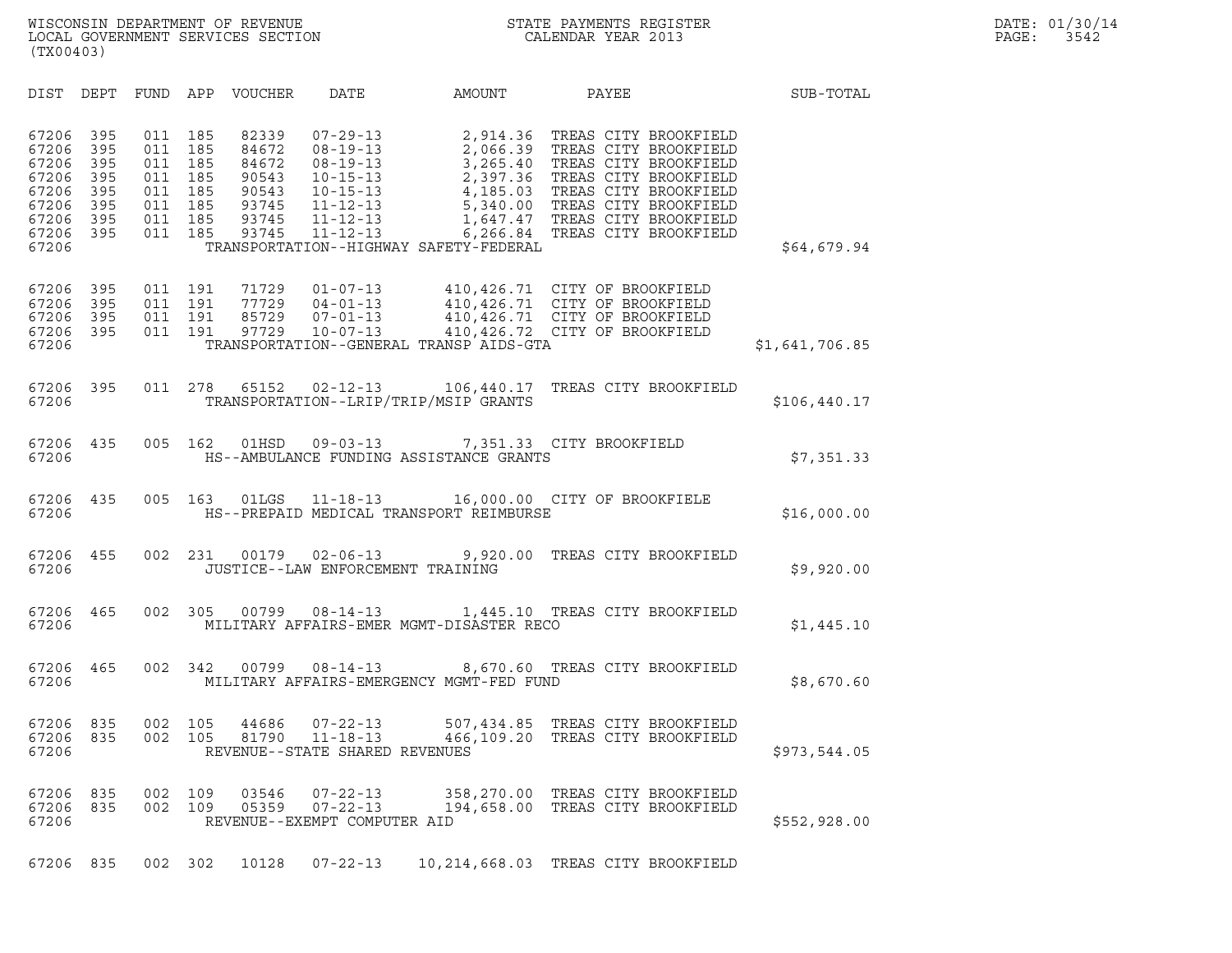| (TX00403)      |      |      |     | WISCONSIN DEPARTMENT OF REVENUE<br>LOCAL GOVERNMENT SERVICES SECTION |                                             |                                          | STATE PAYMENTS REGISTER<br>CALENDAR YEAR 2013 |                   | PAGE: | DATE: 01/30/14<br>3543 |
|----------------|------|------|-----|----------------------------------------------------------------------|---------------------------------------------|------------------------------------------|-----------------------------------------------|-------------------|-------|------------------------|
| DIST           | DEPT | FUND | APP | <b>VOUCHER</b>                                                       | DATE                                        | AMOUNT                                   | PAYEE                                         | SUB-TOTAL         |       |                        |
| 67206<br>67206 | 835  | 002  | 302 | 11127                                                                | $07 - 22 - 13$                              | REVENUE-FIRST DOLLAR/SCHOOL LEVY CREDITS | 963,466.42 TREAS CITY BROOKFIELD              | \$11,178,134.45   |       |                        |
| 67206<br>67206 | 835  | 021  | 363 | 37266                                                                | $03 - 25 - 13$<br>REVENUE--LOTTERY CREDIT - | 1,205,187.57                             | TREAS CITY BROOKFIELD                         | \$1,205,187.57    |       |                        |
| 67206          |      |      |     |                                                                      | DISTRICT TOTAL APPROPRIATIONS               |                                          |                                               | \$16, 161, 966.34 |       |                        |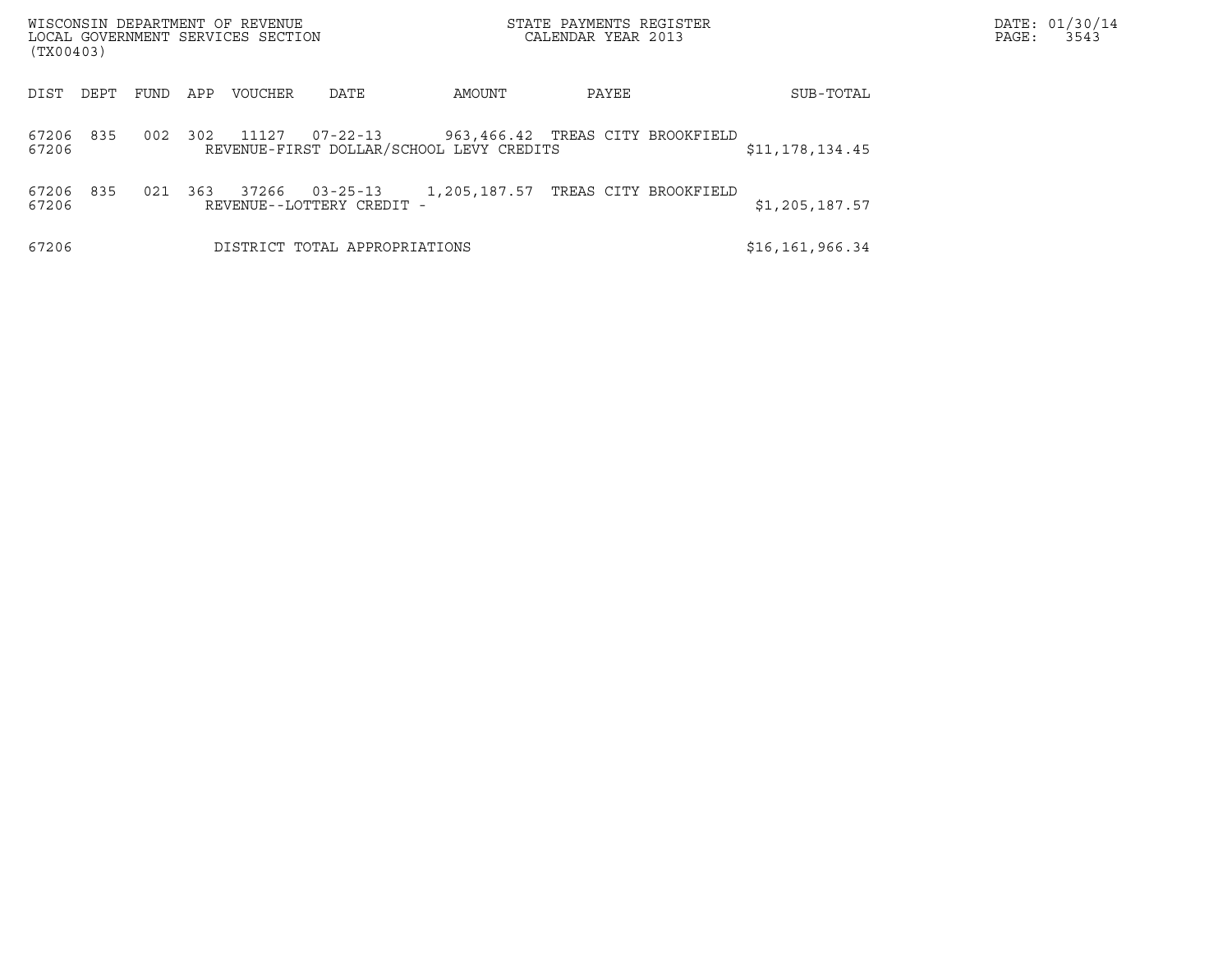| WISCONSIN DEPARTMENT OF REVENUE<br>LOCAL GOVERNMENT SERVICES SECTION<br>CALENDAR YEAR 2013<br>(TX00403)       |     |                    |                                                                           |                                  |                                                                      |                                          |                                                                                                                                                                                                                                                                                                                                          |              | DATE: 01/30/14<br>$\mathtt{PAGE:}$<br>3544 |
|---------------------------------------------------------------------------------------------------------------|-----|--------------------|---------------------------------------------------------------------------|----------------------------------|----------------------------------------------------------------------|------------------------------------------|------------------------------------------------------------------------------------------------------------------------------------------------------------------------------------------------------------------------------------------------------------------------------------------------------------------------------------------|--------------|--------------------------------------------|
|                                                                                                               |     |                    |                                                                           |                                  |                                                                      |                                          | DIST DEPT FUND APP VOUCHER DATE AMOUNT PAYEE SUB-TOTAL                                                                                                                                                                                                                                                                                   |              |                                            |
| 67216                                                                                                         |     |                    |                                                                           |                                  |                                                                      | SAFETY/PROF SERV--FIRE INSURANCE DUES    | 67216 165 002 225 01729 07-03-13 37,720.31 TREAS CITY DELAFIELD                                                                                                                                                                                                                                                                          | \$37,720.31  |                                            |
|                                                                                                               |     |                    |                                                                           |                                  |                                                                      |                                          | 67216 370 002 503 16151 02-06-13 32,143.77 TREAS CITY DELAFIELD<br><b>TOWN SHARE 8155.20</b>                                                                                                                                                                                                                                             |              |                                            |
| 67216                                                                                                         |     |                    |                                                                           |                                  |                                                                      | NAT RESOURCES--AIDS IN LIEU OF TAXES     |                                                                                                                                                                                                                                                                                                                                          | \$32,143.77  |                                            |
|                                                                                                               |     |                    |                                                                           |                                  |                                                                      |                                          | $\begin{tabular}{lllllllllllll} 67216 & 370 & 012 & 381 & 00006 & 07-26-13 & .65 \end{tabular} \begin{tabular}{lllllllll} 67216 & 370 & 012 & 381 & 00563 & 03-26-13 & .47257.23 \end{tabular} \begin{tabular}{lllllllll} 1,257.23 & TREAS CITY DELAFIELD & .67216 & .870 & .87216 & .87216 & .87216 & .87216 & .87216 & .87216 & .8721$ | \$1,257.88   |                                            |
| 67216                                                                                                         |     |                    |                                                                           |                                  |                                                                      | NAT RESOURCES--BOATING ENFORCEMENT AIDS  | $\begin{array}{cccc} 67216 & 370 & 012 & 550 & 00006 & 07-26-13 & & 2.24 \end{array}$ TREAS CITY DELAFIELD 67216 370 012 550 00563 03-26-13 4,356.32 TREAS CITY DELAFIELD                                                                                                                                                                | \$4,358.56   |                                            |
| 67216                                                                                                         |     |                    |                                                                           |                                  |                                                                      | NAT RESOURCES--AIDS IN LIEU OF TAXES     | 67216 370 012 579 18990 04-15-13 142.60 TREAS CITY DELAFIELD                                                                                                                                                                                                                                                                             | \$142.60     |                                            |
| 67216                                                                                                         |     |                    |                                                                           |                                  |                                                                      | NAT RESOURCES--INVASIVE AQUATICE SPECIES | 67216 370 012 678 01821 01-15-13 2,250.00 TREAS CITY DELAFIELD                                                                                                                                                                                                                                                                           | \$2,250.00   |                                            |
| 67216 395<br>67216 395<br>67216<br>67216 395<br>67216 395<br>67216 395<br>67216 395<br>67216 395<br>67216 395 | 395 | 011 185<br>011 185 | 011 185<br>011 185<br>011 185<br>011 185<br>011 185<br>011 185<br>011 185 |                                  |                                                                      |                                          |                                                                                                                                                                                                                                                                                                                                          |              |                                            |
| 67216                                                                                                         |     |                    |                                                                           |                                  |                                                                      | TRANSPORTATION--HIGHWAY SAFETY-FEDERAL   |                                                                                                                                                                                                                                                                                                                                          | \$12,666.64  |                                            |
| 67216 395<br>67216 395<br>67216<br>67216 395<br>67216                                                         | 395 |                    | 011 191<br>011 191<br>011 191<br>011 191                                  | 71730<br>77730<br>85730<br>97730 | $01 - 07 - 13$<br>$04 - 01 - 13$<br>$07 - 01 - 13$<br>$10 - 07 - 13$ | TRANSPORTATION--GENERAL TRANSP AIDS-GTA  | 124,339.22 CITY OF DELAFIELD<br>124,339.22 CITY OF DELAFIELD<br>124,339.22 CITY OF DELAFIELD<br>124,339.24 CITY OF DELAFIELD                                                                                                                                                                                                             | \$497,356.90 |                                            |
| 67216 435<br>67216                                                                                            |     |                    |                                                                           |                                  | 005 162 01HSD 09-03-13                                               | HS--AMBULANCE FUNDING ASSISTANCE GRANTS  | 5,825.64 CITY DELAFIELD                                                                                                                                                                                                                                                                                                                  | \$5,825.64   |                                            |
| 67216 455<br>67216                                                                                            |     |                    |                                                                           |                                  | JUSTICE--LAW ENFORCEMENT TRAINING                                    |                                          | 002 231 00233 02-07-13 1,760.00 TREAS CITY DELAFIELD                                                                                                                                                                                                                                                                                     | \$1,760.00   |                                            |
| 67216 465                                                                                                     |     |                    | 002 350                                                                   | 00093                            | $08 - 28 - 13$                                                       |                                          | 5,000.00 TREAS CITY DELAFIELD                                                                                                                                                                                                                                                                                                            |              |                                            |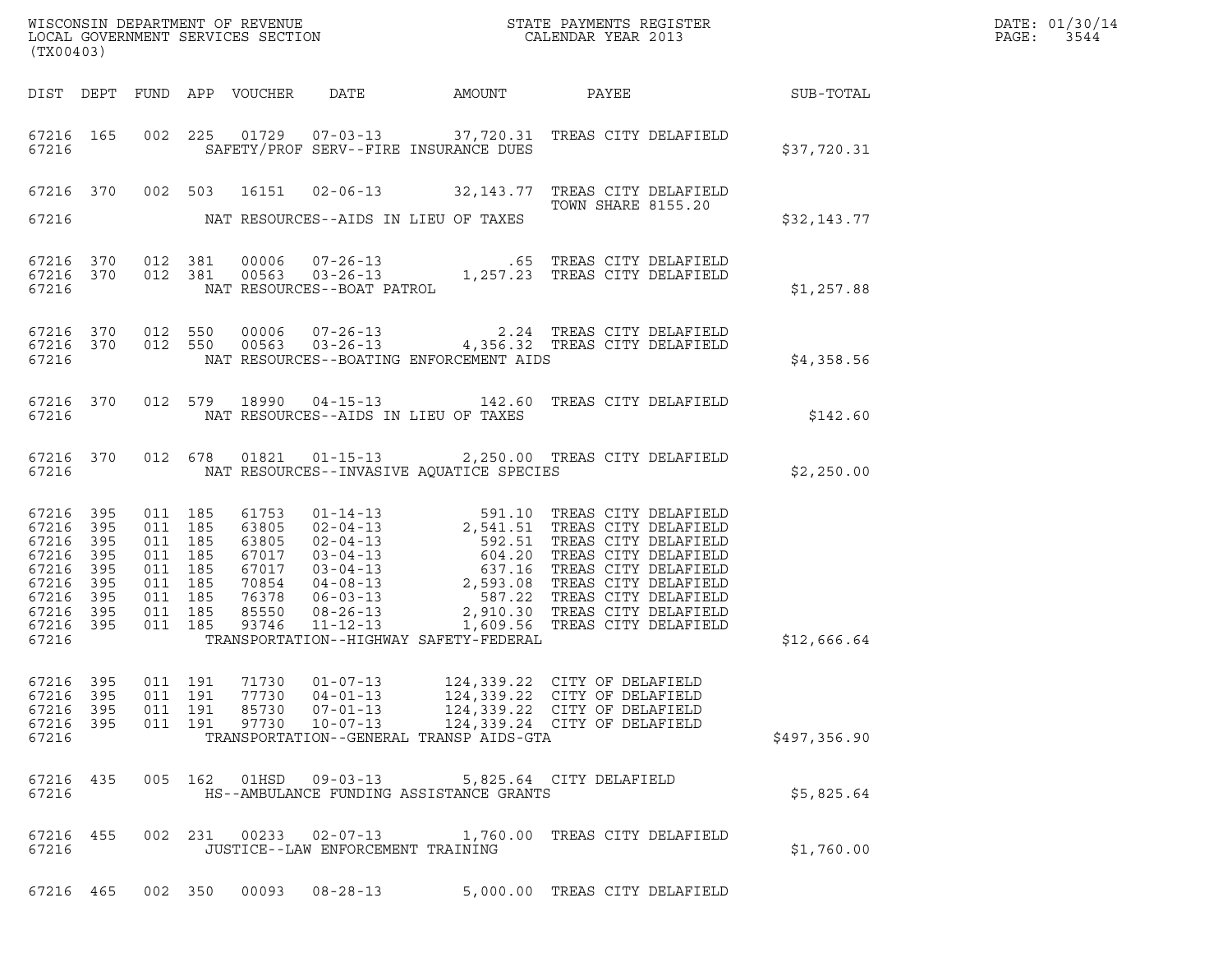| (TX00403)               |            |            |            | WISCONSIN DEPARTMENT OF REVENUE<br>LOCAL GOVERNMENT SERVICES SECTION |                                                              |           | STATE PAYMENTS REGISTER<br>CALENDAR YEAR 2013                    |              | DATE: 01/30/14<br>PAGE:<br>3545 |
|-------------------------|------------|------------|------------|----------------------------------------------------------------------|--------------------------------------------------------------|-----------|------------------------------------------------------------------|--------------|---------------------------------|
| DIST                    | DEPT       | FUND       | APP        | <b>VOUCHER</b>                                                       | DATE                                                         | AMOUNT    | PAYEE                                                            | SUB-TOTAL    |                                 |
| 67216                   |            |            |            |                                                                      | MILITARY AFFAIRS--HOMELAND SEC GRANT                         |           |                                                                  | \$5,000.00   |                                 |
| 67216<br>67216<br>67216 | 835<br>835 | 002<br>002 | 105<br>105 | 44687<br>81791                                                       | $07 - 22 - 13$<br>11-18-13<br>REVENUE--STATE SHARED REVENUES |           | 13,914.29 TREAS CITY DELAFIELD<br>81,484.36 TREAS CITY DELAFIELD | \$95,398.65  |                                 |
| 67216<br>67216          | 835        | 002        | 109        | 03547                                                                | 07-22-13<br>REVENUE--EXEMPT COMPUTER AID                     | 11,103.00 | TREAS CITY DELAFIELD                                             | \$11,103.00  |                                 |
| 67216                   |            |            |            |                                                                      | DISTRICT TOTAL APPROPRIATIONS                                |           |                                                                  | \$706,983.95 |                                 |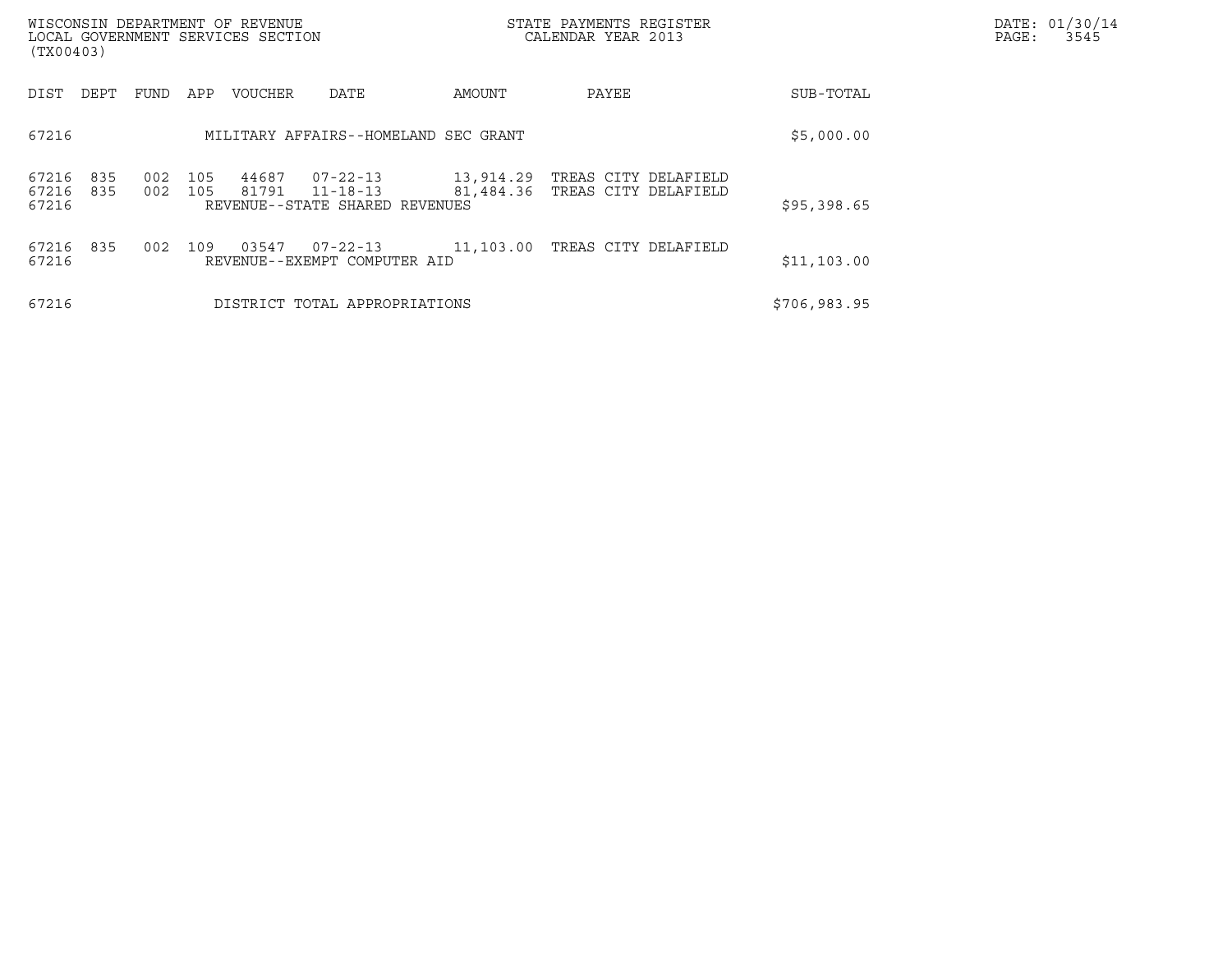| (TX00403)                                         |              |                                          |                                  |                                                                      |                                                                                                                                                                                                                                                |                                                                         |              | DATE: 01/30/14<br>$\mathtt{PAGE:}$<br>3546 |
|---------------------------------------------------|--------------|------------------------------------------|----------------------------------|----------------------------------------------------------------------|------------------------------------------------------------------------------------------------------------------------------------------------------------------------------------------------------------------------------------------------|-------------------------------------------------------------------------|--------------|--------------------------------------------|
|                                                   |              |                                          |                                  |                                                                      |                                                                                                                                                                                                                                                |                                                                         |              |                                            |
| 67251 300                                         |              |                                          |                                  |                                                                      | 67251 165 002 225 01730 07-03-13 82,992.41 TREAS CITY MUSKEGO<br>SAFETY/PROF SERV--FIRE INSURANCE DUES                                                                                                                                         |                                                                         | \$82,992.41  |                                            |
| 67251                                             |              |                                          |                                  | SAFETY/PROF SERV--PECFA AIDS                                         | $\begin{array}{cccccc} 67251 & 165 & 072 & 262 & 01007 & 05-30-13 & & 1,438.77 & \text{TREAS CITY MUSKEGO} \\ 67251 & 165 & 072 & 262 & 01017 & 03-21-13 & & 1,035.17 & \text{TREAS CITY MUSKEGO} \end{array}$                                 |                                                                         | \$2,473.94   |                                            |
|                                                   |              |                                          |                                  |                                                                      | 67251 370 002 503 16152 02-06-13 50,867.68 TREAS CITY MUSKEGO<br>67251 NAT RESOURCES--AIDS IN LIEU OF TAXES                                                                                                                                    | TOWN SHARE 12587.79                                                     | \$50,867.68  |                                            |
| 67251                                             |              |                                          |                                  | NAT RESOURCES--BOAT PATROL                                           | 67251 370 012 381 00006 07-26-13 .48 TREAS CITY MUSKEGO<br>67251 370 012 381 00583 03-26-13 935.17 TREAS CITY MUSKEGO                                                                                                                          |                                                                         | \$935.65     |                                            |
| 67251                                             |              |                                          |                                  |                                                                      | $\begin{array}{cccc} 67251 & 370 & 012 & 550 & 00006 & 07-26-13 & 1.67 \end{array} \qquad \begin{array}{cccc} 1.67 & \text{TREAS CITY MUSKEGO} \\ 3,240.37 & \text{TREAS CITY MUSKEGO} \end{array}$<br>NAT RESOURCES--BOATING ENFORCEMENT AIDS |                                                                         | \$3,242.04   |                                            |
|                                                   |              |                                          |                                  |                                                                      | 67251 370 012 571 37033 06-10-13 2.00 TREAS CITY MUSKEGO<br>67251 NAT RESOURCES--FOREST CROP/MFL/CO FOREST                                                                                                                                     |                                                                         | \$2.00       |                                            |
|                                                   |              |                                          |                                  |                                                                      | 67251 370 012 580 01776 01-17-13 1,250.00 TREAS CITY MUSKEGO<br>67251 370 012 580 01807 01-14-13 1,250.00 TREAS CITY MUSKEGO                                                                                                                   |                                                                         | \$2,500.00   |                                            |
|                                                   |              |                                          |                                  |                                                                      | 67251 370 074 670 41138 05-20-13 73,222.82 TREAS CITY MUSKEGO                                                                                                                                                                                  |                                                                         | \$73,222.82  |                                            |
| 67251 370<br>67251 370<br>67251                   |              | 095 512<br>095 512                       |                                  | 03503 06-28-13<br>NAT RESOURCES--STEWARDSHIP 2000                    | 02953  04-29-13   11,988.50   TREAS CITY MUSKEGO                                                                                                                                                                                               | 88,120.00 TREAS CITY MUSKEGO                                            | \$100,108.50 |                                            |
| 67251 395<br>67251<br>67251 395<br>67251          | 395          | 011 185<br>011 185<br>011 185            | 81608<br>95785<br>95785          | 07-22-13<br>$12 - 02 - 13$<br>$12 - 02 - 13$                         | 396.00<br>447.24<br>TRANSPORTATION--HIGHWAY SAFETY-FEDERAL                                                                                                                                                                                     | 3,923.50 TREAS CITY MUSKEGO<br>TREAS CITY MUSKEGO<br>TREAS CITY MUSKEGO | \$4,766.74   |                                            |
| 67251 395<br>67251<br>67251 395<br>67251<br>67251 | 395<br>- 395 | 011 191<br>011 191<br>011 191<br>011 191 | 71731<br>77731<br>85731<br>97731 | $01 - 07 - 13$<br>$04 - 01 - 13$<br>$07 - 01 - 13$<br>$10 - 07 - 13$ | 232,828.59 TREAS CITY MUSKEGO<br>232,828.59 TREAS CITY MUSKEGO<br>232,828.59 TREAS CITY MUSKEGO<br>232,828.61 TREAS CITY MUSKEGO<br>TRANSPORTATION--GENERAL TRANSP AIDS-GTA                                                                    |                                                                         | \$931,314.38 |                                            |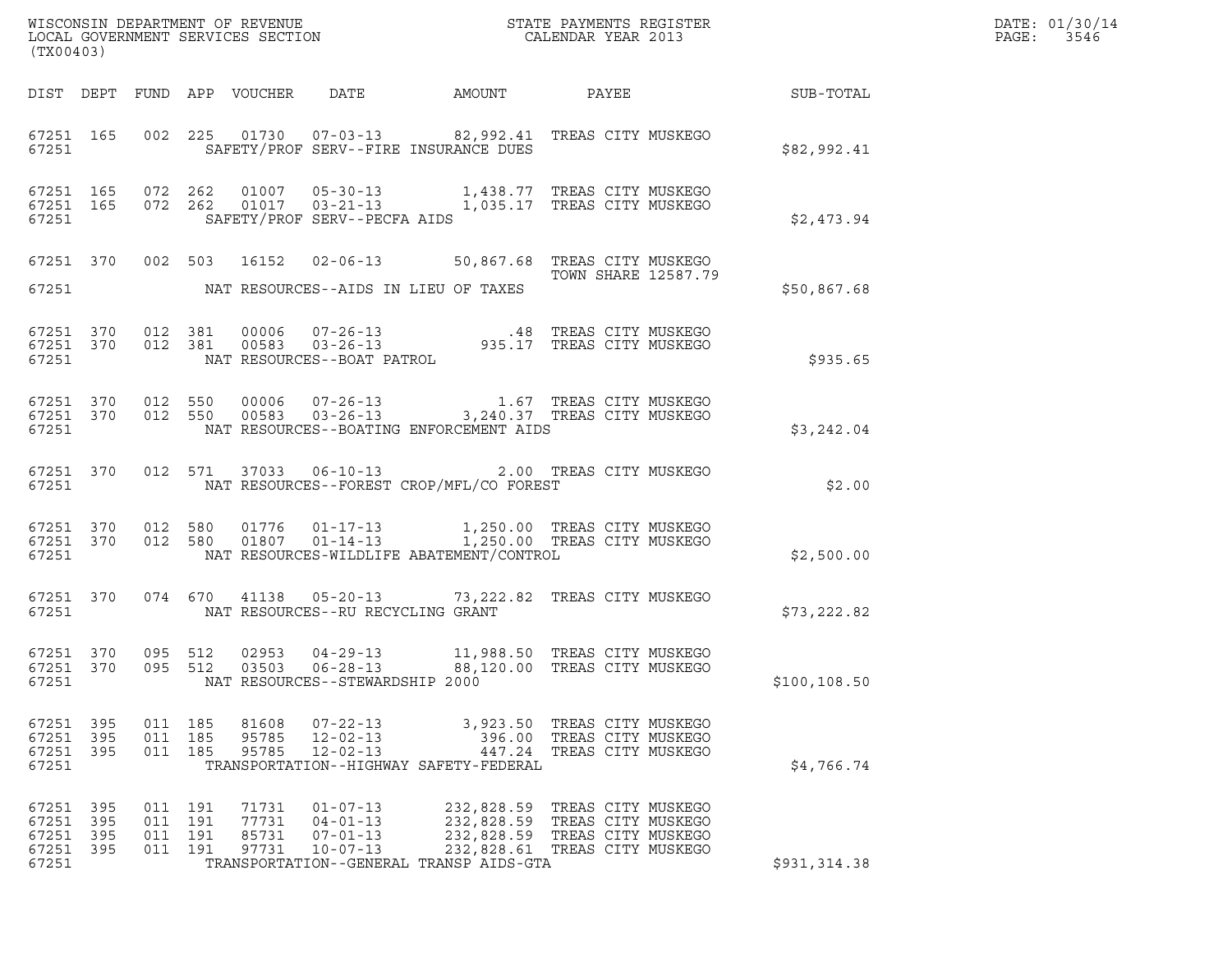| WISCONSIN DEPARTMENT OF REVENUE<br>LOCAL GOVERNMENT SERVICES SECTION<br>(TX00403) |         |                    |                                                     |                                          | STATE PAYMENTS REGISTER<br>CALENDAR YEAR 2013                                                                         |                | DATE: 01/30/14<br>PAGE: 3547 |
|-----------------------------------------------------------------------------------|---------|--------------------|-----------------------------------------------------|------------------------------------------|-----------------------------------------------------------------------------------------------------------------------|----------------|------------------------------|
| DIST DEPT FUND APP VOUCHER DATE                                                   |         |                    |                                                     | AMOUNT                                   | PAYEE                                                                                                                 | SUB-TOTAL      |                              |
| 67251                                                                             |         |                    |                                                     | TRANSPORTATION--LRIP/TRIP/MSIP GRANTS    | 67251 395 011 278 92599 10-29-13 54,484.77 TREAS CITY MUSKEGO                                                         | \$54,484.77    |                              |
| 67251 435<br>67251                                                                |         |                    |                                                     | HS--PREPAID MEDICAL TRANSPORT REIMBURSE  | 005  163  01LGS  11-18-13  11,500.00  TREAS CITY MUSKEGO                                                              | \$11,500.00    |                              |
| 67251 455<br>67251 455<br>67251                                                   | 002 231 |                    | JUSTICE--LAW ENFORCEMENT TRAINING                   |                                          | 00078  11-01-13  160.00 TREAS CITY MUSKEGO<br>002 231 00436 02-12-13 4,960.00 TREAS CITY MUSKEGO                      | \$5,120.00     |                              |
| 67251 835<br>67251                                                                |         |                    | REVENUE--STATE SHARED REVENUES                      |                                          | 67251 835 002 105 44688 07-22-13 65,496.91 TREAS CITY MUSKEGO<br>002 105 81792 11-18-13 362,038.41 TREAS CITY MUSKEGO | \$427,535.32   |                              |
| 67251 835<br>67251 835<br>67251                                                   |         |                    | REVENUE--EXEMPT COMPUTER AID                        |                                          | 002 109 03549 07-22-13 13,881.00 TREAS CITY MUSKEGO<br>002 109 05360 07-22-13 12,831.00 TREAS CITY MUSKEGO            | \$26,712.00    |                              |
| 67251 835<br>67251 835<br>67251                                                   |         | 002 302<br>002 302 |                                                     | REVENUE-FIRST DOLLAR/SCHOOL LEVY CREDITS | 10130  07-22-13  4,460,459.90 TREAS CITY MUSKEGO                                                                      | \$5,075,879.10 |                              |
| 67251 835<br>67251                                                                |         |                    | 021 363 37267 03-25-13<br>REVENUE--LOTTERY CREDIT - |                                          | 756,257.76 TREAS CITY MUSKEGO                                                                                         | \$756,257.76   |                              |
| 67251                                                                             |         |                    | DISTRICT TOTAL APPROPRIATIONS                       |                                          |                                                                                                                       | \$7,609,915.11 |                              |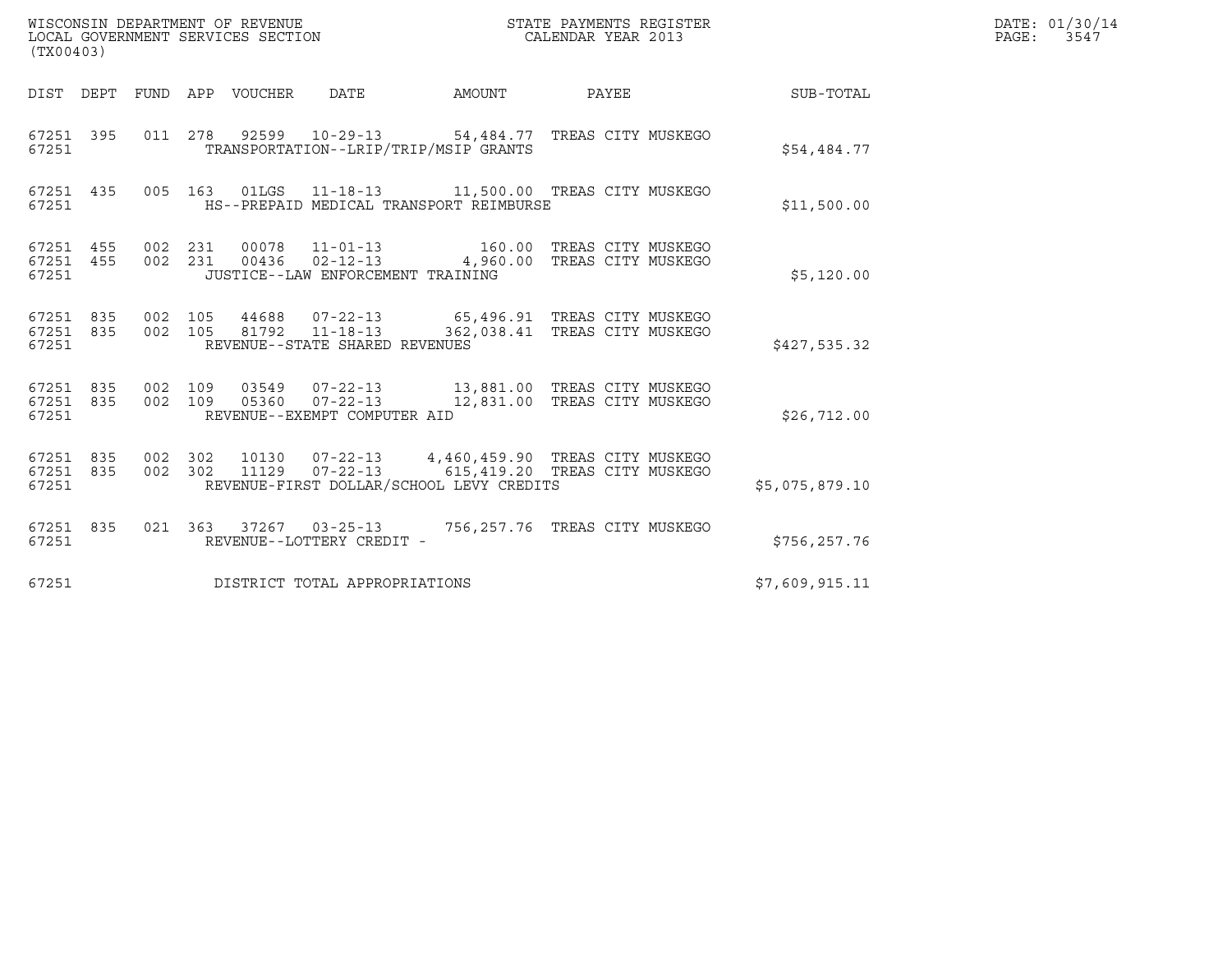| (TX00403)                                 |                            |                                          |         | WISCONSIN DEPARTMENT OF REVENUE<br>LOCAL GOVERNMENT SERVICES SECTION |                                                                      |                                                                                            | DATE: 01/30/14<br>PAGE:<br>3548                                                                                                             |                |  |
|-------------------------------------------|----------------------------|------------------------------------------|---------|----------------------------------------------------------------------|----------------------------------------------------------------------|--------------------------------------------------------------------------------------------|---------------------------------------------------------------------------------------------------------------------------------------------|----------------|--|
| DIST DEPT                                 |                            |                                          |         | FUND APP VOUCHER                                                     | DATE                                                                 | AMOUNT                                                                                     | PAYEE                                                                                                                                       | SUB-TOTAL      |  |
| 67261 165<br>67261                        |                            | 002                                      |         |                                                                      | 225 01731 07-03-13                                                   | SAFETY/PROF SERV--FIRE INSURANCE DUES                                                      | 165,313.85 TREAS CITY NEW BERLIN                                                                                                            | \$165, 313.85  |  |
| 67261 370<br>67261                        |                            |                                          | 002 941 | 02486                                                                | $03 - 25 - 13$                                                       | NAT RESOURCES-GENERAL OPERATIONS-FEDERAL                                                   | 30,000.00 TREAS CITY NEW BERLIN                                                                                                             | \$30,000.00    |  |
| 67261 370<br>67261                        |                            |                                          | 012 587 |                                                                      |                                                                      | NAT RESOURCES--URBAN FORESTRY GRANTS                                                       | 02490  03-25-13  4,227.00  TREAS CITY NEW BERLIN                                                                                            | \$4,227.00     |  |
| 67261 370<br>67261                        |                            |                                          | 074 658 | 03395                                                                | $06 - 17 - 13$                                                       | NAT RESOURCES--URBAN NON-POINT GRANTS                                                      | 3,678.00 TREAS CITY NEW BERLIN                                                                                                              | \$3,678.00     |  |
| 67261 370<br>67261                        |                            |                                          | 095 512 |                                                                      | $02487$ $03-25-13$                                                   | NAT RESOURCES--STEWARDSHIP 2000                                                            | 45,000.00 TREAS CITY NEW BERLIN                                                                                                             | \$45,000.00    |  |
| 67261<br>67261<br>67261<br>67261<br>67261 | 370<br>370<br>370<br>370   | 095 519<br>095 519<br>095 519<br>095 519 |         | 01240<br>01986<br>02369<br>03395                                     | $12 - 18 - 13$<br>$02 - 05 - 13$<br>$03 - 12 - 13$<br>$06 - 17 - 13$ | NAT RESOURCES--URBAN NON-POINT GRANTS                                                      | 42,994.00 TREAS CITY NEW BERLIN<br>125,004.60 TREAS CITY NEW BERLIN<br>123,769.80 TREAS CITY NEW BERLIN<br>261,923.00 TREAS CITY NEW BERLIN | \$553,691.40   |  |
| 67261<br>67261<br>67261<br>67261<br>67261 | 395<br>395<br>395<br>395   | 011 162<br>011 162<br>011 162<br>011 162 |         | 72112<br>78112<br>86112<br>98112                                     | 01-07-13<br>$04 - 01 - 13$<br>$07 - 01 - 13$<br>$10 - 07 - 13$       | TRANSPORTATION--CONNECTING HIGHWAY AIDS                                                    | 16,983.92 CITY OF NEW BERLIN<br>16,983.92 CITY OF NEW BERLIN<br>16,983.92 CITY OF NEW BERLIN<br>16,983.94 CITY OF NEW BERLIN                | \$67,935.70    |  |
| 67261<br>67261<br>67261<br>67261<br>67261 | - 395<br>395<br>395<br>395 | 011 191<br>011 191<br>011 191<br>011 191 |         | 71732<br>77732<br>85732<br>97732                                     | 01-07-13<br>$04 - 01 - 13$<br>07-01-13<br>$10 - 07 - 13$             | TRANSPORTATION--GENERAL TRANSP AIDS-GTA                                                    | 359,006.61 CITY OF NEW BERLIN<br>359,006.61 CITY OF NEW BERLIN<br>359,006.61 CITY OF NEW BERLIN<br>359,006.64 CITY OF NEW BERLIN            | \$1,436,026.47 |  |
| 67261 395<br>67261                        |                            |                                          |         |                                                                      |                                                                      | TRANSPORTATION--LRIP/TRIP/MSIP GRANTS                                                      | 011  278  71451  04-10-13  99,542.57  TREAS CITY NEW BERLIN                                                                                 | \$99,542.57    |  |
| 67261 435<br>67261                        |                            |                                          |         |                                                                      |                                                                      | 005 162 01HSD 09-03-13 7,437.06 CITY NEW BERLIN<br>HS--AMBULANCE FUNDING ASSISTANCE GRANTS |                                                                                                                                             | \$7.437.06     |  |
| 67261 435<br>67261                        |                            |                                          |         |                                                                      |                                                                      | HS--PREPAID MEDICAL TRANSPORT REIMBURSE                                                    | 005 163 01LGS 11-18-13 1,000.00 CITY OF NEW BERLIN                                                                                          | \$1,000.00     |  |
| 67261 455                                 |                            |                                          |         |                                                                      |                                                                      |                                                                                            | 002 231 00080 11-01-13 160.00 TREAS CITY NEW BERLIN                                                                                         |                |  |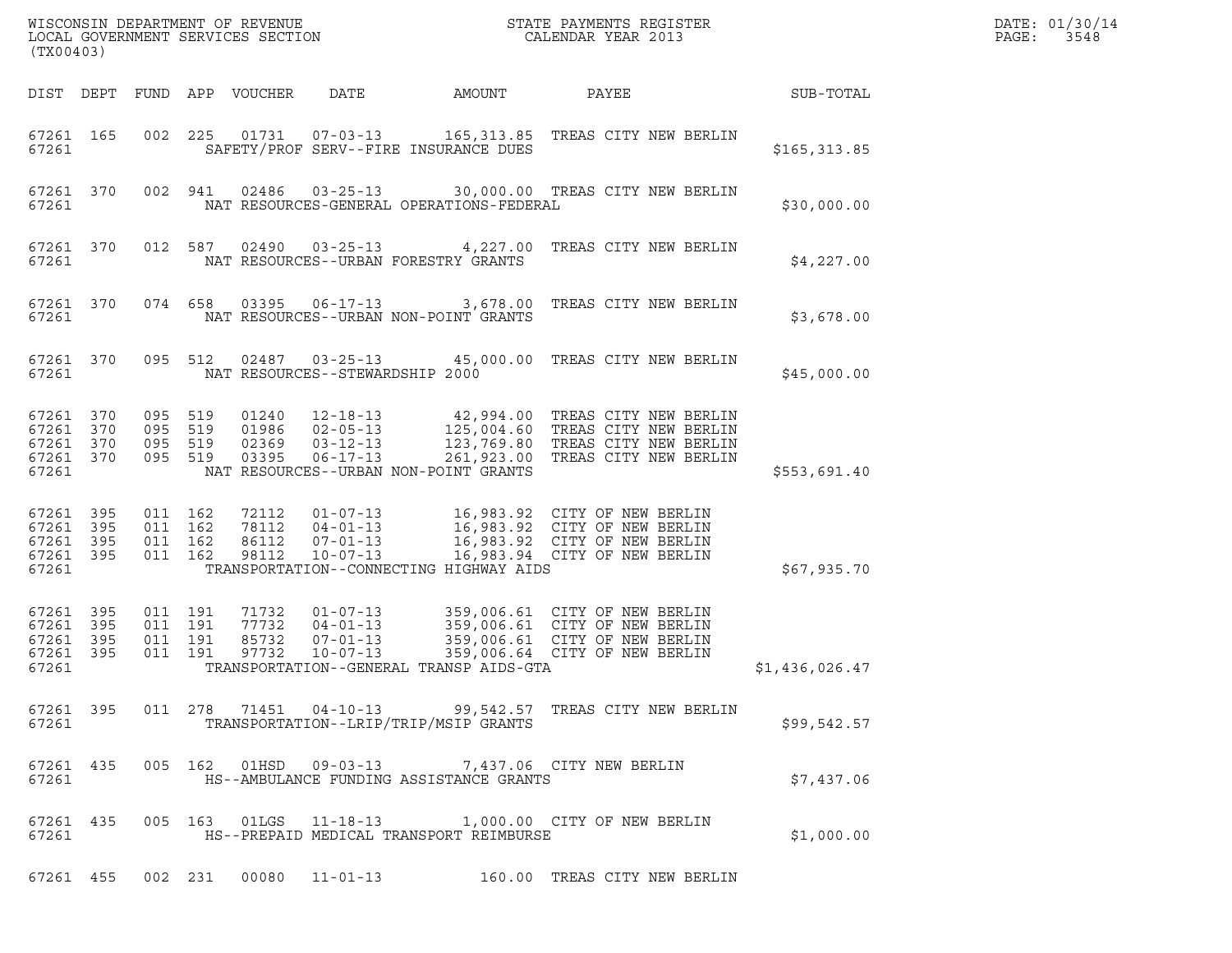| (TX00403)                       |      |            |            | WISCONSIN DEPARTMENT OF REVENUE<br>LOCAL GOVERNMENT SERVICES SECTION |                                                              |                                                                                                                               | STATE PAYMENTS REGISTER<br>CALENDAR YEAR 2013 |  | DATE: 01/30/14<br>$\mathtt{PAGE:}$<br>3549 |  |
|---------------------------------|------|------------|------------|----------------------------------------------------------------------|--------------------------------------------------------------|-------------------------------------------------------------------------------------------------------------------------------|-----------------------------------------------|--|--------------------------------------------|--|
| DIST                            | DEPT | FUND       | APP        | VOUCHER                                                              | DATE                                                         | AMOUNT                                                                                                                        | PAYEE                                         |  | SUB-TOTAL                                  |  |
| 67261 455<br>67261              |      | 002        | 231        | 00444                                                                | JUSTICE--LAW ENFORCEMENT TRAINING                            | $02 - 12 - 13$ 10,080.00                                                                                                      | TREAS CITY NEW BERLIN                         |  | \$10, 240.00                               |  |
| 67261 835<br>67261 835<br>67261 |      | 002<br>002 | 105<br>105 | 44689                                                                | 07-22-13<br>81793 11-18-13<br>REVENUE--STATE SHARED REVENUES | 118,103.61 TREAS CITY NEW BERLIN<br>557,701.96                                                                                | TREAS CITY NEW BERLIN                         |  | \$675,805.57                               |  |
| 67261 835<br>67261              |      |            | 002 109    | 03550                                                                | 07-22-13<br>REVENUE--EXEMPT COMPUTER AID                     | 189,685.00                                                                                                                    | TREAS CITY NEW BERLIN                         |  | \$189,685.00                               |  |
| 67261<br>67261 835<br>67261     | 835  | 002<br>002 | 302<br>302 | 10131<br>11130                                                       | $07 - 22 - 13$                                               | 07-22-13 7,917,379.52 TREAS CITY NEW BERLIN<br>1,035,792.78 TREAS CITY NEW BERLIN<br>REVENUE-FIRST DOLLAR/SCHOOL LEVY CREDITS |                                               |  | \$8,953,172.30                             |  |
| 67261<br>67261                  | 835  | 021        | 363        | 37268                                                                | $03 - 25 - 13$<br>REVENUE--LOTTERY CREDIT -                  | 1,272,453.76                                                                                                                  | TREAS CITY NEW BERLIN                         |  | \$1,272,453.76                             |  |
| 67261                           |      |            |            |                                                                      | DISTRICT TOTAL APPROPRIATIONS                                |                                                                                                                               |                                               |  | \$13,515,208.68                            |  |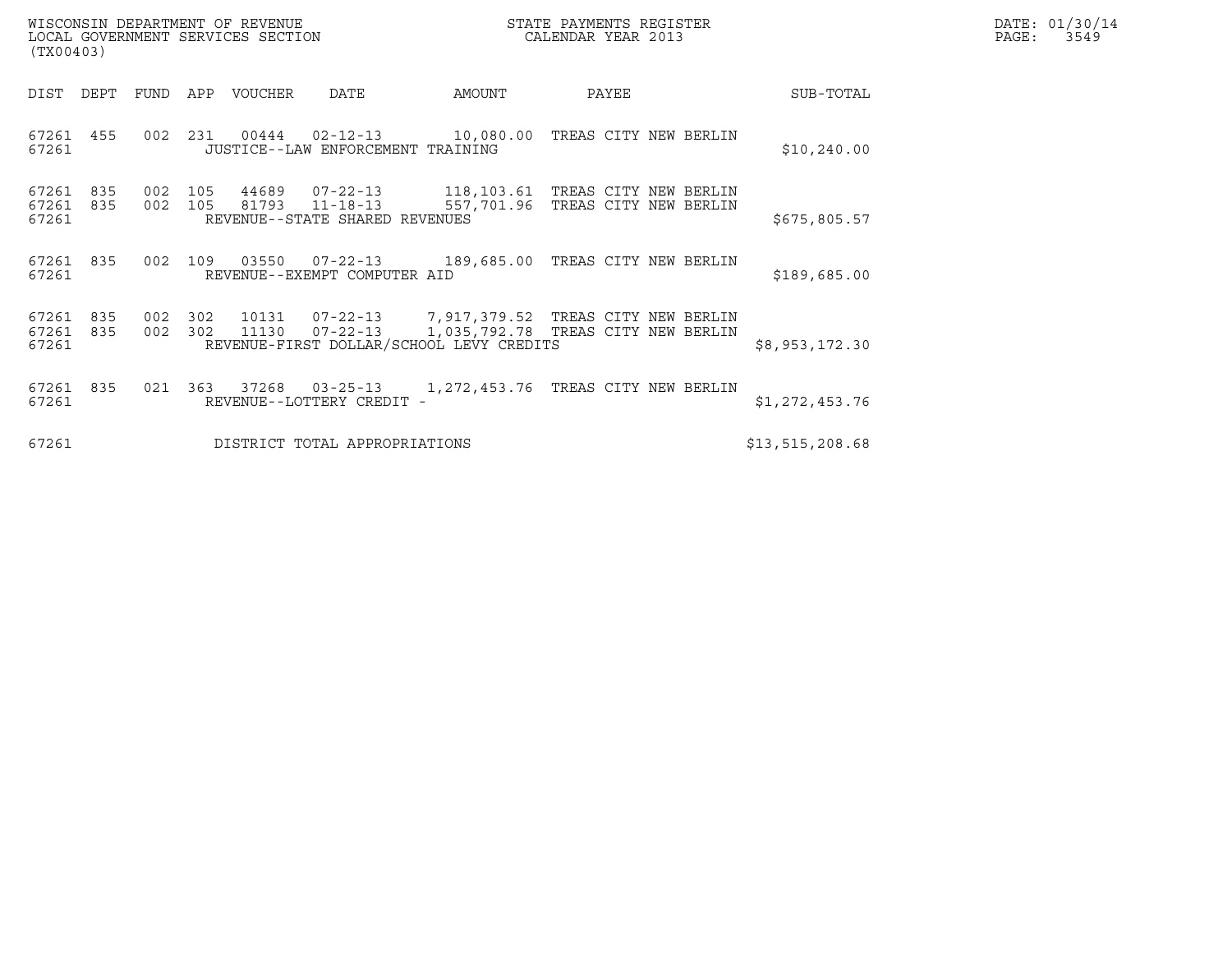| (TX00403)                                                                                                                                                               |                                                                                                                            |                                                                                                                                                                            |                                        |                                                                                                                                                                |                                                                      |                                                                                                                                        |                                                                                                                                     |  |                 | DATE: 01/30/14<br>PAGE:<br>3550 |
|-------------------------------------------------------------------------------------------------------------------------------------------------------------------------|----------------------------------------------------------------------------------------------------------------------------|----------------------------------------------------------------------------------------------------------------------------------------------------------------------------|----------------------------------------|----------------------------------------------------------------------------------------------------------------------------------------------------------------|----------------------------------------------------------------------|----------------------------------------------------------------------------------------------------------------------------------------|-------------------------------------------------------------------------------------------------------------------------------------|--|-----------------|---------------------------------|
|                                                                                                                                                                         |                                                                                                                            |                                                                                                                                                                            |                                        | DIST DEPT FUND APP VOUCHER                                                                                                                                     | DATE                                                                 | AMOUNT                                                                                                                                 |                                                                                                                                     |  | PAYEE SUB-TOTAL |                                 |
| 67265 165<br>67265                                                                                                                                                      |                                                                                                                            |                                                                                                                                                                            | 002 225                                |                                                                                                                                                                |                                                                      | 01732  07-03-13  59,633.13  TREAS CITY OCONOMOWOC<br>SAFETY/PROF SERV--FIRE INSURANCE DUES                                             |                                                                                                                                     |  | \$59,633.13     |                                 |
| 67265<br>67265<br>67265                                                                                                                                                 | 370<br>370                                                                                                                 | 012 381                                                                                                                                                                    | 012 381                                |                                                                                                                                                                |                                                                      | 81  00006  07-26-13   1.06 TREAS CITY OCONOMOWOC<br>81  00586  03-26-13   2,066.79 TREAS CITY OCONOMOWOC<br>NAT RESOURCES--BOAT PATROL |                                                                                                                                     |  | \$2,067.85      |                                 |
| 67265<br>67265                                                                                                                                                          | 370<br>67265 370                                                                                                           | 012 550<br>012 550                                                                                                                                                         |                                        | 00006<br>00586                                                                                                                                                 |                                                                      | 07-26-13<br>03-26-13<br>7,161.43 TREAS CITY OCONOMOWOC<br>NAT RESOURCES--BOATING ENFORCEMENT AIDS                                      |                                                                                                                                     |  | \$7,165.12      |                                 |
| 67265                                                                                                                                                                   | 67265 370                                                                                                                  |                                                                                                                                                                            |                                        | 012 663 00800                                                                                                                                                  |                                                                      | 10-24-13 3,000.00 TREAS CITY OCONOMOWOC<br>NAT RESOURCES--LAKES MANAGEMENT GRANTS                                                      |                                                                                                                                     |  | \$3,000.00      |                                 |
| 67265<br>67265<br>67265<br>67265<br>67265<br>67265<br>67265<br>67265<br>67265<br>67265<br>67265<br>67265<br>67265<br>67265<br>67265<br>67265<br>67265<br>67265<br>67265 | 395<br>395<br>395<br>395<br>395<br>395<br>395<br>395<br>395<br>395<br>395<br>395<br>395<br>395<br>395<br>395<br>395<br>395 | 011 185<br>011 185<br>011 185<br>011<br>011 185<br>011<br>011 185<br>011<br>011 185<br>011<br>011 185<br>011<br>011 185<br>011<br>011 185<br>011 185<br>011 185<br>011 185 | 185<br>185<br>185<br>185<br>185<br>185 | 63806<br>63806<br>63806<br>63806<br>67690<br>68480<br>69380<br>69380<br>70235<br>70235<br>71531<br>71531<br>77681<br>77681<br>77681<br>77681<br>93747<br>94633 |                                                                      | TRANSPORTATION--HIGHWAY SAFETY-FEDERAL                                                                                                 |                                                                                                                                     |  | \$21,163.91     |                                 |
| 67265<br>67265<br>67265<br>67265 395<br>67265                                                                                                                           | 395<br>395<br>395                                                                                                          | 011 191<br>011 191                                                                                                                                                         | 011 191<br>011 191                     | 71733<br>77733<br>85733<br>97733                                                                                                                               | $01 - 07 - 13$<br>$04 - 01 - 13$<br>$07 - 01 - 13$<br>$10 - 07 - 13$ | TRANSPORTATION--GENERAL TRANSP AIDS-GTA                                                                                                | 212, 174.77 CITY OF OCONOMOWOC<br>212, 174.77 CITY OF OCONOMOWOC<br>212, 174.77 CITY OF OCONOMOWOC<br>212,174.80 CITY OF OCONOMOWOC |  | \$848,699.11    |                                 |
| 67265 435<br>67265                                                                                                                                                      |                                                                                                                            |                                                                                                                                                                            |                                        |                                                                                                                                                                |                                                                      | 005  162  01HSD  09-03-13  5,912.36  CITY  OCONOMOWOC<br>HS--AMBULANCE FUNDING ASSISTANCE GRANTS                                       |                                                                                                                                     |  | \$5,912.36      |                                 |
| 67265 435<br>67265                                                                                                                                                      |                                                                                                                            |                                                                                                                                                                            | 005 163                                | 01LGS                                                                                                                                                          |                                                                      | 11-18-13 6,900.00 OCONOMOWOC FIRE DEPT<br>HS--PREPAID MEDICAL TRANSPORT REIMBURSE                                                      |                                                                                                                                     |  | \$6,900.00      |                                 |
| 67265 455                                                                                                                                                               |                                                                                                                            |                                                                                                                                                                            | 002 231                                | 00460                                                                                                                                                          | $02 - 12 - 13$                                                       |                                                                                                                                        | 4,160.00 TREAS CITY OCONOMOWOC                                                                                                      |  |                 |                                 |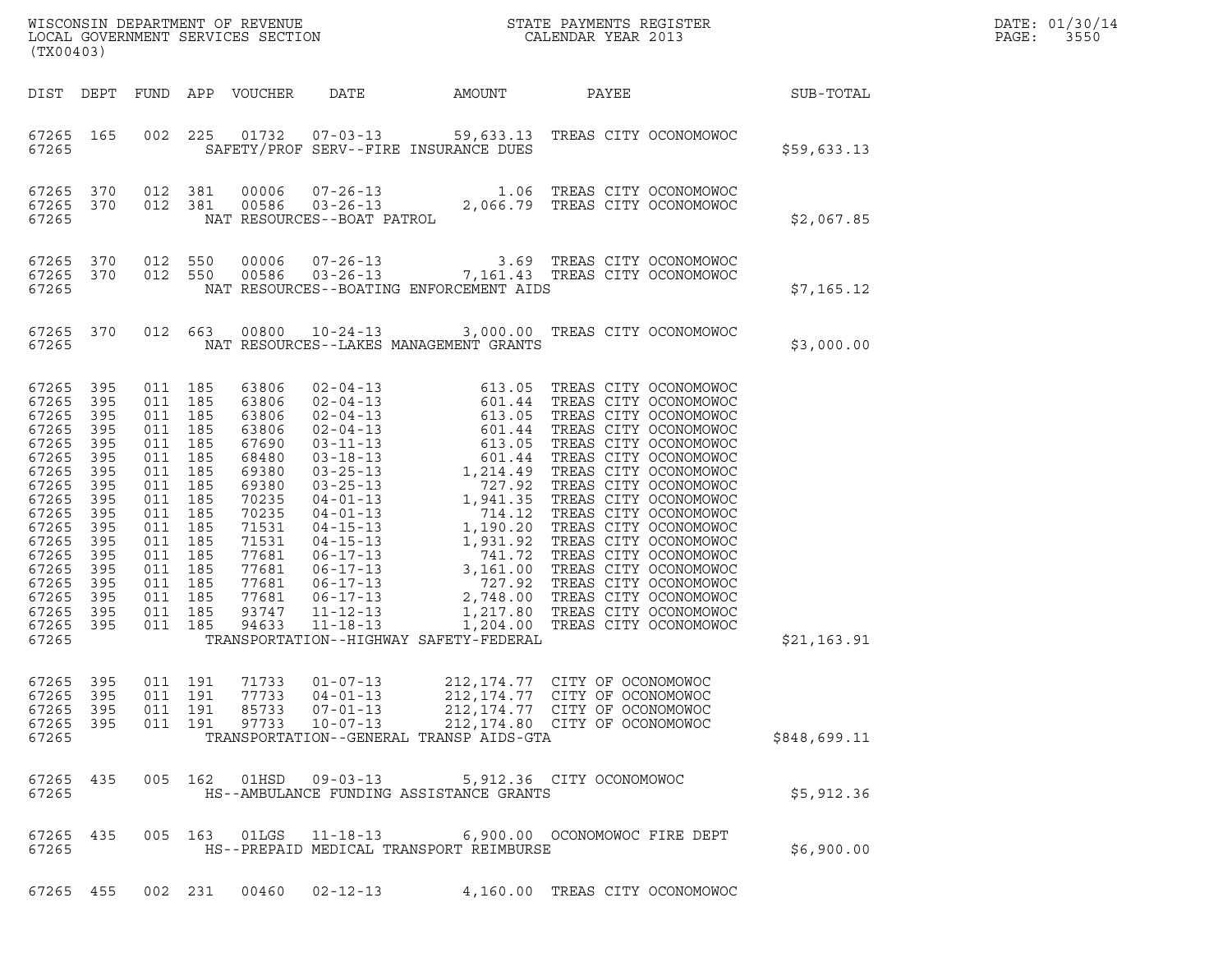| WISCONSIN DEPARTMENT OF REVENUE   | STATE PAYMENTS REGISTER | DATE: 01/30/14 |
|-----------------------------------|-------------------------|----------------|
| LOCAL GOVERNMENT SERVICES SECTION | CALENDAR YEAR 2013      | PAGE:<br>3551  |

| WISCONSIN DEPARTMENT OF REVENUE<br>LOCAL GOVERNMENT SERVICES SECTION<br>(TX00403) |  |                    |                  |                                                                                                                                                             | STATE PAYMENTS REGISTER<br>CALENDAR YEAR 2013 |       |                       |                | DATE: 01/30/14<br>PAGE:<br>3551 |
|-----------------------------------------------------------------------------------|--|--------------------|------------------|-------------------------------------------------------------------------------------------------------------------------------------------------------------|-----------------------------------------------|-------|-----------------------|----------------|---------------------------------|
| DIST DEPT                                                                         |  |                    | FUND APP VOUCHER | DATE                                                                                                                                                        | AMOUNT                                        | PAYEE |                       | SUB-TOTAL      |                                 |
| 67265                                                                             |  |                    |                  | JUSTICE--LAW ENFORCEMENT TRAINING                                                                                                                           | \$4,160.00                                    |       |                       |                |                                 |
| 67265<br>835<br>67265<br>835<br>67265                                             |  |                    | 002 105 44690    | 07-22-13 40,555.03 TREAS CITY OCONOMOWOC<br>002 105 81794 11-18-13 206,923.08<br>REVENUE--STATE SHARED REVENUES                                             |                                               |       | TREAS CITY OCONOMOWOC | \$247,478.11   |                                 |
| 67265<br>835<br>67265<br>835<br>67265                                             |  | 002 109<br>002 109 |                  | 03551  07-22-13  31,428.00 TREAS CITY OCONOMOWOC<br>05361  07-22-13  28,545.00<br>REVENUE--EXEMPT COMPUTER AID                                              |                                               |       | TREAS CITY OCONOMOWOC | \$59,973.00    |                                 |
| 67265<br>835<br>67265<br>835<br>67265                                             |  | 002 302            |                  | 002 302 10132 07-22-13 2,698,727.74 TREAS CITY OCONOMOWOC<br>11131  07-22-13  402,063.53  TREAS CITY OCONOMOWOC<br>REVENUE-FIRST DOLLAR/SCHOOL LEVY CREDITS |                                               |       |                       | \$3,100,791.27 |                                 |
| 67265<br>835<br>67265                                                             |  | 002 501            | 00004            | 02-01-13 2,910.19 TREAS CITY OCONOMOWOC<br>DOA-PAYMENT FOR MUNICIPAL SERVICES AID                                                                           |                                               |       |                       | \$2,910.19     |                                 |
| 835<br>67265<br>67265                                                             |  |                    |                  | 021  363  37269  03-25-13  443,543.40  TREAS CITY OCONOMOWOC<br>REVENUE--LOTTERY CREDIT -                                                                   |                                               |       |                       | \$443,543.40   |                                 |
| 67265<br>DISTRICT TOTAL APPROPRIATIONS                                            |  |                    |                  |                                                                                                                                                             |                                               |       | \$4,813,397.45        |                |                                 |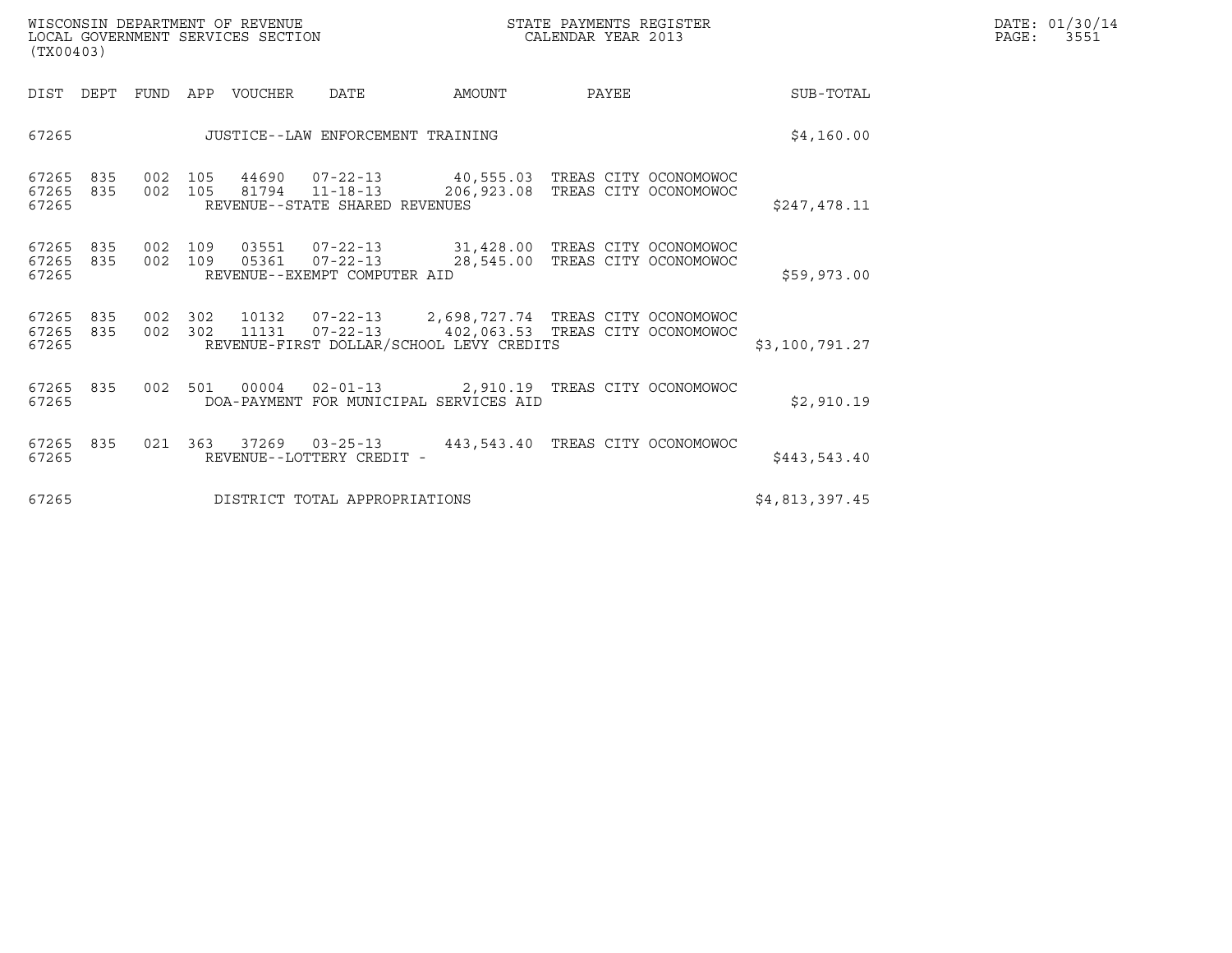| (TX00403)                                                 |  |                    |  |  |                                |                                                                         |                                                                                                                                                                                                                                                                                                                  | DATE: 01/30/14<br>PAGE: 3552 |  |
|-----------------------------------------------------------|--|--------------------|--|--|--------------------------------|-------------------------------------------------------------------------|------------------------------------------------------------------------------------------------------------------------------------------------------------------------------------------------------------------------------------------------------------------------------------------------------------------|------------------------------|--|
|                                                           |  |                    |  |  |                                |                                                                         |                                                                                                                                                                                                                                                                                                                  |                              |  |
| 67270                                                     |  |                    |  |  |                                | SAFETY/PROF SERV--FIRE INSURANCE DUES                                   | 67270 165 002 225 01733 07-03-13 86,982.69 TREAS CITY PEWAUKEE                                                                                                                                                                                                                                                   | \$86,982.69                  |  |
|                                                           |  |                    |  |  |                                |                                                                         |                                                                                                                                                                                                                                                                                                                  | \$6,179.97                   |  |
| 67270                                                     |  |                    |  |  |                                | NAT RESOURCES--BOATING ENFORCEMENT AIDS                                 | $\begin{array}{cccc} 67270 & 370 & 012 & 550 & 00006 & 07-26-13 & 11.03 & \text{TREAS CITY PEWAUKEE} \\ 67270 & 370 & 012 & 550 & 00589 & 03-26-13 & 21,402.56 & \text{TREAS CITY PEWAUKEE} \end{array}$                                                                                                         | \$21,413.59                  |  |
| 67270                                                     |  |                    |  |  |                                | NAT RESOURCES--FOREST CROP/MFL/CO FOREST                                | 67270 370 012 571 37034 06-10-13 2.38 TREAS CITY PEWAUKEE                                                                                                                                                                                                                                                        | \$2.38                       |  |
|                                                           |  |                    |  |  |                                | 67270 NAT RESOURCES--AIDS IN LIEU OF TAXES                              | 67270 370 012 579 18991 04-15-13 1.98 TREAS CITY PEWAUKEE                                                                                                                                                                                                                                                        | \$1.98                       |  |
|                                                           |  |                    |  |  |                                | 67270 NAT RESOURCES--URBAN FORESTRY GRANTS                              | 67270 370 012 587 02250 03-04-13 4,975.00 TREAS CITY PEWAUKEE                                                                                                                                                                                                                                                    | \$4,975.00                   |  |
| 67270 395<br>67270 395<br>67270 395<br>67270 395<br>67270 |  |                    |  |  |                                | TRANSPORTATION--GENERAL TRANSP AIDS-GTA                                 | $\begin{array}{cccccc} 011 & 191 & 71734 & 01-07-13 & 103\, , 069\, .32 & \text{CITY OF PEWAUKEE} \\ 011 & 191 & 77734 & 04-01-13 & 103\, , 069\, .32 & \text{CITY OF PEWAUKEE} \\ 011 & 191 & 85734 & 07-01-13 & 103\, , 069\, .32 & \text{CITY OF PEWAUKEE} \\ 011 & 191 & 97734 & 10-07-13 & 103\, , 069\, .$ | \$412,277.29                 |  |
|                                                           |  |                    |  |  |                                | 67270                           HS--PREPAID MEDICAL TRANSPORT REIMBURSE | 67270 435 005 163 01LGS 11-18-13 8,600.00 PEWAUKEE FIRE DEPT                                                                                                                                                                                                                                                     | \$8,600.00                   |  |
| 67270 835<br>67270 835<br>67270                           |  | 002 105<br>002 105 |  |  | REVENUE--STATE SHARED REVENUES |                                                                         | 44691   07-22-13   90,699.92   TREAS CITY PEWAUKEE<br>81795   11-18-13   539,416.84   TREAS CITY PEWAUKEE                                                                                                                                                                                                        | \$630,116.76                 |  |
| 67270 835<br>67270                                        |  |                    |  |  | REVENUE--EXEMPT COMPUTER AID   |                                                                         | 002 109 03552 07-22-13 86,589.00 TREAS CITY PEWAUKEE                                                                                                                                                                                                                                                             | \$86,589.00                  |  |
| 67270                                                     |  |                    |  |  | DISTRICT TOTAL APPROPRIATIONS  |                                                                         |                                                                                                                                                                                                                                                                                                                  | \$1,257,138.66               |  |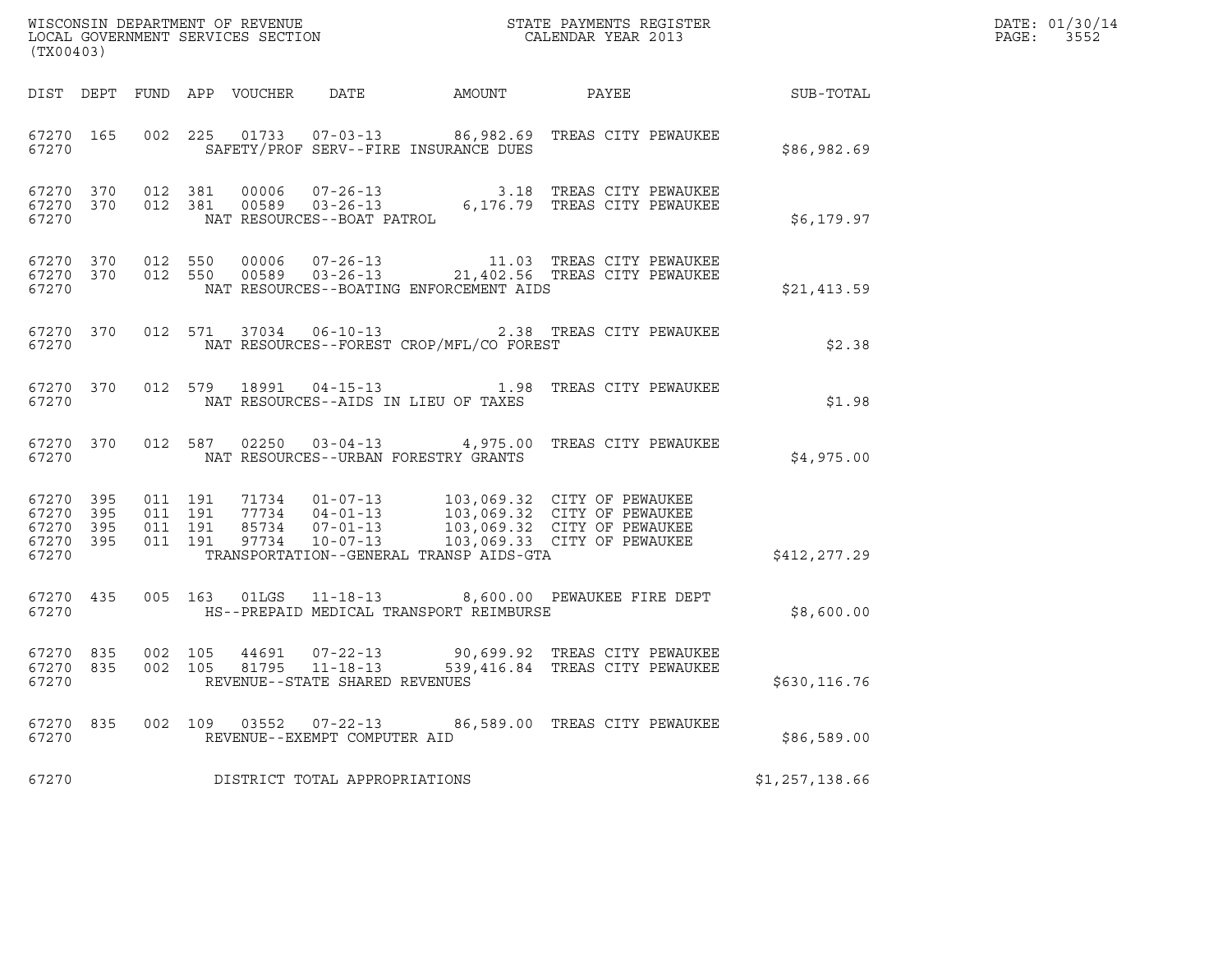| $\tt WISCONSIM DEPARTMENT OF REVENUE$ $\tt WISCONSIN DEPARTMENT SERVICES SECTION$ $\tt SCALENDAR YEAR$ $2013$<br>(TX00403)                                                                                                    |                                                                           |                                                                            |                                                                                                                                                                    |                                                                                                                                                                                  |                                                                                                                                                                |                                                                                                                          |                                                                                                                                                                                                                                                                                                                                                                                                                                                                           |                | DATE: 01/30/14<br>PAGE:<br>3553 |
|-------------------------------------------------------------------------------------------------------------------------------------------------------------------------------------------------------------------------------|---------------------------------------------------------------------------|----------------------------------------------------------------------------|--------------------------------------------------------------------------------------------------------------------------------------------------------------------|----------------------------------------------------------------------------------------------------------------------------------------------------------------------------------|----------------------------------------------------------------------------------------------------------------------------------------------------------------|--------------------------------------------------------------------------------------------------------------------------|---------------------------------------------------------------------------------------------------------------------------------------------------------------------------------------------------------------------------------------------------------------------------------------------------------------------------------------------------------------------------------------------------------------------------------------------------------------------------|----------------|---------------------------------|
| DIST DEPT                                                                                                                                                                                                                     |                                                                           |                                                                            |                                                                                                                                                                    | FUND APP VOUCHER                                                                                                                                                                 | DATE                                                                                                                                                           | AMOUNT                                                                                                                   | PAYEE                                                                                                                                                                                                                                                                                                                                                                                                                                                                     | SUB-TOTAL      |                                 |
| 67291 165<br>67291                                                                                                                                                                                                            |                                                                           |                                                                            |                                                                                                                                                                    |                                                                                                                                                                                  |                                                                                                                                                                | SAFETY/PROF SERV--FIRE INSURANCE DUES                                                                                    | 002 225 01734 07-03-13 177,460.96 TREAS CITY WAUKESHA                                                                                                                                                                                                                                                                                                                                                                                                                     | \$177,460.96   |                                 |
| 67291 370<br>67291                                                                                                                                                                                                            |                                                                           |                                                                            | 012 579                                                                                                                                                            | 18992                                                                                                                                                                            |                                                                                                                                                                | $04 - 15 - 13$ 59.69<br>NAT RESOURCES--AIDS IN LIEU OF TAXES                                                             | TREAS CITY WAUKESHA                                                                                                                                                                                                                                                                                                                                                                                                                                                       | \$59.69        |                                 |
| 67291 395<br>67291<br>67291 395<br>67291 395<br>67291                                                                                                                                                                         | 395                                                                       |                                                                            | 011 162<br>011 162<br>011 162<br>011 162                                                                                                                           | 72113<br>78113<br>86113<br>98113                                                                                                                                                 | $04 - 01 - 13$<br>$07 - 01 - 13$<br>$10 - 07 - 13$                                                                                                             | TRANSPORTATION--CONNECTING HIGHWAY AIDS                                                                                  | 01-07-13 18,779.10 CITY OF WAUKESHA<br>18,779.10  CITY OF WAUKESHA<br>18,779.10  CITY OF WAUKESHA<br>18,779.10 CITY OF WAUKESHA                                                                                                                                                                                                                                                                                                                                           | \$75, 116.40   |                                 |
| 67291 395<br>67291                                                                                                                                                                                                            |                                                                           |                                                                            | 011 175                                                                                                                                                            | 71696                                                                                                                                                                            | $04 - 16 - 13$                                                                                                                                                 | TRANSPORTATION--PARATRANSIT AIDS, STATE                                                                                  | 79,266.00 TREAS CITY WAUKESHA                                                                                                                                                                                                                                                                                                                                                                                                                                             | \$79,266.00    |                                 |
| 67291<br>67291 395<br>67291 395<br>67291 395<br>67291                                                                                                                                                                         | 395                                                                       |                                                                            | 011 176<br>011 176<br>011 176<br>011 176                                                                                                                           | 00066<br>80066<br>88066<br>92066                                                                                                                                                 | $12 - 30 - 13$<br>$06 - 14 - 13$<br>$07 - 08 - 13$<br>$09 - 30 - 13$                                                                                           | TRANSPORTATION--BICYCLE & PEDESTRIAN AID                                                                                 | 651,518.00 CITY OF WAUKESHA<br>1,085,864.00 CITY OF WAUKESHA<br>1,085,864.00 CITY OF WAUKESHA<br>1,085,864.00 CITY OF WAUKESHA                                                                                                                                                                                                                                                                                                                                            | \$3,909,110.00 |                                 |
| 67291 395<br>67291<br>67291 395<br>67291<br>67291<br>67291<br>67291 395<br>67291<br>67291 395<br>67291<br>67291 395<br>67291<br>67291 395<br>67291<br>67291<br>67291<br>67291 395<br>67291<br>67291 395<br>67291 395<br>67291 | 395<br>395<br>395<br>395<br>395<br>395<br>395<br>395<br>395<br>395<br>395 | 011 185<br>011 185<br>011<br>011<br>011<br>011<br>011<br>011<br>011<br>011 | 011 185<br>011 185<br>011 185<br>011 185<br>011 185<br>185<br>011 185<br>011 185<br>011 185<br>185<br>011 185<br>185<br>185<br>185<br>185<br>185<br>185<br>011 185 | 64538<br>64538<br>65379<br>65379<br>68481<br>68481<br>70236<br>70236<br>73765<br>74407<br>77682<br>77682<br>80666<br>80666<br>86598<br>92817<br>92817<br>94634<br>94634<br>96435 | $02 - 11 - 13$<br>$07 - 15 - 13$<br>$07 - 15 - 13$<br>$09 - 09 - 13$<br>$11 - 04 - 13$<br>$11 - 04 - 13$<br>$11 - 18 - 13$<br>$11 - 18 - 13$<br>$12 - 09 - 13$ | 1,716.58<br>925.92<br>3,830.94<br>3,912.09<br>2,118.49<br>7,798.43<br>1,131.20<br>TRANSPORTATION--HIGHWAY SAFETY-FEDERAL | 1,255.15 TREAS CITY WAUKESHA<br>02-11-13 1,255.15 TREAS CITY WAUKESHA<br>02-11-13 2,485.73 TREAS CITY WAUKESHA<br>02-19-13 1,215.15 TREAS CITY WAUKESHA<br>02-19-13 1,469.55 TREAS CITY WAUKESHA<br>03-18-13 1,528.93 TREAS CITY WAUKESHA<br>04-01-13 1,255.15 TREAS CIT<br>2,415.84 TREAS CITY WAUKESHA<br>TREAS CITY WAUKESHA<br>TREAS CITY WAUKESHA<br>TREAS CITY WAUKESHA<br>TREAS CITY WAUKESHA<br>TREAS CITY WAUKESHA<br>TREAS CITY WAUKESHA<br>TREAS CITY WAUKESHA | \$42,787.40    |                                 |
| 67291<br>67291 395<br>67291 395<br>67291 395                                                                                                                                                                                  | 395                                                                       |                                                                            | 011 191<br>011 191<br>011 191<br>011 191                                                                                                                           | 71735<br>77735<br>85735<br>97735                                                                                                                                                 | $01 - 07 - 13$<br>$04 - 01 - 13$<br>$07 - 01 - 13$<br>$10 - 07 - 13$                                                                                           | 622, 355.10<br>622,355.10<br>622,355.10<br>622,355.10                                                                    | CITY OF WAUKESHA<br>CITY OF WAUKESHA<br>CITY OF WAUKESHA<br>CITY OF WAUKESHA                                                                                                                                                                                                                                                                                                                                                                                              |                |                                 |